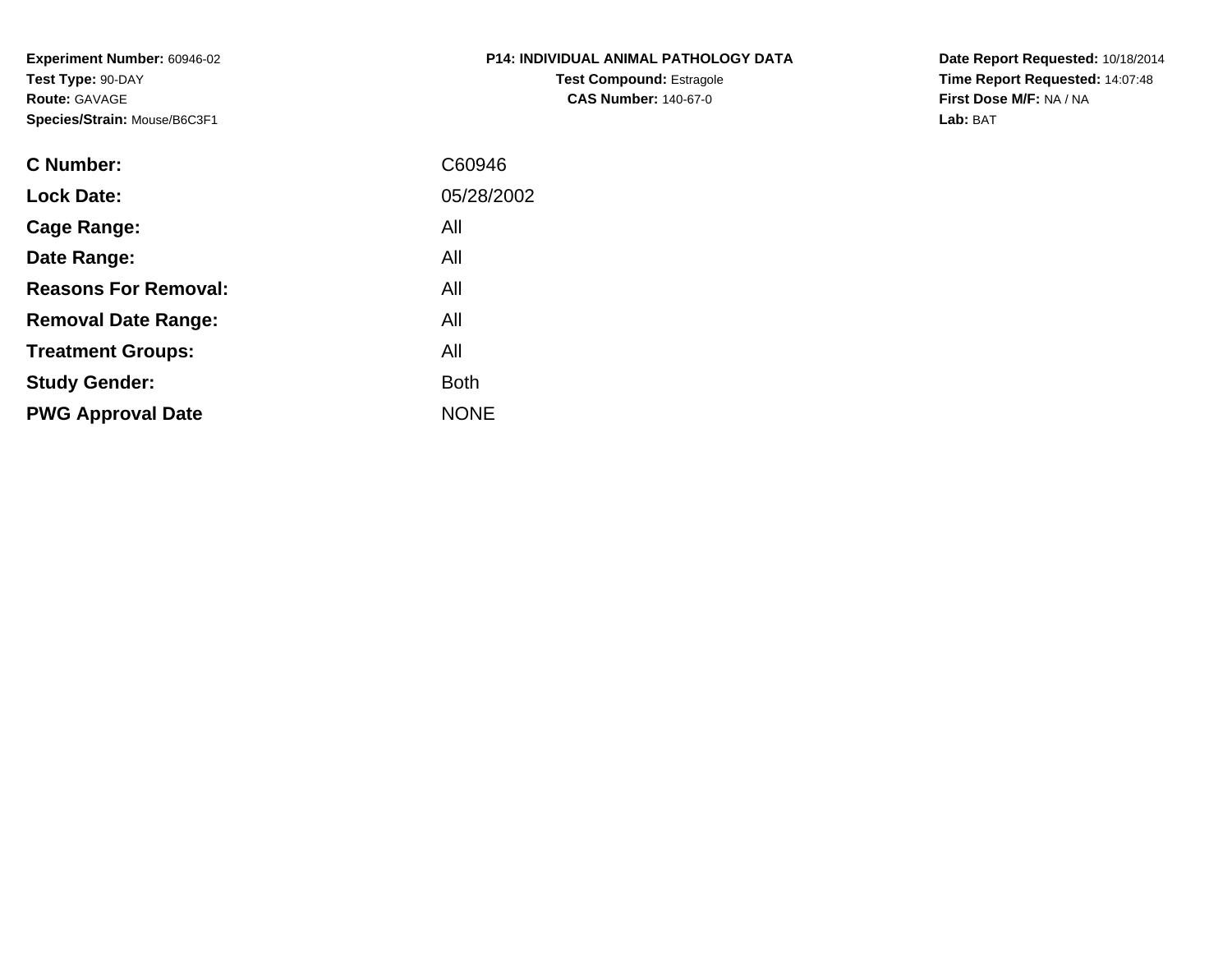| Experiment Number: 60946-02  | <b>P14: INDIVIDUAL ANIMAL PATHOLOGY DATA</b><br><b>Test Compound: Estragole</b>                                    |                                   | Date Report Requested: 10/18/2014<br>Time Report Requested: 14:07:48 |
|------------------------------|--------------------------------------------------------------------------------------------------------------------|-----------------------------------|----------------------------------------------------------------------|
| Test Type: 90-DAY            |                                                                                                                    |                                   |                                                                      |
| <b>Route: GAVAGE</b>         |                                                                                                                    | <b>CAS Number: 140-67-0</b>       | First Dose M/F: NA / NA                                              |
| Species/Strain: Mouse/B6C3F1 |                                                                                                                    |                                   | Lab: BAT                                                             |
| <b>ANIMAL ID: 1</b>          | <b>TRT#: 1</b>                                                                                                     | <b>SEX: Male</b>                  | DAY ON TEST: 93                                                      |
|                              | DOSE: 0 MG/KG                                                                                                      | <b>DISP:</b> Terminal Sacrifice   | <b>HISTO: 0107741</b>                                                |
|                              |                                                                                                                    | ORGAN AND ACCOUNTABLE SITE STATUS |                                                                      |
| <b>NORMAL</b>                |                                                                                                                    |                                   |                                                                      |
| * Adrenal Cortex             | * Adrenal Medulla                                                                                                  | * Blood Vessel                    | * Bone                                                               |
| * Bone Marrow                | * Brain                                                                                                            | * Epididymis                      | * Esophagus                                                          |
| * Eye                        | * Gallbladder                                                                                                      | * Harderian Gland                 | * Heart                                                              |
| * Intestine Large, Cecum     | * Intestine Large, Colon                                                                                           | * Intestine Large, Rectum         | * Intestine Small, Duodenum                                          |
| * Intestine Small, Ileum     | * Intestine Small, Jejunum                                                                                         | * Islets, Pancreatic              | * Liver                                                              |
| * Lung                       | * Lymph Node, Mandibular                                                                                           | * Lymph Node, Mesenteric          | * Nose                                                               |
| * Pancreas                   | * Parathyroid Gland                                                                                                | * Pituitary Gland                 | * Preputial Gland                                                    |
| * Salivary Glands            | * Seminal Vesicle                                                                                                  | * Skin                            | * Stomach, Forestomach                                               |
| * Testes                     | * Thymus                                                                                                           | * Thyroid Gland                   | * Trachea                                                            |
| * Urinary Bladder            |                                                                                                                    |                                   |                                                                      |
| <b>MISSING</b>               |                                                                                                                    |                                   |                                                                      |
| * Mammary Gland              | * Prostate                                                                                                         |                                   |                                                                      |
| <b>OBSERVATIONS</b>          |                                                                                                                    |                                   |                                                                      |
| * Kidney                     |                                                                                                                    | Nephropathy                       | Minimal                                                              |
|                              | <b>Renal Tubule</b>                                                                                                | Vacuolization Cytoplasmic         | Minimal                                                              |
| * Spleen                     |                                                                                                                    | Hematopoietic Cell Proliferation  | Minimal                                                              |
| * Stomach, Glandular         |                                                                                                                    | <b>Infiltration Cellular</b>      | Polymorphnuclr, Mild                                                 |
|                              | Note: Single dilated (ectatic) glands at the plica marginalis, as in this mouse, were not diagnosed in this study. |                                   |                                                                      |
| PRIMARY CAUSE OF DEATH       |                                                                                                                    |                                   |                                                                      |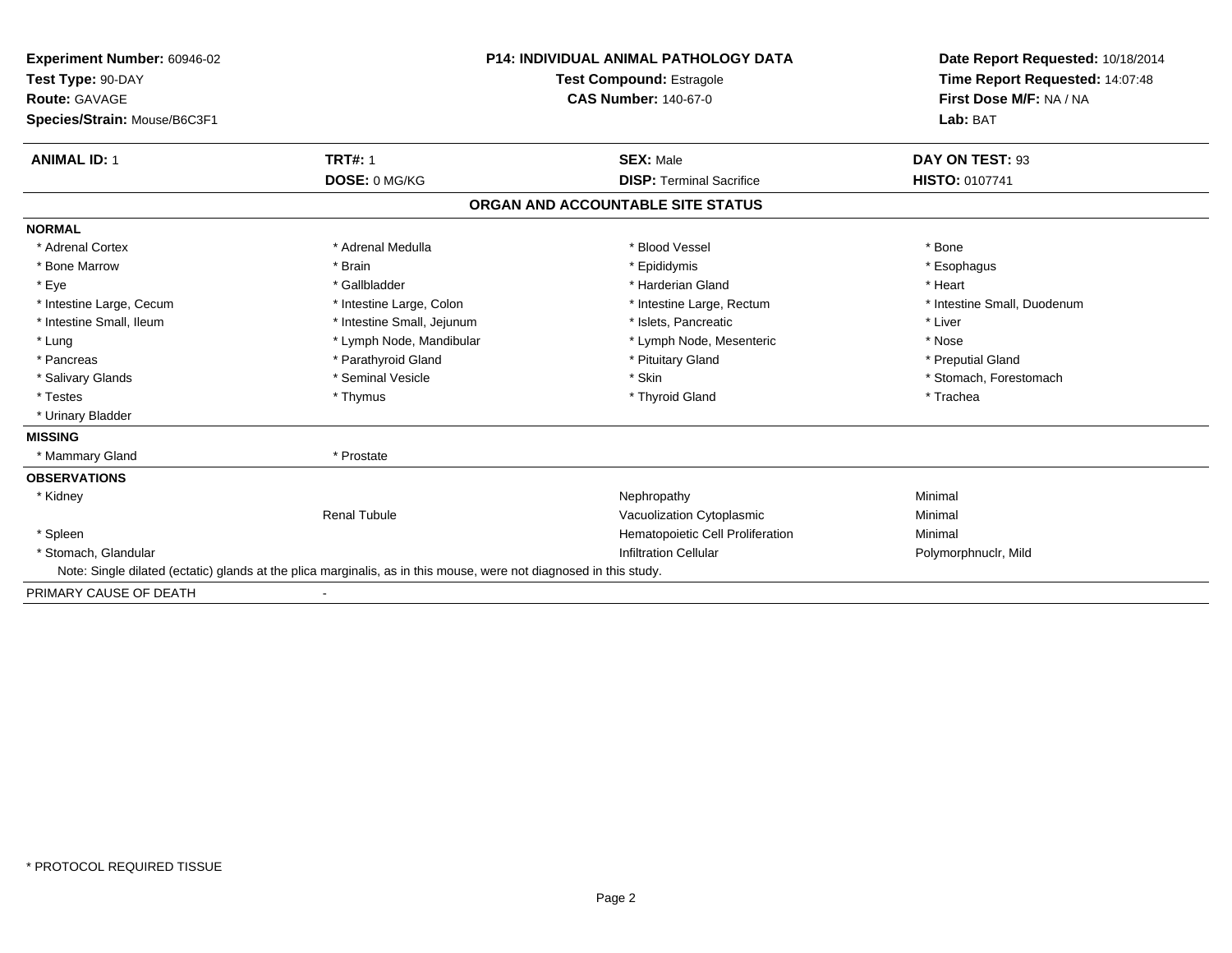| Experiment Number: 60946-02  | <b>P14: INDIVIDUAL ANIMAL PATHOLOGY DATA</b><br><b>Test Compound: Estragole</b> |                                   | Date Report Requested: 10/18/2014<br>Time Report Requested: 14:07:48 |
|------------------------------|---------------------------------------------------------------------------------|-----------------------------------|----------------------------------------------------------------------|
| Test Type: 90-DAY            |                                                                                 |                                   |                                                                      |
| <b>Route: GAVAGE</b>         |                                                                                 | <b>CAS Number: 140-67-0</b>       | First Dose M/F: NA / NA                                              |
| Species/Strain: Mouse/B6C3F1 |                                                                                 |                                   | Lab: BAT                                                             |
| <b>ANIMAL ID: 2</b>          | <b>TRT#: 1</b>                                                                  | <b>SEX: Male</b>                  | DAY ON TEST: 93                                                      |
|                              | DOSE: 0 MG/KG                                                                   | <b>DISP: Terminal Sacrifice</b>   | HISTO: 0107742                                                       |
|                              |                                                                                 | ORGAN AND ACCOUNTABLE SITE STATUS |                                                                      |
| <b>NORMAL</b>                |                                                                                 |                                   |                                                                      |
| * Adrenal Cortex             | * Adrenal Medulla                                                               | * Blood Vessel                    | * Bone                                                               |
| * Bone Marrow                | * Brain                                                                         | * Epididymis                      | * Esophagus                                                          |
| * Eye                        | * Gallbladder                                                                   | * Harderian Gland                 | * Heart                                                              |
| * Intestine Large, Cecum     | * Intestine Large, Colon                                                        | * Intestine Large, Rectum         | * Intestine Small, Duodenum                                          |
| * Intestine Small, Ileum     | * Intestine Small, Jejunum                                                      | * Islets, Pancreatic              | * Lung                                                               |
| * Lymph Node, Mandibular     | * Lymph Node, Mesenteric                                                        | * Nose                            | * Pancreas                                                           |
| * Parathyroid Gland          | * Pituitary Gland                                                               | * Preputial Gland                 | * Prostate                                                           |
| * Salivary Glands            | * Seminal Vesicle                                                               | * Skin                            | * Stomach, Forestomach                                               |
| * Testes                     | * Thymus                                                                        | * Thyroid Gland                   | * Urinary Bladder                                                    |
| <b>MISSING</b>               |                                                                                 |                                   |                                                                      |
| * Mammary Gland              |                                                                                 |                                   |                                                                      |
| <b>OBSERVATIONS</b>          |                                                                                 |                                   |                                                                      |
| * Kidney                     | <b>Renal Tubule</b>                                                             | Vacuolization Cytoplasmic         | Minimal                                                              |
| * Liver                      |                                                                                 | Inflammation                      | Chronic Active, Minimal                                              |
| * Spleen                     |                                                                                 | Hematopoietic Cell Proliferation  | Minimal                                                              |
| * Stomach, Glandular         |                                                                                 | <b>Infiltration Cellular</b>      | Polymorphnuclr, Minimal                                              |
| * Trachea                    |                                                                                 | Inflammation                      | Minimal                                                              |
| PRIMARY CAUSE OF DEATH       |                                                                                 |                                   |                                                                      |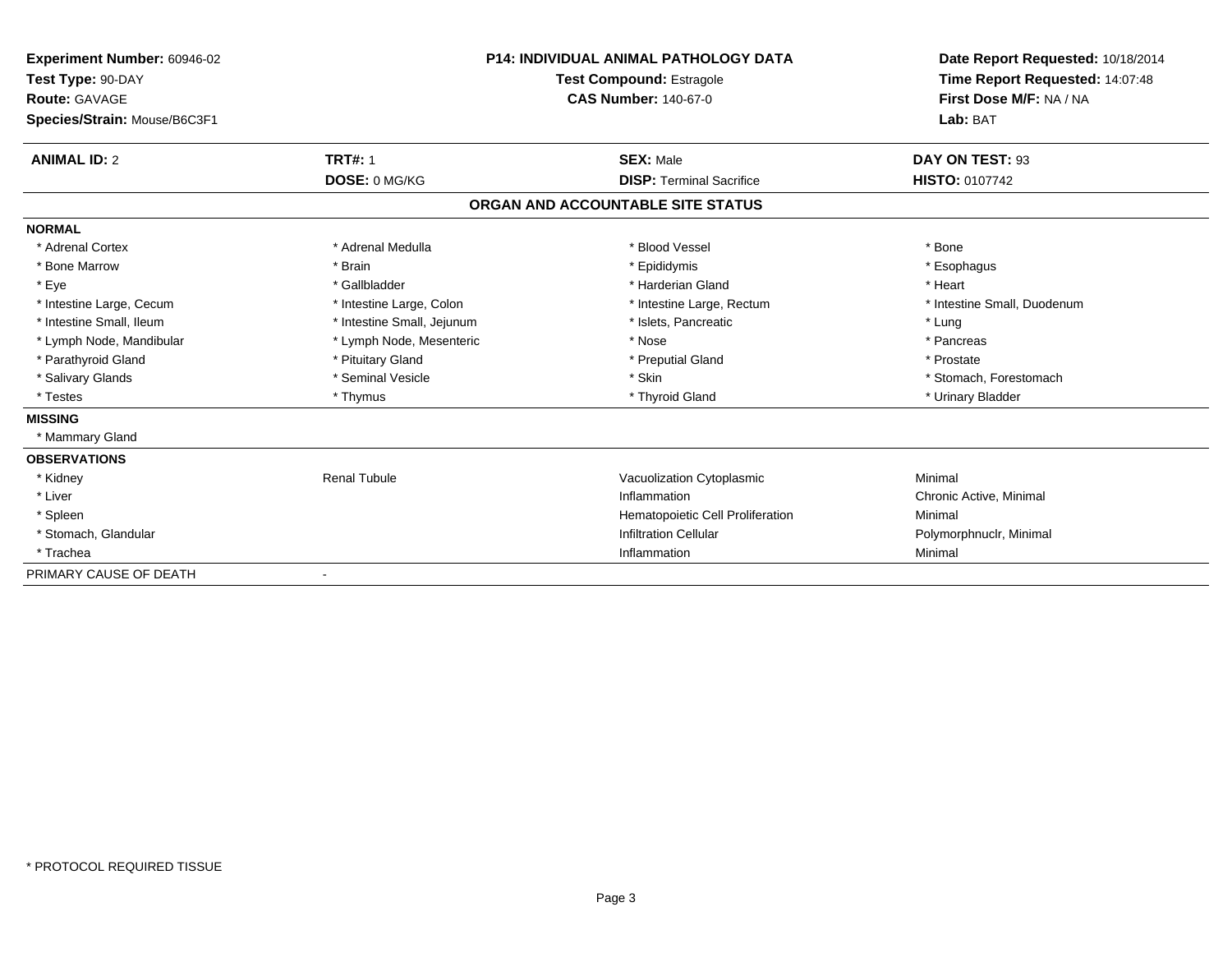| Experiment Number: 60946-02<br>Test Type: 90-DAY<br><b>Route: GAVAGE</b> |                           | <b>P14: INDIVIDUAL ANIMAL PATHOLOGY DATA</b><br>Test Compound: Estragole<br><b>CAS Number: 140-67-0</b> | Date Report Requested: 10/18/2014<br>Time Report Requested: 14:07:48<br>First Dose M/F: NA / NA |
|--------------------------------------------------------------------------|---------------------------|---------------------------------------------------------------------------------------------------------|-------------------------------------------------------------------------------------------------|
| Species/Strain: Mouse/B6C3F1                                             |                           |                                                                                                         | Lab: BAT                                                                                        |
| <b>ANIMAL ID: 3</b>                                                      | <b>TRT#: 1</b>            | <b>SEX: Male</b>                                                                                        | DAY ON TEST: 93                                                                                 |
|                                                                          | DOSE: 0 MG/KG             | <b>DISP: Terminal Sacrifice</b>                                                                         | <b>HISTO: 0107743</b>                                                                           |
|                                                                          |                           | ORGAN AND ACCOUNTABLE SITE STATUS                                                                       |                                                                                                 |
| <b>NORMAL</b>                                                            |                           |                                                                                                         |                                                                                                 |
| * Adrenal Medulla                                                        | * Blood Vessel            | * Bone                                                                                                  | * Bone Marrow                                                                                   |
| * Brain                                                                  | * Epididymis              | * Esophagus                                                                                             | * Eve                                                                                           |
| * Gallbladder                                                            | * Harderian Gland         | * Heart                                                                                                 | * Intestine Large, Cecum                                                                        |
| * Intestine Large, Colon                                                 | * Intestine Large, Rectum | * Intestine Small, Duodenum                                                                             | * Intestine Small, Ileum                                                                        |
| * Intestine Small, Jejunum                                               | * Islets, Pancreatic      | * Lung                                                                                                  | * Lymph Node, Mandibular                                                                        |
| * Lymph Node, Mesenteric                                                 | * Nose                    | * Pancreas                                                                                              | * Parathyroid Gland                                                                             |
| * Pituitary Gland                                                        | * Preputial Gland         | * Prostate                                                                                              | * Salivary Glands                                                                               |
| * Seminal Vesicle                                                        | * Skin                    | * Stomach, Forestomach                                                                                  | * Stomach, Glandular                                                                            |
| * Testes                                                                 | * Thymus                  | * Thyroid Gland                                                                                         | * Trachea                                                                                       |
| * Urinary Bladder                                                        |                           |                                                                                                         |                                                                                                 |
| <b>MISSING</b>                                                           |                           |                                                                                                         |                                                                                                 |
| * Mammary Gland                                                          |                           |                                                                                                         |                                                                                                 |
| <b>OBSERVATIONS</b>                                                      |                           |                                                                                                         |                                                                                                 |
| * Adrenal Cortex                                                         | Subcapsular               | Hyperplasia                                                                                             | Minimal                                                                                         |
| * Kidney                                                                 | <b>Renal Tubule</b>       | Vacuolization Cytoplasmic                                                                               | Minimal                                                                                         |
| * Liver                                                                  |                           | Hematopoietic Cell Proliferation                                                                        | Minimal                                                                                         |
| * Spleen                                                                 |                           | Hematopoietic Cell Proliferation                                                                        | Minimal                                                                                         |
| PRIMARY CAUSE OF DEATH                                                   |                           |                                                                                                         |                                                                                                 |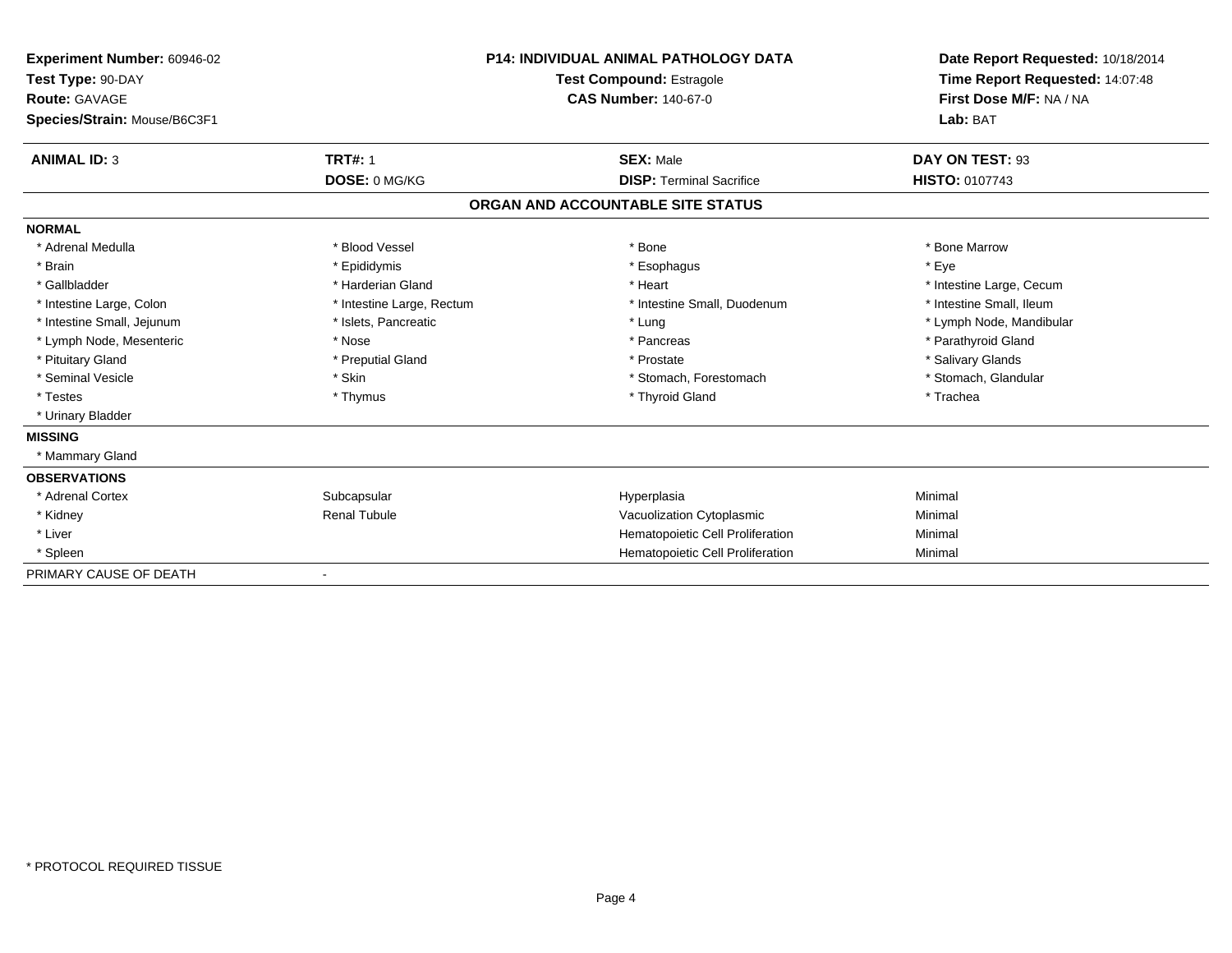| Experiment Number: 60946-02  | <b>P14: INDIVIDUAL ANIMAL PATHOLOGY DATA</b><br><b>Test Compound: Estragole</b> |                                   | Date Report Requested: 10/18/2014 |
|------------------------------|---------------------------------------------------------------------------------|-----------------------------------|-----------------------------------|
| Test Type: 90-DAY            |                                                                                 |                                   | Time Report Requested: 14:07:48   |
| <b>Route: GAVAGE</b>         |                                                                                 | <b>CAS Number: 140-67-0</b>       | First Dose M/F: NA / NA           |
| Species/Strain: Mouse/B6C3F1 |                                                                                 |                                   | Lab: BAT                          |
| <b>ANIMAL ID: 4</b>          | <b>TRT#: 1</b>                                                                  | <b>SEX: Male</b>                  | DAY ON TEST: 93                   |
|                              | DOSE: 0 MG/KG                                                                   | <b>DISP: Terminal Sacrifice</b>   | <b>HISTO: 0107744</b>             |
|                              |                                                                                 | ORGAN AND ACCOUNTABLE SITE STATUS |                                   |
| <b>NORMAL</b>                |                                                                                 |                                   |                                   |
| * Adrenal Cortex             | * Adrenal Medulla                                                               | * Blood Vessel                    | * Bone                            |
| * Bone Marrow                | * Brain                                                                         | * Epididymis                      | * Esophagus                       |
| * Eye                        | * Harderian Gland                                                               | * Heart                           | * Intestine Large, Cecum          |
| * Intestine Large, Colon     | * Intestine Large, Rectum                                                       | * Intestine Small, Duodenum       | * Intestine Small, Ileum          |
| * Intestine Small, Jejunum   | * Islets, Pancreatic                                                            | * Lung                            | * Lymph Node, Mandibular          |
| * Lymph Node, Mesenteric     | * Nose                                                                          | * Pancreas                        | * Parathyroid Gland               |
| * Pituitary Gland            | * Preputial Gland                                                               | * Prostate                        | * Salivary Glands                 |
| * Seminal Vesicle            | * Skin                                                                          | * Stomach, Glandular              | * Testes                          |
| * Thymus                     | * Thyroid Gland                                                                 | * Trachea                         | * Urinary Bladder                 |
| <b>MISSING</b>               |                                                                                 |                                   |                                   |
| * Mammary Gland              |                                                                                 |                                   |                                   |
| <b>OBSERVATIONS</b>          |                                                                                 |                                   |                                   |
| * Gallbladder                |                                                                                 | <b>Infiltration Cellular</b>      | Mixed Cell, Minimal               |
| * Kidney                     | <b>Renal Tubule</b>                                                             | Vacuolization Cytoplasmic         | Mild                              |
| * Liver                      |                                                                                 | Inflammation                      | Chronic Active, Minimal           |
| * Spleen                     |                                                                                 | Hematopoietic Cell Proliferation  | Minimal                           |
| * Stomach, Forestomach       |                                                                                 | Mineralization                    | Minimal                           |
| PRIMARY CAUSE OF DEATH       |                                                                                 |                                   |                                   |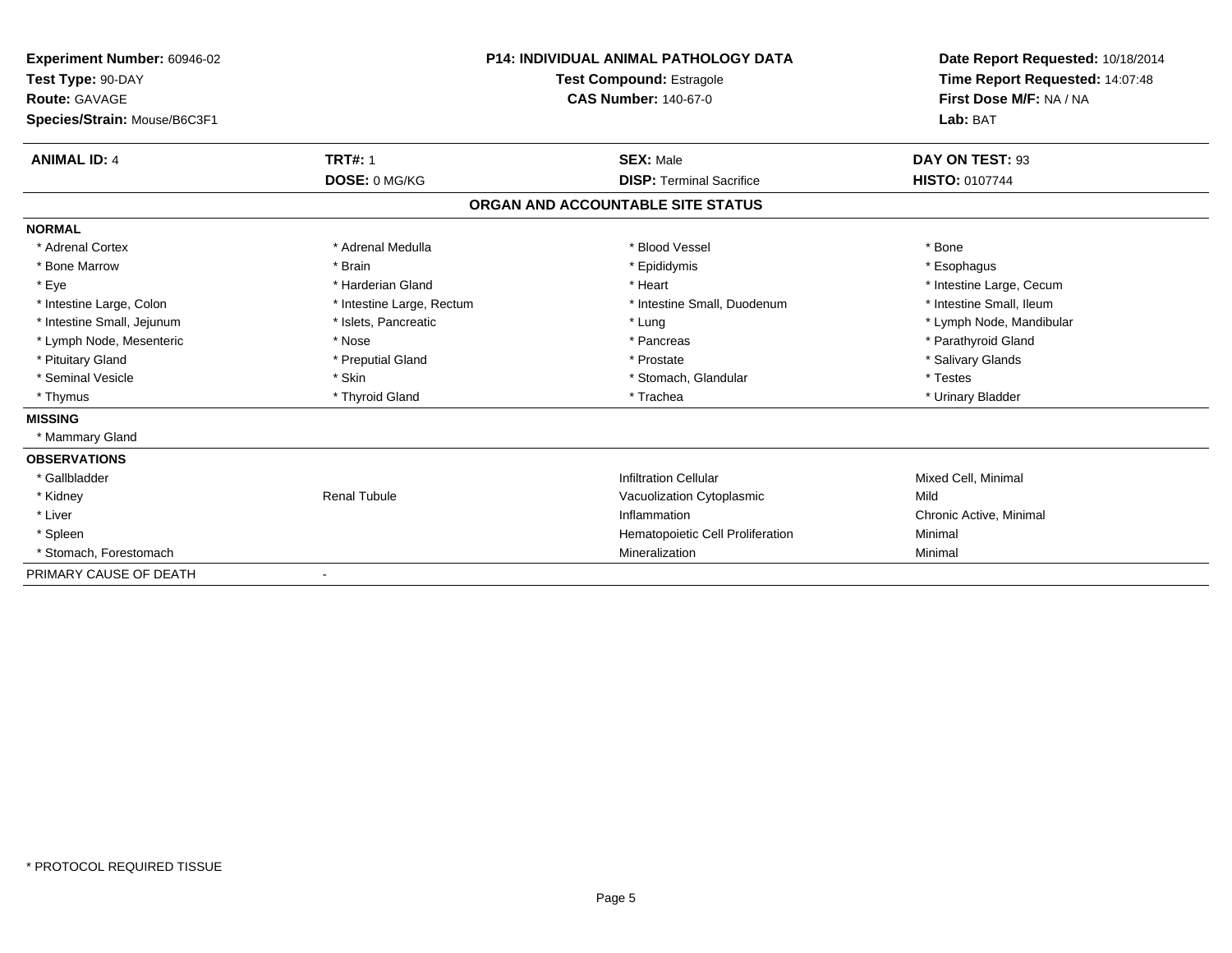| <b>Experiment Number: 60946-02</b><br>Test Type: 90-DAY<br>Route: GAVAGE<br>Species/Strain: Mouse/B6C3F1 |                            | <b>P14: INDIVIDUAL ANIMAL PATHOLOGY DATA</b><br><b>Test Compound: Estragole</b><br><b>CAS Number: 140-67-0</b> | Date Report Requested: 10/18/2014<br>Time Report Requested: 14:07:48<br>First Dose M/F: NA / NA<br>Lab: BAT |
|----------------------------------------------------------------------------------------------------------|----------------------------|----------------------------------------------------------------------------------------------------------------|-------------------------------------------------------------------------------------------------------------|
| <b>ANIMAL ID: 5</b>                                                                                      | <b>TRT#: 1</b>             | <b>SEX: Male</b>                                                                                               | DAY ON TEST: 93                                                                                             |
|                                                                                                          | DOSE: 0 MG/KG              | <b>DISP: Terminal Sacrifice</b>                                                                                | HISTO: 0107745                                                                                              |
|                                                                                                          |                            | ORGAN AND ACCOUNTABLE SITE STATUS                                                                              |                                                                                                             |
| <b>NORMAL</b>                                                                                            |                            |                                                                                                                |                                                                                                             |
| * Adrenal Cortex                                                                                         | * Adrenal Medulla          | * Blood Vessel                                                                                                 | * Bone                                                                                                      |
| * Bone Marrow                                                                                            | * Brain                    | * Epididymis                                                                                                   | * Esophagus                                                                                                 |
| * Eye                                                                                                    | * Gallbladder              | * Harderian Gland                                                                                              | * Heart                                                                                                     |
| * Intestine Large, Cecum                                                                                 | * Intestine Large, Colon   | * Intestine Large, Rectum                                                                                      | * Intestine Small, Duodenum                                                                                 |
| * Intestine Small, Ileum                                                                                 | * Intestine Small, Jejunum | * Islets, Pancreatic                                                                                           | * Liver                                                                                                     |
| * Lung                                                                                                   | * Lymph Node, Mandibular   | * Lymph Node, Mesenteric                                                                                       | * Nose                                                                                                      |
| * Pancreas                                                                                               | * Parathyroid Gland        | * Pituitary Gland                                                                                              | * Preputial Gland                                                                                           |
| * Prostate                                                                                               | * Salivary Glands          | * Seminal Vesicle                                                                                              | * Skin                                                                                                      |
| * Stomach, Forestomach                                                                                   | * Stomach, Glandular       | * Testes                                                                                                       | * Thymus                                                                                                    |
| * Thyroid Gland                                                                                          | * Trachea                  |                                                                                                                |                                                                                                             |
| <b>MISSING</b>                                                                                           |                            |                                                                                                                |                                                                                                             |
| * Mammary Gland                                                                                          |                            |                                                                                                                |                                                                                                             |
| <b>OBSERVATIONS</b>                                                                                      |                            |                                                                                                                |                                                                                                             |
| * Kidney                                                                                                 | <b>Renal Tubule</b>        | Vacuolization Cytoplasmic                                                                                      | Minimal                                                                                                     |
| * Spleen                                                                                                 |                            | Hematopoietic Cell Proliferation                                                                               | Minimal                                                                                                     |
| * Urinary Bladder                                                                                        |                            | Inflammation                                                                                                   | Minimal                                                                                                     |
| PRIMARY CAUSE OF DEATH                                                                                   |                            |                                                                                                                |                                                                                                             |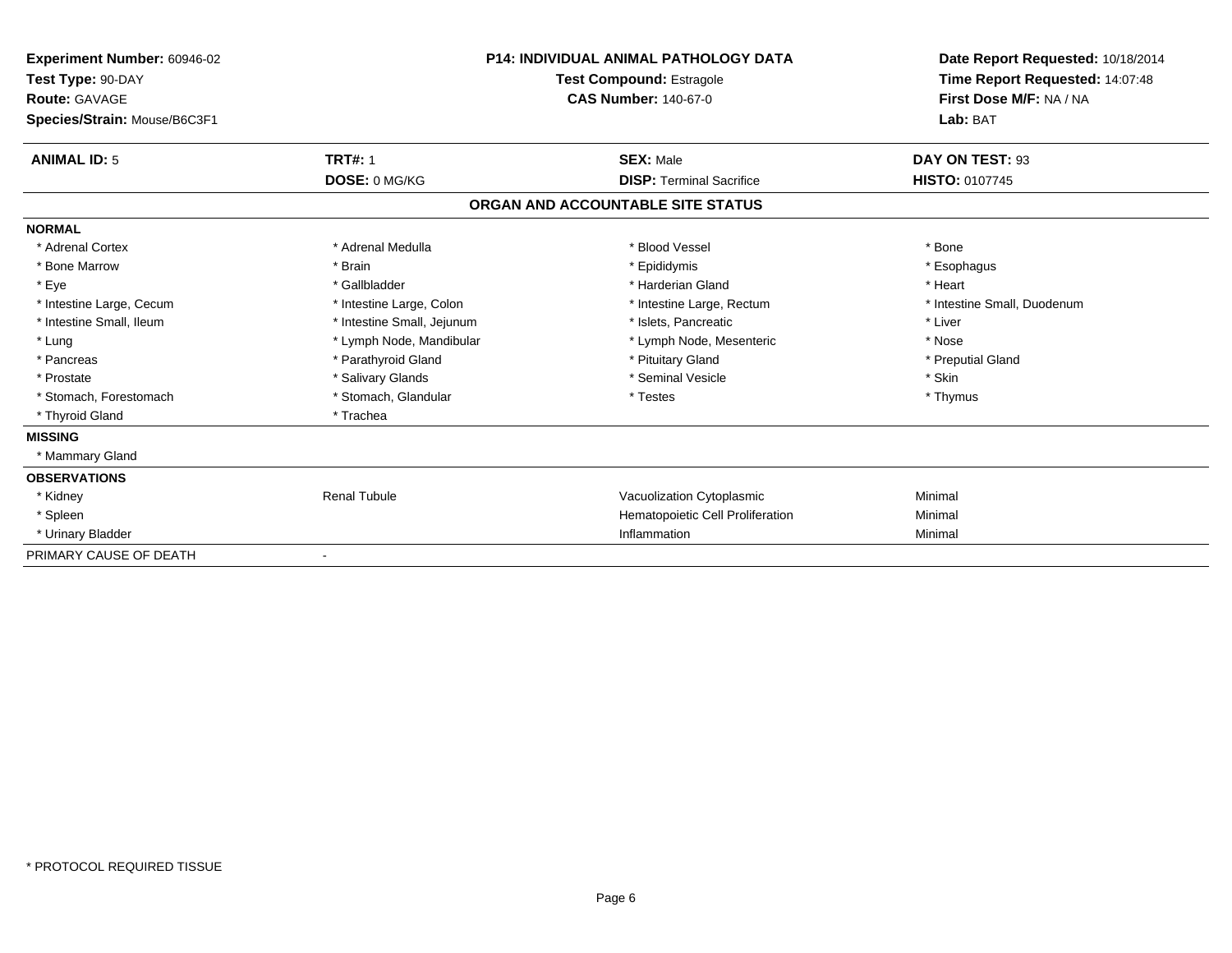| Experiment Number: 60946-02  | <b>P14: INDIVIDUAL ANIMAL PATHOLOGY DATA</b><br><b>Test Compound: Estragole</b> |                                   | Date Report Requested: 10/18/2014 |
|------------------------------|---------------------------------------------------------------------------------|-----------------------------------|-----------------------------------|
| Test Type: 90-DAY            |                                                                                 |                                   | Time Report Requested: 14:07:48   |
| <b>Route: GAVAGE</b>         |                                                                                 | <b>CAS Number: 140-67-0</b>       | First Dose M/F: NA / NA           |
| Species/Strain: Mouse/B6C3F1 |                                                                                 |                                   | Lab: BAT                          |
| <b>ANIMAL ID: 6</b>          | <b>TRT#: 1</b>                                                                  | <b>SEX: Male</b>                  | DAY ON TEST: 93                   |
|                              | DOSE: 0 MG/KG                                                                   | <b>DISP: Terminal Sacrifice</b>   | HISTO: 0107746                    |
|                              |                                                                                 | ORGAN AND ACCOUNTABLE SITE STATUS |                                   |
| <b>NORMAL</b>                |                                                                                 |                                   |                                   |
| * Adrenal Medulla            | * Blood Vessel                                                                  | * Bone                            | * Bone Marrow                     |
| * Brain                      | * Epididymis                                                                    | * Esophagus                       | * Eye                             |
| * Gallbladder                | * Harderian Gland                                                               | * Heart                           | * Intestine Large, Cecum          |
| * Intestine Large, Colon     | * Intestine Large, Rectum                                                       | * Intestine Small, Duodenum       | * Intestine Small, Ileum          |
| * Intestine Small, Jejunum   | * Islets, Pancreatic                                                            | * Liver                           | * Lung                            |
| * Lymph Node, Mandibular     | * Lymph Node, Mesenteric                                                        | * Nose                            | * Pancreas                        |
| * Parathyroid Gland          | * Pituitary Gland                                                               | * Prostate                        | * Salivary Glands                 |
| * Seminal Vesicle            | * Skin                                                                          | * Stomach, Forestomach            | * Testes                          |
| * Thymus                     | * Thyroid Gland                                                                 | * Trachea                         | * Urinary Bladder                 |
| <b>MISSING</b>               |                                                                                 |                                   |                                   |
| * Mammary Gland              |                                                                                 |                                   |                                   |
| <b>OBSERVATIONS</b>          |                                                                                 |                                   |                                   |
| * Adrenal Cortex             | Subcapsular                                                                     | Hyperplasia                       | Minimal                           |
| * Kidney                     |                                                                                 | Nephropathy                       | Minimal                           |
|                              | <b>Renal Tubule</b>                                                             | Vacuolization Cytoplasmic         | Mild                              |
| * Preputial Gland            |                                                                                 | Ectasia                           | Mild                              |
| * Spleen                     |                                                                                 | Hematopoietic Cell Proliferation  | Minimal                           |
| * Stomach, Glandular         |                                                                                 | <b>Infiltration Cellular</b>      | Polymorphnuclr, Minimal           |
| PRIMARY CAUSE OF DEATH       | $\blacksquare$                                                                  |                                   |                                   |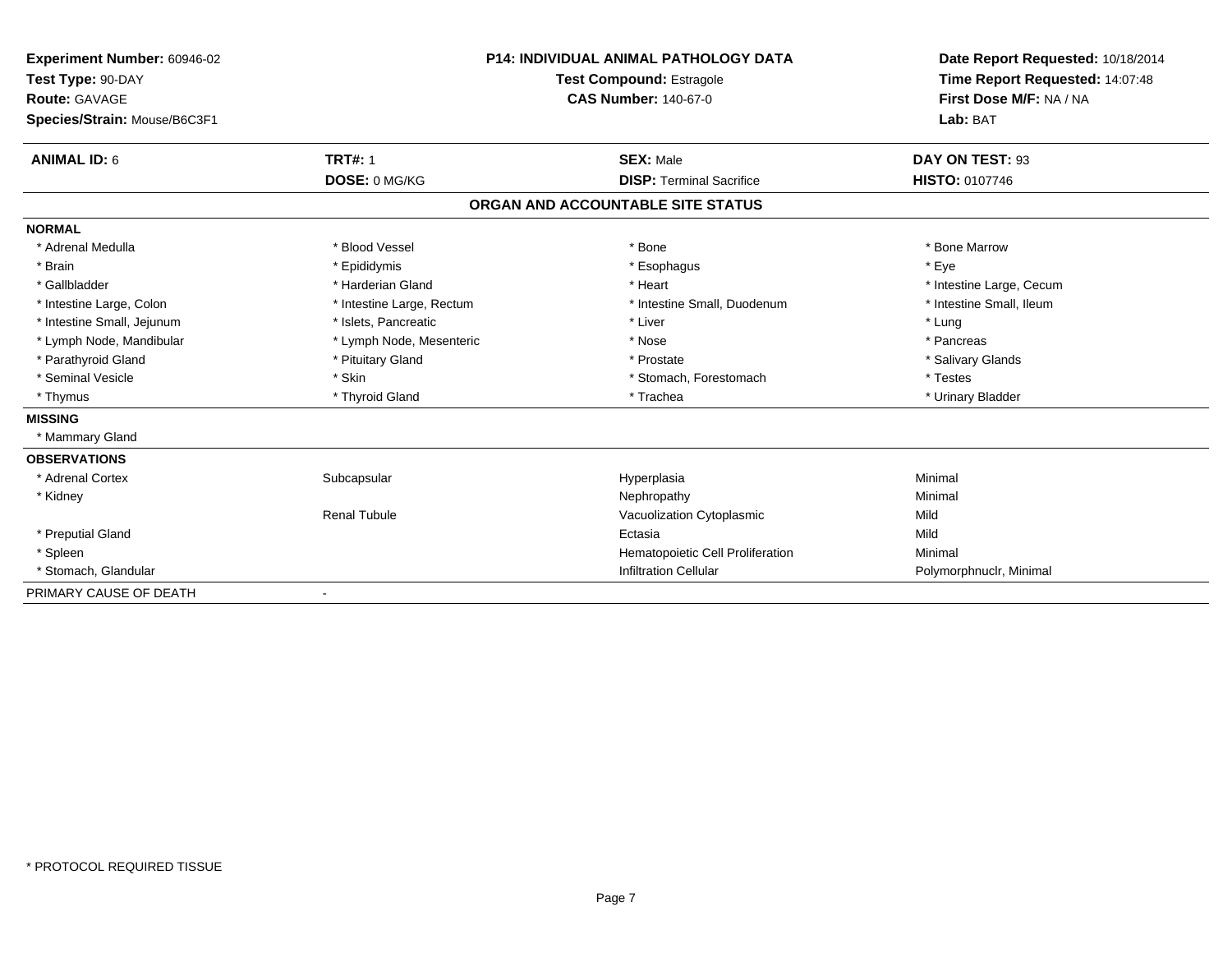| Experiment Number: 60946-02<br>Test Type: 90-DAY<br>Route: GAVAGE<br>Species/Strain: Mouse/B6C3F1 |                           | <b>P14: INDIVIDUAL ANIMAL PATHOLOGY DATA</b><br>Test Compound: Estragole<br><b>CAS Number: 140-67-0</b> | Date Report Requested: 10/18/2014<br>Time Report Requested: 14:07:48<br>First Dose M/F: NA / NA<br>Lab: BAT |
|---------------------------------------------------------------------------------------------------|---------------------------|---------------------------------------------------------------------------------------------------------|-------------------------------------------------------------------------------------------------------------|
| <b>ANIMAL ID: 7</b>                                                                               | <b>TRT#: 1</b>            | <b>SEX: Male</b>                                                                                        | DAY ON TEST: 93                                                                                             |
|                                                                                                   | DOSE: 0 MG/KG             | <b>DISP: Terminal Sacrifice</b>                                                                         | <b>HISTO: 0107747</b>                                                                                       |
|                                                                                                   |                           | ORGAN AND ACCOUNTABLE SITE STATUS                                                                       |                                                                                                             |
| <b>NORMAL</b>                                                                                     |                           |                                                                                                         |                                                                                                             |
| * Adrenal Medulla                                                                                 | * Blood Vessel            | * Bone                                                                                                  | * Bone Marrow                                                                                               |
| * Brain                                                                                           | * Epididymis              | * Esophagus                                                                                             | * Eye                                                                                                       |
| * Gallbladder                                                                                     | * Harderian Gland         | * Heart                                                                                                 | * Intestine Large, Cecum                                                                                    |
| * Intestine Large, Colon                                                                          | * Intestine Large, Rectum | * Intestine Small, Duodenum                                                                             | * Intestine Small, Ileum                                                                                    |
| * Intestine Small, Jejunum                                                                        | * Islets, Pancreatic      | * Liver                                                                                                 | * Lung                                                                                                      |
| * Lymph Node, Mandibular                                                                          | * Lymph Node, Mesenteric  | * Nose                                                                                                  | * Pancreas                                                                                                  |
| * Parathyroid Gland                                                                               | * Pituitary Gland         | * Preputial Gland                                                                                       | * Prostate                                                                                                  |
| * Salivary Glands                                                                                 | * Seminal Vesicle         | * Skin                                                                                                  | * Stomach, Forestomach                                                                                      |
| * Stomach, Glandular                                                                              | * Testes                  | * Thymus                                                                                                | * Thyroid Gland                                                                                             |
| * Trachea                                                                                         | * Urinary Bladder         |                                                                                                         |                                                                                                             |
| <b>MISSING</b>                                                                                    |                           |                                                                                                         |                                                                                                             |
| * Mammary Gland                                                                                   |                           |                                                                                                         |                                                                                                             |
| <b>OBSERVATIONS</b>                                                                               |                           |                                                                                                         |                                                                                                             |
| * Adrenal Cortex                                                                                  | Subcapsular               | Hyperplasia                                                                                             | Minimal                                                                                                     |
| * Eye                                                                                             |                           |                                                                                                         |                                                                                                             |
| Note: Optic nerves wwere missing at trim.                                                         |                           |                                                                                                         |                                                                                                             |
| * Kidney                                                                                          | <b>Renal Tubule</b>       | Vacuolization Cytoplasmic                                                                               | Minimal                                                                                                     |
| * Spleen                                                                                          |                           | Hematopoietic Cell Proliferation                                                                        | Minimal                                                                                                     |
| PRIMARY CAUSE OF DEATH                                                                            |                           |                                                                                                         |                                                                                                             |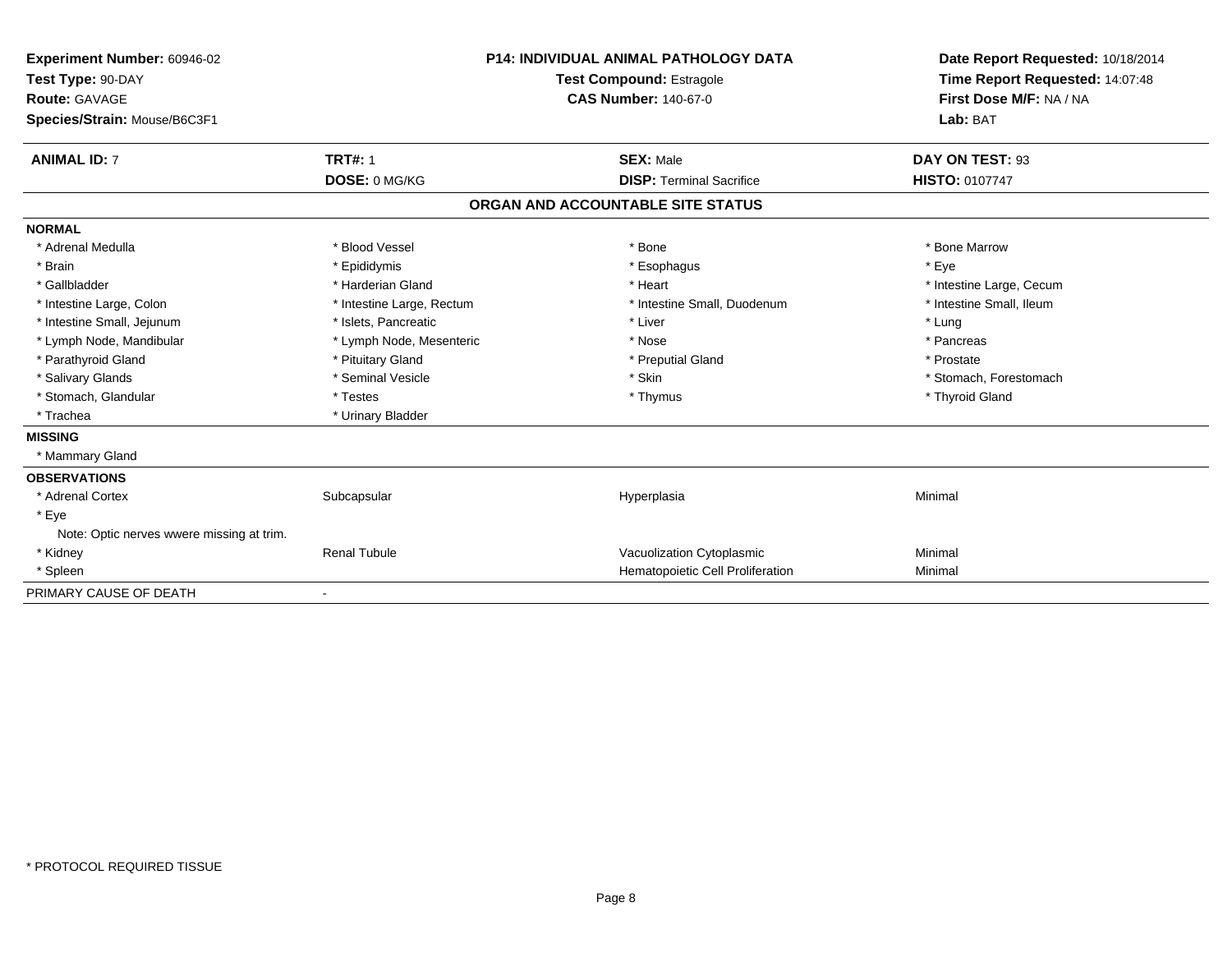| <b>Experiment Number: 60946-02</b><br>Test Type: 90-DAY<br><b>Route: GAVAGE</b><br>Species/Strain: Mouse/B6C3F1 |                            | <b>P14: INDIVIDUAL ANIMAL PATHOLOGY DATA</b><br><b>Test Compound: Estragole</b><br><b>CAS Number: 140-67-0</b> | Date Report Requested: 10/18/2014<br>Time Report Requested: 14:07:48<br>First Dose M/F: NA / NA<br>Lab: BAT |
|-----------------------------------------------------------------------------------------------------------------|----------------------------|----------------------------------------------------------------------------------------------------------------|-------------------------------------------------------------------------------------------------------------|
| <b>ANIMAL ID: 8</b>                                                                                             | <b>TRT#: 1</b>             | <b>SEX: Male</b>                                                                                               | DAY ON TEST: 93                                                                                             |
|                                                                                                                 | DOSE: 0 MG/KG              | <b>DISP: Terminal Sacrifice</b>                                                                                | <b>HISTO: 0107748</b>                                                                                       |
|                                                                                                                 |                            | ORGAN AND ACCOUNTABLE SITE STATUS                                                                              |                                                                                                             |
| <b>NORMAL</b>                                                                                                   |                            |                                                                                                                |                                                                                                             |
| * Adrenal Cortex                                                                                                | * Adrenal Medulla          | * Blood Vessel                                                                                                 | * Bone                                                                                                      |
| * Bone Marrow                                                                                                   | * Brain                    | * Epididymis                                                                                                   | * Esophagus                                                                                                 |
| * Eye                                                                                                           | * Gallbladder              | * Harderian Gland                                                                                              | * Heart                                                                                                     |
| * Intestine Large, Cecum                                                                                        | * Intestine Large, Colon   | * Intestine Large, Rectum                                                                                      | * Intestine Small, Duodenum                                                                                 |
| * Intestine Small, Ileum                                                                                        | * Intestine Small, Jejunum | * Islets, Pancreatic                                                                                           | * Kidney                                                                                                    |
| * Liver                                                                                                         | * Lung                     | * Lymph Node, Mandibular                                                                                       | * Lymph Node, Mesenteric                                                                                    |
| * Nose                                                                                                          | * Pancreas                 | * Parathyroid Gland                                                                                            | * Pituitary Gland                                                                                           |
| * Preputial Gland                                                                                               | * Prostate                 | * Salivary Glands                                                                                              | * Seminal Vesicle                                                                                           |
| * Skin                                                                                                          | * Stomach, Forestomach     | * Stomach, Glandular                                                                                           | * Testes                                                                                                    |
| * Thymus                                                                                                        | * Thyroid Gland            | * Trachea                                                                                                      | * Urinary Bladder                                                                                           |
| <b>MISSING</b>                                                                                                  |                            |                                                                                                                |                                                                                                             |
| * Mammary Gland                                                                                                 |                            |                                                                                                                |                                                                                                             |
| <b>OBSERVATIONS</b>                                                                                             |                            |                                                                                                                |                                                                                                             |
| * Spleen                                                                                                        |                            | Hematopoietic Cell Proliferation                                                                               | Minimal                                                                                                     |
| PRIMARY CAUSE OF DEATH                                                                                          | $\overline{\phantom{a}}$   |                                                                                                                |                                                                                                             |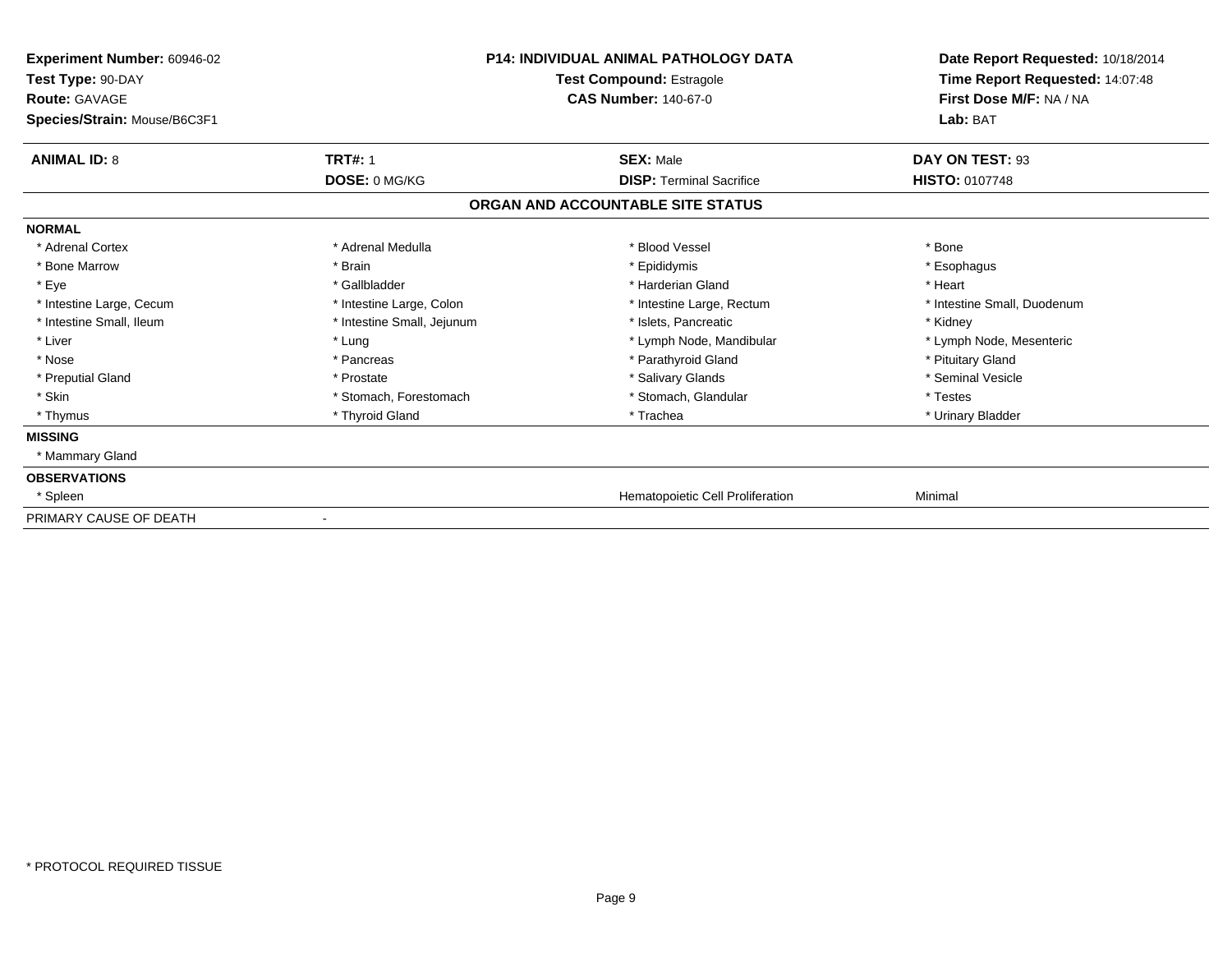| Experiment Number: 60946-02<br>Test Type: 90-DAY<br>Route: GAVAGE<br>Species/Strain: Mouse/B6C3F1 |                             | <b>P14: INDIVIDUAL ANIMAL PATHOLOGY DATA</b><br><b>Test Compound: Estragole</b><br><b>CAS Number: 140-67-0</b> | Date Report Requested: 10/18/2014<br>Time Report Requested: 14:07:48<br>First Dose M/F: NA / NA<br>Lab: BAT |
|---------------------------------------------------------------------------------------------------|-----------------------------|----------------------------------------------------------------------------------------------------------------|-------------------------------------------------------------------------------------------------------------|
| <b>ANIMAL ID: 9</b>                                                                               | <b>TRT#: 1</b>              | <b>SEX: Male</b>                                                                                               | DAY ON TEST: 93                                                                                             |
|                                                                                                   | DOSE: 0 MG/KG               | <b>DISP: Terminal Sacrifice</b>                                                                                | <b>HISTO: 0107749</b>                                                                                       |
|                                                                                                   |                             | ORGAN AND ACCOUNTABLE SITE STATUS                                                                              |                                                                                                             |
| <b>NORMAL</b>                                                                                     |                             |                                                                                                                |                                                                                                             |
| * Adrenal Medulla                                                                                 | * Blood Vessel              | * Bone                                                                                                         | * Bone Marrow                                                                                               |
| * Brain                                                                                           | * Esophagus                 | * Eye                                                                                                          | * Gallbladder                                                                                               |
| * Harderian Gland                                                                                 | * Heart                     | * Intestine Large, Cecum                                                                                       | * Intestine Large, Colon                                                                                    |
| * Intestine Large, Rectum                                                                         | * Intestine Small, Duodenum | * Intestine Small. Ileum                                                                                       | * Intestine Small, Jejunum                                                                                  |
| * Islets, Pancreatic                                                                              | * Liver                     | * Lung                                                                                                         | * Lymph Node, Mandibular                                                                                    |
| * Lymph Node, Mesenteric                                                                          | * Nose                      | * Pancreas                                                                                                     | * Parathyroid Gland                                                                                         |
| * Pituitary Gland                                                                                 | * Preputial Gland           | * Prostate                                                                                                     | * Salivary Glands                                                                                           |
| * Seminal Vesicle                                                                                 | * Skin                      | * Stomach, Forestomach                                                                                         | * Stomach, Glandular                                                                                        |
| * Testes                                                                                          | * Thymus                    | * Thyroid Gland                                                                                                | * Trachea                                                                                                   |
| * Urinary Bladder                                                                                 |                             |                                                                                                                |                                                                                                             |
| <b>MISSING</b>                                                                                    |                             |                                                                                                                |                                                                                                             |
| * Mammary Gland                                                                                   |                             |                                                                                                                |                                                                                                             |
| <b>OBSERVATIONS</b>                                                                               |                             |                                                                                                                |                                                                                                             |
| * Adrenal Cortex                                                                                  | Subcapsular                 | Hyperplasia                                                                                                    | Minimal                                                                                                     |
| * Kidney                                                                                          |                             | Nephropathy                                                                                                    | Minimal                                                                                                     |
|                                                                                                   | <b>Renal Tubule</b>         | Vacuolization Cytoplasmic                                                                                      | Minimal                                                                                                     |
| * Spleen                                                                                          |                             | Hematopoietic Cell Proliferation                                                                               | Minimal                                                                                                     |
| PRIMARY CAUSE OF DEATH                                                                            |                             |                                                                                                                |                                                                                                             |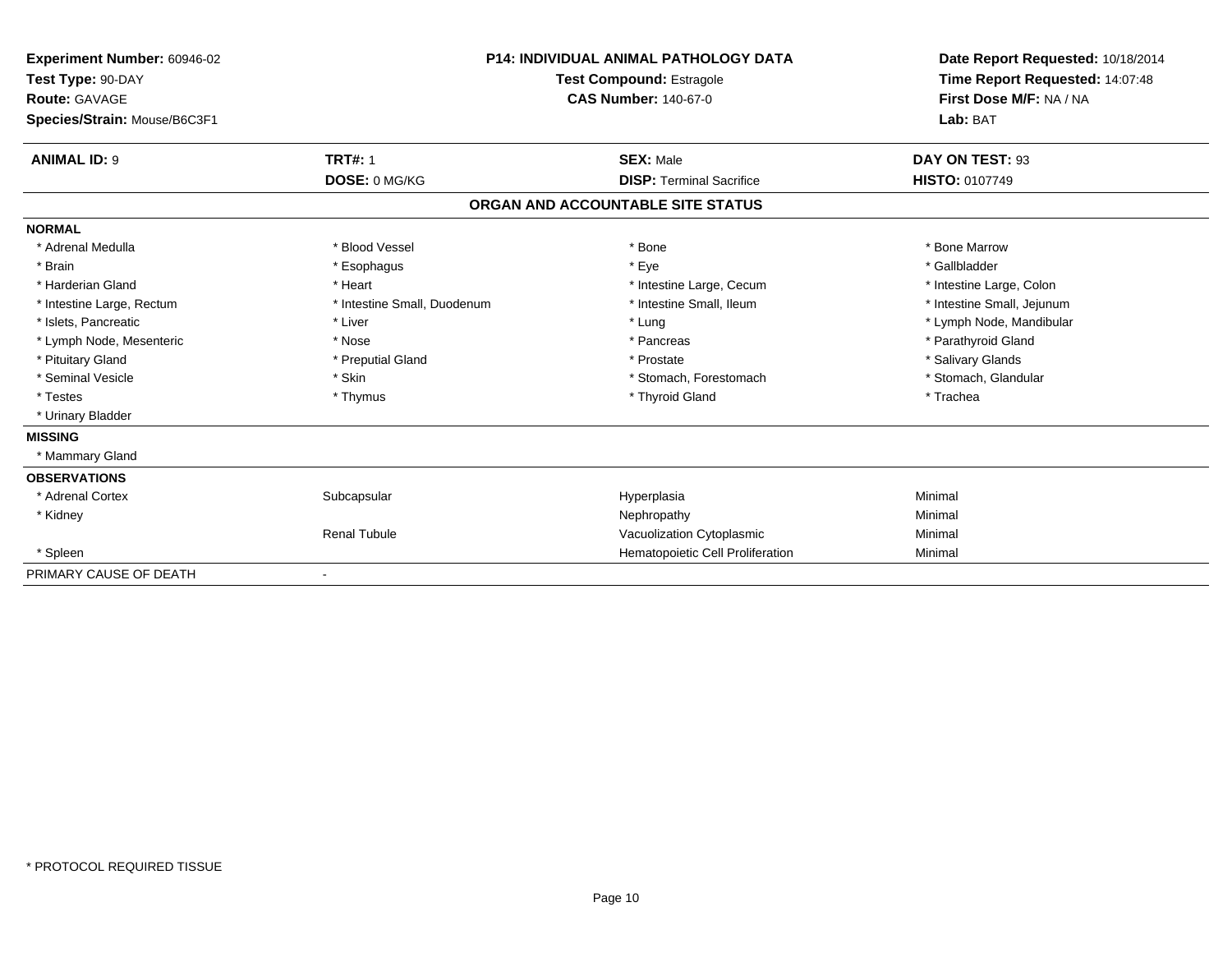| Experiment Number: 60946-02<br>Test Type: 90-DAY  |                           | <b>P14: INDIVIDUAL ANIMAL PATHOLOGY DATA</b> | Date Report Requested: 10/18/2014 |
|---------------------------------------------------|---------------------------|----------------------------------------------|-----------------------------------|
|                                                   |                           | <b>Test Compound: Estragole</b>              | Time Report Requested: 14:07:48   |
| <b>Route: GAVAGE</b>                              |                           | <b>CAS Number: 140-67-0</b>                  | First Dose M/F: NA / NA           |
| Species/Strain: Mouse/B6C3F1                      |                           |                                              | Lab: BAT                          |
| <b>ANIMAL ID: 10</b>                              | <b>TRT#: 1</b>            | <b>SEX: Male</b>                             | DAY ON TEST: 93                   |
|                                                   | DOSE: 0 MG/KG             | <b>DISP: Terminal Sacrifice</b>              | <b>HISTO: 0107750</b>             |
|                                                   |                           | ORGAN AND ACCOUNTABLE SITE STATUS            |                                   |
| <b>NORMAL</b>                                     |                           |                                              |                                   |
| * Adrenal Medulla                                 | * Blood Vessel            | * Bone                                       | * Bone Marrow                     |
| * Brain                                           | * Epididymis              | * Esophagus                                  | * Eye                             |
| * Gallbladder                                     | * Harderian Gland         | * Heart                                      | * Intestine Large, Cecum          |
| * Intestine Large, Colon                          | * Intestine Large, Rectum | * Intestine Small, Duodenum                  | * Intestine Small, Ileum          |
| * Intestine Small, Jejunum                        | * Islets, Pancreatic      | * Liver                                      | * Lung                            |
| * Lymph Node, Mandibular                          | * Lymph Node, Mesenteric  | * Nose                                       | * Pancreas                        |
| * Parathyroid Gland                               | * Pituitary Gland         | * Preputial Gland                            | * Prostate                        |
| * Salivary Glands                                 | * Seminal Vesicle         | * Skin                                       | * Stomach, Forestomach            |
| * Stomach, Glandular                              | * Testes                  | * Thymus                                     | * Thyroid Gland                   |
| * Trachea                                         | * Urinary Bladder         |                                              |                                   |
| <b>MISSING</b>                                    |                           |                                              |                                   |
| * Mammary Gland                                   |                           |                                              |                                   |
| <b>OBSERVATIONS</b>                               |                           |                                              |                                   |
| * Adrenal Cortex                                  | Subcapsular               | Hyperplasia                                  | Minimal                           |
| * Eye<br>Note: Optic nerves were missing at trim. |                           |                                              |                                   |
| * Kidney                                          | Papilla                   | Mineralization                               | Minimal                           |
|                                                   | <b>Renal Tubule</b>       | Vacuolization Cytoplasmic                    | Minimal                           |
| * Spleen                                          |                           | Hematopoietic Cell Proliferation             | Minimal                           |
| PRIMARY CAUSE OF DEATH                            |                           |                                              |                                   |
|                                                   |                           |                                              |                                   |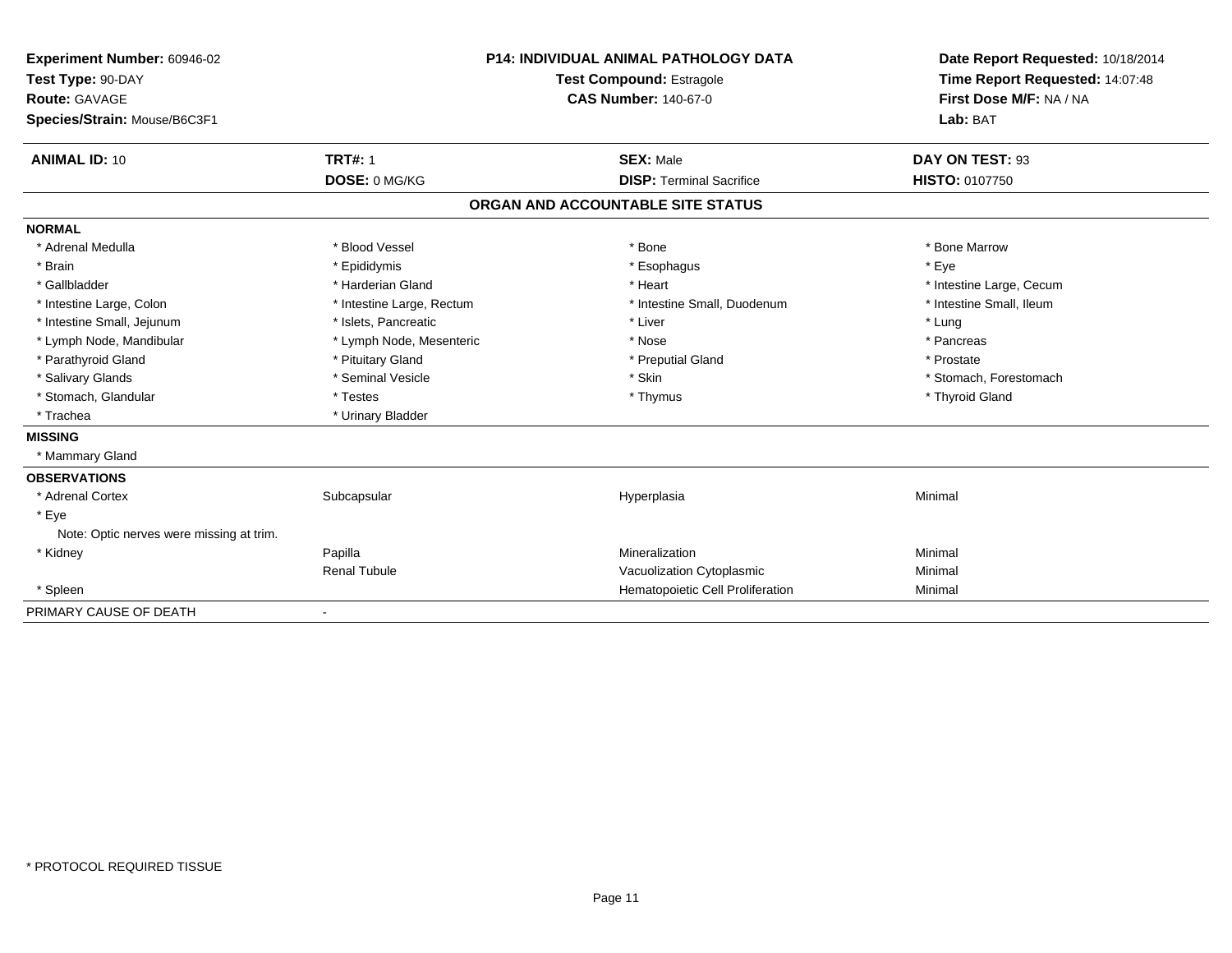| Experiment Number: 60946-02<br>Test Type: 90-DAY<br><b>Route: GAVAGE</b><br>Species/Strain: Mouse/B6C3F1 |                                    | <b>P14: INDIVIDUAL ANIMAL PATHOLOGY DATA</b><br><b>Test Compound: Estragole</b><br><b>CAS Number: 140-67-0</b> | Date Report Requested: 10/18/2014<br>Time Report Requested: 14:07:48<br>First Dose M/F: NA / NA<br>Lab: BAT |
|----------------------------------------------------------------------------------------------------------|------------------------------------|----------------------------------------------------------------------------------------------------------------|-------------------------------------------------------------------------------------------------------------|
| <b>ANIMAL ID: 11</b>                                                                                     | TRT#: 3<br><b>DOSE: 37.5 MG/KG</b> | <b>SEX: Male</b><br><b>DISP:</b> Terminal Sacrifice                                                            | DAY ON TEST: 93<br><b>HISTO: 0107751</b>                                                                    |
|                                                                                                          |                                    | ORGAN AND ACCOUNTABLE SITE STATUS                                                                              |                                                                                                             |
| <b>NORMAL</b>                                                                                            |                                    |                                                                                                                |                                                                                                             |
| Liver                                                                                                    | Lymph Node, Mandibular             | Lymph Node, Mesenteric                                                                                         | * Nose                                                                                                      |
| Stomach, Forestomach                                                                                     |                                    |                                                                                                                |                                                                                                             |
| <b>OBSERVATIONS</b>                                                                                      |                                    |                                                                                                                |                                                                                                             |
| * Kidney                                                                                                 |                                    | Nephropathy                                                                                                    | Minimal                                                                                                     |
| Spleen                                                                                                   |                                    | Hematopoietic Cell Proliferation                                                                               | Minimal                                                                                                     |
| Stomach, Glandular                                                                                       |                                    | <b>Dilatation</b>                                                                                              | Minimal                                                                                                     |
| PRIMARY CAUSE OF DEATH                                                                                   |                                    |                                                                                                                |                                                                                                             |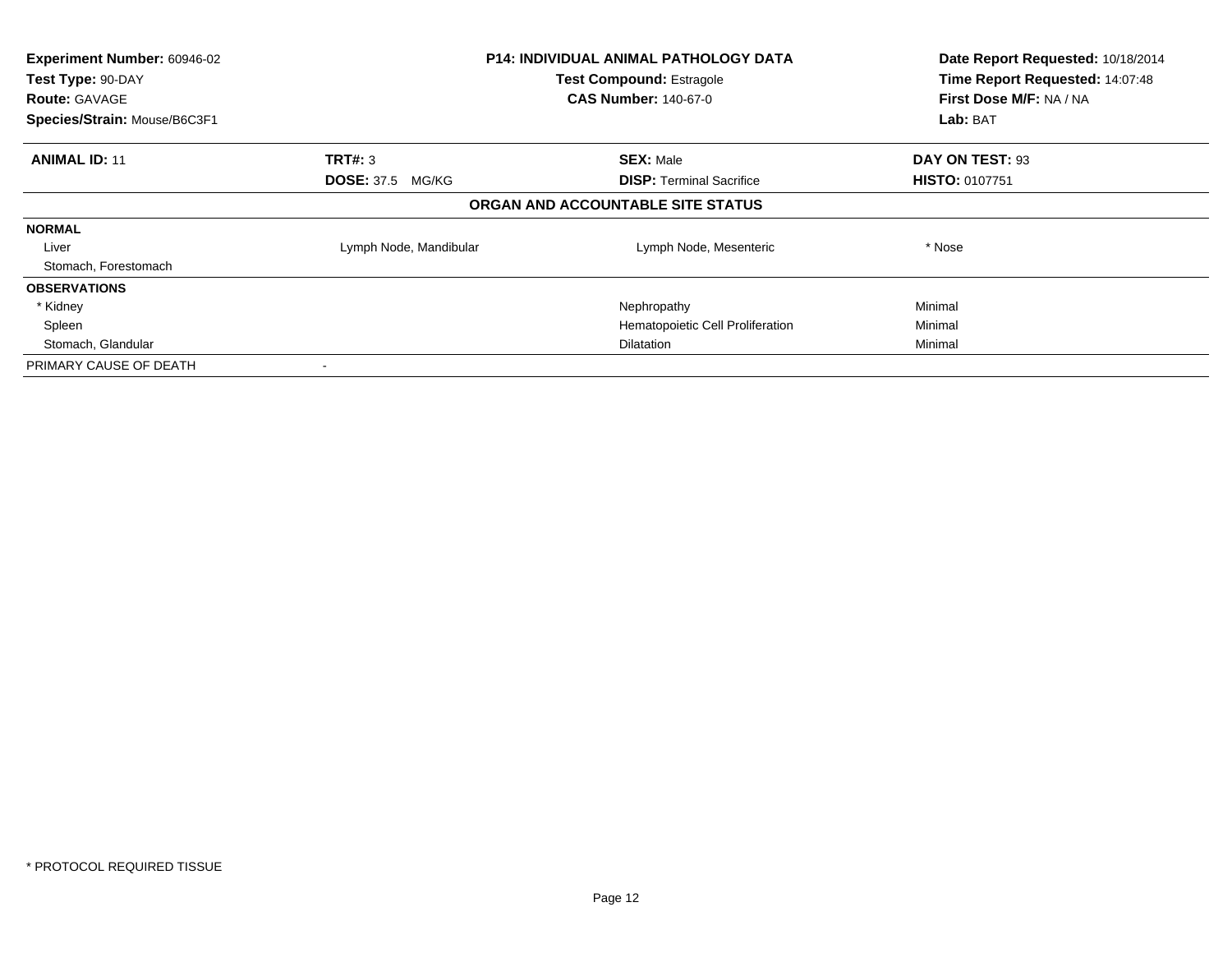| Experiment Number: 60946-02<br>Test Type: 90-DAY<br><b>Route: GAVAGE</b><br>Species/Strain: Mouse/B6C3F1 |                         | <b>P14: INDIVIDUAL ANIMAL PATHOLOGY DATA</b><br><b>Test Compound: Estragole</b><br><b>CAS Number: 140-67-0</b> | Date Report Requested: 10/18/2014<br>Time Report Requested: 14:07:48<br>First Dose M/F: NA / NA<br>Lab: BAT |
|----------------------------------------------------------------------------------------------------------|-------------------------|----------------------------------------------------------------------------------------------------------------|-------------------------------------------------------------------------------------------------------------|
|                                                                                                          |                         |                                                                                                                |                                                                                                             |
| <b>ANIMAL ID: 12</b>                                                                                     | TRT#: 3                 | <b>SEX: Male</b>                                                                                               | DAY ON TEST: 93                                                                                             |
|                                                                                                          | <b>DOSE: 37.5 MG/KG</b> | <b>DISP:</b> Terminal Sacrifice                                                                                | <b>HISTO: 0107752</b>                                                                                       |
|                                                                                                          |                         | ORGAN AND ACCOUNTABLE SITE STATUS                                                                              |                                                                                                             |
| <b>NORMAL</b>                                                                                            |                         |                                                                                                                |                                                                                                             |
| Liver                                                                                                    | Lymph Node, Mandibular  | Lymph Node, Mesenteric                                                                                         | * Nose                                                                                                      |
| Stomach, Forestomach                                                                                     | Stomach, Glandular      |                                                                                                                |                                                                                                             |
| <b>OBSERVATIONS</b>                                                                                      |                         |                                                                                                                |                                                                                                             |
| * Kidney                                                                                                 |                         | Nephropathy                                                                                                    | Minimal                                                                                                     |
|                                                                                                          | <b>Renal Tubule</b>     | Vacuolization Cytoplasmic                                                                                      | Minimal                                                                                                     |
| Spleen                                                                                                   |                         | Hematopoietic Cell Proliferation                                                                               | Minimal                                                                                                     |
| PRIMARY CAUSE OF DEATH                                                                                   |                         |                                                                                                                |                                                                                                             |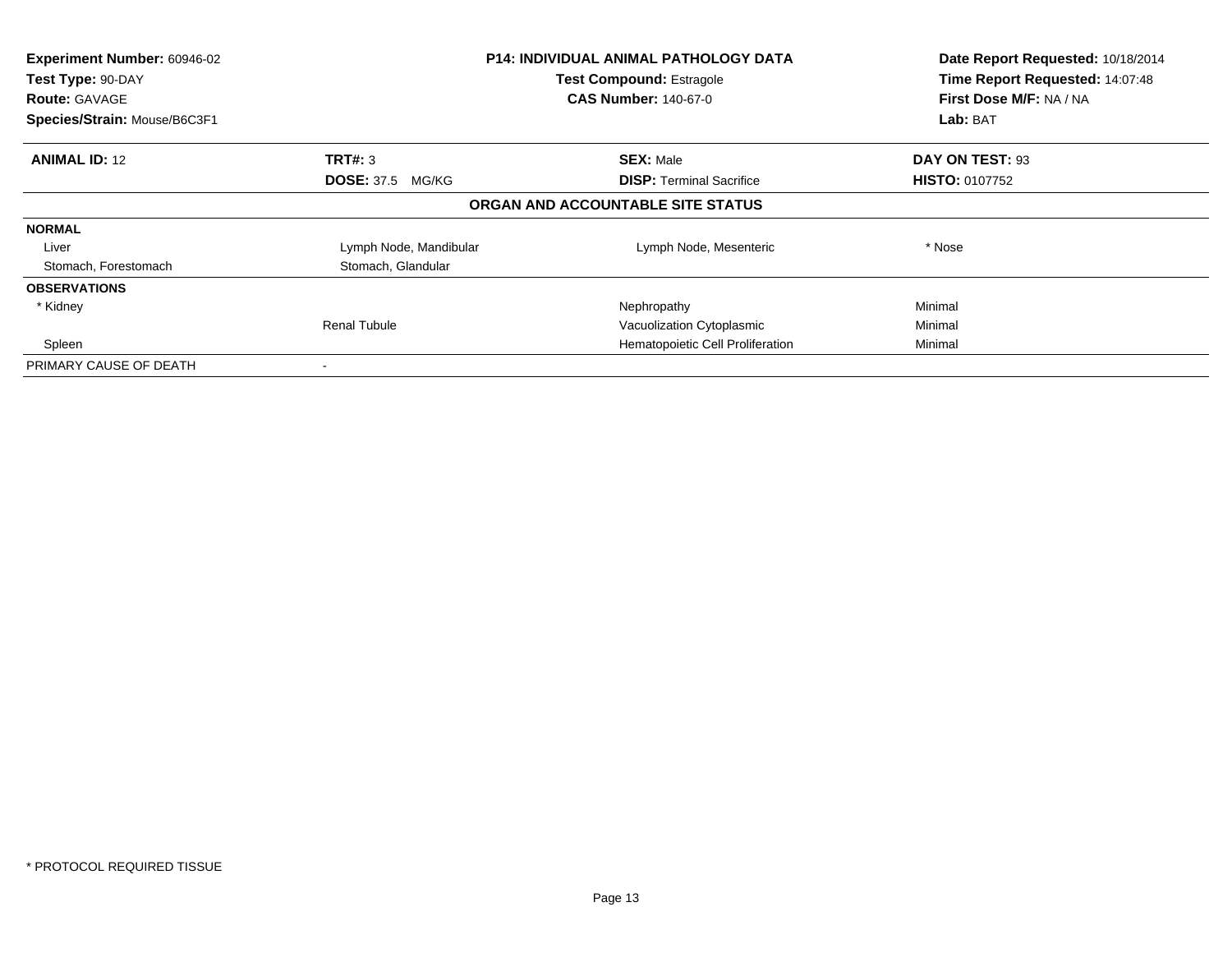| Experiment Number: 60946-02<br>Test Type: 90-DAY<br><b>Route: GAVAGE</b><br>Species/Strain: Mouse/B6C3F1 |                         | <b>P14: INDIVIDUAL ANIMAL PATHOLOGY DATA</b><br><b>Test Compound: Estragole</b><br><b>CAS Number: 140-67-0</b> | Date Report Requested: 10/18/2014<br>Time Report Requested: 14:07:48<br>First Dose M/F: NA / NA<br>Lab: BAT |
|----------------------------------------------------------------------------------------------------------|-------------------------|----------------------------------------------------------------------------------------------------------------|-------------------------------------------------------------------------------------------------------------|
|                                                                                                          |                         |                                                                                                                |                                                                                                             |
| <b>ANIMAL ID: 13</b>                                                                                     | TRT#: 3                 | <b>SEX: Male</b>                                                                                               | DAY ON TEST: 93                                                                                             |
|                                                                                                          | <b>DOSE: 37.5 MG/KG</b> | <b>DISP:</b> Terminal Sacrifice                                                                                | <b>HISTO: 0107753</b>                                                                                       |
|                                                                                                          |                         | ORGAN AND ACCOUNTABLE SITE STATUS                                                                              |                                                                                                             |
| <b>NORMAL</b>                                                                                            |                         |                                                                                                                |                                                                                                             |
| Liver                                                                                                    | Lymph Node, Mandibular  | Lymph Node, Mesenteric                                                                                         | * Nose                                                                                                      |
| Stomach, Forestomach                                                                                     | Stomach, Glandular      |                                                                                                                |                                                                                                             |
| <b>OBSERVATIONS</b>                                                                                      |                         |                                                                                                                |                                                                                                             |
| * Kidney                                                                                                 |                         | Nephropathy                                                                                                    | Minimal                                                                                                     |
|                                                                                                          | <b>Renal Tubule</b>     | Vacuolization Cytoplasmic                                                                                      | Minimal                                                                                                     |
| Spleen                                                                                                   |                         | Hematopoietic Cell Proliferation                                                                               | Minimal                                                                                                     |
| PRIMARY CAUSE OF DEATH                                                                                   |                         |                                                                                                                |                                                                                                             |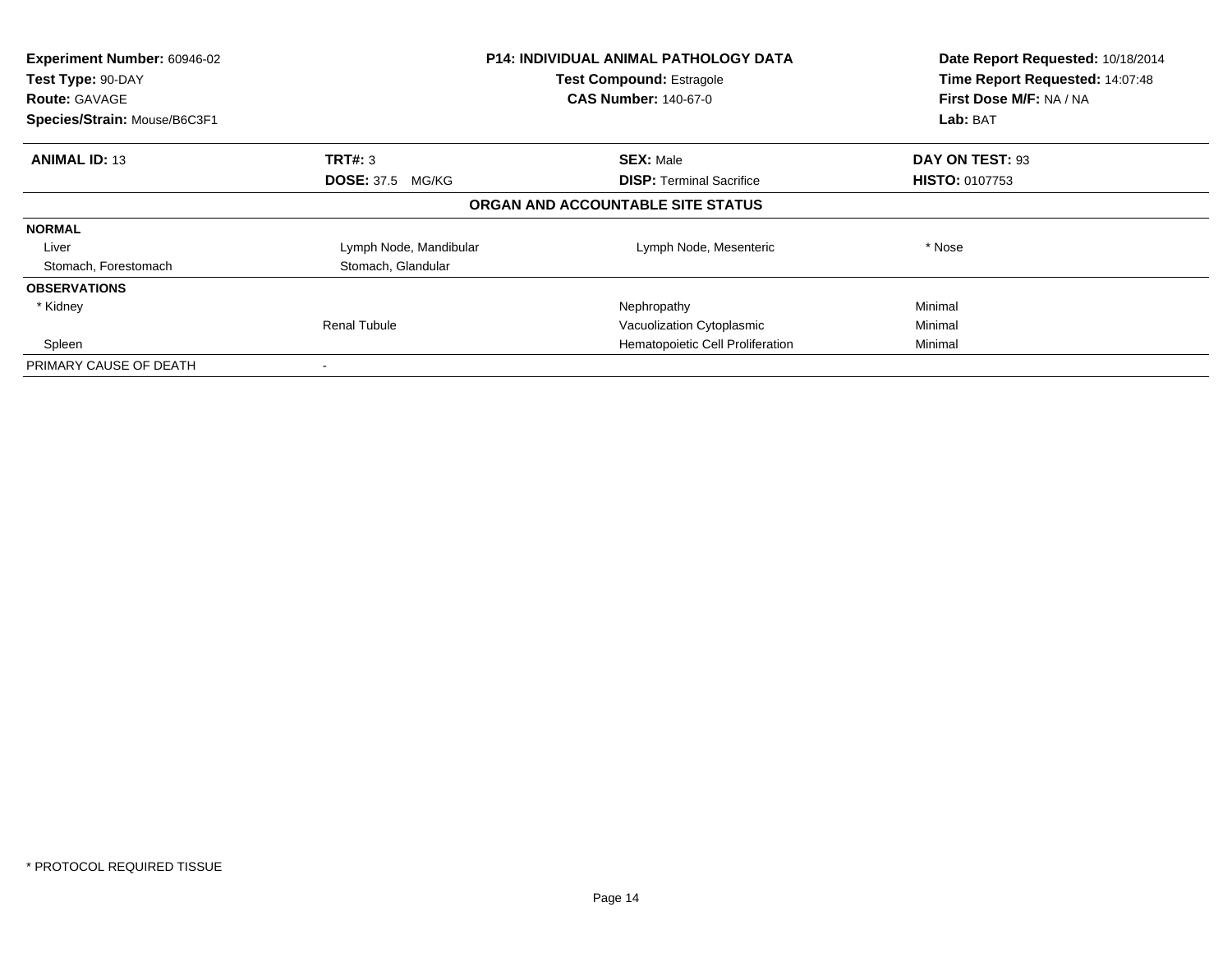| Experiment Number: 60946-02<br>Test Type: 90-DAY | <b>P14: INDIVIDUAL ANIMAL PATHOLOGY DATA</b><br><b>Test Compound: Estragole</b> |                                   | Date Report Requested: 10/18/2014<br>Time Report Requested: 14:07:48 |
|--------------------------------------------------|---------------------------------------------------------------------------------|-----------------------------------|----------------------------------------------------------------------|
| <b>Route: GAVAGE</b>                             |                                                                                 | <b>CAS Number: 140-67-0</b>       | First Dose M/F: NA / NA                                              |
| Species/Strain: Mouse/B6C3F1                     |                                                                                 |                                   | <b>Lab: BAT</b>                                                      |
| <b>ANIMAL ID: 14</b>                             | TRT#: 3                                                                         | <b>SEX: Male</b>                  | DAY ON TEST: 93                                                      |
|                                                  | <b>DOSE: 37.5 MG/KG</b>                                                         | <b>DISP:</b> Terminal Sacrifice   | <b>HISTO: 0107754</b>                                                |
|                                                  |                                                                                 | ORGAN AND ACCOUNTABLE SITE STATUS |                                                                      |
| <b>NORMAL</b>                                    |                                                                                 |                                   |                                                                      |
| Liver                                            | Lymph Node, Mandibular                                                          | Lymph Node, Mesenteric            | * Nose                                                               |
| Stomach, Forestomach                             | Stomach, Glandular                                                              |                                   |                                                                      |
| <b>OBSERVATIONS</b>                              |                                                                                 |                                   |                                                                      |
| * Kidney                                         | <b>Renal Tubule</b>                                                             | Vacuolization Cytoplasmic         | Minimal                                                              |
| Spleen                                           |                                                                                 | Hematopoietic Cell Proliferation  | Minimal                                                              |
| PRIMARY CAUSE OF DEATH                           |                                                                                 |                                   |                                                                      |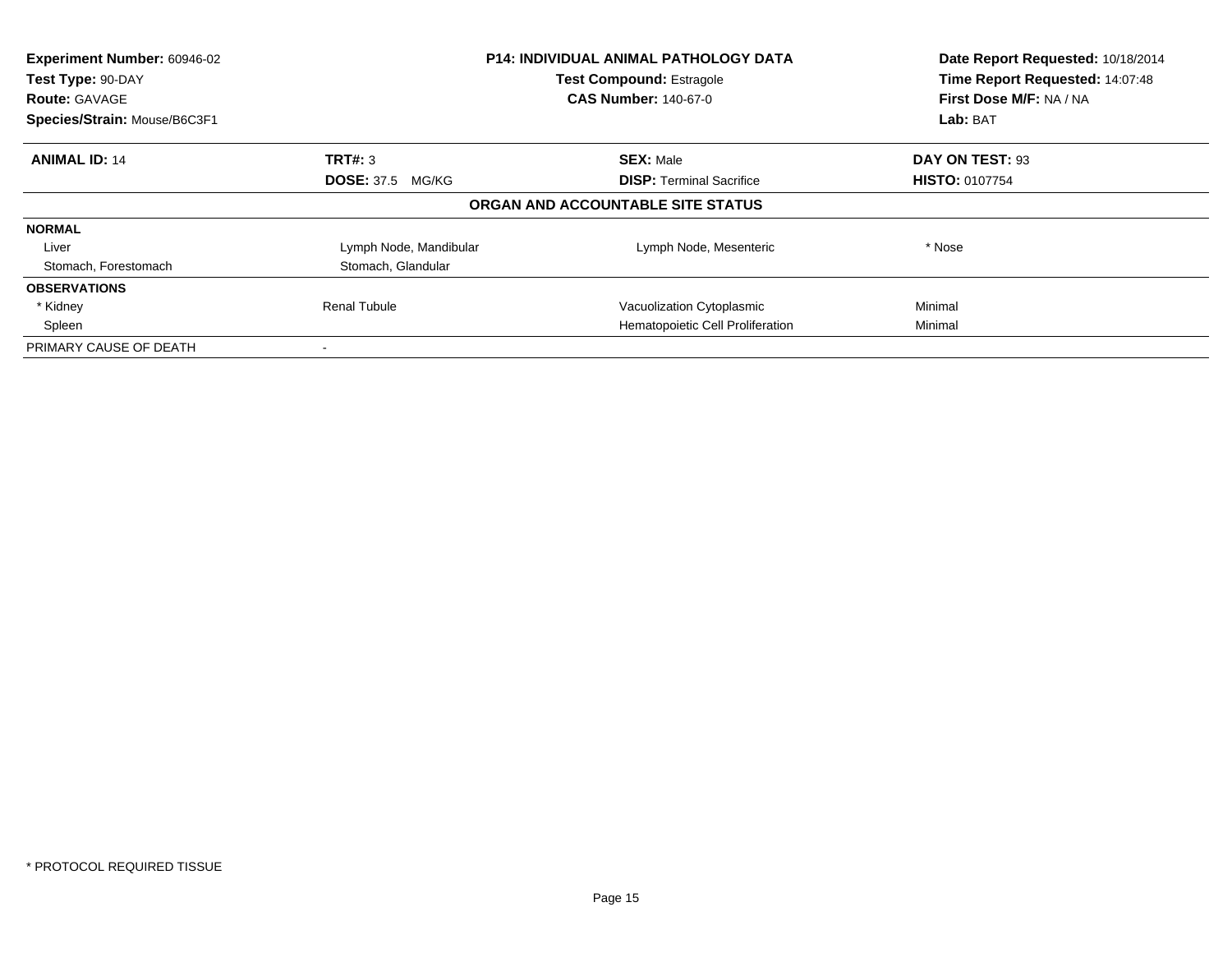| Experiment Number: 60946-02<br>Test Type: 90-DAY | <b>P14: INDIVIDUAL ANIMAL PATHOLOGY DATA</b><br><b>Test Compound: Estragole</b> |                                   | Date Report Requested: 10/18/2014<br>Time Report Requested: 14:07:48 |
|--------------------------------------------------|---------------------------------------------------------------------------------|-----------------------------------|----------------------------------------------------------------------|
| <b>Route: GAVAGE</b>                             |                                                                                 | <b>CAS Number: 140-67-0</b>       | First Dose M/F: NA / NA                                              |
| Species/Strain: Mouse/B6C3F1                     |                                                                                 |                                   | <b>Lab: BAT</b>                                                      |
| <b>ANIMAL ID: 15</b>                             | TRT#: 3                                                                         | <b>SEX: Male</b>                  | DAY ON TEST: 93                                                      |
|                                                  | <b>DOSE: 37.5 MG/KG</b>                                                         | <b>DISP:</b> Terminal Sacrifice   | <b>HISTO: 0107755</b>                                                |
|                                                  |                                                                                 | ORGAN AND ACCOUNTABLE SITE STATUS |                                                                      |
| <b>NORMAL</b>                                    |                                                                                 |                                   |                                                                      |
| Liver                                            | Lymph Node, Mandibular                                                          | Lymph Node, Mesenteric            | * Nose                                                               |
| Stomach, Forestomach                             | Stomach, Glandular                                                              |                                   |                                                                      |
| <b>OBSERVATIONS</b>                              |                                                                                 |                                   |                                                                      |
| * Kidney                                         | <b>Renal Tubule</b>                                                             | Vacuolization Cytoplasmic         | Minimal                                                              |
| Spleen                                           |                                                                                 | Hematopoietic Cell Proliferation  | Minimal                                                              |
| PRIMARY CAUSE OF DEATH                           |                                                                                 |                                   |                                                                      |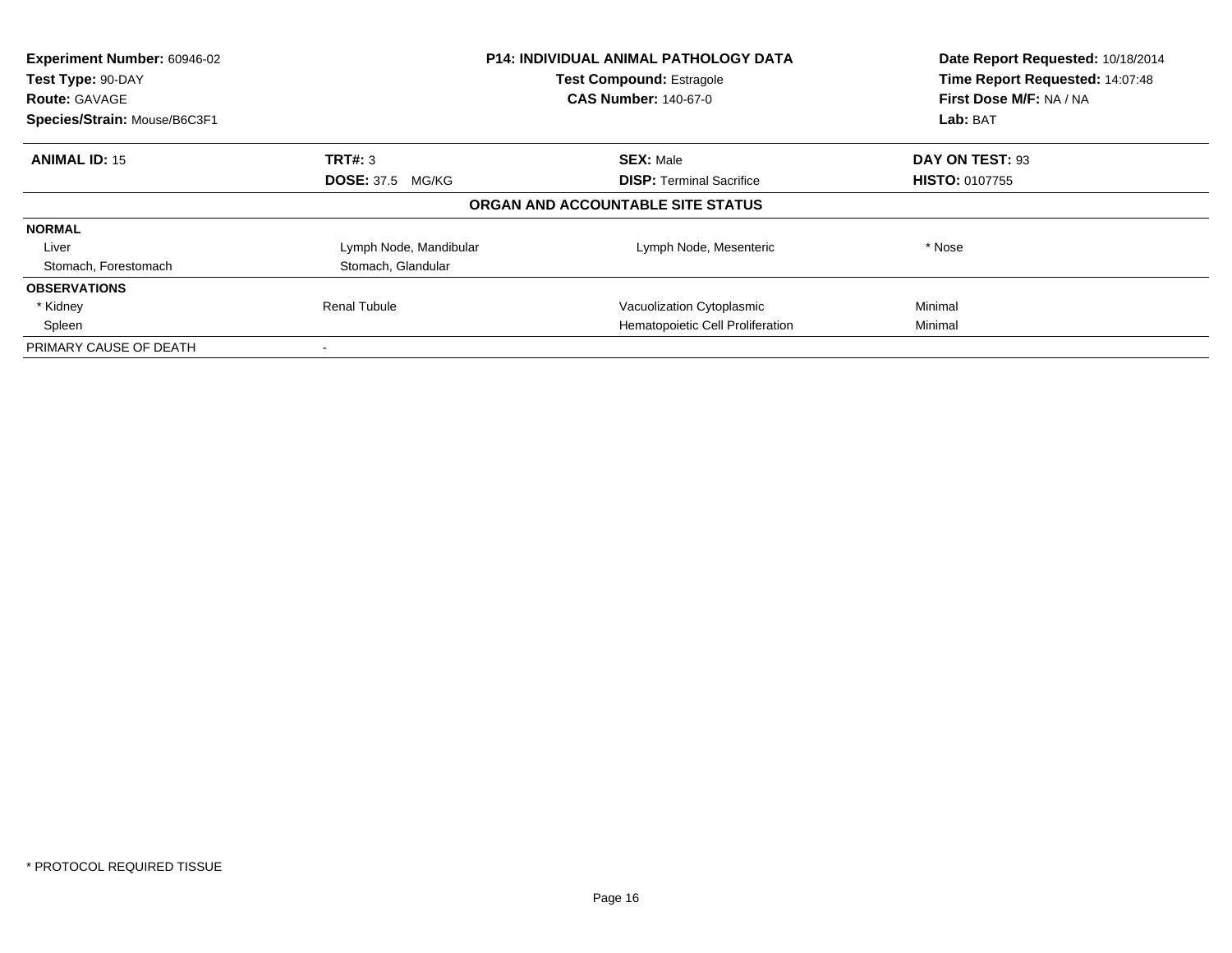| Experiment Number: 60946-02<br>Test Type: 90-DAY<br><b>Route: GAVAGE</b><br>Species/Strain: Mouse/B6C3F1 | <b>P14: INDIVIDUAL ANIMAL PATHOLOGY DATA</b><br><b>Test Compound: Estragole</b><br><b>CAS Number: 140-67-0</b> |                                   | Date Report Requested: 10/18/2014<br>Time Report Requested: 14:07:48<br>First Dose M/F: NA / NA<br>Lab: BAT |
|----------------------------------------------------------------------------------------------------------|----------------------------------------------------------------------------------------------------------------|-----------------------------------|-------------------------------------------------------------------------------------------------------------|
|                                                                                                          |                                                                                                                |                                   |                                                                                                             |
| <b>ANIMAL ID: 16</b>                                                                                     | TRT#: 3                                                                                                        | <b>SEX: Male</b>                  | DAY ON TEST: 93                                                                                             |
|                                                                                                          | <b>DOSE: 37.5 MG/KG</b>                                                                                        | <b>DISP:</b> Terminal Sacrifice   | <b>HISTO: 0107756</b>                                                                                       |
|                                                                                                          |                                                                                                                | ORGAN AND ACCOUNTABLE SITE STATUS |                                                                                                             |
| <b>NORMAL</b>                                                                                            |                                                                                                                |                                   |                                                                                                             |
| Lymph Node, Mandibular                                                                                   | Lymph Node, Mesenteric                                                                                         | * Nose                            | Stomach, Forestomach                                                                                        |
| Stomach, Glandular                                                                                       |                                                                                                                |                                   |                                                                                                             |
| <b>OBSERVATIONS</b>                                                                                      |                                                                                                                |                                   |                                                                                                             |
| * Kidney                                                                                                 | <b>Renal Tubule</b>                                                                                            | Vacuolization Cytoplasmic         | Minimal                                                                                                     |
| Liver                                                                                                    |                                                                                                                | Inflammation                      | Chronic Active, Minimal                                                                                     |
| Spleen                                                                                                   |                                                                                                                | Hematopoietic Cell Proliferation  | Minimal                                                                                                     |
| PRIMARY CAUSE OF DEATH                                                                                   |                                                                                                                |                                   |                                                                                                             |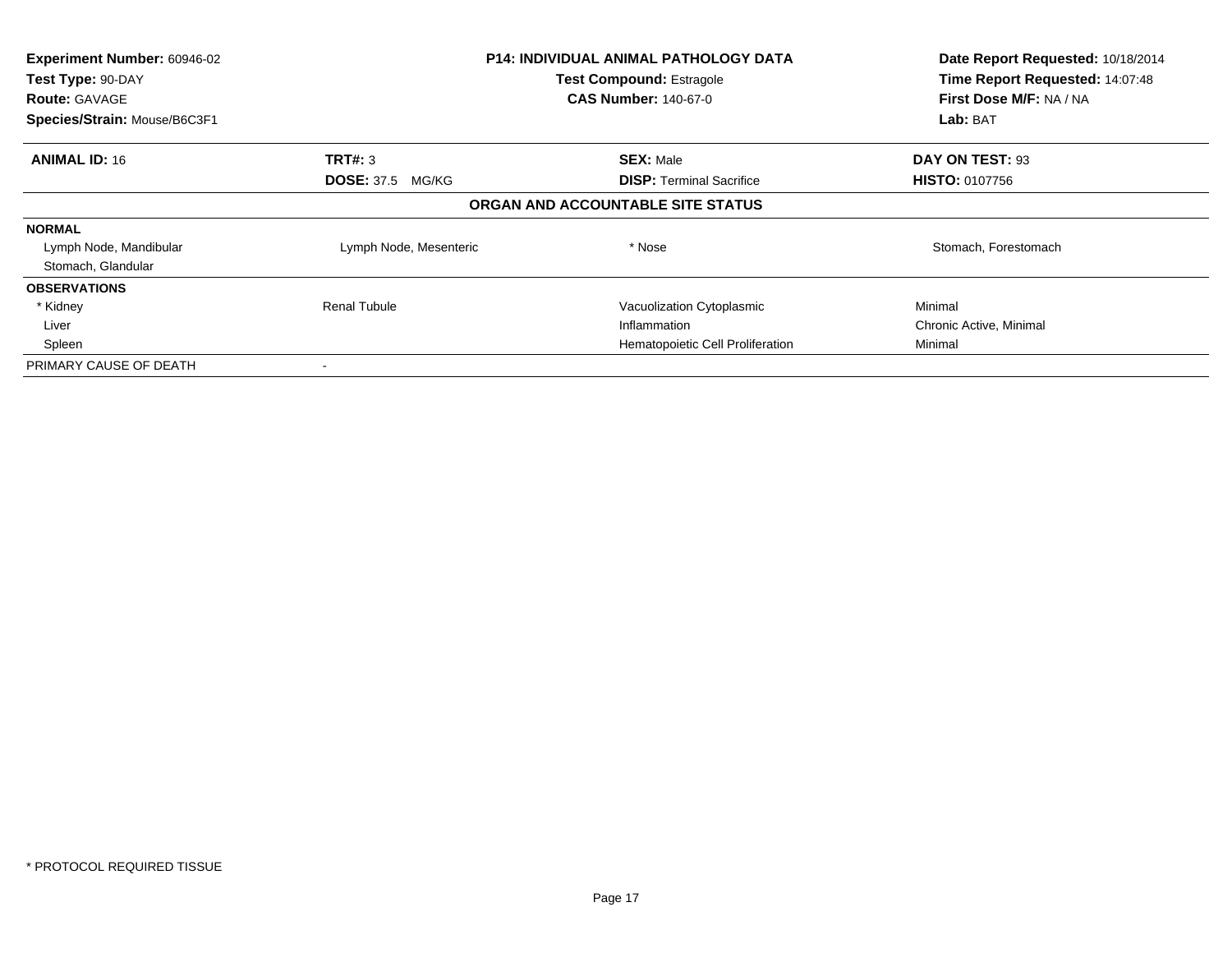| Experiment Number: 60946-02<br>Test Type: 90-DAY<br><b>Route: GAVAGE</b><br>Species/Strain: Mouse/B6C3F1 |                                    | P14: INDIVIDUAL ANIMAL PATHOLOGY DATA<br><b>Test Compound: Estragole</b><br><b>CAS Number: 140-67-0</b> | Date Report Requested: 10/18/2014<br>Time Report Requested: 14:07:48<br>First Dose M/F: NA / NA<br>Lab: BAT |
|----------------------------------------------------------------------------------------------------------|------------------------------------|---------------------------------------------------------------------------------------------------------|-------------------------------------------------------------------------------------------------------------|
| <b>ANIMAL ID: 17</b>                                                                                     | TRT#: 3<br><b>DOSE: 37.5 MG/KG</b> | <b>SEX: Male</b><br><b>DISP:</b> Terminal Sacrifice                                                     | DAY ON TEST: 93<br><b>HISTO: 0107757</b>                                                                    |
|                                                                                                          |                                    | ORGAN AND ACCOUNTABLE SITE STATUS                                                                       |                                                                                                             |
| <b>NORMAL</b>                                                                                            |                                    |                                                                                                         |                                                                                                             |
| Liver                                                                                                    | Lymph Node, Mandibular             | Lymph Node, Mesenteric                                                                                  | * Nose                                                                                                      |
| Stomach, Forestomach                                                                                     | Stomach, Glandular                 |                                                                                                         |                                                                                                             |
| <b>OBSERVATIONS</b>                                                                                      |                                    |                                                                                                         |                                                                                                             |
| * Kidney                                                                                                 |                                    | Nephropathy                                                                                             | Minimal                                                                                                     |
|                                                                                                          | <b>Renal Tubule</b>                | Vacuolization Cytoplasmic                                                                               | Minimal                                                                                                     |
| Spleen                                                                                                   |                                    | Hematopoietic Cell Proliferation                                                                        | Minimal                                                                                                     |
| PRIMARY CAUSE OF DEATH                                                                                   |                                    |                                                                                                         |                                                                                                             |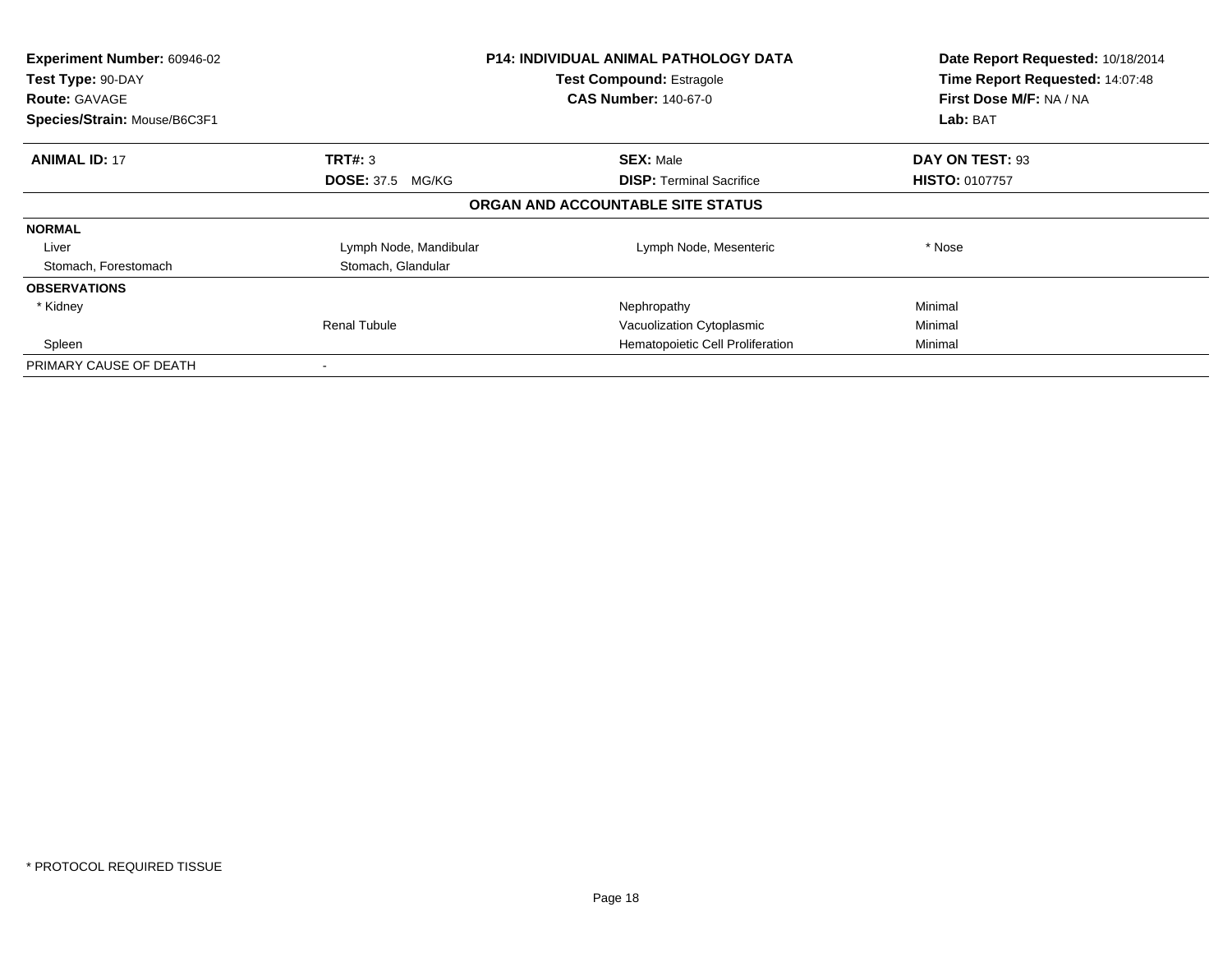| Experiment Number: 60946-02<br>Test Type: 90-DAY<br><b>Route: GAVAGE</b><br>Species/Strain: Mouse/B6C3F1 | <b>P14: INDIVIDUAL ANIMAL PATHOLOGY DATA</b><br><b>Test Compound: Estragole</b><br><b>CAS Number: 140-67-0</b> |                                   | Date Report Requested: 10/18/2014<br>Time Report Requested: 14:07:48<br>First Dose M/F: NA / NA<br>Lab: BAT |
|----------------------------------------------------------------------------------------------------------|----------------------------------------------------------------------------------------------------------------|-----------------------------------|-------------------------------------------------------------------------------------------------------------|
|                                                                                                          |                                                                                                                |                                   |                                                                                                             |
| <b>ANIMAL ID: 18</b>                                                                                     | TRT#: 3                                                                                                        | <b>SEX: Male</b>                  | DAY ON TEST: 93                                                                                             |
|                                                                                                          | <b>DOSE: 37.5 MG/KG</b>                                                                                        | <b>DISP:</b> Terminal Sacrifice   | <b>HISTO: 0107758</b>                                                                                       |
|                                                                                                          |                                                                                                                | ORGAN AND ACCOUNTABLE SITE STATUS |                                                                                                             |
| <b>NORMAL</b>                                                                                            |                                                                                                                |                                   |                                                                                                             |
| Lymph Node, Mandibular                                                                                   | Lymph Node, Mesenteric                                                                                         | * Nose                            | Stomach, Forestomach                                                                                        |
| Stomach, Glandular                                                                                       |                                                                                                                |                                   |                                                                                                             |
| <b>OBSERVATIONS</b>                                                                                      |                                                                                                                |                                   |                                                                                                             |
| * Kidney                                                                                                 | <b>Renal Tubule</b>                                                                                            | Vacuolization Cytoplasmic         | Minimal                                                                                                     |
| Liver                                                                                                    |                                                                                                                | Inflammation                      | Chronic Active, Minimal                                                                                     |
| Spleen                                                                                                   |                                                                                                                | Hematopoietic Cell Proliferation  | Minimal                                                                                                     |
| PRIMARY CAUSE OF DEATH                                                                                   |                                                                                                                |                                   |                                                                                                             |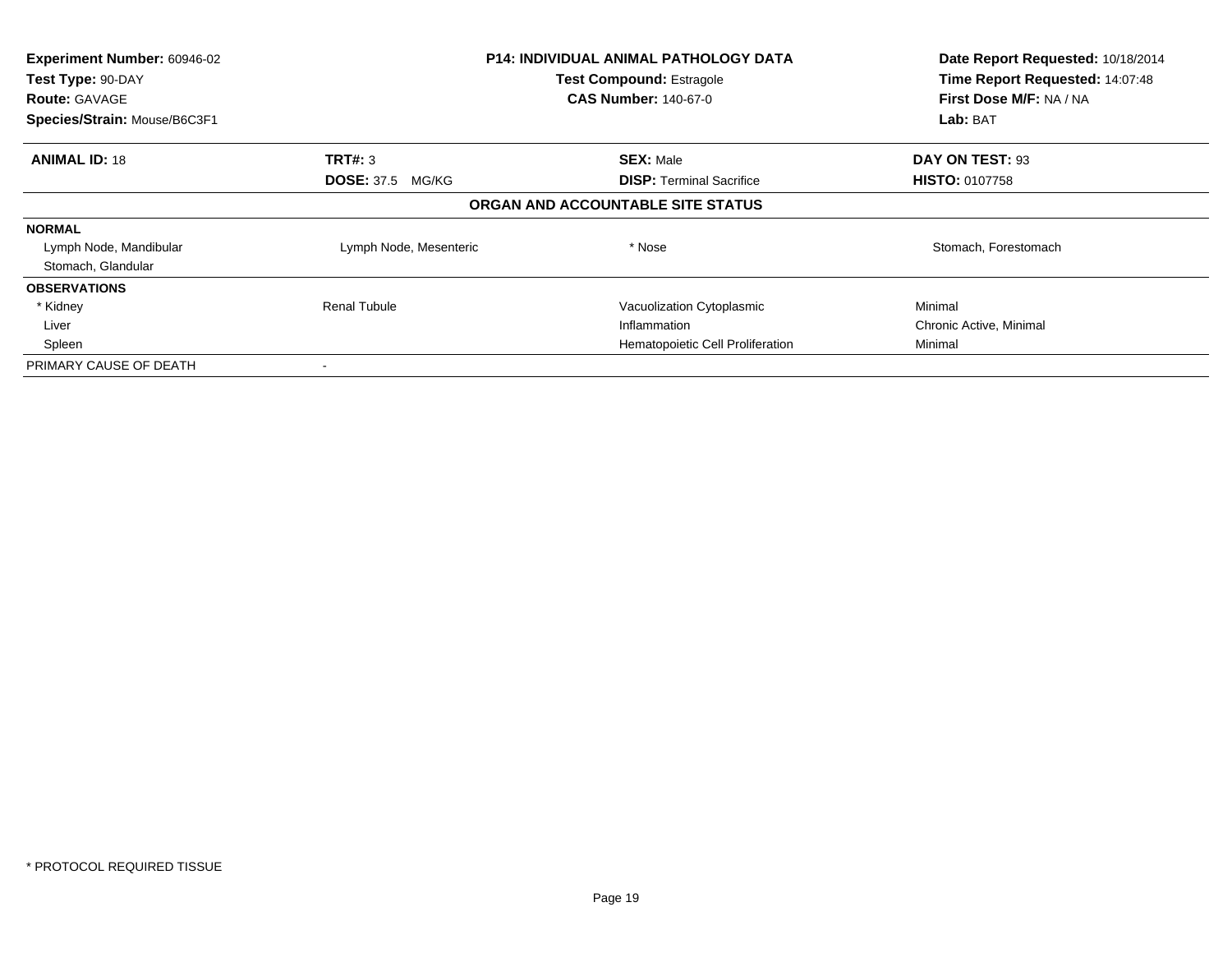| Experiment Number: 60946-02<br>Test Type: 90-DAY | <b>P14: INDIVIDUAL ANIMAL PATHOLOGY DATA</b><br><b>Test Compound: Estragole</b> |                                   | Date Report Requested: 10/18/2014<br>Time Report Requested: 14:07:48 |
|--------------------------------------------------|---------------------------------------------------------------------------------|-----------------------------------|----------------------------------------------------------------------|
| <b>Route: GAVAGE</b>                             |                                                                                 | <b>CAS Number: 140-67-0</b>       | First Dose M/F: NA / NA                                              |
| Species/Strain: Mouse/B6C3F1                     |                                                                                 |                                   | <b>Lab: BAT</b>                                                      |
| <b>ANIMAL ID: 19</b>                             | TRT#: 3                                                                         | <b>SEX: Male</b>                  | DAY ON TEST: 93                                                      |
|                                                  | <b>DOSE: 37.5 MG/KG</b>                                                         | <b>DISP:</b> Terminal Sacrifice   | <b>HISTO: 0107759</b>                                                |
|                                                  |                                                                                 | ORGAN AND ACCOUNTABLE SITE STATUS |                                                                      |
| <b>NORMAL</b>                                    |                                                                                 |                                   |                                                                      |
| Liver                                            | Lymph Node, Mandibular                                                          | Lymph Node, Mesenteric            | * Nose                                                               |
| Stomach, Forestomach                             | Stomach, Glandular                                                              |                                   |                                                                      |
| <b>OBSERVATIONS</b>                              |                                                                                 |                                   |                                                                      |
| * Kidney                                         | <b>Renal Tubule</b>                                                             | Vacuolization Cytoplasmic         | Minimal                                                              |
| Spleen                                           |                                                                                 | Hematopoietic Cell Proliferation  | Minimal                                                              |
| PRIMARY CAUSE OF DEATH                           |                                                                                 |                                   |                                                                      |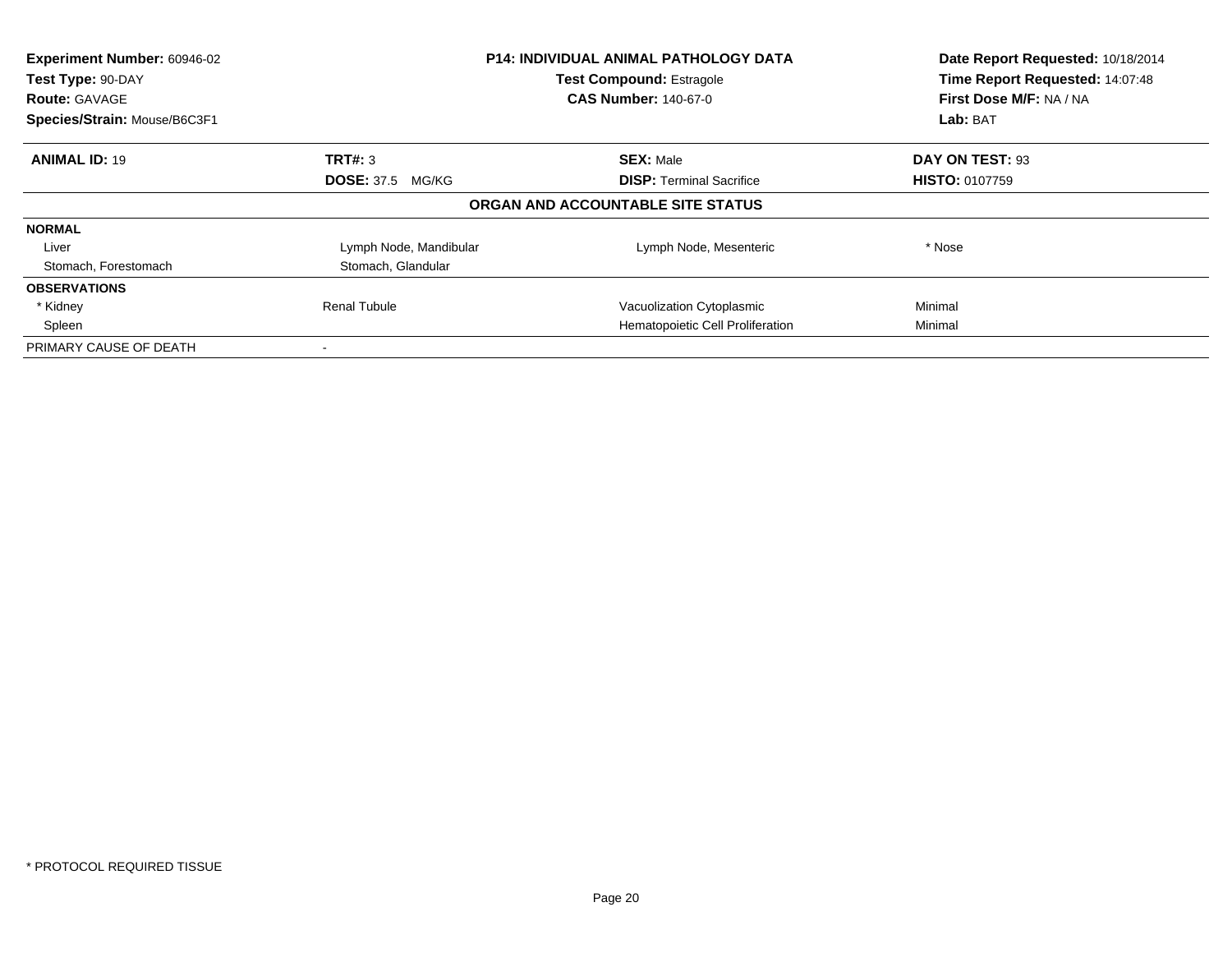| Experiment Number: 60946-02<br>Test Type: 90-DAY<br><b>Route: GAVAGE</b><br>Species/Strain: Mouse/B6C3F1 |                         | <b>P14: INDIVIDUAL ANIMAL PATHOLOGY DATA</b><br><b>Test Compound: Estragole</b><br><b>CAS Number: 140-67-0</b> | Date Report Requested: 10/18/2014<br>Time Report Requested: 14:07:48<br>First Dose M/F: NA / NA<br>Lab: BAT |
|----------------------------------------------------------------------------------------------------------|-------------------------|----------------------------------------------------------------------------------------------------------------|-------------------------------------------------------------------------------------------------------------|
|                                                                                                          |                         |                                                                                                                |                                                                                                             |
| <b>ANIMAL ID: 20</b>                                                                                     | TRT#: 3                 | <b>SEX: Male</b>                                                                                               | DAY ON TEST: 93                                                                                             |
|                                                                                                          | <b>DOSE: 37.5 MG/KG</b> | <b>DISP:</b> Terminal Sacrifice                                                                                | <b>HISTO: 0107760</b>                                                                                       |
|                                                                                                          |                         | ORGAN AND ACCOUNTABLE SITE STATUS                                                                              |                                                                                                             |
| <b>NORMAL</b>                                                                                            |                         |                                                                                                                |                                                                                                             |
| Liver                                                                                                    | Lymph Node, Mandibular  | Lymph Node, Mesenteric                                                                                         | * Nose                                                                                                      |
| Stomach, Forestomach                                                                                     | Stomach, Glandular      |                                                                                                                |                                                                                                             |
| <b>OBSERVATIONS</b>                                                                                      |                         |                                                                                                                |                                                                                                             |
| * Kidney                                                                                                 |                         | Nephropathy                                                                                                    | Minimal                                                                                                     |
|                                                                                                          | <b>Renal Tubule</b>     | Vacuolization Cytoplasmic                                                                                      | Minimal                                                                                                     |
| Spleen                                                                                                   |                         | Hematopoietic Cell Proliferation                                                                               | Minimal                                                                                                     |
| PRIMARY CAUSE OF DEATH                                                                                   |                         |                                                                                                                |                                                                                                             |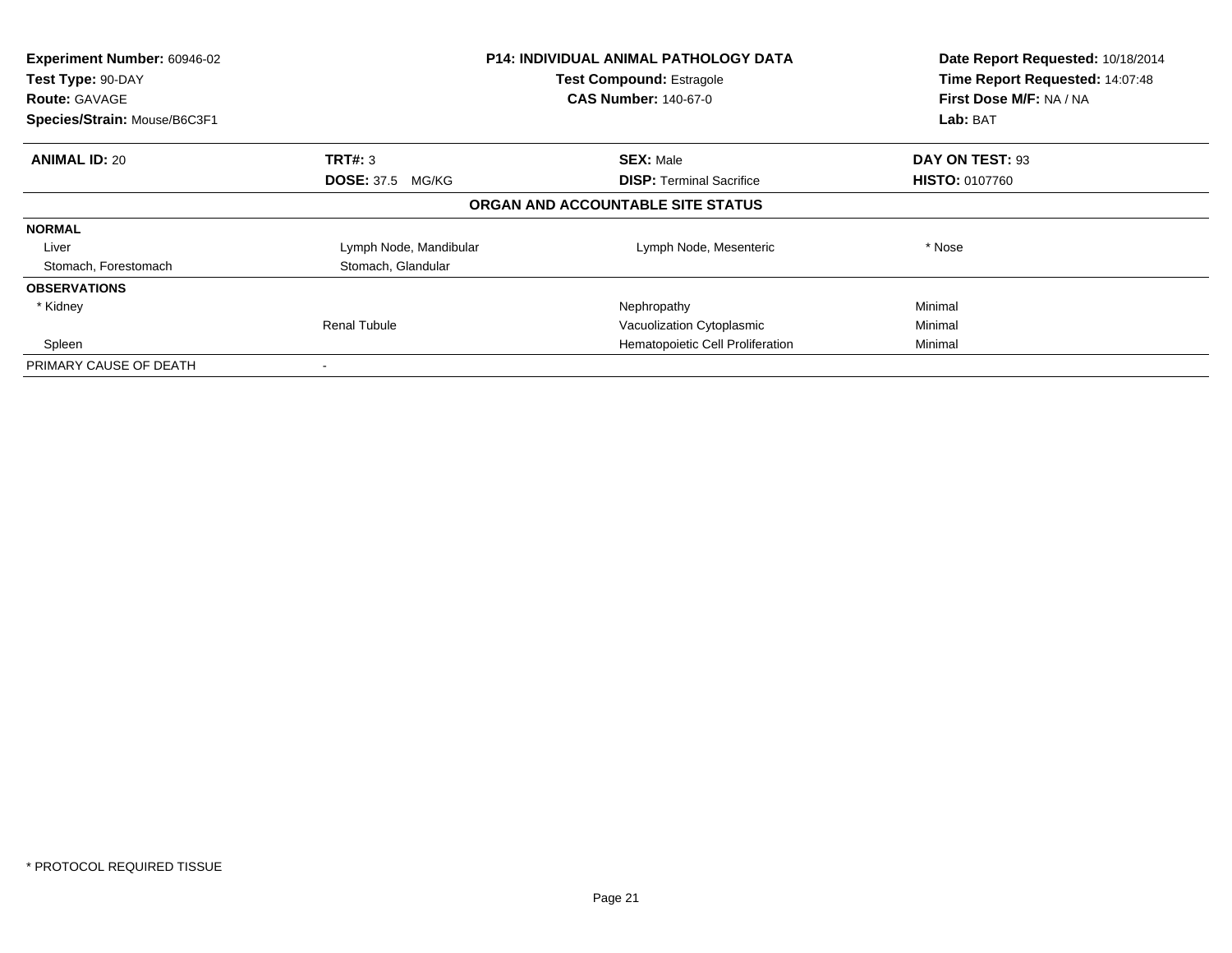| Experiment Number: 60946-02  |                          | <b>P14: INDIVIDUAL ANIMAL PATHOLOGY DATA</b> | Date Report Requested: 10/18/2014 |
|------------------------------|--------------------------|----------------------------------------------|-----------------------------------|
| Test Type: 90-DAY            |                          | <b>Test Compound: Estragole</b>              | Time Report Requested: 14:07:48   |
| <b>Route: GAVAGE</b>         |                          | <b>CAS Number: 140-67-0</b>                  | First Dose M/F: NA / NA           |
| Species/Strain: Mouse/B6C3F1 |                          |                                              | Lab: BAT                          |
| <b>ANIMAL ID: 21</b>         | <b>TRT#: 5</b>           | <b>SEX: Male</b>                             | DAY ON TEST: 93                   |
|                              | <b>DOSE: 75</b><br>MG/KG | <b>DISP:</b> Terminal Sacrifice              | <b>HISTO: 0107761</b>             |
|                              |                          | ORGAN AND ACCOUNTABLE SITE STATUS            |                                   |
| <b>NORMAL</b>                |                          |                                              |                                   |
| * Kidney                     | Liver                    | Lymph Node, Mandibular                       | Lymph Node, Mesenteric            |
| * Nose                       | Stomach, Forestomach     | Stomach, Glandular                           |                                   |
| <b>OBSERVATIONS</b>          |                          |                                              |                                   |
| Spleen                       |                          | Hematopoietic Cell Proliferation             | Minimal                           |
| PRIMARY CAUSE OF DEATH       |                          |                                              |                                   |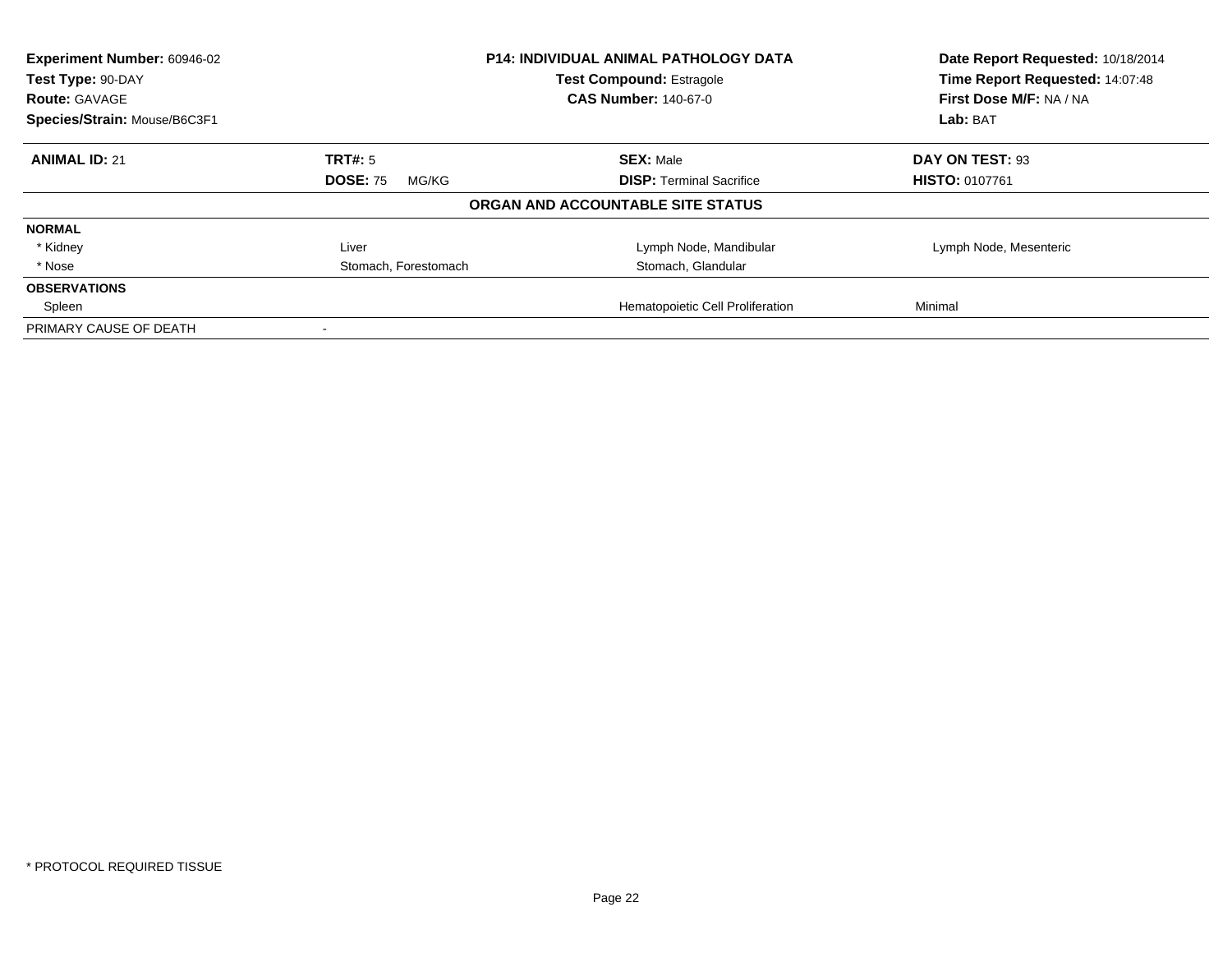| Experiment Number: 60946-02<br>Test Type: 90-DAY |                          | <b>P14: INDIVIDUAL ANIMAL PATHOLOGY DATA</b><br><b>Test Compound: Estragole</b> | Date Report Requested: 10/18/2014<br>Time Report Requested: 14:07:48 |
|--------------------------------------------------|--------------------------|---------------------------------------------------------------------------------|----------------------------------------------------------------------|
| <b>Route: GAVAGE</b>                             |                          | <b>CAS Number: 140-67-0</b>                                                     | First Dose M/F: NA / NA                                              |
| Species/Strain: Mouse/B6C3F1                     |                          |                                                                                 | Lab: BAT                                                             |
| <b>ANIMAL ID: 22</b>                             | <b>TRT#:</b> 5           | <b>SEX: Male</b>                                                                | DAY ON TEST: 93                                                      |
|                                                  | <b>DOSE: 75</b><br>MG/KG | <b>DISP:</b> Terminal Sacrifice                                                 | <b>HISTO: 0107762</b>                                                |
|                                                  |                          | ORGAN AND ACCOUNTABLE SITE STATUS                                               |                                                                      |
| <b>NORMAL</b>                                    |                          |                                                                                 |                                                                      |
| Lymph Node, Mandibular                           | Lymph Node, Mesenteric   | Stomach, Forestomach                                                            | Stomach, Glandular                                                   |
| <b>OBSERVATIONS</b>                              |                          |                                                                                 |                                                                      |
| * Kidney                                         |                          | Nephropathy                                                                     | Minimal                                                              |
| Liver                                            |                          | Inflammation                                                                    | Chronic Active, Minimal                                              |
| * Nose                                           | Olfactory Epi            | Degeneration                                                                    | Mild                                                                 |
| Spleen                                           |                          | Hematopoietic Cell Proliferation                                                | Minimal                                                              |
| PRIMARY CAUSE OF DEATH                           |                          |                                                                                 |                                                                      |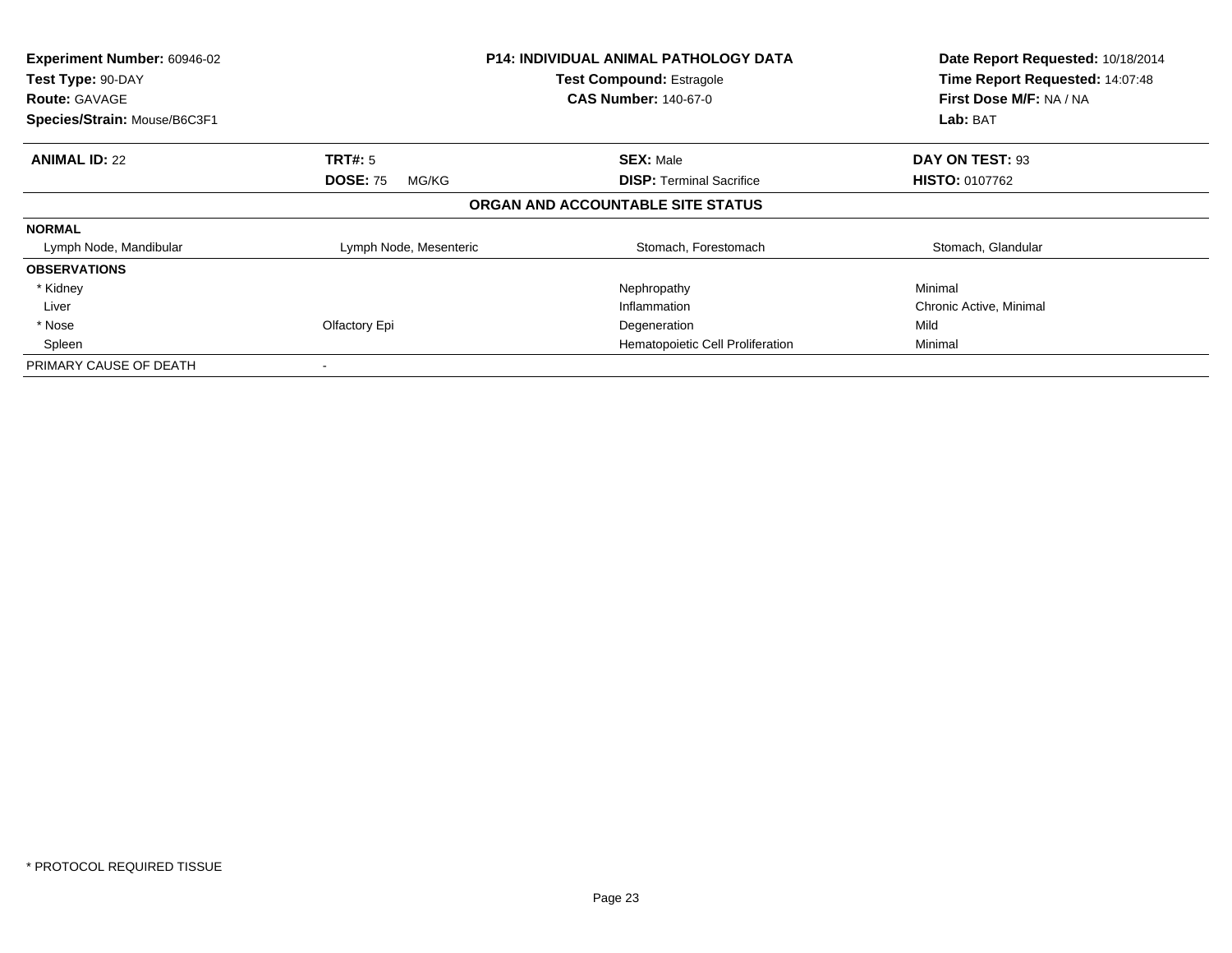| Experiment Number: 60946-02  |                          | <b>P14: INDIVIDUAL ANIMAL PATHOLOGY DATA</b> | Date Report Requested: 10/18/2014 |
|------------------------------|--------------------------|----------------------------------------------|-----------------------------------|
| Test Type: 90-DAY            |                          | <b>Test Compound: Estragole</b>              | Time Report Requested: 14:07:48   |
| <b>Route: GAVAGE</b>         |                          | <b>CAS Number: 140-67-0</b>                  | First Dose M/F: NA / NA           |
| Species/Strain: Mouse/B6C3F1 |                          |                                              | Lab: BAT                          |
| <b>ANIMAL ID: 23</b>         | <b>TRT#: 5</b>           | <b>SEX: Male</b>                             | DAY ON TEST: 93                   |
|                              | <b>DOSE: 75</b><br>MG/KG | <b>DISP:</b> Terminal Sacrifice              | <b>HISTO: 0107763</b>             |
|                              |                          | ORGAN AND ACCOUNTABLE SITE STATUS            |                                   |
| <b>NORMAL</b>                |                          |                                              |                                   |
| * Kidney                     | Liver                    | Lymph Node, Mandibular                       | Lymph Node, Mesenteric            |
| * Nose                       | Stomach, Forestomach     | Stomach, Glandular                           |                                   |
| <b>OBSERVATIONS</b>          |                          |                                              |                                   |
| Spleen                       |                          | Hematopoietic Cell Proliferation             | Minimal                           |
| PRIMARY CAUSE OF DEATH       |                          |                                              |                                   |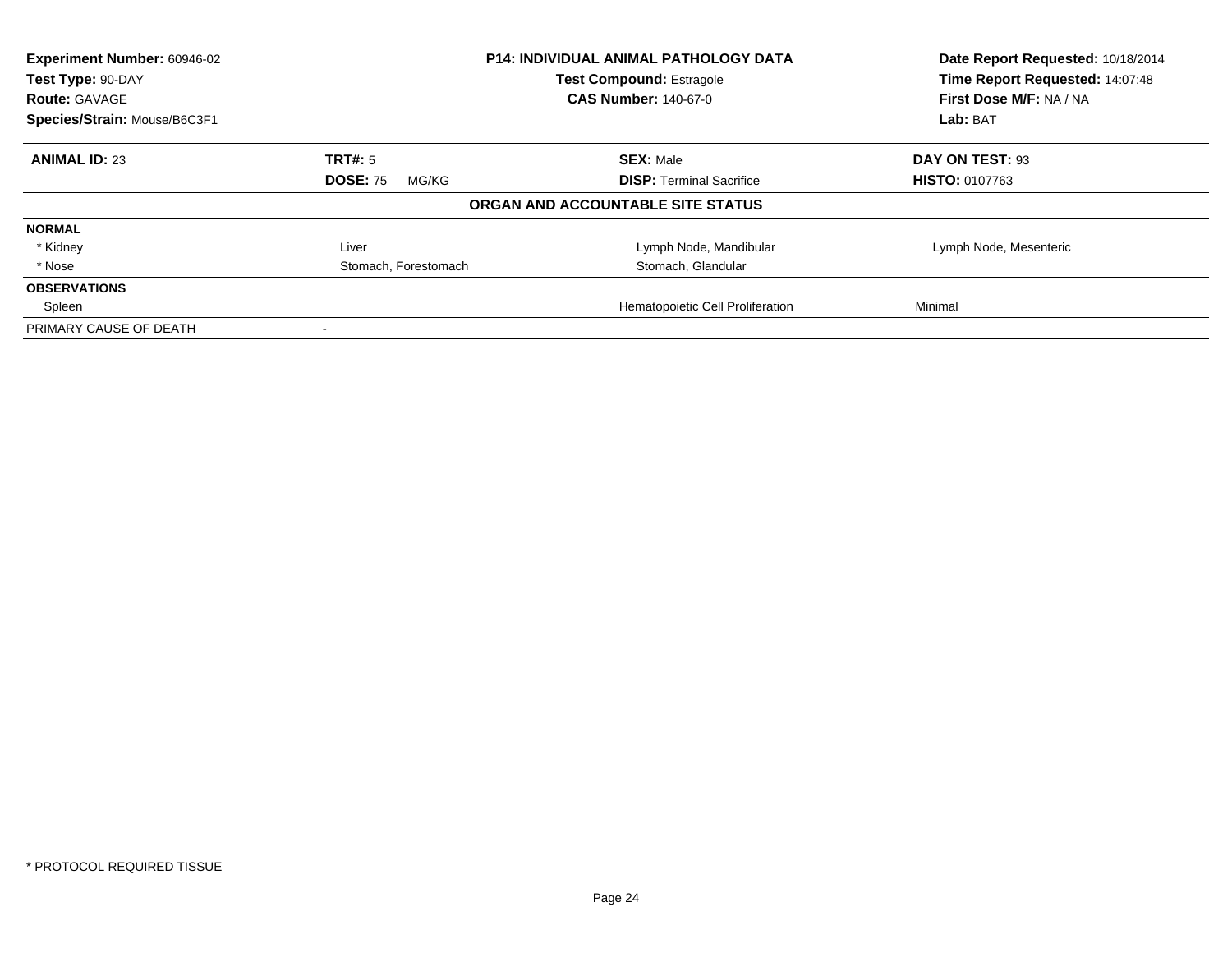| Experiment Number: 60946-02  |                          | <b>P14: INDIVIDUAL ANIMAL PATHOLOGY DATA</b> | Date Report Requested: 10/18/2014 |
|------------------------------|--------------------------|----------------------------------------------|-----------------------------------|
| Test Type: 90-DAY            |                          | <b>Test Compound: Estragole</b>              | Time Report Requested: 14:07:48   |
| <b>Route: GAVAGE</b>         |                          | <b>CAS Number: 140-67-0</b>                  | First Dose M/F: NA / NA           |
| Species/Strain: Mouse/B6C3F1 |                          |                                              | Lab: BAT                          |
| <b>ANIMAL ID: 24</b>         | <b>TRT#: 5</b>           | <b>SEX: Male</b>                             | DAY ON TEST: 93                   |
|                              | <b>DOSE: 75</b><br>MG/KG | <b>DISP:</b> Terminal Sacrifice              | <b>HISTO: 0107764</b>             |
|                              |                          | ORGAN AND ACCOUNTABLE SITE STATUS            |                                   |
| <b>NORMAL</b>                |                          |                                              |                                   |
| * Kidney                     | Liver                    | Lymph Node, Mandibular                       | Lymph Node, Mesenteric            |
| * Nose                       | Stomach, Forestomach     | Stomach, Glandular                           |                                   |
| <b>OBSERVATIONS</b>          |                          |                                              |                                   |
| Spleen                       |                          | Hematopoietic Cell Proliferation             | Minimal                           |
| PRIMARY CAUSE OF DEATH       |                          |                                              |                                   |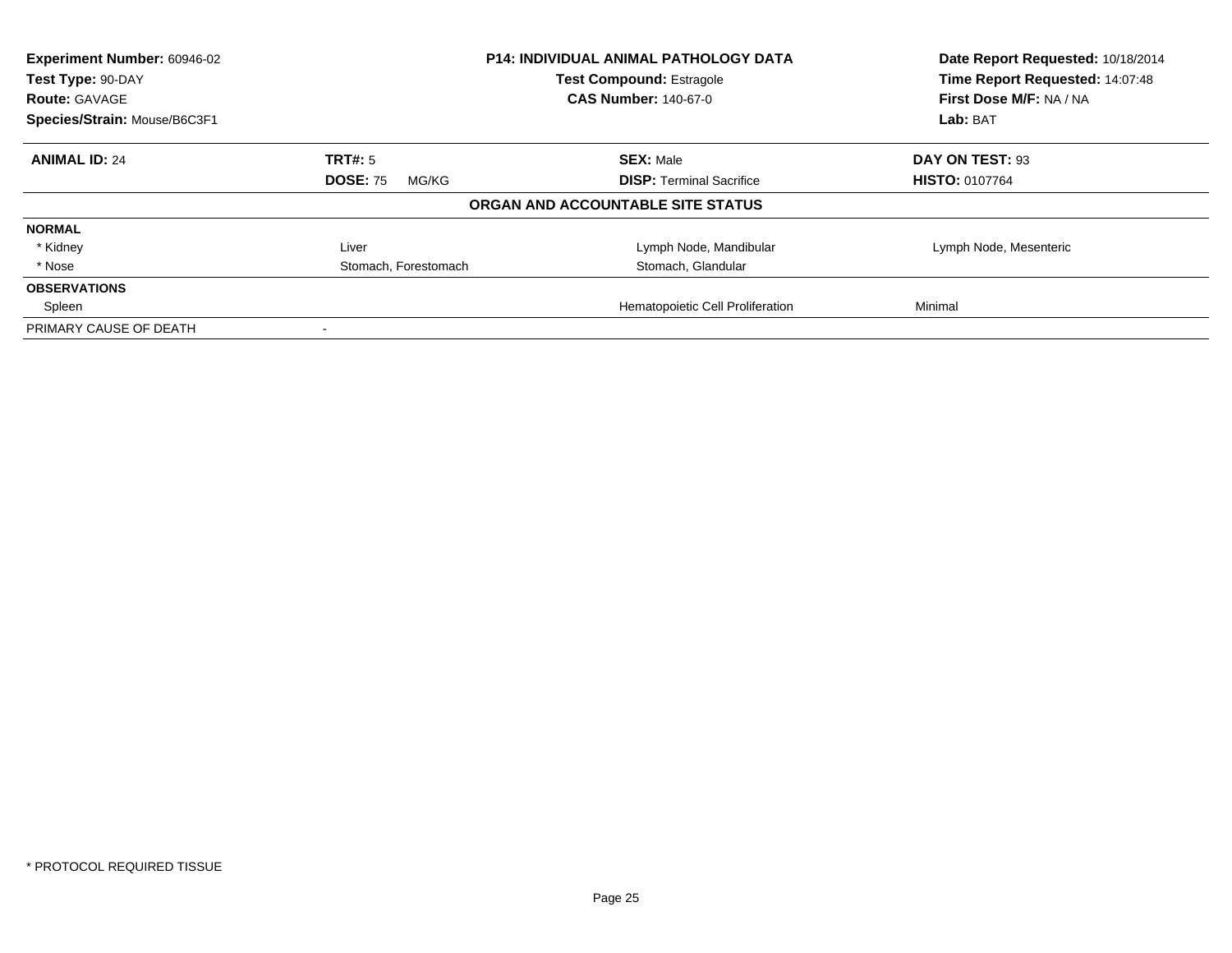| Experiment Number: 60946-02<br>Test Type: 90-DAY<br><b>Route: GAVAGE</b> |                          | <b>P14: INDIVIDUAL ANIMAL PATHOLOGY DATA</b><br><b>Test Compound: Estragole</b><br><b>CAS Number: 140-67-0</b> | Date Report Requested: 10/18/2014<br>Time Report Requested: 14:07:48<br>First Dose M/F: NA / NA |
|--------------------------------------------------------------------------|--------------------------|----------------------------------------------------------------------------------------------------------------|-------------------------------------------------------------------------------------------------|
| Species/Strain: Mouse/B6C3F1                                             |                          |                                                                                                                | Lab: BAT                                                                                        |
| <b>ANIMAL ID: 25</b>                                                     | <b>TRT#:</b> 5           | <b>SEX: Male</b>                                                                                               | DAY ON TEST: 93                                                                                 |
|                                                                          | <b>DOSE: 75</b><br>MG/KG | <b>DISP:</b> Terminal Sacrifice                                                                                | <b>HISTO: 0107765</b>                                                                           |
|                                                                          |                          | ORGAN AND ACCOUNTABLE SITE STATUS                                                                              |                                                                                                 |
| <b>NORMAL</b>                                                            |                          |                                                                                                                |                                                                                                 |
| Lymph Node, Mandibular                                                   | Lymph Node, Mesenteric   | * Nose                                                                                                         | Stomach, Forestomach                                                                            |
| Stomach, Glandular                                                       |                          |                                                                                                                |                                                                                                 |
| <b>OBSERVATIONS</b>                                                      |                          |                                                                                                                |                                                                                                 |
| * Kidney                                                                 | <b>Renal Tubule</b>      | Vacuolization Cytoplasmic                                                                                      | Minimal                                                                                         |
| Liver                                                                    |                          | Inflammation                                                                                                   | Chronic Active, Minimal                                                                         |
| Spleen                                                                   |                          | Hematopoietic Cell Proliferation                                                                               | Minimal                                                                                         |
| PRIMARY CAUSE OF DEATH                                                   |                          |                                                                                                                |                                                                                                 |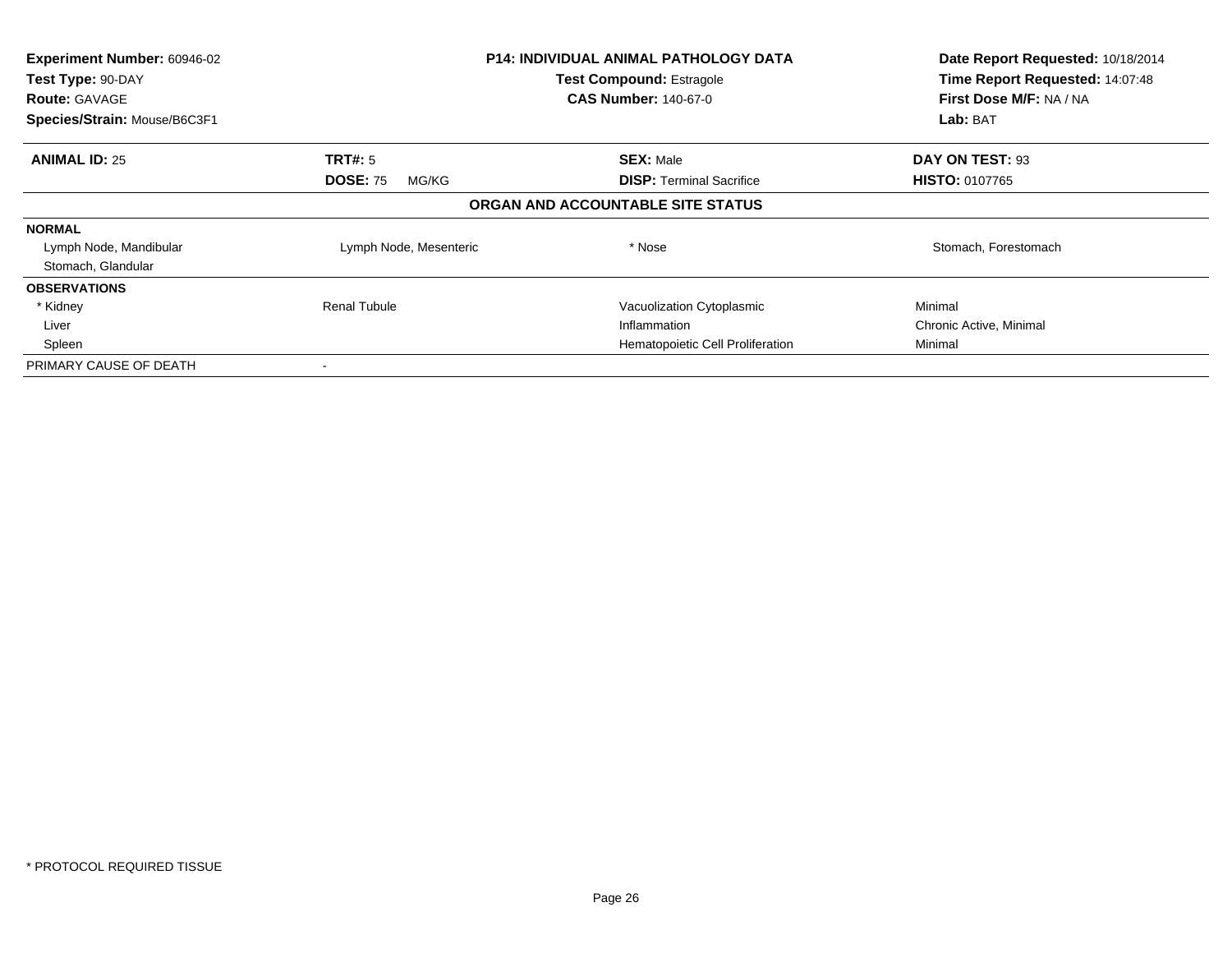| Experiment Number: 60946-02<br>Test Type: 90-DAY<br><b>Route: GAVAGE</b><br>Species/Strain: Mouse/B6C3F1 |                          | <b>P14: INDIVIDUAL ANIMAL PATHOLOGY DATA</b><br><b>Test Compound: Estragole</b><br><b>CAS Number: 140-67-0</b> | Date Report Requested: 10/18/2014<br>Time Report Requested: 14:07:48<br>First Dose M/F: NA / NA<br>Lab: BAT |
|----------------------------------------------------------------------------------------------------------|--------------------------|----------------------------------------------------------------------------------------------------------------|-------------------------------------------------------------------------------------------------------------|
| <b>ANIMAL ID: 26</b>                                                                                     | TRT#: 5                  | <b>SEX: Male</b>                                                                                               | DAY ON TEST: 93                                                                                             |
|                                                                                                          | <b>DOSE: 75</b><br>MG/KG | <b>DISP:</b> Terminal Sacrifice                                                                                | <b>HISTO: 0107766</b>                                                                                       |
|                                                                                                          |                          | ORGAN AND ACCOUNTABLE SITE STATUS                                                                              |                                                                                                             |
| <b>NORMAL</b>                                                                                            |                          |                                                                                                                |                                                                                                             |
| * Kidney                                                                                                 | Lymph Node, Mandibular   | Lymph Node, Mesenteric                                                                                         | * Nose                                                                                                      |
| Stomach, Forestomach                                                                                     | Stomach, Glandular       |                                                                                                                |                                                                                                             |
| <b>OBSERVATIONS</b>                                                                                      |                          |                                                                                                                |                                                                                                             |
| Liver                                                                                                    |                          | Inflammation                                                                                                   | Chronic Active, Minimal                                                                                     |
| Spleen                                                                                                   |                          | Hematopoietic Cell Proliferation                                                                               | Minimal                                                                                                     |
| PRIMARY CAUSE OF DEATH                                                                                   |                          |                                                                                                                |                                                                                                             |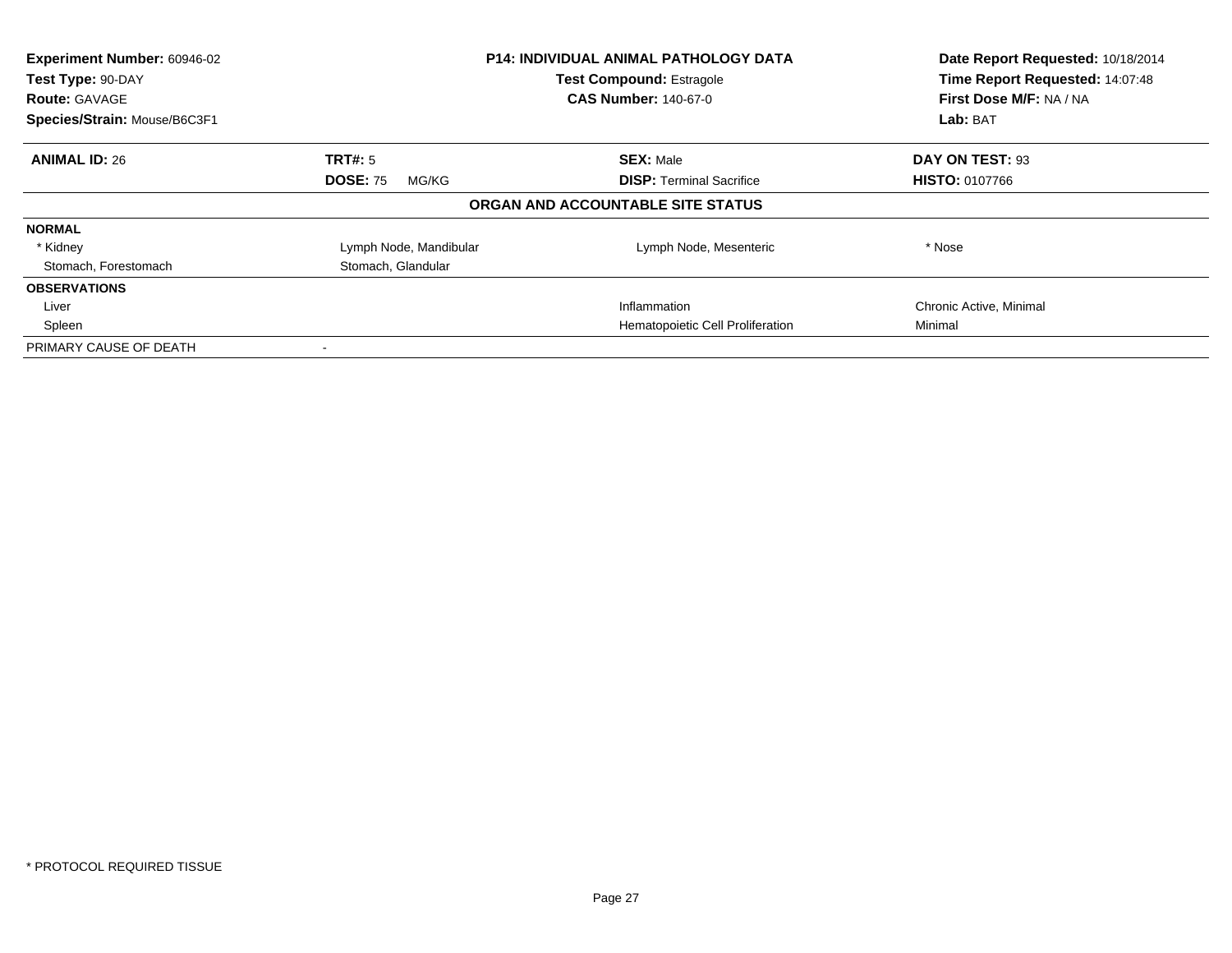| Experiment Number: 60946-02<br>Test Type: 90-DAY |                          | <b>P14: INDIVIDUAL ANIMAL PATHOLOGY DATA</b><br><b>Test Compound: Estragole</b> | Date Report Requested: 10/18/2014<br>Time Report Requested: 14:07:48 |
|--------------------------------------------------|--------------------------|---------------------------------------------------------------------------------|----------------------------------------------------------------------|
| <b>Route: GAVAGE</b>                             |                          | <b>CAS Number: 140-67-0</b>                                                     | First Dose M/F: NA / NA                                              |
| Species/Strain: Mouse/B6C3F1                     |                          |                                                                                 | Lab: BAT                                                             |
| <b>ANIMAL ID: 27</b>                             | TRT#: 5                  | <b>SEX: Male</b>                                                                | DAY ON TEST: 93                                                      |
|                                                  | <b>DOSE: 75</b><br>MG/KG | <b>DISP:</b> Terminal Sacrifice                                                 | <b>HISTO: 0107767</b>                                                |
|                                                  |                          | ORGAN AND ACCOUNTABLE SITE STATUS                                               |                                                                      |
| <b>NORMAL</b>                                    |                          |                                                                                 |                                                                      |
| Liver                                            | Lymph Node, Mandibular   | Lymph Node, Mesenteric                                                          | * Nose                                                               |
| Stomach, Forestomach                             | Stomach, Glandular       |                                                                                 |                                                                      |
| <b>OBSERVATIONS</b>                              |                          |                                                                                 |                                                                      |
| * Kidney                                         | Papilla                  | Mineralization                                                                  | Minimal                                                              |
| Spleen                                           |                          | Hematopoietic Cell Proliferation                                                | Minimal                                                              |
| PRIMARY CAUSE OF DEATH                           |                          |                                                                                 |                                                                      |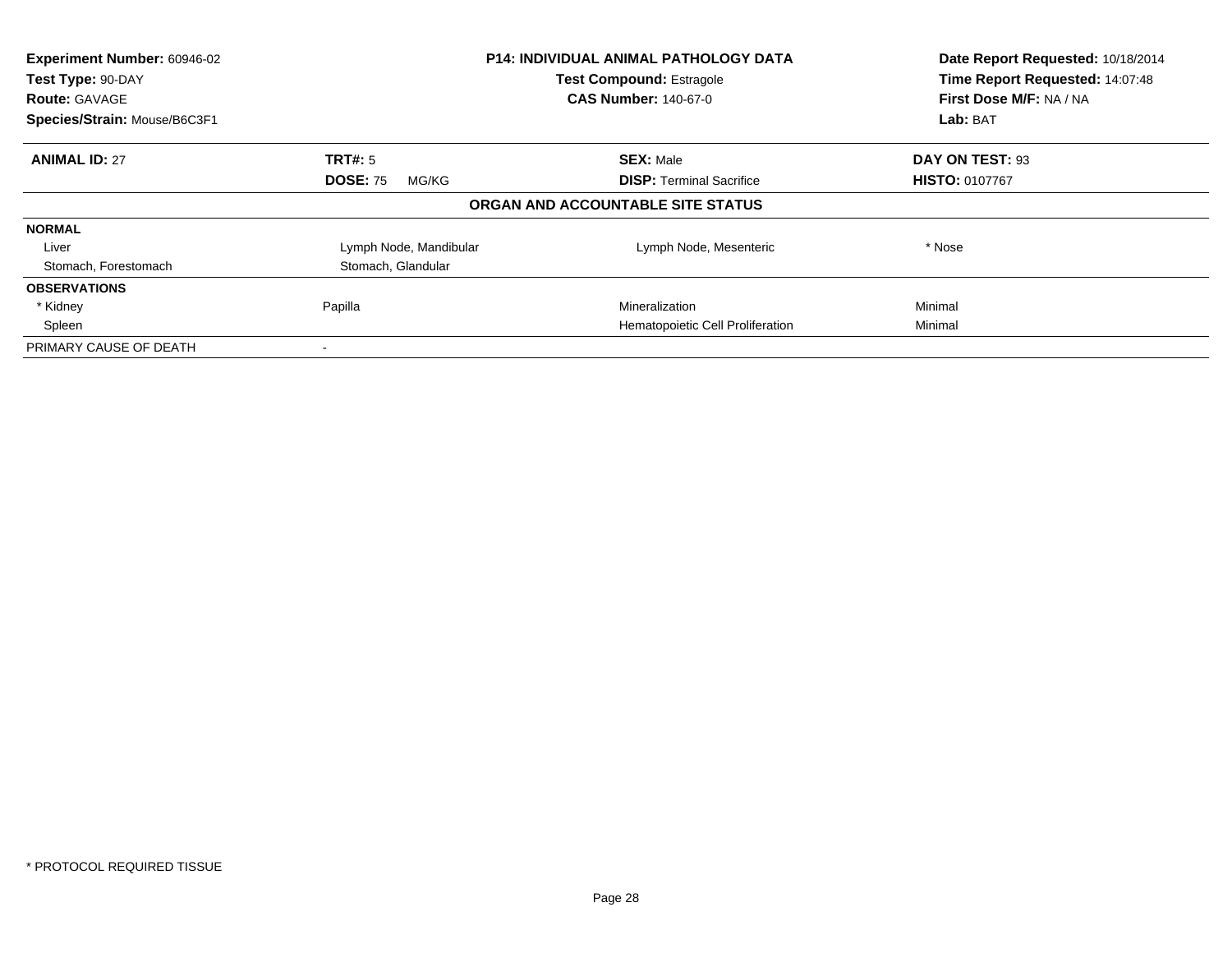| Experiment Number: 60946-02<br>Test Type: 90-DAY<br><b>Route: GAVAGE</b><br>Species/Strain: Mouse/B6C3F1 |                          | <b>P14: INDIVIDUAL ANIMAL PATHOLOGY DATA</b><br><b>Test Compound: Estragole</b><br><b>CAS Number: 140-67-0</b> | Date Report Requested: 10/18/2014<br>Time Report Requested: 14:07:48<br>First Dose M/F: NA / NA<br>Lab: BAT |
|----------------------------------------------------------------------------------------------------------|--------------------------|----------------------------------------------------------------------------------------------------------------|-------------------------------------------------------------------------------------------------------------|
| <b>ANIMAL ID: 28</b>                                                                                     | TRT#: 5                  | <b>SEX: Male</b>                                                                                               | DAY ON TEST: 93                                                                                             |
|                                                                                                          | <b>DOSE: 75</b><br>MG/KG | <b>DISP:</b> Terminal Sacrifice                                                                                | <b>HISTO: 0107768</b>                                                                                       |
|                                                                                                          |                          | ORGAN AND ACCOUNTABLE SITE STATUS                                                                              |                                                                                                             |
| <b>NORMAL</b>                                                                                            |                          |                                                                                                                |                                                                                                             |
| Liver                                                                                                    | Lymph Node, Mandibular   | Lymph Node, Mesenteric                                                                                         | * Nose                                                                                                      |
| Stomach, Forestomach                                                                                     | Stomach, Glandular       |                                                                                                                |                                                                                                             |
| <b>OBSERVATIONS</b>                                                                                      |                          |                                                                                                                |                                                                                                             |
| * Kidney                                                                                                 | <b>Renal Tubule</b>      | Vacuolization Cytoplasmic                                                                                      | Minimal                                                                                                     |
| Spleen                                                                                                   |                          | Hematopoietic Cell Proliferation                                                                               | Minimal                                                                                                     |
| PRIMARY CAUSE OF DEATH                                                                                   |                          |                                                                                                                |                                                                                                             |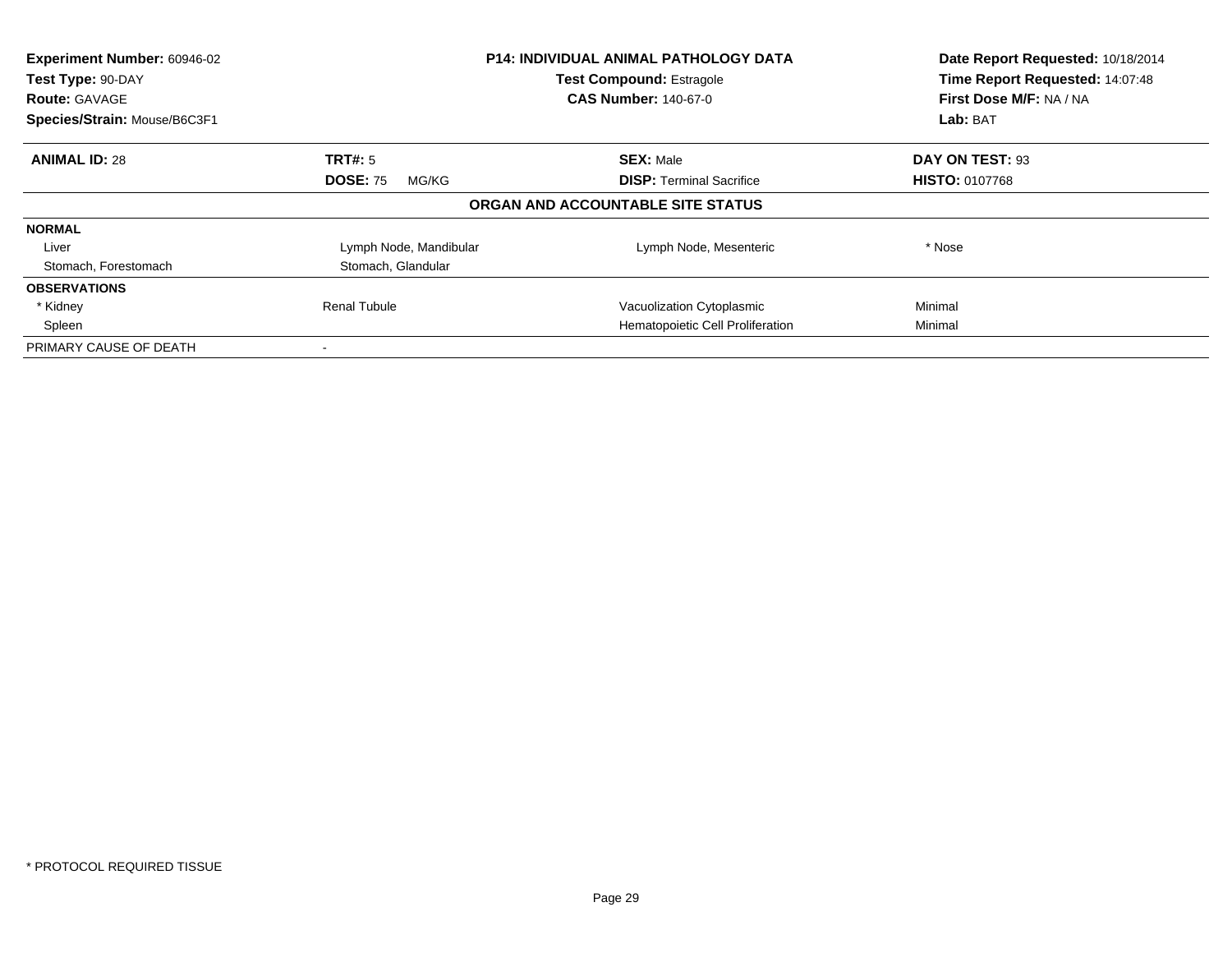| Experiment Number: 60946-02<br>Test Type: 90-DAY |                          | <b>P14: INDIVIDUAL ANIMAL PATHOLOGY DATA</b><br><b>Test Compound: Estragole</b> | Date Report Requested: 10/18/2014<br>Time Report Requested: 14:07:48 |
|--------------------------------------------------|--------------------------|---------------------------------------------------------------------------------|----------------------------------------------------------------------|
| <b>Route: GAVAGE</b>                             |                          | <b>CAS Number: 140-67-0</b>                                                     | First Dose M/F: NA / NA                                              |
| Species/Strain: Mouse/B6C3F1                     |                          |                                                                                 | Lab: BAT                                                             |
| <b>ANIMAL ID: 29</b>                             | TRT#: 5                  | <b>SEX: Male</b>                                                                | DAY ON TEST: 93                                                      |
|                                                  | <b>DOSE: 75</b><br>MG/KG | <b>DISP:</b> Terminal Sacrifice                                                 | <b>HISTO: 0107769</b>                                                |
|                                                  |                          | ORGAN AND ACCOUNTABLE SITE STATUS                                               |                                                                      |
| <b>NORMAL</b>                                    |                          |                                                                                 |                                                                      |
| Liver                                            | Lymph Node, Mandibular   | Lymph Node, Mesenteric                                                          | * Nose                                                               |
| Stomach, Forestomach                             | Stomach, Glandular       |                                                                                 |                                                                      |
| <b>OBSERVATIONS</b>                              |                          |                                                                                 |                                                                      |
| * Kidney                                         |                          | Nephropathy                                                                     | Minimal                                                              |
| Spleen                                           |                          | Hematopoietic Cell Proliferation                                                | Minimal                                                              |
| PRIMARY CAUSE OF DEATH                           |                          |                                                                                 |                                                                      |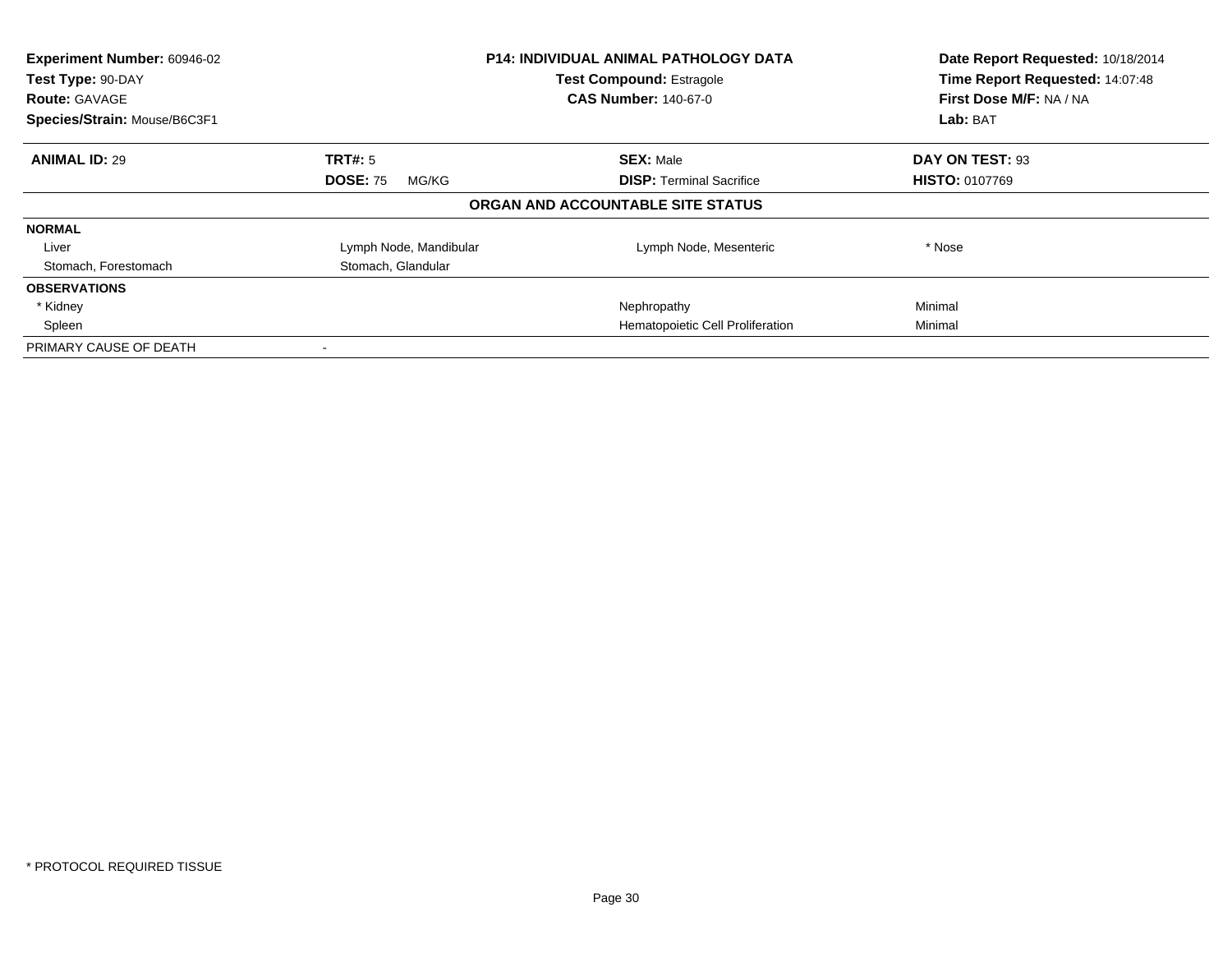| Experiment Number: 60946-02<br>Test Type: 90-DAY<br><b>Route: GAVAGE</b><br>Species/Strain: Mouse/B6C3F1 |                          | <b>P14: INDIVIDUAL ANIMAL PATHOLOGY DATA</b><br><b>Test Compound: Estragole</b><br><b>CAS Number: 140-67-0</b> | Date Report Requested: 10/18/2014<br>Time Report Requested: 14:07:48<br>First Dose M/F: NA / NA<br>Lab: BAT |
|----------------------------------------------------------------------------------------------------------|--------------------------|----------------------------------------------------------------------------------------------------------------|-------------------------------------------------------------------------------------------------------------|
| <b>ANIMAL ID: 30</b>                                                                                     | TRT#: 5                  | <b>SEX: Male</b>                                                                                               | DAY ON TEST: 93                                                                                             |
|                                                                                                          | <b>DOSE: 75</b><br>MG/KG | <b>DISP:</b> Terminal Sacrifice                                                                                | <b>HISTO: 0107770</b>                                                                                       |
|                                                                                                          |                          | ORGAN AND ACCOUNTABLE SITE STATUS                                                                              |                                                                                                             |
| <b>NORMAL</b>                                                                                            |                          |                                                                                                                |                                                                                                             |
| * Kidney                                                                                                 | Lymph Node, Mandibular   | Lymph Node, Mesenteric                                                                                         | * Nose                                                                                                      |
| Stomach, Forestomach                                                                                     | Stomach, Glandular       |                                                                                                                |                                                                                                             |
| <b>OBSERVATIONS</b>                                                                                      |                          |                                                                                                                |                                                                                                             |
| Liver                                                                                                    |                          | Inflammation                                                                                                   | Chronic Active, Minimal                                                                                     |
| Spleen                                                                                                   |                          | Hematopoietic Cell Proliferation                                                                               | Minimal                                                                                                     |
| PRIMARY CAUSE OF DEATH                                                                                   |                          |                                                                                                                |                                                                                                             |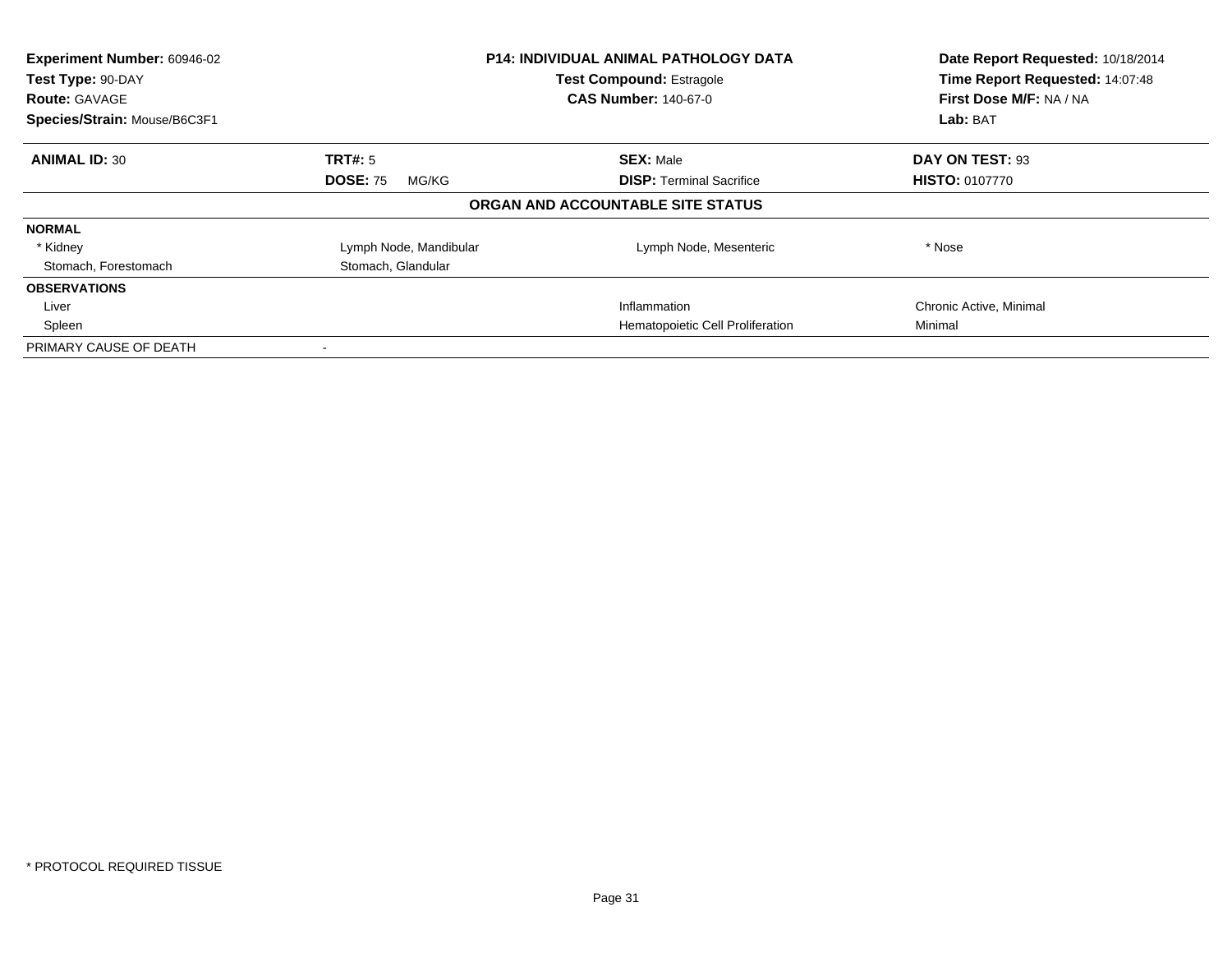| Experiment Number: 60946-02<br>Test Type: 90-DAY<br><b>Route: GAVAGE</b><br>Species/Strain: Mouse/B6C3F1 |                           | <b>P14: INDIVIDUAL ANIMAL PATHOLOGY DATA</b><br><b>Test Compound: Estragole</b><br><b>CAS Number: 140-67-0</b> | Date Report Requested: 10/18/2014<br>Time Report Requested: 14:07:48<br>First Dose M/F: NA / NA<br>Lab: BAT |
|----------------------------------------------------------------------------------------------------------|---------------------------|----------------------------------------------------------------------------------------------------------------|-------------------------------------------------------------------------------------------------------------|
|                                                                                                          |                           |                                                                                                                |                                                                                                             |
| <b>ANIMAL ID: 31</b>                                                                                     | <b>TRT#: 7</b>            | <b>SEX: Male</b>                                                                                               | DAY ON TEST: 93                                                                                             |
|                                                                                                          | <b>DOSE: 150</b><br>MG/KG | <b>DISP:</b> Terminal Sacrifice                                                                                | <b>HISTO: 0107771</b>                                                                                       |
|                                                                                                          |                           | ORGAN AND ACCOUNTABLE SITE STATUS                                                                              |                                                                                                             |
| <b>NORMAL</b>                                                                                            |                           |                                                                                                                |                                                                                                             |
| Lymph Node, Mandibular                                                                                   | Lymph Node, Mesenteric    | * Nose                                                                                                         | Stomach, Forestomach                                                                                        |
| Stomach, Glandular                                                                                       |                           |                                                                                                                |                                                                                                             |
| <b>OBSERVATIONS</b>                                                                                      |                           |                                                                                                                |                                                                                                             |
| * Kidney                                                                                                 |                           | Nephropathy                                                                                                    | Minimal                                                                                                     |
| * Liver                                                                                                  |                           | Inflammation                                                                                                   | Chronic Active, Minimal                                                                                     |
| Spleen                                                                                                   |                           | Hematopoietic Cell Proliferation                                                                               | Minimal                                                                                                     |
| PRIMARY CAUSE OF DEATH                                                                                   |                           |                                                                                                                |                                                                                                             |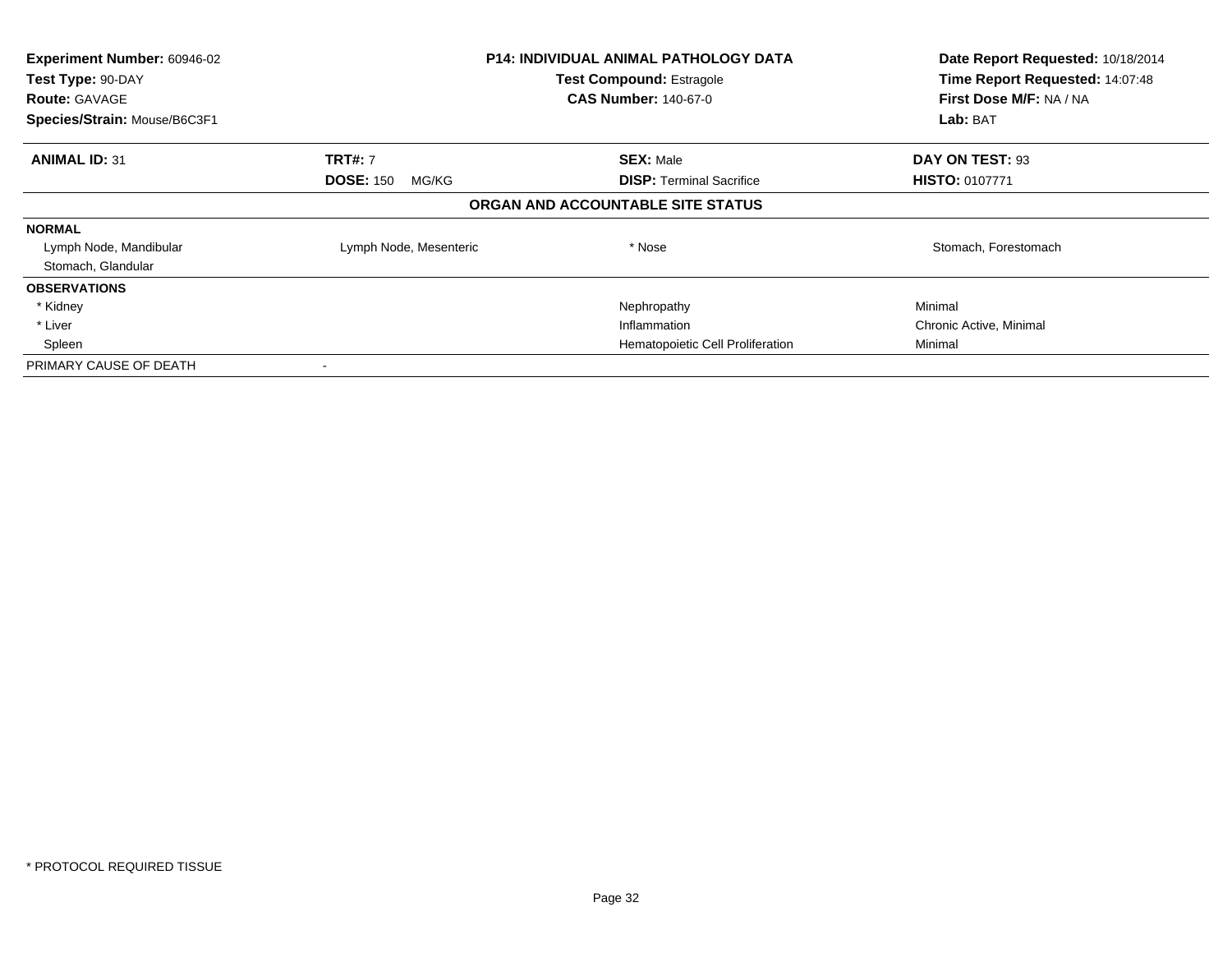| Experiment Number: 60946-02  |                           | <b>P14: INDIVIDUAL ANIMAL PATHOLOGY DATA</b> | Date Report Requested: 10/18/2014 |
|------------------------------|---------------------------|----------------------------------------------|-----------------------------------|
| Test Type: 90-DAY            |                           | <b>Test Compound: Estragole</b>              | Time Report Requested: 14:07:48   |
| <b>Route: GAVAGE</b>         |                           | <b>CAS Number: 140-67-0</b>                  | First Dose M/F: NA / NA           |
| Species/Strain: Mouse/B6C3F1 |                           |                                              | Lab: BAT                          |
| <b>ANIMAL ID: 32</b>         | <b>TRT#: 7</b>            | <b>SEX: Male</b>                             | DAY ON TEST: 93                   |
|                              | <b>DOSE: 150</b><br>MG/KG | <b>DISP:</b> Terminal Sacrifice              | <b>HISTO: 0107772</b>             |
|                              |                           | ORGAN AND ACCOUNTABLE SITE STATUS            |                                   |
| <b>NORMAL</b>                |                           |                                              |                                   |
| * Kidney                     | * Liver                   | Lymph Node, Mandibular                       | Lymph Node, Mesenteric            |
| * Nose                       | Stomach, Forestomach      | Stomach, Glandular                           |                                   |
| <b>OBSERVATIONS</b>          |                           |                                              |                                   |
| Spleen                       |                           | Hematopoietic Cell Proliferation             | Minimal                           |
| PRIMARY CAUSE OF DEATH       |                           |                                              |                                   |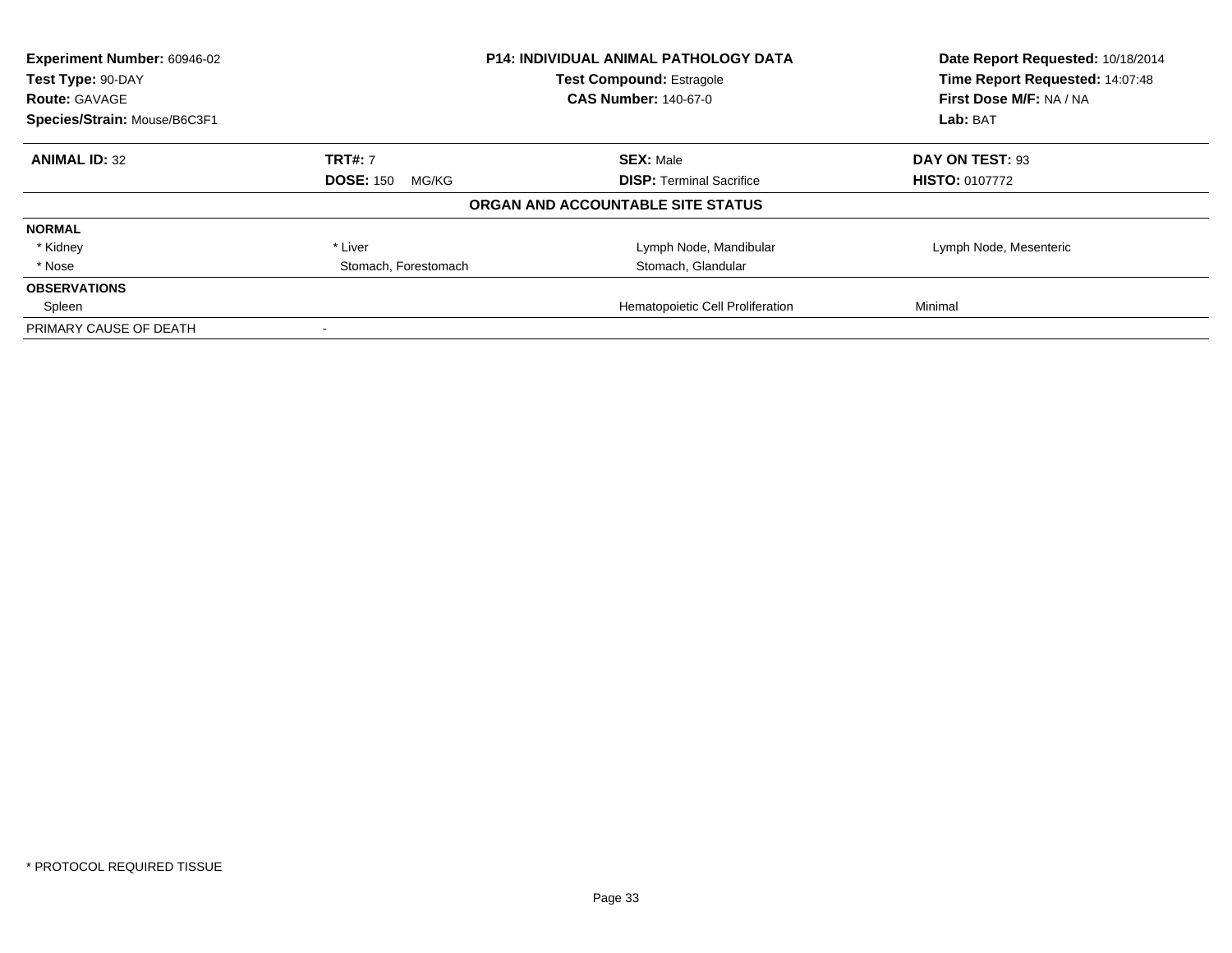| Experiment Number: 60946-02<br>Test Type: 90-DAY |                           | <b>P14: INDIVIDUAL ANIMAL PATHOLOGY DATA</b><br><b>Test Compound: Estragole</b> | Date Report Requested: 10/18/2014<br>Time Report Requested: 14:07:48 |
|--------------------------------------------------|---------------------------|---------------------------------------------------------------------------------|----------------------------------------------------------------------|
| <b>Route: GAVAGE</b>                             |                           | <b>CAS Number: 140-67-0</b>                                                     | First Dose M/F: NA / NA                                              |
| Species/Strain: Mouse/B6C3F1                     |                           |                                                                                 | Lab: BAT                                                             |
| <b>ANIMAL ID: 33</b>                             | <b>TRT#: 7</b>            | <b>SEX: Male</b>                                                                | DAY ON TEST: 93                                                      |
|                                                  | <b>DOSE: 150</b><br>MG/KG | <b>DISP:</b> Terminal Sacrifice                                                 | <b>HISTO: 0107773</b>                                                |
|                                                  |                           | ORGAN AND ACCOUNTABLE SITE STATUS                                               |                                                                      |
| <b>NORMAL</b>                                    |                           |                                                                                 |                                                                      |
| * Kidney                                         | * Liver                   | Lymph Node, Mandibular                                                          | Lymph Node, Mesenteric                                               |
| * Nose                                           | Stomach, Forestomach      | Stomach, Glandular                                                              |                                                                      |
| <b>OBSERVATIONS</b>                              |                           |                                                                                 |                                                                      |
| Spleen                                           |                           | Hematopoietic Cell Proliferation                                                | Minimal                                                              |
| PRIMARY CAUSE OF DEATH                           |                           |                                                                                 |                                                                      |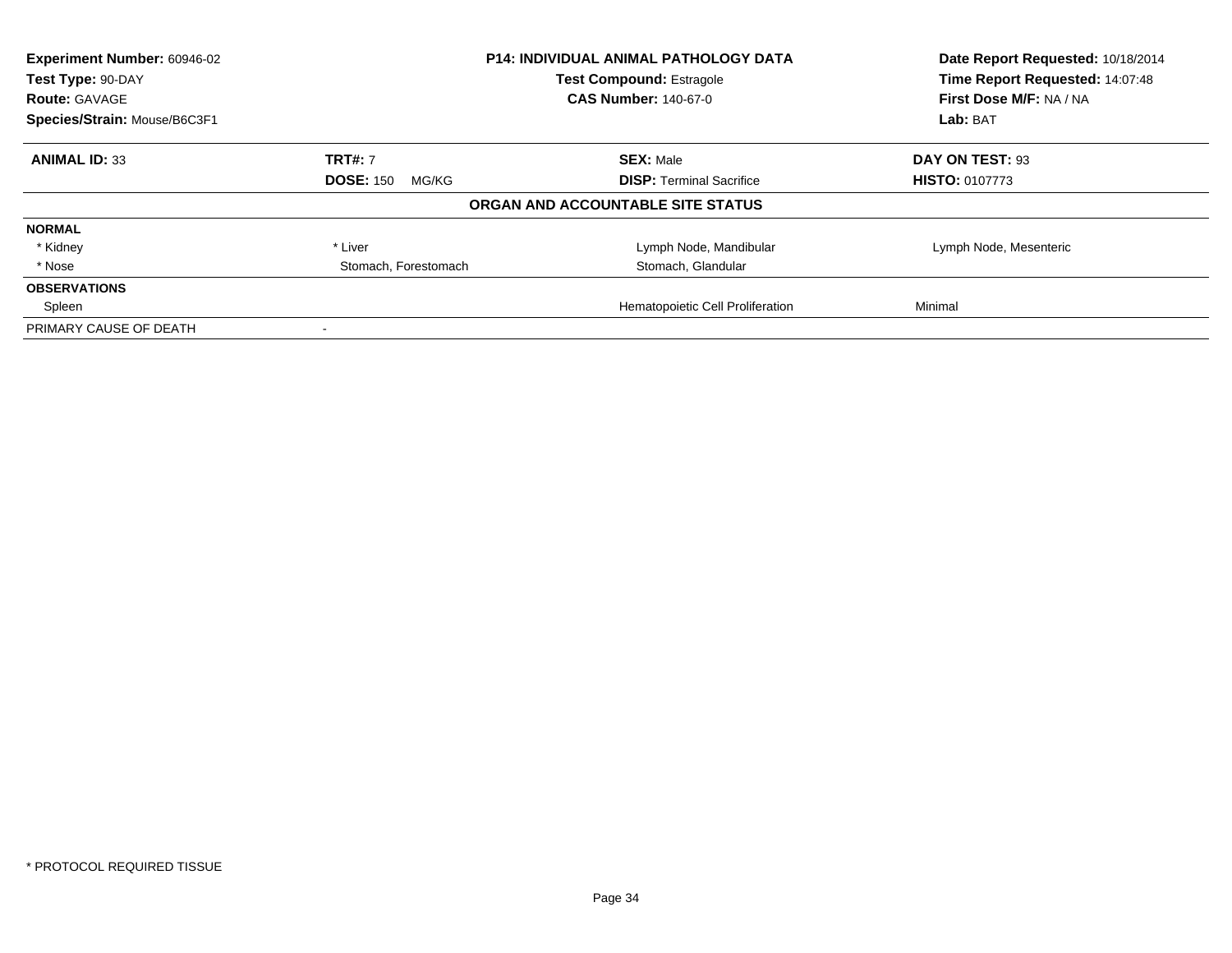| Experiment Number: 60946-02<br>Test Type: 90-DAY<br><b>Route: GAVAGE</b><br>Species/Strain: Mouse/B6C3F1 |                           | P14: INDIVIDUAL ANIMAL PATHOLOGY DATA<br><b>Test Compound: Estragole</b><br><b>CAS Number: 140-67-0</b>                      | Date Report Requested: 10/18/2014<br>Time Report Requested: 14:07:48<br>First Dose M/F: NA / NA<br>Lab: BAT |
|----------------------------------------------------------------------------------------------------------|---------------------------|------------------------------------------------------------------------------------------------------------------------------|-------------------------------------------------------------------------------------------------------------|
|                                                                                                          |                           |                                                                                                                              |                                                                                                             |
| <b>ANIMAL ID: 34</b>                                                                                     | <b>TRT#: 7</b>            | <b>SEX: Male</b>                                                                                                             | DAY ON TEST: 93                                                                                             |
|                                                                                                          | <b>DOSE: 150</b><br>MG/KG | <b>DISP:</b> Terminal Sacrifice                                                                                              | <b>HISTO: 0107774</b>                                                                                       |
|                                                                                                          |                           | ORGAN AND ACCOUNTABLE SITE STATUS                                                                                            |                                                                                                             |
| <b>NORMAL</b>                                                                                            |                           |                                                                                                                              |                                                                                                             |
| * Kidney                                                                                                 | * Liver                   | Lymph Node, Mandibular                                                                                                       | Lymph Node, Mesenteric                                                                                      |
| Stomach, Forestomach                                                                                     | Stomach, Glandular        |                                                                                                                              |                                                                                                             |
| <b>OBSERVATIONS</b>                                                                                      |                           |                                                                                                                              |                                                                                                             |
| * Nose                                                                                                   | Olfactory Epi             | Degeneration                                                                                                                 | Minimal                                                                                                     |
|                                                                                                          |                           | Note: The olfactory epithelial degeneration in this animal is limited to reduced density of nuclei in the mid-dorsal meatus. |                                                                                                             |
| Spleen                                                                                                   |                           | Hematopoietic Cell Proliferation                                                                                             | Minimal                                                                                                     |
| PRIMARY CAUSE OF DEATH                                                                                   |                           |                                                                                                                              |                                                                                                             |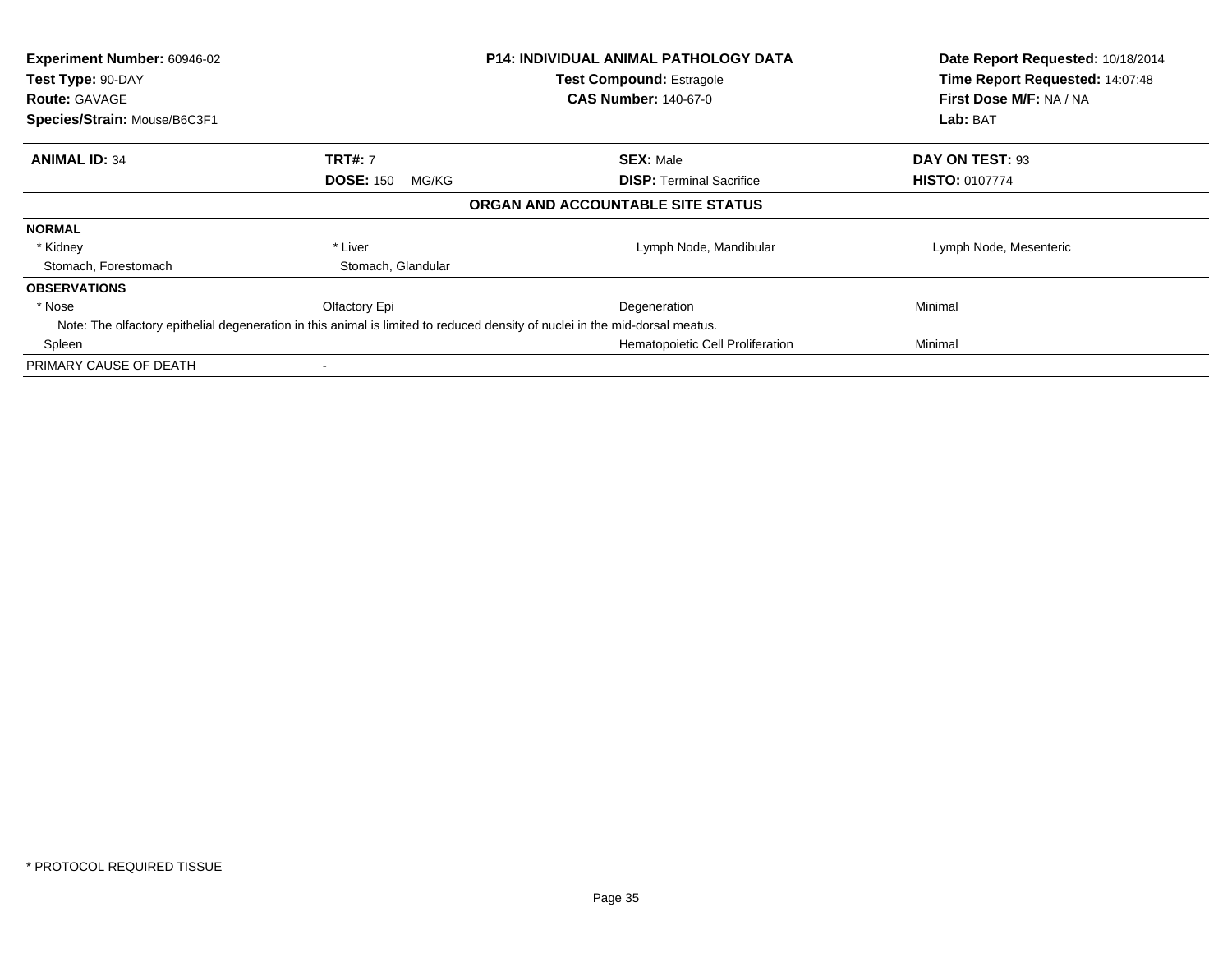| Experiment Number: 60946-02<br>Test Type: 90-DAY<br><b>Route: GAVAGE</b><br>Species/Strain: Mouse/B6C3F1 | <b>P14: INDIVIDUAL ANIMAL PATHOLOGY DATA</b><br><b>Test Compound: Estragole</b><br><b>CAS Number: 140-67-0</b> |                                   | Date Report Requested: 10/18/2014<br>Time Report Requested: 14:07:48<br>First Dose M/F: NA / NA<br>Lab: BAT |
|----------------------------------------------------------------------------------------------------------|----------------------------------------------------------------------------------------------------------------|-----------------------------------|-------------------------------------------------------------------------------------------------------------|
| <b>ANIMAL ID: 35</b>                                                                                     | <b>TRT#: 7</b>                                                                                                 | <b>SEX: Male</b>                  | DAY ON TEST: 93                                                                                             |
|                                                                                                          | <b>DOSE: 150</b><br>MG/KG                                                                                      | <b>DISP:</b> Terminal Sacrifice   | <b>HISTO: 0107775</b>                                                                                       |
|                                                                                                          |                                                                                                                | ORGAN AND ACCOUNTABLE SITE STATUS |                                                                                                             |
| <b>NORMAL</b>                                                                                            |                                                                                                                |                                   |                                                                                                             |
| * Liver                                                                                                  | Lymph Node, Mandibular                                                                                         | Lymph Node, Mesenteric            | * Nose                                                                                                      |
| Stomach, Forestomach                                                                                     | Stomach, Glandular                                                                                             |                                   |                                                                                                             |
| <b>OBSERVATIONS</b>                                                                                      |                                                                                                                |                                   |                                                                                                             |
| * Kidney                                                                                                 |                                                                                                                | Nephropathy                       | Minimal                                                                                                     |
| Spleen                                                                                                   |                                                                                                                | Hematopoietic Cell Proliferation  | Minimal                                                                                                     |
| PRIMARY CAUSE OF DEATH                                                                                   |                                                                                                                |                                   |                                                                                                             |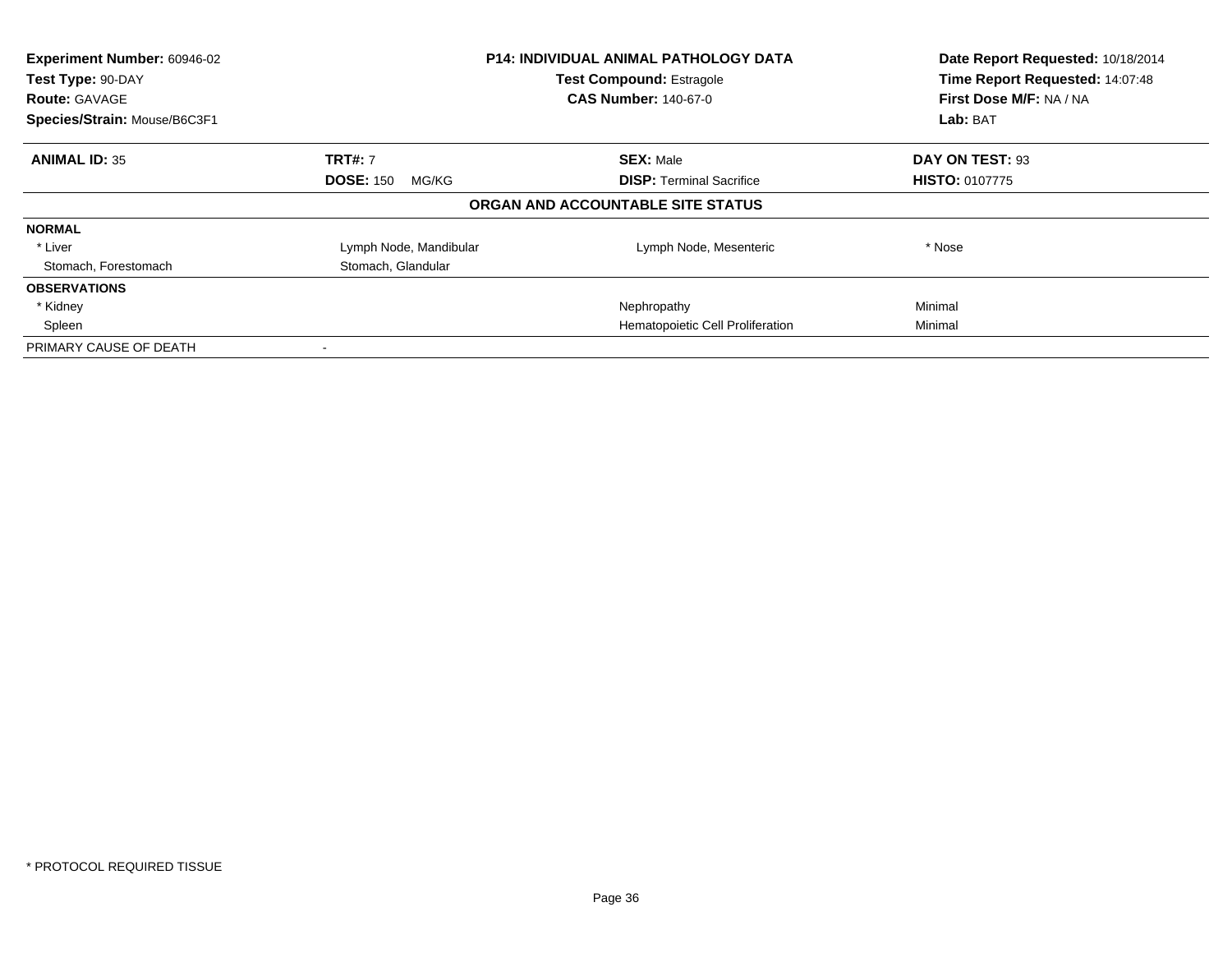| Experiment Number: 60946-02<br>Test Type: 90-DAY<br><b>Route: GAVAGE</b><br>Species/Strain: Mouse/B6C3F1 |                           | <b>P14: INDIVIDUAL ANIMAL PATHOLOGY DATA</b><br><b>Test Compound: Estragole</b><br><b>CAS Number: 140-67-0</b> | Date Report Requested: 10/18/2014<br>Time Report Requested: 14:07:48<br>First Dose M/F: NA / NA<br>Lab: BAT |
|----------------------------------------------------------------------------------------------------------|---------------------------|----------------------------------------------------------------------------------------------------------------|-------------------------------------------------------------------------------------------------------------|
| <b>ANIMAL ID: 36</b>                                                                                     | <b>TRT#: 7</b>            | <b>SEX: Male</b>                                                                                               | DAY ON TEST: 93                                                                                             |
|                                                                                                          | <b>DOSE: 150</b><br>MG/KG | <b>DISP:</b> Terminal Sacrifice                                                                                | <b>HISTO: 0107776</b>                                                                                       |
|                                                                                                          |                           | ORGAN AND ACCOUNTABLE SITE STATUS                                                                              |                                                                                                             |
| <b>NORMAL</b>                                                                                            |                           |                                                                                                                |                                                                                                             |
| * Kidney                                                                                                 | Lymph Node, Mandibular    | Lymph Node, Mesenteric                                                                                         | * Nose                                                                                                      |
| Stomach, Forestomach                                                                                     | Stomach, Glandular        |                                                                                                                |                                                                                                             |
| <b>OBSERVATIONS</b>                                                                                      |                           |                                                                                                                |                                                                                                             |
| * Liver                                                                                                  |                           | Inflammation                                                                                                   | Chronic Active, Minimal                                                                                     |
| Spleen                                                                                                   |                           | Hematopoietic Cell Proliferation                                                                               | Minimal                                                                                                     |
| PRIMARY CAUSE OF DEATH                                                                                   |                           |                                                                                                                |                                                                                                             |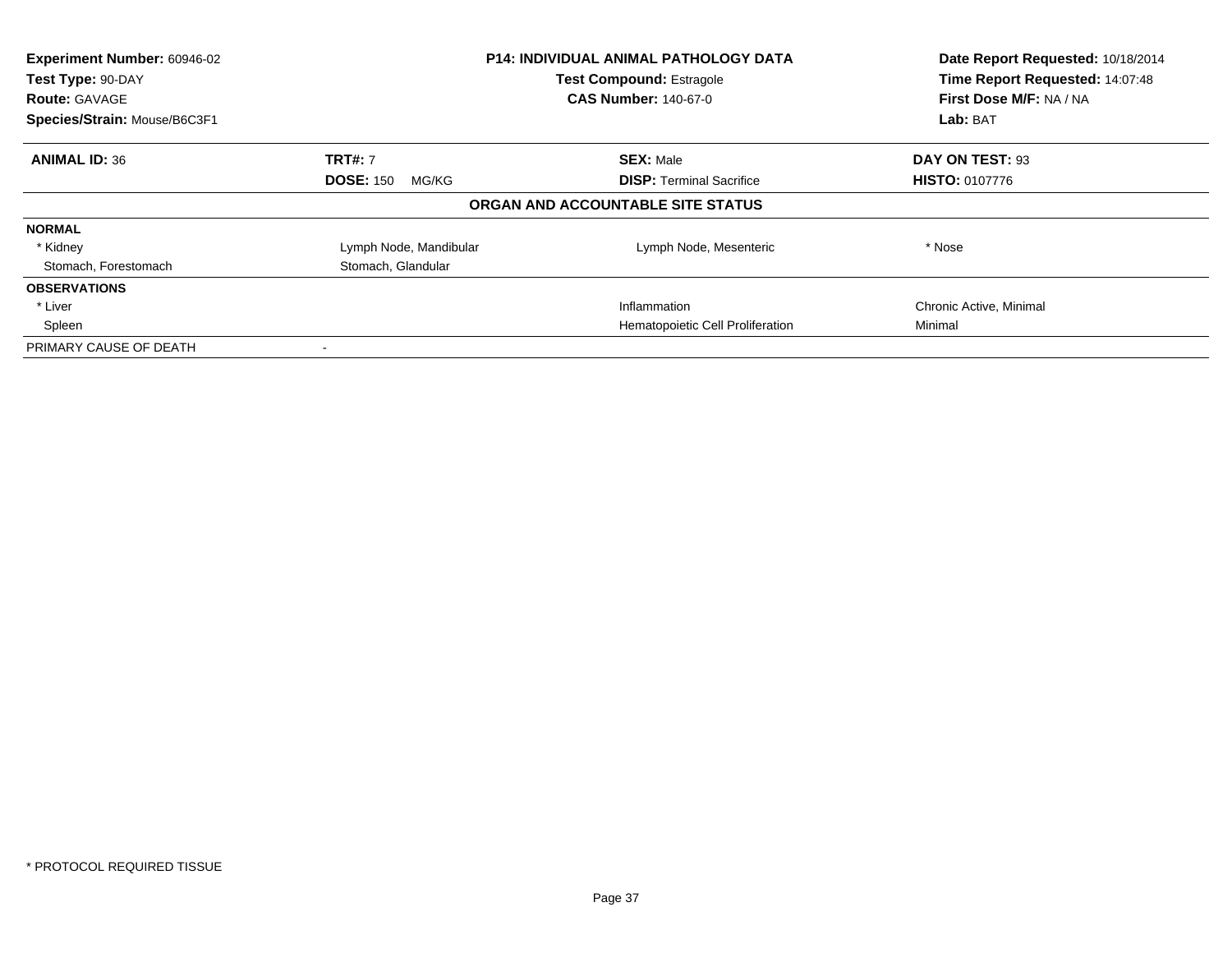| <b>Experiment Number: 60946-02</b><br>Test Type: 90-DAY<br><b>Route: GAVAGE</b>                                                     |                           | <b>P14: INDIVIDUAL ANIMAL PATHOLOGY DATA</b><br><b>Test Compound: Estragole</b><br><b>CAS Number: 140-67-0</b> | Date Report Requested: 10/18/2014<br>Time Report Requested: 14:07:48<br>First Dose M/F: NA / NA |
|-------------------------------------------------------------------------------------------------------------------------------------|---------------------------|----------------------------------------------------------------------------------------------------------------|-------------------------------------------------------------------------------------------------|
| Species/Strain: Mouse/B6C3F1                                                                                                        |                           |                                                                                                                | Lab: BAT                                                                                        |
| <b>ANIMAL ID: 37</b>                                                                                                                | <b>TRT#: 7</b>            | <b>SEX: Male</b>                                                                                               | DAY ON TEST: 93                                                                                 |
|                                                                                                                                     | <b>DOSE: 150</b><br>MG/KG | <b>DISP:</b> Terminal Sacrifice                                                                                | <b>HISTO: 0107777</b>                                                                           |
|                                                                                                                                     |                           | ORGAN AND ACCOUNTABLE SITE STATUS                                                                              |                                                                                                 |
| <b>NORMAL</b>                                                                                                                       |                           |                                                                                                                |                                                                                                 |
| Lymph Node, Mandibular                                                                                                              | Lymph Node, Mesenteric    | * Nose                                                                                                         | Stomach, Forestomach                                                                            |
| Stomach, Glandular                                                                                                                  |                           |                                                                                                                |                                                                                                 |
| <b>OBSERVATIONS</b>                                                                                                                 |                           |                                                                                                                |                                                                                                 |
| * Kidney                                                                                                                            |                           | Nephropathy                                                                                                    | Minimal                                                                                         |
| * Liver                                                                                                                             |                           | Inflammation                                                                                                   | Chronic Active, Minimal                                                                         |
| * Nose                                                                                                                              |                           |                                                                                                                |                                                                                                 |
| Note: There is a focal developmental anomaly involving a fold of olfactory epithelium in a ventral turbinate scroll in this animal. |                           |                                                                                                                |                                                                                                 |
| Spleen                                                                                                                              |                           | Hematopoietic Cell Proliferation                                                                               | Minimal                                                                                         |
| PRIMARY CAUSE OF DEATH                                                                                                              |                           |                                                                                                                |                                                                                                 |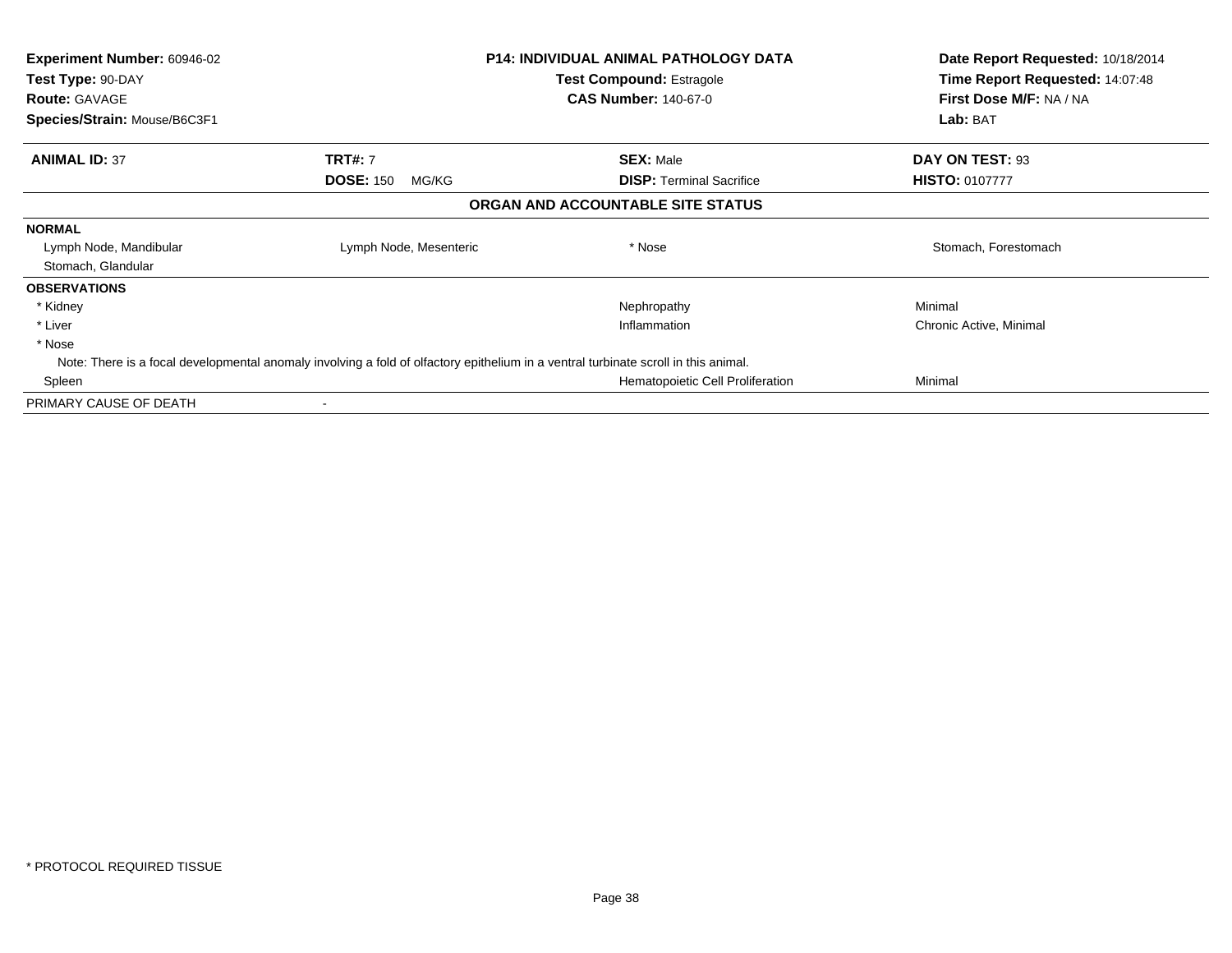| <b>Experiment Number: 60946-02</b><br>Test Type: 90-DAY<br><b>Route: GAVAGE</b> |                           | <b>P14: INDIVIDUAL ANIMAL PATHOLOGY DATA</b><br><b>Test Compound: Estragole</b><br><b>CAS Number: 140-67-0</b> | Date Report Requested: 10/18/2014<br>Time Report Requested: 14:07:48<br>First Dose M/F: NA / NA |
|---------------------------------------------------------------------------------|---------------------------|----------------------------------------------------------------------------------------------------------------|-------------------------------------------------------------------------------------------------|
| Species/Strain: Mouse/B6C3F1                                                    |                           |                                                                                                                | Lab: BAT                                                                                        |
| <b>ANIMAL ID: 38</b>                                                            | <b>TRT#:</b> 7            | <b>SEX: Male</b>                                                                                               | DAY ON TEST: 93                                                                                 |
|                                                                                 | <b>DOSE: 150</b><br>MG/KG | <b>DISP: Terminal Sacrifice</b>                                                                                | <b>HISTO: 0107778</b>                                                                           |
|                                                                                 |                           | ORGAN AND ACCOUNTABLE SITE STATUS                                                                              |                                                                                                 |
| <b>NORMAL</b>                                                                   |                           |                                                                                                                |                                                                                                 |
| Lymph Node, Mandibular                                                          | Lymph Node, Mesenteric    | * Nose                                                                                                         | Stomach, Forestomach                                                                            |
| Stomach, Glandular                                                              |                           |                                                                                                                |                                                                                                 |
| <b>OBSERVATIONS</b>                                                             |                           |                                                                                                                |                                                                                                 |
| * Kidney                                                                        |                           | Nephropathy                                                                                                    | Minimal                                                                                         |
|                                                                                 | <b>Renal Tubule</b>       | Vacuolization Cytoplasmic                                                                                      | Minimal                                                                                         |
| * Liver                                                                         |                           | Inflammation                                                                                                   | Chronic Active, Minimal                                                                         |
| Spleen                                                                          |                           | Hematopoietic Cell Proliferation                                                                               | Minimal                                                                                         |
| PRIMARY CAUSE OF DEATH                                                          |                           |                                                                                                                |                                                                                                 |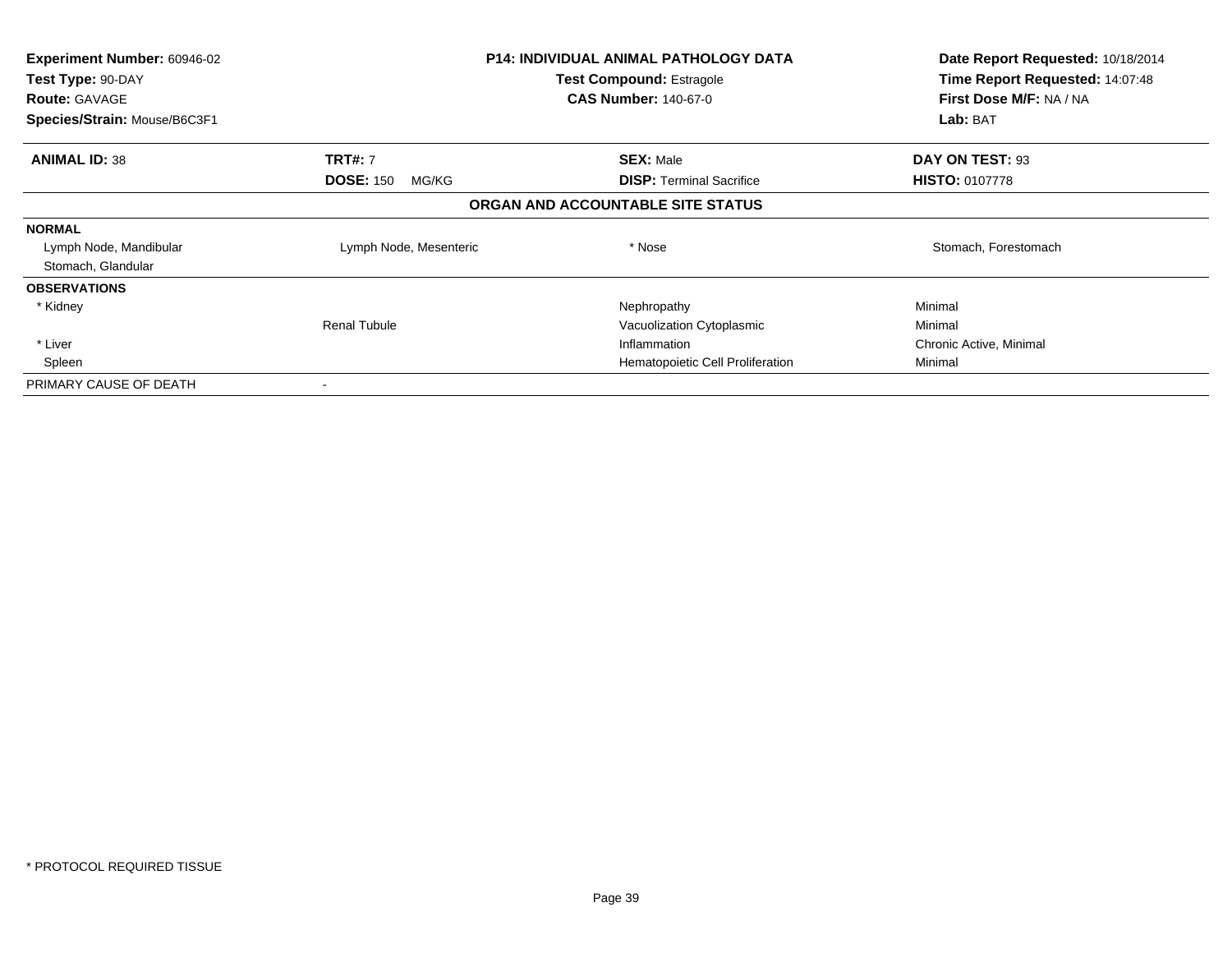| Experiment Number: 60946-02<br>Test Type: 90-DAY<br><b>Route: GAVAGE</b><br>Species/Strain: Mouse/B6C3F1 |                           | <b>P14: INDIVIDUAL ANIMAL PATHOLOGY DATA</b><br><b>Test Compound: Estragole</b><br><b>CAS Number: 140-67-0</b> | Date Report Requested: 10/18/2014<br>Time Report Requested: 14:07:48<br>First Dose M/F: NA / NA<br>Lab: BAT |
|----------------------------------------------------------------------------------------------------------|---------------------------|----------------------------------------------------------------------------------------------------------------|-------------------------------------------------------------------------------------------------------------|
|                                                                                                          |                           |                                                                                                                |                                                                                                             |
| <b>ANIMAL ID: 39</b>                                                                                     | <b>TRT#: 7</b>            | <b>SEX: Male</b>                                                                                               | DAY ON TEST: 93                                                                                             |
|                                                                                                          | <b>DOSE: 150</b><br>MG/KG | <b>DISP:</b> Terminal Sacrifice                                                                                | <b>HISTO: 0107779</b>                                                                                       |
|                                                                                                          |                           | ORGAN AND ACCOUNTABLE SITE STATUS                                                                              |                                                                                                             |
| <b>NORMAL</b>                                                                                            |                           |                                                                                                                |                                                                                                             |
| * Kidney                                                                                                 | * Liver                   | Lymph Node, Mandibular                                                                                         | Lymph Node, Mesenteric                                                                                      |
| * Nose                                                                                                   | Stomach, Forestomach      | Stomach, Glandular                                                                                             |                                                                                                             |
| <b>OBSERVATIONS</b>                                                                                      |                           |                                                                                                                |                                                                                                             |
| * Kidney                                                                                                 |                           |                                                                                                                |                                                                                                             |
| Note: There is an epithelium-lined cyst in the peri-renal fat in this animal (incidental finding).       |                           |                                                                                                                |                                                                                                             |
| Spleen                                                                                                   |                           | Hematopoietic Cell Proliferation                                                                               | Minimal                                                                                                     |
| PRIMARY CAUSE OF DEATH                                                                                   |                           |                                                                                                                |                                                                                                             |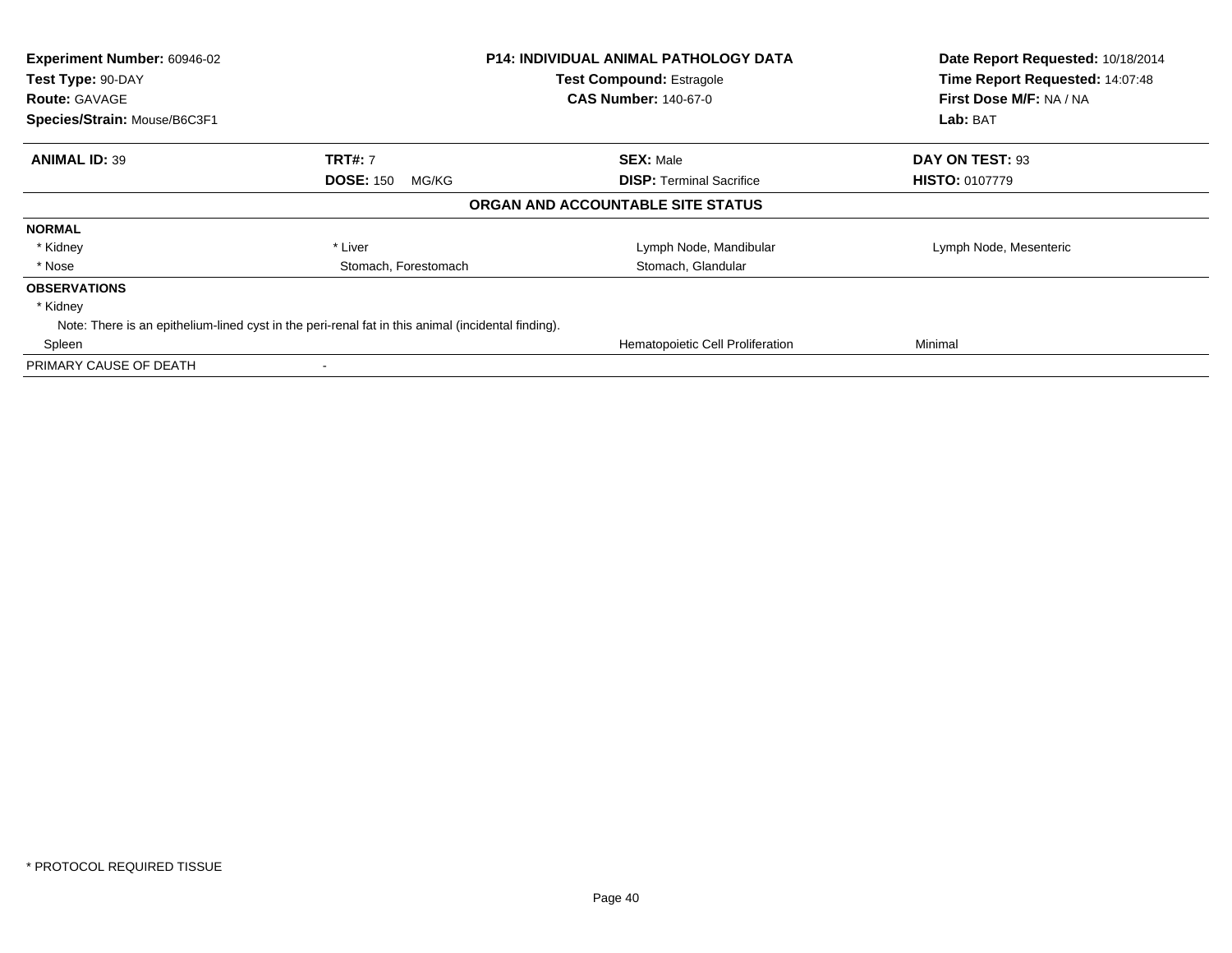| Experiment Number: 60946-02<br>Test Type: 90-DAY<br><b>Route: GAVAGE</b><br>Species/Strain: Mouse/B6C3F1 |                           | <b>P14: INDIVIDUAL ANIMAL PATHOLOGY DATA</b><br><b>Test Compound: Estragole</b><br><b>CAS Number: 140-67-0</b> | Date Report Requested: 10/18/2014<br>Time Report Requested: 14:07:48<br>First Dose M/F: NA / NA<br>Lab: BAT |
|----------------------------------------------------------------------------------------------------------|---------------------------|----------------------------------------------------------------------------------------------------------------|-------------------------------------------------------------------------------------------------------------|
| <b>ANIMAL ID: 40</b>                                                                                     | <b>TRT#: 7</b>            | <b>SEX: Male</b>                                                                                               | DAY ON TEST: 93                                                                                             |
|                                                                                                          | <b>DOSE: 150</b><br>MG/KG | <b>DISP:</b> Terminal Sacrifice                                                                                | <b>HISTO: 0107780</b>                                                                                       |
|                                                                                                          |                           | ORGAN AND ACCOUNTABLE SITE STATUS                                                                              |                                                                                                             |
| <b>NORMAL</b>                                                                                            |                           |                                                                                                                |                                                                                                             |
| * Kidney                                                                                                 | * Liver                   | Lymph Node, Mandibular                                                                                         | Lymph Node, Mesenteric                                                                                      |
| Stomach, Forestomach                                                                                     | Stomach, Glandular        |                                                                                                                |                                                                                                             |
| <b>OBSERVATIONS</b>                                                                                      |                           |                                                                                                                |                                                                                                             |
| * Nose                                                                                                   | Olfactory Epi             | Degeneration                                                                                                   | Minimal                                                                                                     |
| Spleen                                                                                                   |                           | Hematopoietic Cell Proliferation                                                                               | Minimal                                                                                                     |
| PRIMARY CAUSE OF DEATH                                                                                   |                           |                                                                                                                |                                                                                                             |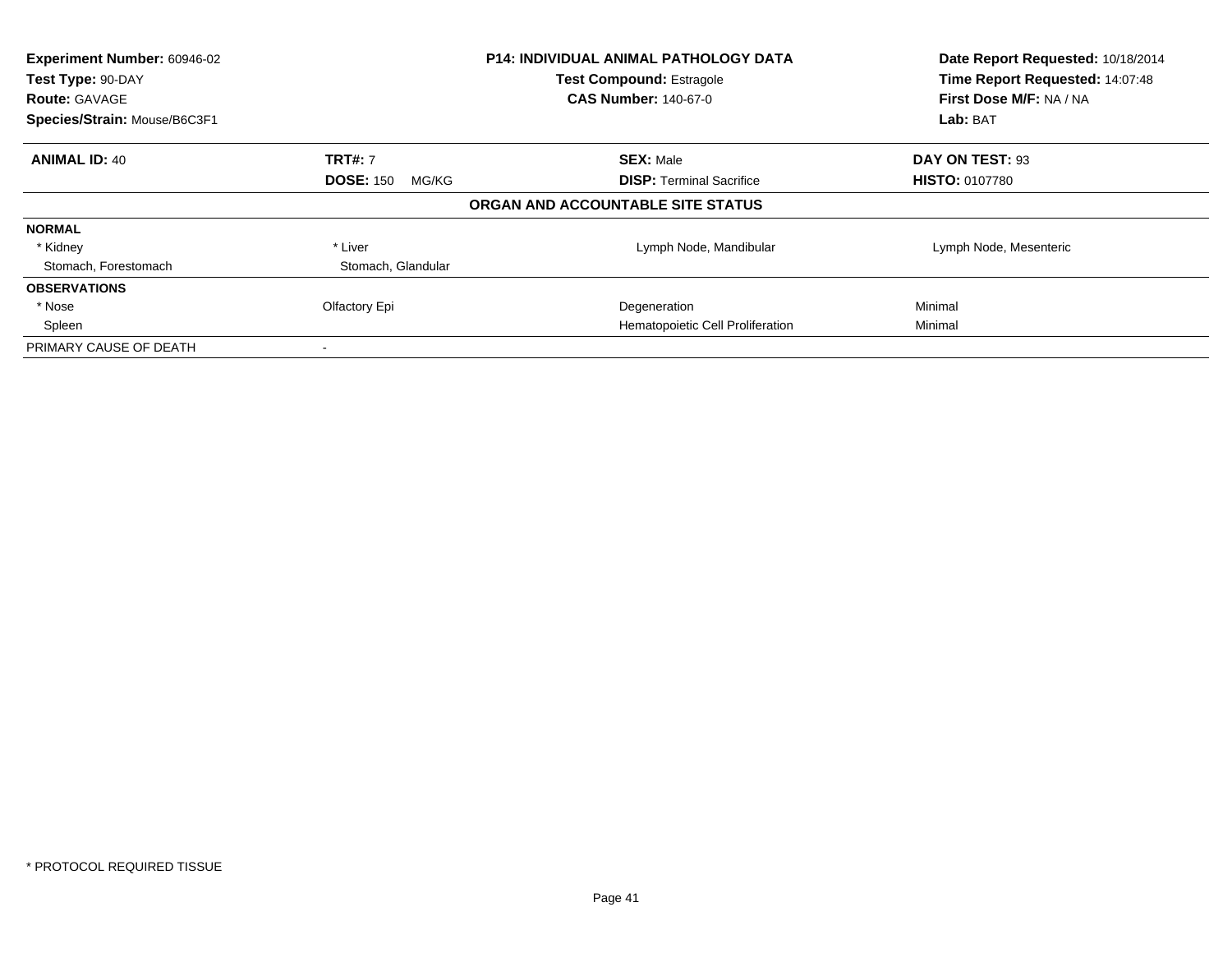| Experiment Number: 60946-02<br>Test Type: 90-DAY<br><b>Route: GAVAGE</b><br>Species/Strain: Mouse/B6C3F1 |                           | <b>P14: INDIVIDUAL ANIMAL PATHOLOGY DATA</b><br><b>Test Compound: Estragole</b><br><b>CAS Number: 140-67-0</b> | Date Report Requested: 10/18/2014<br>Time Report Requested: 14:07:48<br>First Dose M/F: NA / NA<br>Lab: BAT |
|----------------------------------------------------------------------------------------------------------|---------------------------|----------------------------------------------------------------------------------------------------------------|-------------------------------------------------------------------------------------------------------------|
| <b>ANIMAL ID: 41</b>                                                                                     | <b>TRT#:</b> 9            | <b>SEX: Male</b>                                                                                               | DAY ON TEST: 93                                                                                             |
|                                                                                                          | <b>DOSE: 300</b><br>MG/KG | <b>DISP:</b> Terminal Sacrifice                                                                                | <b>HISTO: 0107781</b>                                                                                       |
|                                                                                                          |                           | ORGAN AND ACCOUNTABLE SITE STATUS                                                                              |                                                                                                             |
| <b>NORMAL</b>                                                                                            |                           |                                                                                                                |                                                                                                             |
| Lymph Node, Mandibular                                                                                   | Lymph Node, Mesenteric    | <b>Salivary Glands</b>                                                                                         | Stomach, Forestomach                                                                                        |
| <b>OBSERVATIONS</b>                                                                                      |                           |                                                                                                                |                                                                                                             |
| * Kidney                                                                                                 |                           | Nephropathy                                                                                                    | Minimal                                                                                                     |
| * Liver                                                                                                  | Oval Cell                 | Hyperplasia                                                                                                    | Minimal                                                                                                     |
|                                                                                                          | Hepatocyte                | Hypertrophy                                                                                                    | Minimal                                                                                                     |
| * Nose                                                                                                   | Olfactory Epi             | Degeneration                                                                                                   | Minimal                                                                                                     |
| Spleen                                                                                                   |                           | Hematopoietic Cell Proliferation                                                                               | Minimal                                                                                                     |
| * Stomach, Glandular                                                                                     |                           | Mineralization                                                                                                 | Mild                                                                                                        |
| PRIMARY CAUSE OF DEATH                                                                                   | $\,$                      |                                                                                                                |                                                                                                             |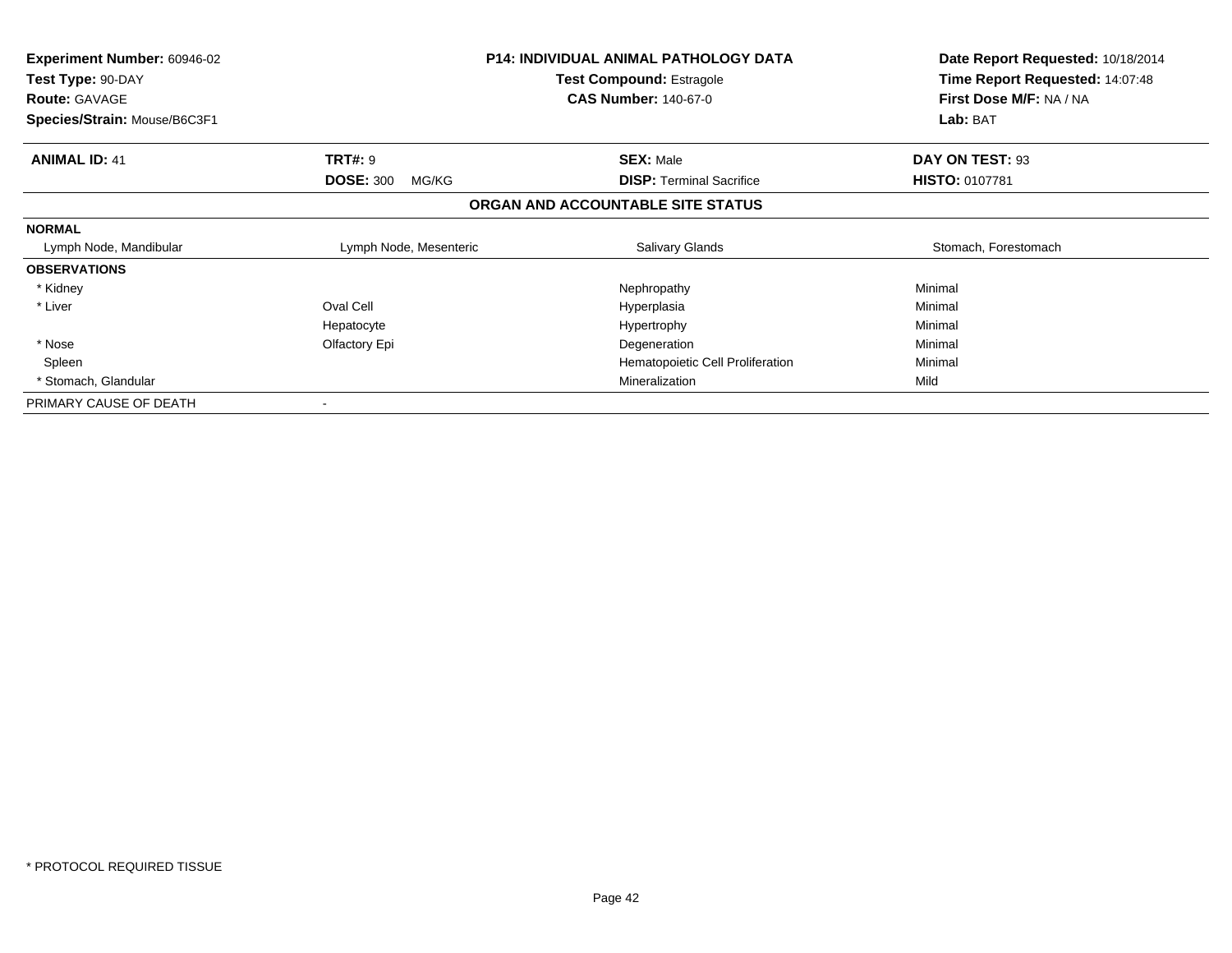| <b>Experiment Number: 60946-02</b><br>Test Type: 90-DAY<br><b>Route: GAVAGE</b><br>Species/Strain: Mouse/B6C3F1 |                           | <b>P14: INDIVIDUAL ANIMAL PATHOLOGY DATA</b><br><b>Test Compound: Estragole</b><br><b>CAS Number: 140-67-0</b> | Date Report Requested: 10/18/2014<br>Time Report Requested: 14:07:48<br>First Dose M/F: NA / NA<br>Lab: BAT |
|-----------------------------------------------------------------------------------------------------------------|---------------------------|----------------------------------------------------------------------------------------------------------------|-------------------------------------------------------------------------------------------------------------|
| <b>ANIMAL ID: 42</b>                                                                                            | <b>TRT#: 9</b>            | <b>SEX: Male</b>                                                                                               | DAY ON TEST: 93                                                                                             |
|                                                                                                                 | <b>DOSE: 300</b><br>MG/KG | <b>DISP:</b> Terminal Sacrifice                                                                                | <b>HISTO: 0107782</b>                                                                                       |
|                                                                                                                 |                           | ORGAN AND ACCOUNTABLE SITE STATUS                                                                              |                                                                                                             |
| <b>NORMAL</b>                                                                                                   |                           |                                                                                                                |                                                                                                             |
| * Kidney                                                                                                        | Lymph Node, Mandibular    | Lymph Node, Mesenteric                                                                                         | <b>Salivary Glands</b>                                                                                      |
| Stomach, Forestomach                                                                                            | * Stomach, Glandular      |                                                                                                                |                                                                                                             |
| <b>OBSERVATIONS</b>                                                                                             |                           |                                                                                                                |                                                                                                             |
| * Liver                                                                                                         | Oval Cell                 | Hyperplasia                                                                                                    | Minimal                                                                                                     |
|                                                                                                                 | Hepatocyte                | Hypertrophy                                                                                                    | Minimal                                                                                                     |
|                                                                                                                 |                           | Inflammation                                                                                                   | Chronic Active, Minimal                                                                                     |
| * Nose                                                                                                          | Olfactory Epi             | Degeneration                                                                                                   | Minimal                                                                                                     |
| Spleen                                                                                                          |                           | Hematopoietic Cell Proliferation                                                                               | Minimal                                                                                                     |
| PRIMARY CAUSE OF DEATH                                                                                          |                           |                                                                                                                |                                                                                                             |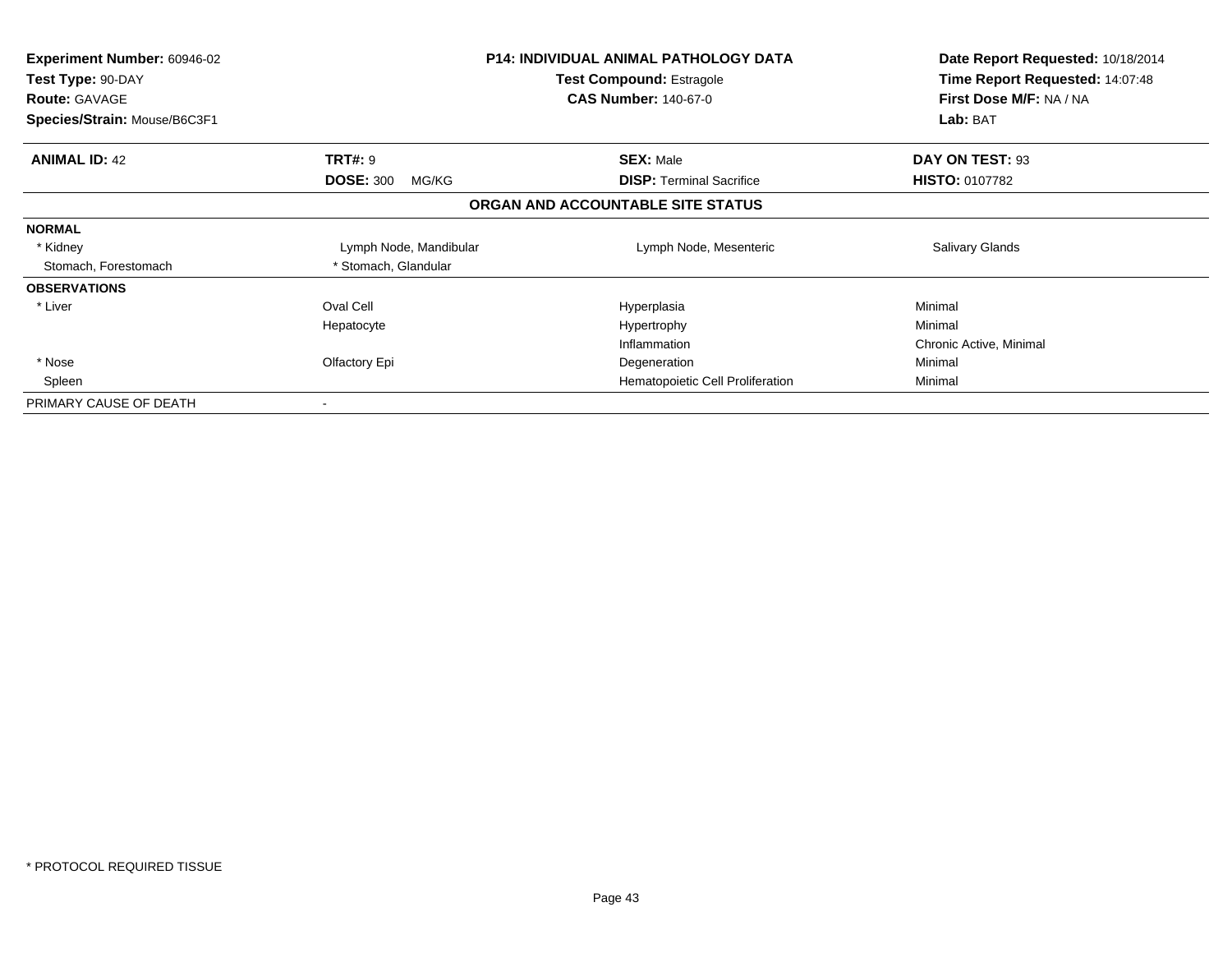| <b>Experiment Number: 60946-02</b><br>Test Type: 90-DAY<br><b>Route: GAVAGE</b><br>Species/Strain: Mouse/B6C3F1 |                           | <b>P14: INDIVIDUAL ANIMAL PATHOLOGY DATA</b><br><b>Test Compound: Estragole</b><br><b>CAS Number: 140-67-0</b> | Date Report Requested: 10/18/2014<br>Time Report Requested: 14:07:48<br>First Dose M/F: NA / NA<br>Lab: BAT |
|-----------------------------------------------------------------------------------------------------------------|---------------------------|----------------------------------------------------------------------------------------------------------------|-------------------------------------------------------------------------------------------------------------|
| <b>ANIMAL ID: 43</b>                                                                                            | <b>TRT#: 9</b>            | <b>SEX: Male</b>                                                                                               | DAY ON TEST: 93                                                                                             |
|                                                                                                                 | <b>DOSE: 300</b><br>MG/KG | <b>DISP:</b> Terminal Sacrifice                                                                                | <b>HISTO: 0107783</b>                                                                                       |
|                                                                                                                 |                           | ORGAN AND ACCOUNTABLE SITE STATUS                                                                              |                                                                                                             |
| <b>NORMAL</b>                                                                                                   |                           |                                                                                                                |                                                                                                             |
| * Kidney                                                                                                        | Lymph Node, Mandibular    | Lymph Node, Mesenteric                                                                                         | Salivary Glands                                                                                             |
| Stomach, Forestomach                                                                                            | * Stomach, Glandular      |                                                                                                                |                                                                                                             |
| <b>OBSERVATIONS</b>                                                                                             |                           |                                                                                                                |                                                                                                             |
| * Liver                                                                                                         | Hepatocyte                | Degeneration                                                                                                   | Minimal                                                                                                     |
|                                                                                                                 | Oval Cell                 | Hyperplasia                                                                                                    | Minimal                                                                                                     |
|                                                                                                                 | Hepatocyte                | Hypertrophy                                                                                                    | Minimal                                                                                                     |
|                                                                                                                 |                           | Inflammation                                                                                                   | Chronic Active, Minimal                                                                                     |
| * Nose                                                                                                          | Olfactory Epi             | Degeneration                                                                                                   | Minimal                                                                                                     |
| Spleen                                                                                                          |                           | Hematopoietic Cell Proliferation                                                                               | Minimal                                                                                                     |
| PRIMARY CAUSE OF DEATH                                                                                          |                           |                                                                                                                |                                                                                                             |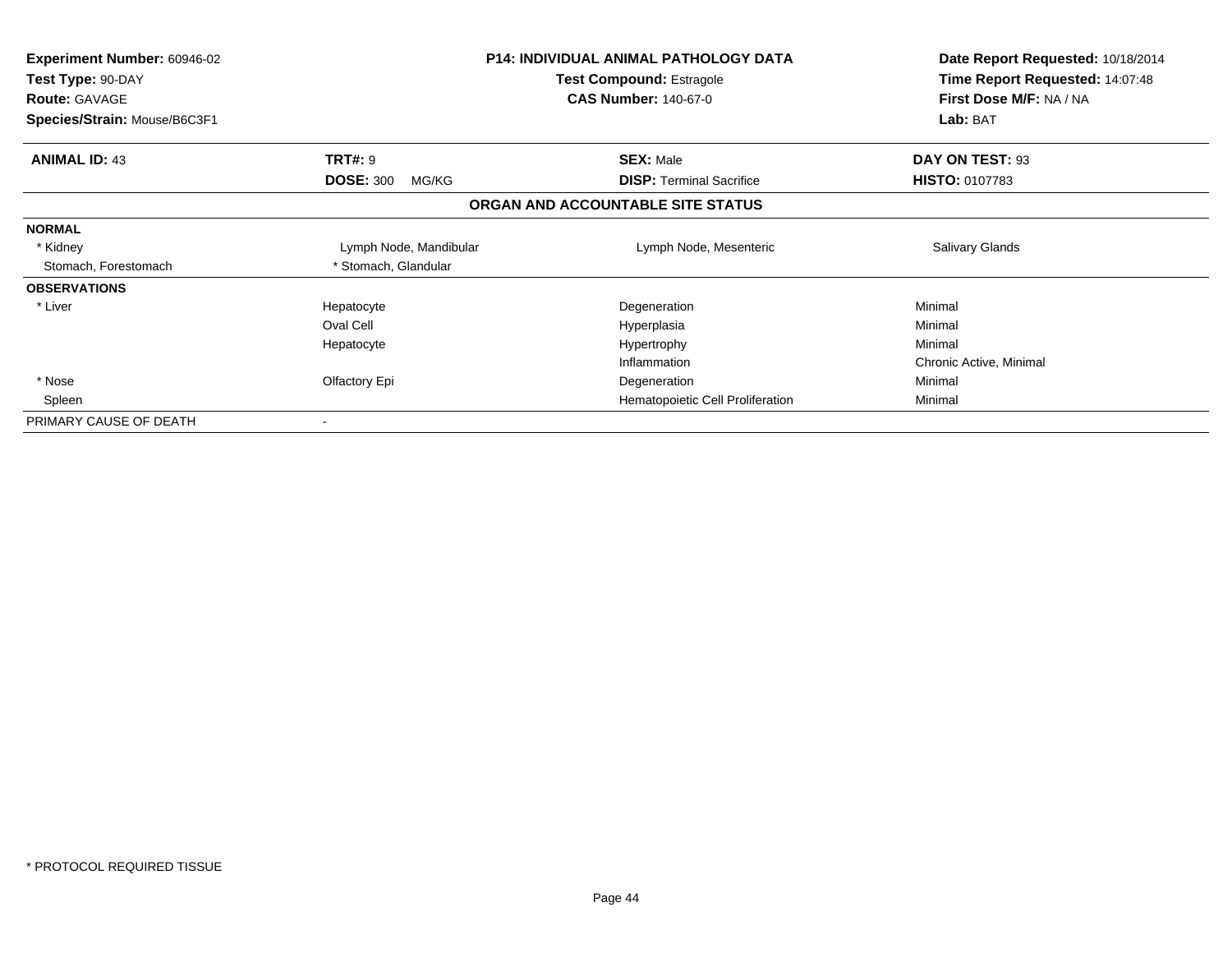| <b>Experiment Number: 60946-02</b><br>Test Type: 90-DAY<br><b>Route: GAVAGE</b><br>Species/Strain: Mouse/B6C3F1 |                                             | <b>P14: INDIVIDUAL ANIMAL PATHOLOGY DATA</b><br><b>Test Compound: Estragole</b><br><b>CAS Number: 140-67-0</b> | Date Report Requested: 10/18/2014<br>Time Report Requested: 14:07:48<br>First Dose M/F: NA / NA<br>Lab: BAT |
|-----------------------------------------------------------------------------------------------------------------|---------------------------------------------|----------------------------------------------------------------------------------------------------------------|-------------------------------------------------------------------------------------------------------------|
| <b>ANIMAL ID: 44</b>                                                                                            | <b>TRT#: 9</b><br><b>DOSE: 300</b><br>MG/KG | <b>SEX: Male</b><br><b>DISP:</b> Terminal Sacrifice                                                            | DAY ON TEST: 93<br><b>HISTO: 0107784</b>                                                                    |
|                                                                                                                 |                                             | ORGAN AND ACCOUNTABLE SITE STATUS                                                                              |                                                                                                             |
| <b>NORMAL</b>                                                                                                   |                                             |                                                                                                                |                                                                                                             |
| Lymph Node, Mandibular<br>* Stomach, Glandular                                                                  | Lymph Node, Mesenteric                      | Salivary Glands                                                                                                | Stomach, Forestomach                                                                                        |
| <b>OBSERVATIONS</b>                                                                                             |                                             |                                                                                                                |                                                                                                             |
| * Kidney                                                                                                        |                                             | Nephropathy                                                                                                    | Minimal                                                                                                     |
| * Liver                                                                                                         | Hepatocyte                                  | Degeneration                                                                                                   | Minimal                                                                                                     |
|                                                                                                                 | Oval Cell                                   | Hyperplasia                                                                                                    | Minimal                                                                                                     |
|                                                                                                                 | Hepatocyte                                  | Hypertrophy                                                                                                    | Minimal                                                                                                     |
| * Nose                                                                                                          | Olfactory Epi                               | Degeneration                                                                                                   | Minimal                                                                                                     |
| Spleen                                                                                                          |                                             | Hematopoietic Cell Proliferation                                                                               | Minimal                                                                                                     |
| PRIMARY CAUSE OF DEATH                                                                                          |                                             |                                                                                                                |                                                                                                             |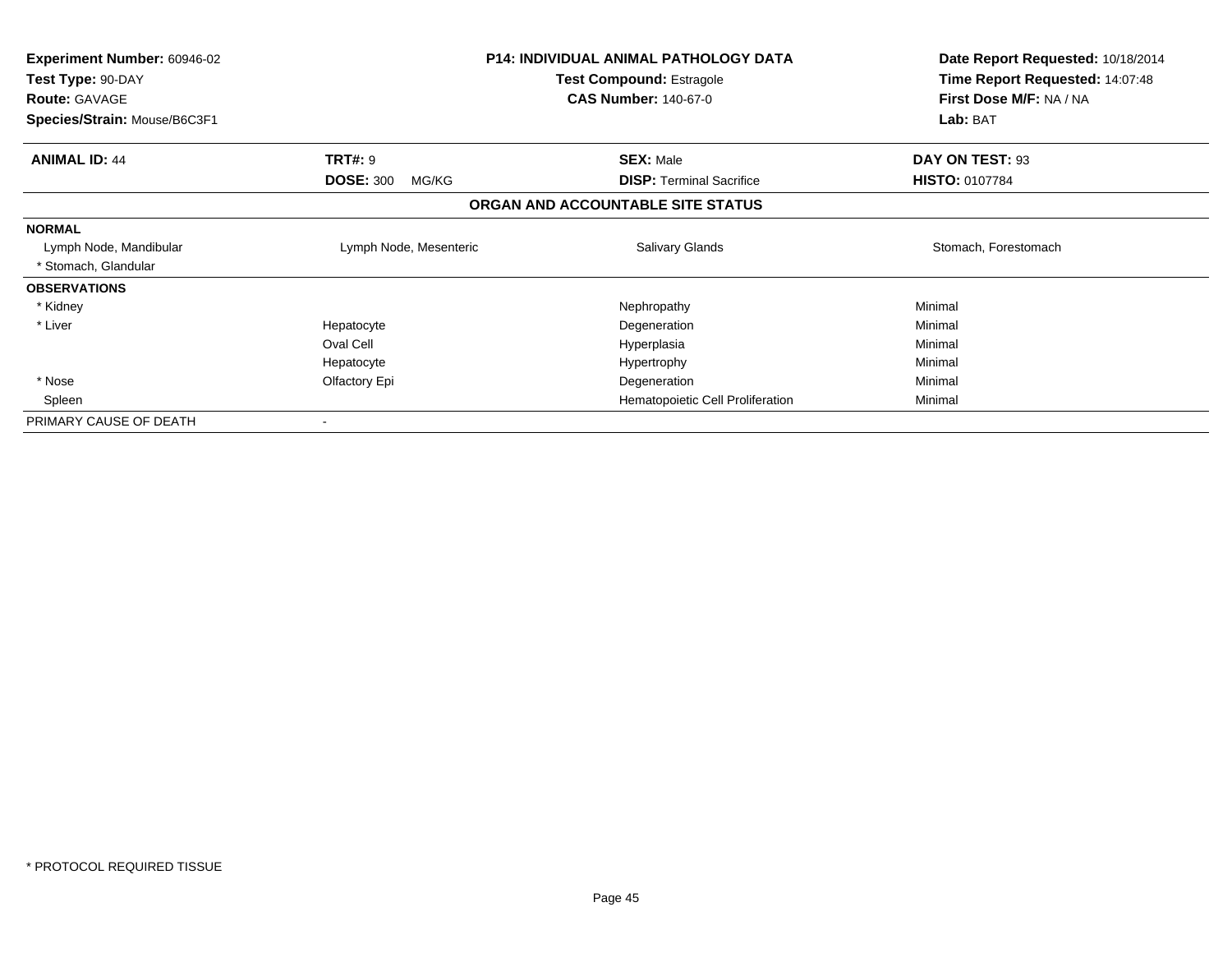| <b>Experiment Number: 60946-02</b><br>Test Type: 90-DAY<br><b>Route: GAVAGE</b><br>Species/Strain: Mouse/B6C3F1 |                           | <b>P14: INDIVIDUAL ANIMAL PATHOLOGY DATA</b><br><b>Test Compound: Estragole</b><br><b>CAS Number: 140-67-0</b> | Date Report Requested: 10/18/2014<br>Time Report Requested: 14:07:48<br>First Dose M/F: NA / NA<br>Lab: BAT |
|-----------------------------------------------------------------------------------------------------------------|---------------------------|----------------------------------------------------------------------------------------------------------------|-------------------------------------------------------------------------------------------------------------|
| <b>ANIMAL ID: 45</b>                                                                                            | <b>TRT#: 9</b>            | <b>SEX: Male</b>                                                                                               | DAY ON TEST: 93                                                                                             |
|                                                                                                                 | <b>DOSE: 300</b><br>MG/KG | <b>DISP:</b> Terminal Sacrifice                                                                                | <b>HISTO: 0107785</b>                                                                                       |
|                                                                                                                 |                           | ORGAN AND ACCOUNTABLE SITE STATUS                                                                              |                                                                                                             |
| <b>NORMAL</b>                                                                                                   |                           |                                                                                                                |                                                                                                             |
| * Kidney                                                                                                        | Lymph Node, Mandibular    | Lymph Node, Mesenteric                                                                                         | <b>Salivary Glands</b>                                                                                      |
| Stomach, Forestomach                                                                                            | * Stomach, Glandular      |                                                                                                                |                                                                                                             |
| <b>OBSERVATIONS</b>                                                                                             |                           |                                                                                                                |                                                                                                             |
| * Liver                                                                                                         | Oval Cell                 | Hyperplasia                                                                                                    | Minimal                                                                                                     |
|                                                                                                                 | Hepatocyte                | Hypertrophy                                                                                                    | Minimal                                                                                                     |
|                                                                                                                 |                           | Inflammation                                                                                                   | Chronic Active, Minimal                                                                                     |
| * Nose                                                                                                          | Olfactory Epi             | Degeneration                                                                                                   | Mild                                                                                                        |
| Spleen                                                                                                          |                           | Hematopoietic Cell Proliferation                                                                               | Minimal                                                                                                     |
| PRIMARY CAUSE OF DEATH                                                                                          |                           |                                                                                                                |                                                                                                             |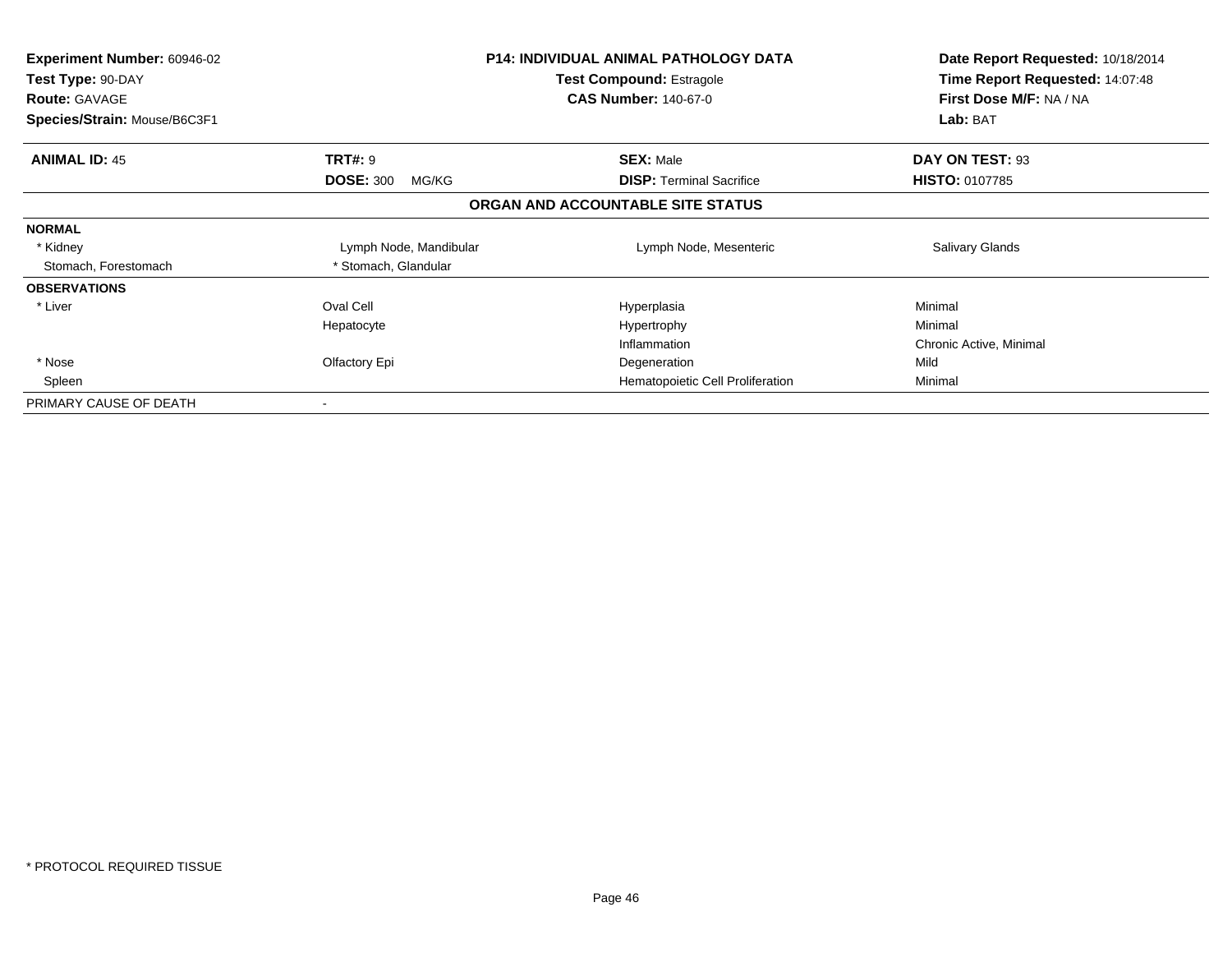| Experiment Number: 60946-02<br>Test Type: 90-DAY<br><b>Route: GAVAGE</b> |                           | <b>P14: INDIVIDUAL ANIMAL PATHOLOGY DATA</b><br><b>Test Compound: Estragole</b><br><b>CAS Number: 140-67-0</b> | Date Report Requested: 10/18/2014<br>Time Report Requested: 14:07:48<br>First Dose M/F: NA / NA |
|--------------------------------------------------------------------------|---------------------------|----------------------------------------------------------------------------------------------------------------|-------------------------------------------------------------------------------------------------|
| Species/Strain: Mouse/B6C3F1                                             |                           |                                                                                                                | Lab: BAT                                                                                        |
| <b>ANIMAL ID: 46</b>                                                     | <b>TRT#: 9</b>            | <b>SEX: Male</b>                                                                                               | DAY ON TEST: 93                                                                                 |
|                                                                          | <b>DOSE: 300</b><br>MG/KG | <b>DISP: Terminal Sacrifice</b>                                                                                | <b>HISTO: 0107786</b>                                                                           |
|                                                                          |                           | ORGAN AND ACCOUNTABLE SITE STATUS                                                                              |                                                                                                 |
| <b>NORMAL</b>                                                            |                           |                                                                                                                |                                                                                                 |
| Lymph Node, Mandibular                                                   | Lymph Node, Mesenteric    | Salivary Glands                                                                                                | Stomach, Forestomach                                                                            |
| * Stomach, Glandular                                                     |                           |                                                                                                                |                                                                                                 |
| <b>OBSERVATIONS</b>                                                      |                           |                                                                                                                |                                                                                                 |
| * Kidney                                                                 |                           | Nephropathy                                                                                                    | Minimal                                                                                         |
| * Liver                                                                  | Hepatocyte                | Degeneration                                                                                                   | Minimal                                                                                         |
|                                                                          | Oval Cell                 | Hyperplasia                                                                                                    | Minimal                                                                                         |
|                                                                          | Hepatocyte                | Hypertrophy                                                                                                    | Mild                                                                                            |
|                                                                          |                           | Inflammation                                                                                                   | Chronic Active, Minimal                                                                         |
| * Nose                                                                   | Olfactory Epi             | Degeneration                                                                                                   | Minimal                                                                                         |
| Spleen                                                                   |                           | Hematopoietic Cell Proliferation                                                                               | Minimal                                                                                         |
| PRIMARY CAUSE OF DEATH                                                   |                           |                                                                                                                |                                                                                                 |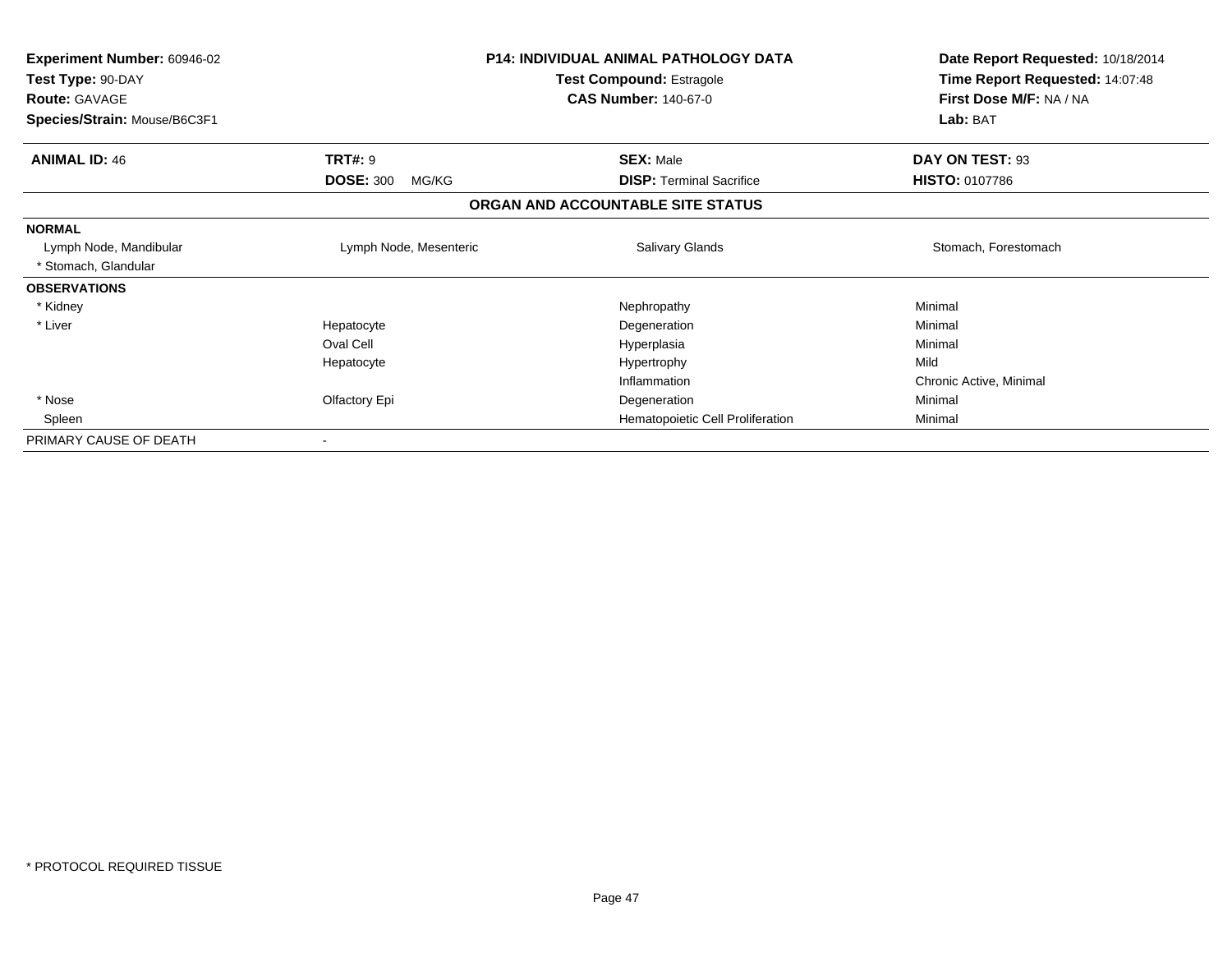| <b>Experiment Number: 60946-02</b><br>Test Type: 90-DAY<br><b>Route: GAVAGE</b> | P14: INDIVIDUAL ANIMAL PATHOLOGY DATA<br>Test Compound: Estragole<br><b>CAS Number: 140-67-0</b> |                                   | Date Report Requested: 10/18/2014<br>Time Report Requested: 14:07:48<br>First Dose M/F: NA / NA |
|---------------------------------------------------------------------------------|--------------------------------------------------------------------------------------------------|-----------------------------------|-------------------------------------------------------------------------------------------------|
| Species/Strain: Mouse/B6C3F1                                                    |                                                                                                  |                                   | Lab: BAT                                                                                        |
| <b>ANIMAL ID: 47</b>                                                            | <b>TRT#: 9</b>                                                                                   | <b>SEX: Male</b>                  | DAY ON TEST: 93                                                                                 |
|                                                                                 | <b>DOSE: 300</b><br>MG/KG                                                                        | <b>DISP:</b> Terminal Sacrifice   | <b>HISTO: 0107787</b>                                                                           |
|                                                                                 |                                                                                                  | ORGAN AND ACCOUNTABLE SITE STATUS |                                                                                                 |
| <b>NORMAL</b>                                                                   |                                                                                                  |                                   |                                                                                                 |
| Lymph Node, Mandibular                                                          | Lymph Node, Mesenteric                                                                           | Salivary Glands                   | Stomach, Forestomach                                                                            |
| * Stomach, Glandular                                                            |                                                                                                  |                                   |                                                                                                 |
| <b>OBSERVATIONS</b>                                                             |                                                                                                  |                                   |                                                                                                 |
| * Kidney                                                                        | Papilla                                                                                          | Mineralization                    | Minimal                                                                                         |
| * Liver                                                                         | Oval Cell                                                                                        | Hyperplasia                       | Minimal                                                                                         |
|                                                                                 | Hepatocyte                                                                                       | Hypertrophy                       | Minimal                                                                                         |
|                                                                                 |                                                                                                  | Inflammation                      | Chronic Active, Minimal                                                                         |
| * Nose                                                                          | Olfactory Epi                                                                                    | Degeneration                      | Minimal                                                                                         |
| Spleen                                                                          |                                                                                                  | Hematopoietic Cell Proliferation  | Minimal                                                                                         |
| PRIMARY CAUSE OF DEATH                                                          |                                                                                                  |                                   |                                                                                                 |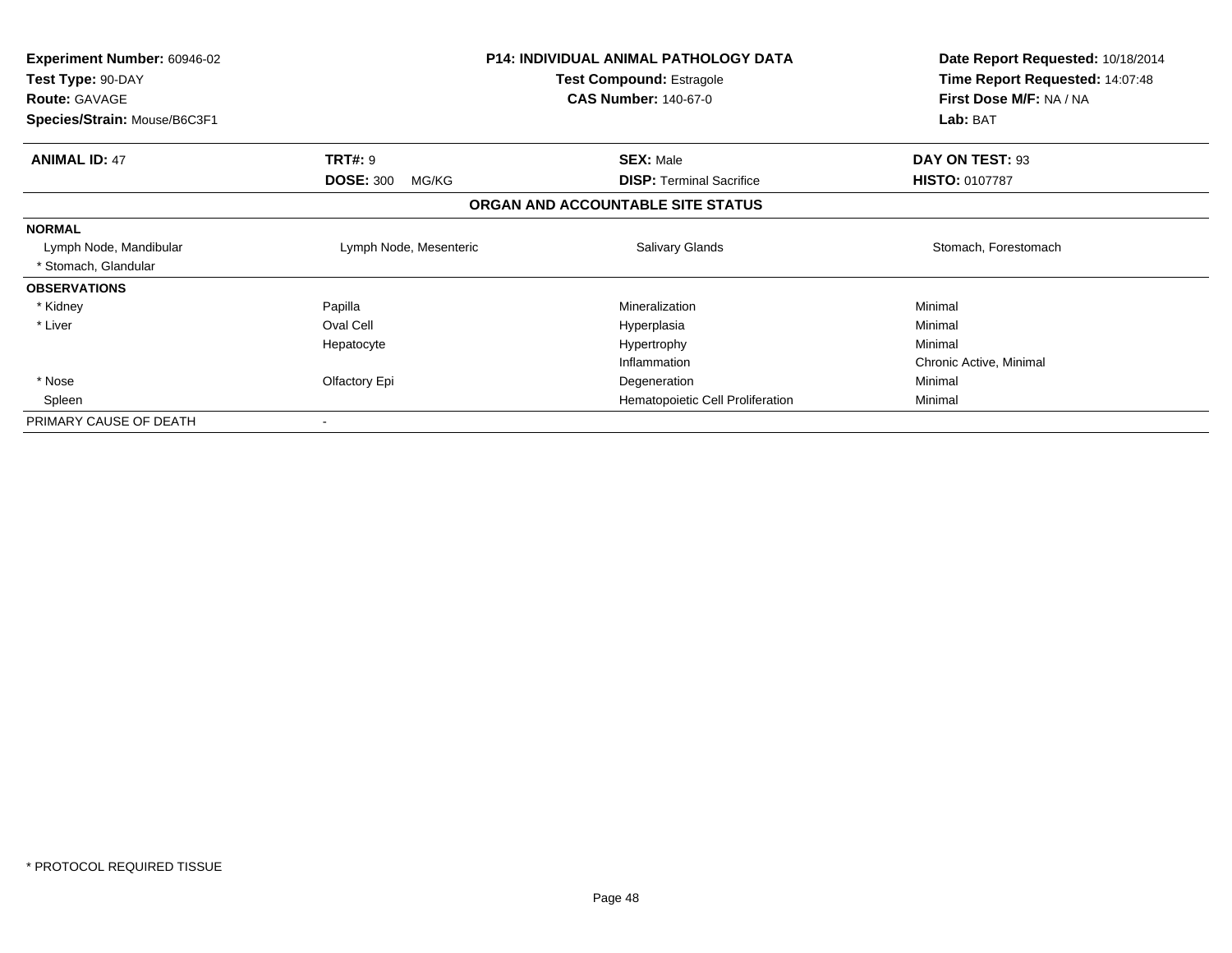| <b>Experiment Number: 60946-02</b><br>Test Type: 90-DAY<br><b>Route: GAVAGE</b><br>Species/Strain: Mouse/B6C3F1 |                           | <b>P14: INDIVIDUAL ANIMAL PATHOLOGY DATA</b><br><b>Test Compound: Estragole</b><br><b>CAS Number: 140-67-0</b> | Date Report Requested: 10/18/2014<br>Time Report Requested: 14:07:48<br>First Dose M/F: NA / NA<br>Lab: BAT |
|-----------------------------------------------------------------------------------------------------------------|---------------------------|----------------------------------------------------------------------------------------------------------------|-------------------------------------------------------------------------------------------------------------|
| <b>ANIMAL ID: 48</b>                                                                                            | <b>TRT#: 9</b>            | <b>SEX: Male</b>                                                                                               | DAY ON TEST: 93                                                                                             |
|                                                                                                                 | <b>DOSE: 300</b><br>MG/KG | <b>DISP:</b> Terminal Sacrifice                                                                                | <b>HISTO: 0107788</b>                                                                                       |
|                                                                                                                 |                           | ORGAN AND ACCOUNTABLE SITE STATUS                                                                              |                                                                                                             |
| <b>NORMAL</b>                                                                                                   |                           |                                                                                                                |                                                                                                             |
| * Kidney                                                                                                        | Lymph Node, Mandibular    | Lymph Node, Mesenteric                                                                                         | <b>Salivary Glands</b>                                                                                      |
| Stomach, Forestomach                                                                                            | * Stomach, Glandular      |                                                                                                                |                                                                                                             |
| <b>OBSERVATIONS</b>                                                                                             |                           |                                                                                                                |                                                                                                             |
| * Liver                                                                                                         | Hepatocyte                | Degeneration                                                                                                   | Minimal                                                                                                     |
|                                                                                                                 | Oval Cell                 | Hyperplasia                                                                                                    | Minimal                                                                                                     |
|                                                                                                                 | Hepatocyte                | Hypertrophy                                                                                                    | Minimal                                                                                                     |
| * Nose                                                                                                          | Olfactory Epi             | Degeneration                                                                                                   | Minimal                                                                                                     |
| Spleen                                                                                                          |                           | Hematopoietic Cell Proliferation                                                                               | Minimal                                                                                                     |
| PRIMARY CAUSE OF DEATH                                                                                          |                           |                                                                                                                |                                                                                                             |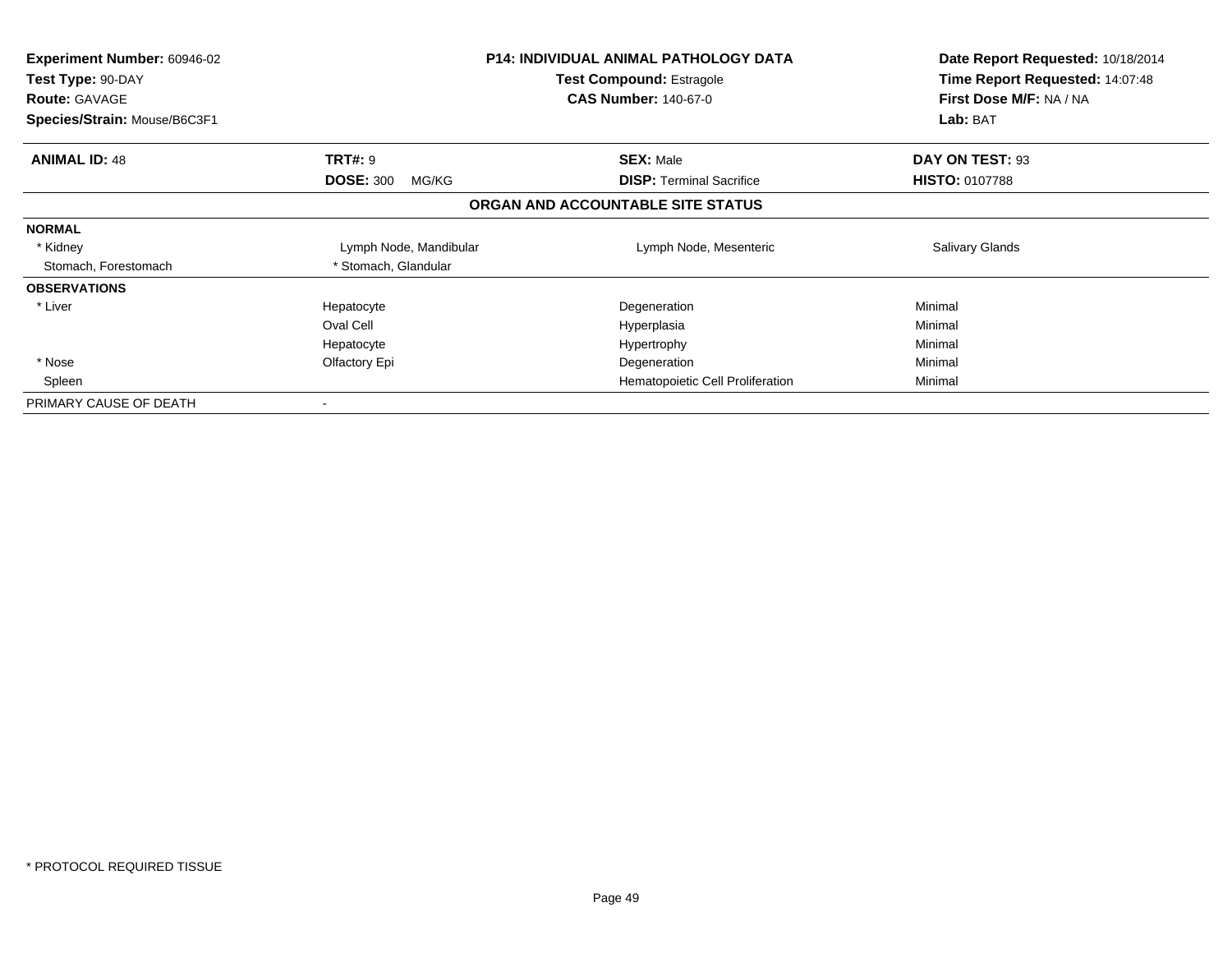| <b>Experiment Number: 60946-02</b><br>Test Type: 90-DAY<br><b>Route: GAVAGE</b> | <b>P14: INDIVIDUAL ANIMAL PATHOLOGY DATA</b><br><b>Test Compound: Estragole</b><br><b>CAS Number: 140-67-0</b> |                                   | Date Report Requested: 10/18/2014<br>Time Report Requested: 14:07:48<br>First Dose M/F: NA / NA |
|---------------------------------------------------------------------------------|----------------------------------------------------------------------------------------------------------------|-----------------------------------|-------------------------------------------------------------------------------------------------|
| Species/Strain: Mouse/B6C3F1                                                    |                                                                                                                |                                   | Lab: BAT                                                                                        |
| <b>ANIMAL ID: 49</b>                                                            | <b>TRT#: 9</b>                                                                                                 | <b>SEX: Male</b>                  | DAY ON TEST: 93                                                                                 |
|                                                                                 | <b>DOSE: 300</b><br>MG/KG                                                                                      | <b>DISP:</b> Terminal Sacrifice   | <b>HISTO: 0107789</b>                                                                           |
|                                                                                 |                                                                                                                | ORGAN AND ACCOUNTABLE SITE STATUS |                                                                                                 |
| <b>NORMAL</b>                                                                   |                                                                                                                |                                   |                                                                                                 |
| Lymph Node, Mandibular                                                          | Lymph Node, Mesenteric                                                                                         | Salivary Glands                   | Stomach, Forestomach                                                                            |
| * Stomach, Glandular                                                            |                                                                                                                |                                   |                                                                                                 |
| <b>OBSERVATIONS</b>                                                             |                                                                                                                |                                   |                                                                                                 |
| * Kidney                                                                        |                                                                                                                | Nephropathy                       | Minimal                                                                                         |
| * Liver                                                                         | Hepatocyte                                                                                                     | Degeneration                      | Minimal                                                                                         |
|                                                                                 | Oval Cell                                                                                                      | Hyperplasia                       | Minimal                                                                                         |
|                                                                                 |                                                                                                                | Inflammation                      | Chronic Active, Minimal                                                                         |
| * Nose                                                                          | Olfactory Epi                                                                                                  | Degeneration                      | Mild                                                                                            |
| Spleen                                                                          |                                                                                                                | Hematopoietic Cell Proliferation  | Minimal                                                                                         |
| PRIMARY CAUSE OF DEATH                                                          |                                                                                                                |                                   |                                                                                                 |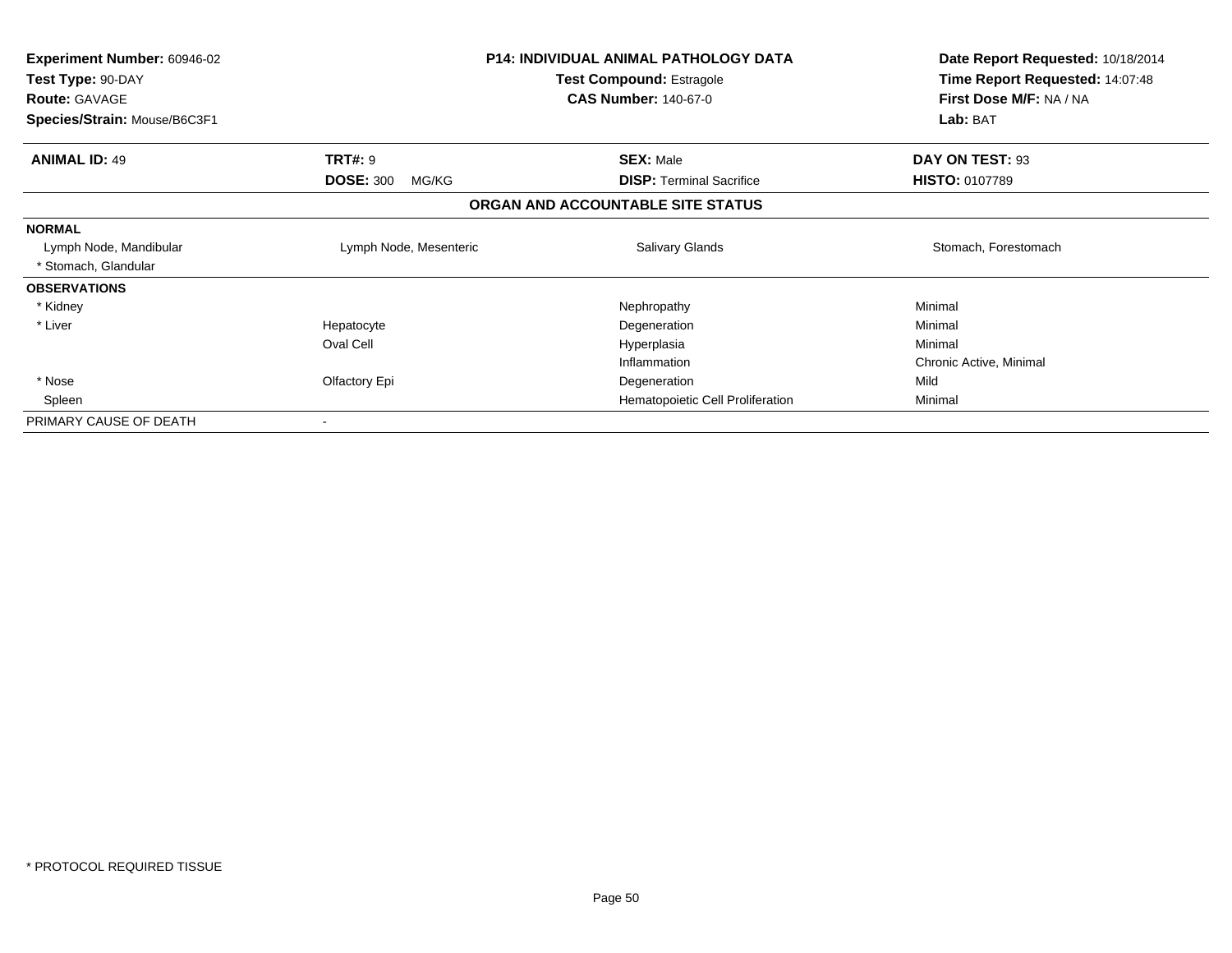| <b>Experiment Number: 60946-02</b><br>Test Type: 90-DAY<br><b>Route: GAVAGE</b><br>Species/Strain: Mouse/B6C3F1 |                                             | <b>P14: INDIVIDUAL ANIMAL PATHOLOGY DATA</b><br><b>Test Compound: Estragole</b><br><b>CAS Number: 140-67-0</b> | Date Report Requested: 10/18/2014<br>Time Report Requested: 14:07:48<br>First Dose M/F: NA / NA<br>Lab: BAT |
|-----------------------------------------------------------------------------------------------------------------|---------------------------------------------|----------------------------------------------------------------------------------------------------------------|-------------------------------------------------------------------------------------------------------------|
|                                                                                                                 |                                             |                                                                                                                |                                                                                                             |
| <b>ANIMAL ID: 50</b>                                                                                            | <b>TRT#: 9</b><br><b>DOSE: 300</b><br>MG/KG | <b>SEX: Male</b><br><b>DISP: Terminal Sacrifice</b>                                                            | DAY ON TEST: 93<br><b>HISTO: 0107790</b>                                                                    |
|                                                                                                                 |                                             | ORGAN AND ACCOUNTABLE SITE STATUS                                                                              |                                                                                                             |
| <b>NORMAL</b>                                                                                                   |                                             |                                                                                                                |                                                                                                             |
| * Kidney                                                                                                        | Lymph Node, Mandibular                      | Lymph Node, Mesenteric                                                                                         | <b>Salivary Glands</b>                                                                                      |
| Stomach, Forestomach                                                                                            | * Stomach, Glandular                        |                                                                                                                |                                                                                                             |
| <b>OBSERVATIONS</b>                                                                                             |                                             |                                                                                                                |                                                                                                             |
| * Liver                                                                                                         | Oval Cell                                   | Hyperplasia                                                                                                    | Minimal                                                                                                     |
|                                                                                                                 |                                             | Inflammation                                                                                                   | Chronic Active, Minimal                                                                                     |
| * Nose                                                                                                          | Olfactory Epi                               | Degeneration                                                                                                   | Minimal                                                                                                     |
| Spleen                                                                                                          |                                             | Hematopoietic Cell Proliferation                                                                               | Minimal                                                                                                     |
| PRIMARY CAUSE OF DEATH                                                                                          |                                             |                                                                                                                |                                                                                                             |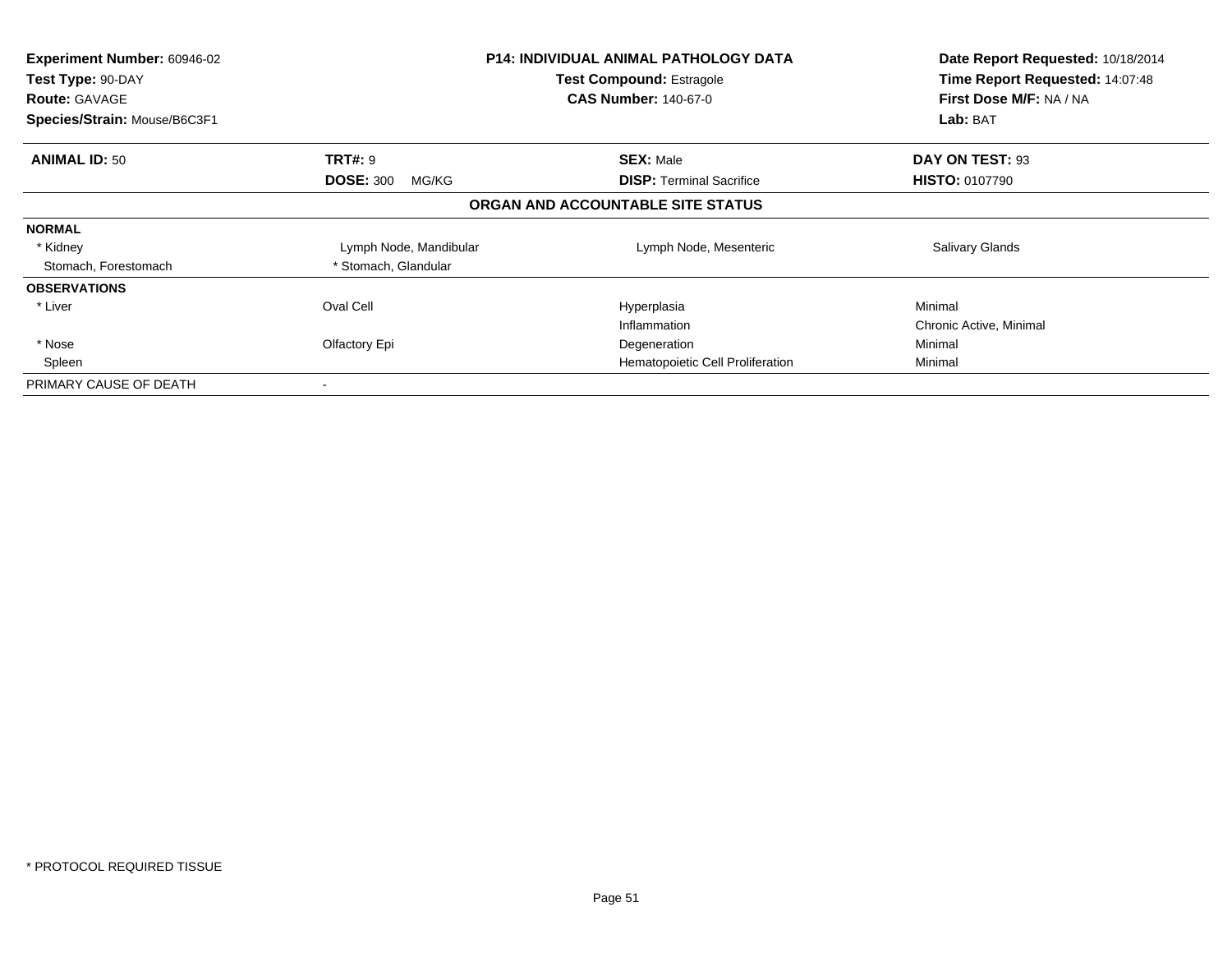| Experiment Number: 60946-02        |                           | <b>P14: INDIVIDUAL ANIMAL PATHOLOGY DATA</b> | Date Report Requested: 10/18/2014 |
|------------------------------------|---------------------------|----------------------------------------------|-----------------------------------|
| Test Type: 90-DAY                  | Test Compound: Estragole  |                                              | Time Report Requested: 14:07:48   |
| <b>Route: GAVAGE</b>               |                           | <b>CAS Number: 140-67-0</b>                  | First Dose M/F: NA / NA           |
| Species/Strain: Mouse/B6C3F1       |                           |                                              | Lab: BAT                          |
|                                    |                           |                                              |                                   |
| <b>ANIMAL ID: 51</b>               | <b>TRT#: 11</b>           | <b>SEX: Male</b>                             | DAY ON TEST: 93                   |
|                                    | <b>DOSE: 600</b><br>MG/KG | <b>DISP: Terminal Sacrifice</b>              | HISTO: 0107791                    |
|                                    |                           | ORGAN AND ACCOUNTABLE SITE STATUS            |                                   |
| <b>NORMAL</b>                      |                           |                                              |                                   |
| * Adrenal Medulla                  | * Blood Vessel            | * Bone                                       | * Bone Marrow                     |
| * Brain                            | * Epididymis              | * Esophagus                                  | * Eye                             |
| * Gallbladder                      | * Harderian Gland         | * Heart                                      | * Intestine Large, Cecum          |
| * Intestine Large, Colon           | * Intestine Large, Rectum | * Intestine Small, Duodenum                  | * Intestine Small, Ileum          |
| * Intestine Small, Jejunum         | * Islets, Pancreatic      | * Kidney                                     | * Lung                            |
| * Lymph Node, Mandibular           | * Lymph Node, Mesenteric  | * Pancreas                                   | * Parathyroid Gland               |
| * Pituitary Gland                  | * Preputial Gland         | * Prostate                                   | * Salivary Glands                 |
| * Seminal Vesicle                  | * Skin                    | * Stomach, Forestomach                       | * Stomach, Glandular              |
| * Testes                           | * Thymus                  | * Thyroid Gland                              | * Trachea                         |
| * Urinary Bladder                  |                           |                                              |                                   |
| <b>MISSING</b>                     |                           |                                              |                                   |
| * Mammary Gland                    |                           |                                              |                                   |
| <b>OBSERVATIONS</b>                |                           |                                              |                                   |
| * Adrenal Cortex                   | Subcapsular               | Hyperplasia                                  | Minimal                           |
| * Liver                            | Hepatocyte                | Degeneration                                 | Mild                              |
|                                    | <b>Oval Cell</b>          | Hyperplasia                                  | Marked                            |
|                                    | Hepatocyte                | Hypertrophy                                  | Moderate                          |
|                                    |                           | Inflammation                                 | Chronic Active, Minimal           |
| [Hyperplasia TGLS = $1-3,4,5,10$ ] |                           |                                              |                                   |
| * Nose                             | Olfactory Epi             | Degeneration                                 | Mild                              |
| * Spleen                           |                           | Hematopoietic Cell Proliferation             | Minimal                           |
| PRIMARY CAUSE OF DEATH             | $\blacksquare$            |                                              |                                   |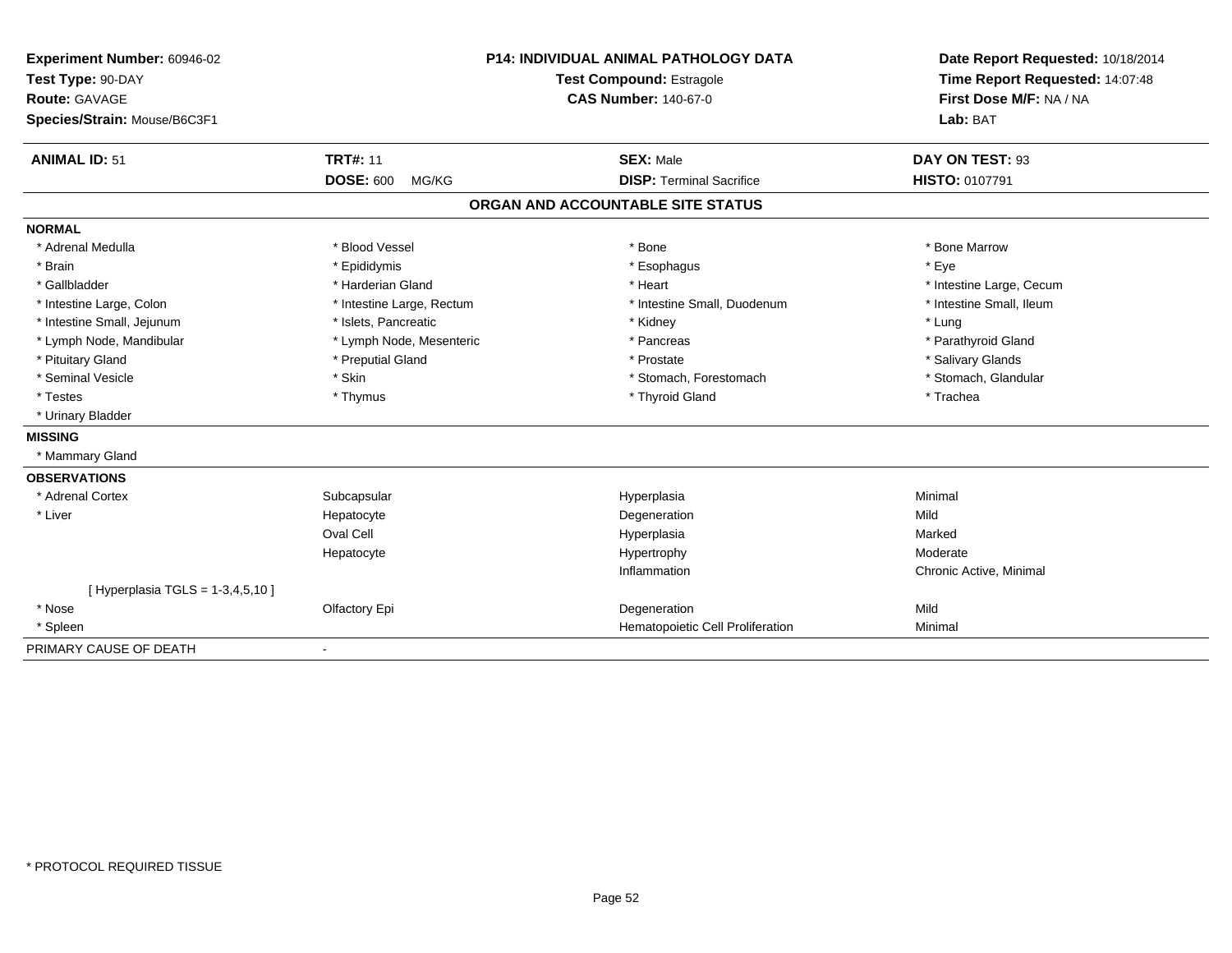| Experiment Number: 60946-02  |                           | <b>P14: INDIVIDUAL ANIMAL PATHOLOGY DATA</b> | Date Report Requested: 10/18/2014                          |
|------------------------------|---------------------------|----------------------------------------------|------------------------------------------------------------|
| Test Type: 90-DAY            |                           | <b>Test Compound: Estragole</b>              | Time Report Requested: 14:07:48<br>First Dose M/F: NA / NA |
| <b>Route: GAVAGE</b>         |                           | <b>CAS Number: 140-67-0</b>                  |                                                            |
| Species/Strain: Mouse/B6C3F1 |                           |                                              | Lab: BAT                                                   |
| <b>ANIMAL ID: 52</b>         | <b>TRT#: 11</b>           | <b>SEX: Male</b>                             | DAY ON TEST: 93                                            |
|                              | <b>DOSE: 600</b><br>MG/KG | <b>DISP: Terminal Sacrifice</b>              | <b>HISTO: 0107792</b>                                      |
|                              |                           | ORGAN AND ACCOUNTABLE SITE STATUS            |                                                            |
| <b>NORMAL</b>                |                           |                                              |                                                            |
| * Adrenal Medulla            | * Blood Vessel            | * Bone                                       | * Bone Marrow                                              |
| * Brain                      | * Epididymis              | * Esophagus                                  | * Eye                                                      |
| * Gallbladder                | * Harderian Gland         | * Heart                                      | * Intestine Large, Cecum                                   |
| * Intestine Large, Colon     | * Intestine Large, Rectum | * Intestine Small, Duodenum                  | * Intestine Small, Ileum                                   |
| * Intestine Small, Jejunum   | * Islets, Pancreatic      | * Kidney                                     | * Lung                                                     |
| * Lymph Node, Mandibular     | * Lymph Node, Mesenteric  | * Pancreas                                   | * Pituitary Gland                                          |
| * Preputial Gland            | * Prostate                | * Salivary Glands                            | * Seminal Vesicle                                          |
| * Skin                       | * Stomach, Forestomach    | * Stomach, Glandular                         | * Testes                                                   |
| * Thymus                     | * Thyroid Gland           | * Trachea                                    | * Urinary Bladder                                          |
| <b>MISSING</b>               |                           |                                              |                                                            |
| * Mammary Gland              |                           |                                              |                                                            |
| <b>OBSERVATIONS</b>          |                           |                                              |                                                            |
| * Adrenal Cortex             | Subcapsular               | Hyperplasia                                  | Minimal                                                    |
| * Liver                      | Hepatocyte                | Degeneration                                 | Minimal                                                    |
|                              | Oval Cell                 | Hyperplasia                                  | Minimal                                                    |
|                              | Hepatocyte                | Hypertrophy                                  | Mild                                                       |
|                              |                           | Inflammation                                 | Chronic Active, Minimal                                    |
| * Nose                       | Olfactory Epi             | Degeneration                                 | Mild                                                       |
| * Parathyroid Gland          |                           | Cyst                                         |                                                            |
| * Spleen                     |                           | Hematopoietic Cell Proliferation             | Minimal                                                    |
| PRIMARY CAUSE OF DEATH       |                           |                                              |                                                            |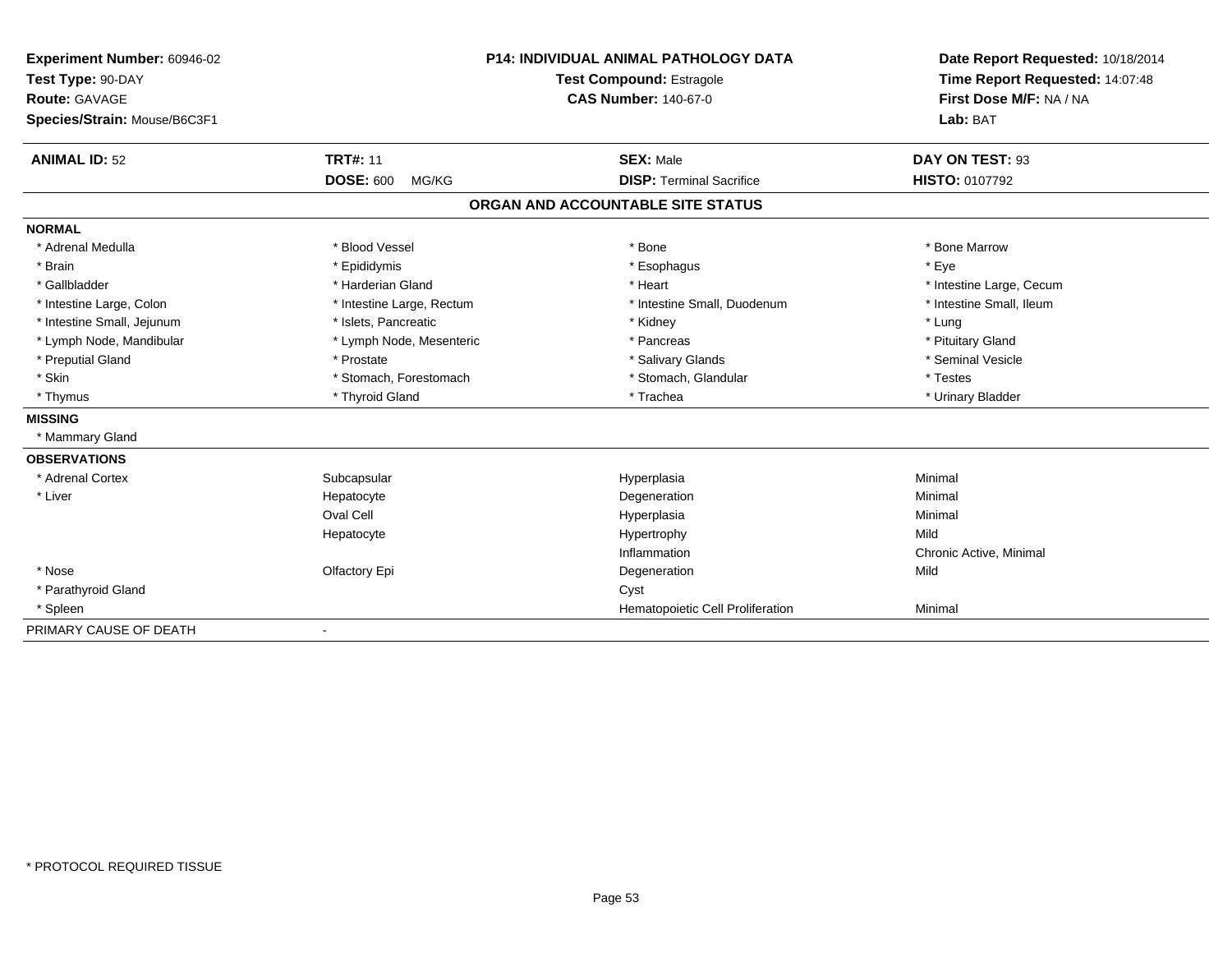| Experiment Number: 60946-02  | P14: INDIVIDUAL ANIMAL PATHOLOGY DATA<br><b>Test Compound: Estragole</b> |                                   | Date Report Requested: 10/18/2014<br>Time Report Requested: 14:07:48 |
|------------------------------|--------------------------------------------------------------------------|-----------------------------------|----------------------------------------------------------------------|
| Test Type: 90-DAY            |                                                                          |                                   |                                                                      |
| <b>Route: GAVAGE</b>         |                                                                          | <b>CAS Number: 140-67-0</b>       | First Dose M/F: NA / NA                                              |
| Species/Strain: Mouse/B6C3F1 |                                                                          |                                   | Lab: BAT                                                             |
| <b>ANIMAL ID: 53</b>         | <b>TRT#: 11</b>                                                          | <b>SEX: Male</b>                  | DAY ON TEST: 93                                                      |
|                              | <b>DOSE: 600</b><br>MG/KG                                                | <b>DISP: Terminal Sacrifice</b>   | HISTO: 0107793                                                       |
|                              |                                                                          | ORGAN AND ACCOUNTABLE SITE STATUS |                                                                      |
| <b>NORMAL</b>                |                                                                          |                                   |                                                                      |
| * Adrenal Medulla            | * Blood Vessel                                                           | * Bone                            | * Bone Marrow                                                        |
| * Brain                      | * Epididymis                                                             | * Esophagus                       | * Eye                                                                |
| * Gallbladder                | * Harderian Gland                                                        | * Heart                           | * Intestine Large, Cecum                                             |
| * Intestine Large, Colon     | * Intestine Large, Rectum                                                | * Intestine Small, Duodenum       | * Intestine Small, Ileum                                             |
| * Intestine Small, Jejunum   | * Islets, Pancreatic                                                     | * Kidney                          | * Lung                                                               |
| * Lymph Node, Mandibular     | * Lymph Node, Mesenteric                                                 | * Pancreas                        | * Pituitary Gland                                                    |
| * Preputial Gland            | * Prostate                                                               | * Salivary Glands                 | * Seminal Vesicle                                                    |
| * Skin                       | * Spleen                                                                 | * Stomach, Glandular              | * Testes                                                             |
| * Thymus                     | * Thyroid Gland                                                          | * Trachea                         | * Urinary Bladder                                                    |
| <b>MISSING</b>               |                                                                          |                                   |                                                                      |
| * Mammary Gland              | * Parathyroid Gland                                                      |                                   |                                                                      |
| <b>OBSERVATIONS</b>          |                                                                          |                                   |                                                                      |
| * Adrenal Cortex             | Subcapsular                                                              | Hyperplasia                       | Minimal                                                              |
| * Liver                      | Hepatocyte                                                               | Degeneration                      | Minimal                                                              |
|                              | Hepatocyte                                                               | Hypertrophy                       | Mild                                                                 |
| * Nose                       | Olfactory Epi                                                            | Degeneration                      | Moderate                                                             |
|                              |                                                                          | Inflammation                      | Mild                                                                 |
| * Stomach, Forestomach       |                                                                          | Hyperplasia                       | Squamous, Moderate                                                   |
|                              |                                                                          | Inflammation                      | Minimal                                                              |
| [Hyperplasia TGLS = 1-10]    |                                                                          |                                   |                                                                      |
| [ Inflammation TGLS = 1-10 ] |                                                                          |                                   |                                                                      |
| PRIMARY CAUSE OF DEATH       | $\blacksquare$                                                           |                                   |                                                                      |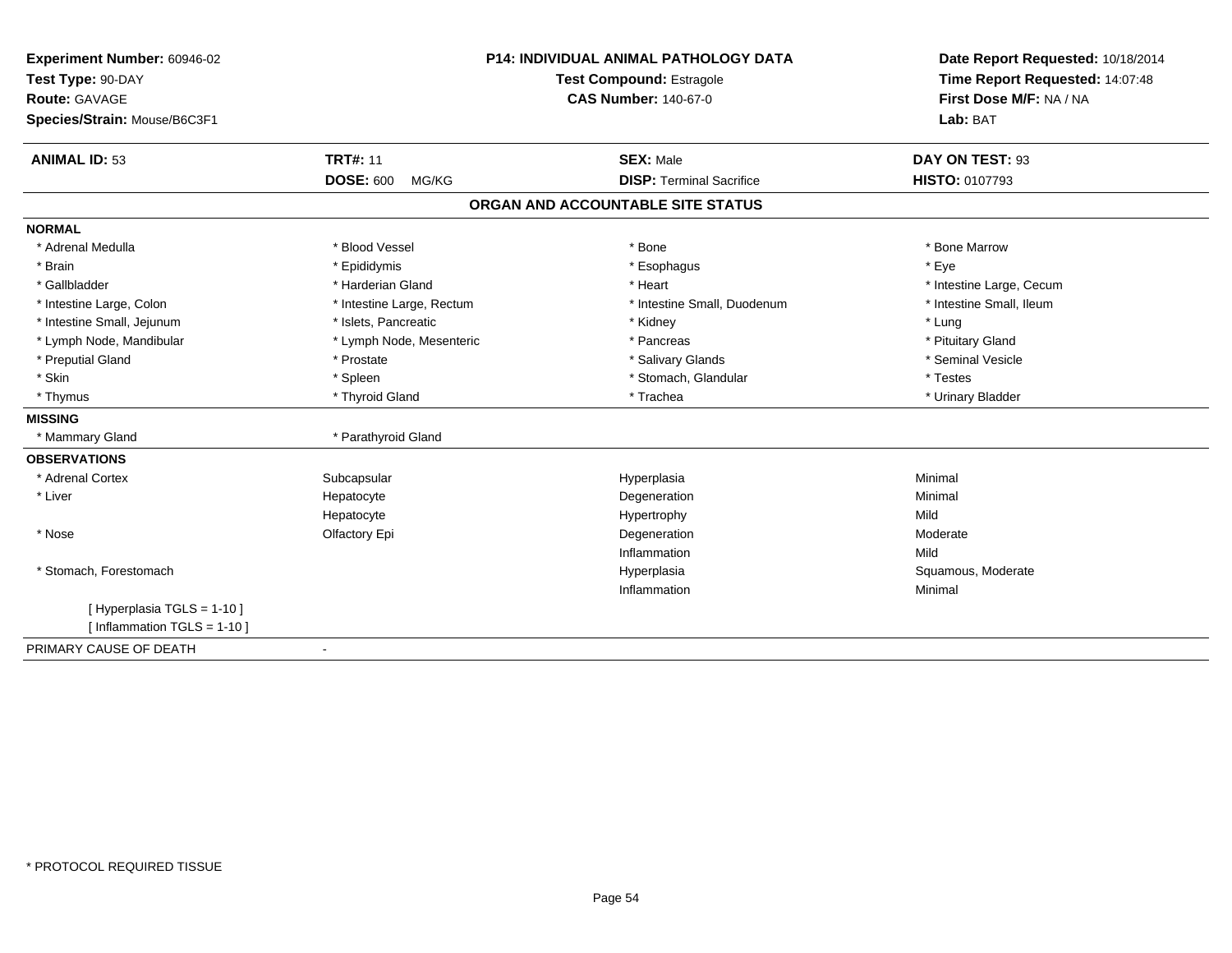| Experiment Number: 60946-02  |                           | <b>P14: INDIVIDUAL ANIMAL PATHOLOGY DATA</b> | Date Report Requested: 10/18/2014 |
|------------------------------|---------------------------|----------------------------------------------|-----------------------------------|
| Test Type: 90-DAY            | Test Compound: Estragole  |                                              | Time Report Requested: 14:07:48   |
| <b>Route: GAVAGE</b>         |                           | <b>CAS Number: 140-67-0</b>                  | First Dose M/F: NA / NA           |
| Species/Strain: Mouse/B6C3F1 |                           |                                              | Lab: BAT                          |
| <b>ANIMAL ID: 54</b>         | <b>TRT#: 11</b>           | <b>SEX: Male</b>                             | DAY ON TEST: 93                   |
|                              | <b>DOSE: 600</b><br>MG/KG | <b>DISP: Terminal Sacrifice</b>              | <b>HISTO: 0107794</b>             |
|                              |                           | ORGAN AND ACCOUNTABLE SITE STATUS            |                                   |
| <b>NORMAL</b>                |                           |                                              |                                   |
| * Adrenal Medulla            | * Blood Vessel            | * Bone                                       | * Bone Marrow                     |
| * Brain                      | * Epididymis              | * Esophagus                                  | * Eye                             |
| * Gallbladder                | * Harderian Gland         | * Heart                                      | * Intestine Large, Cecum          |
| * Intestine Large, Colon     | * Intestine Large, Rectum | * Intestine Small, Duodenum                  | * Intestine Small, Ileum          |
| * Intestine Small, Jejunum   | * Islets, Pancreatic      | * Kidney                                     | * Lung                            |
| * Lymph Node, Mandibular     | * Lymph Node, Mesenteric  | * Pancreas                                   | * Parathyroid Gland               |
| * Pituitary Gland            | * Preputial Gland         | * Prostate                                   | * Salivary Glands                 |
| * Seminal Vesicle            | * Skin                    | * Stomach, Forestomach                       | * Stomach, Glandular              |
| * Testes                     | * Thymus                  | * Thyroid Gland                              | * Trachea                         |
| * Urinary Bladder            |                           |                                              |                                   |
| <b>MISSING</b>               |                           |                                              |                                   |
| * Mammary Gland              |                           |                                              |                                   |
| <b>OBSERVATIONS</b>          |                           |                                              |                                   |
| * Adrenal Cortex             | Subcapsular               | Hyperplasia                                  | Minimal                           |
| * Liver                      | Hepatocyte                | Degeneration                                 | Mild                              |
|                              | Oval Cell                 | Hyperplasia                                  | Moderate                          |
|                              | Hepatocyte                | Hypertrophy                                  | Moderate                          |
|                              |                           | Inflammation                                 | Chronic Active, Minimal           |
| [Hyperplasia TGLS = 1-4,5]   |                           |                                              |                                   |
| * Nose                       | Olfactory Epi             | Degeneration                                 | Mild                              |
| * Spleen                     |                           | Hematopoietic Cell Proliferation             | Minimal                           |
| PRIMARY CAUSE OF DEATH       |                           |                                              |                                   |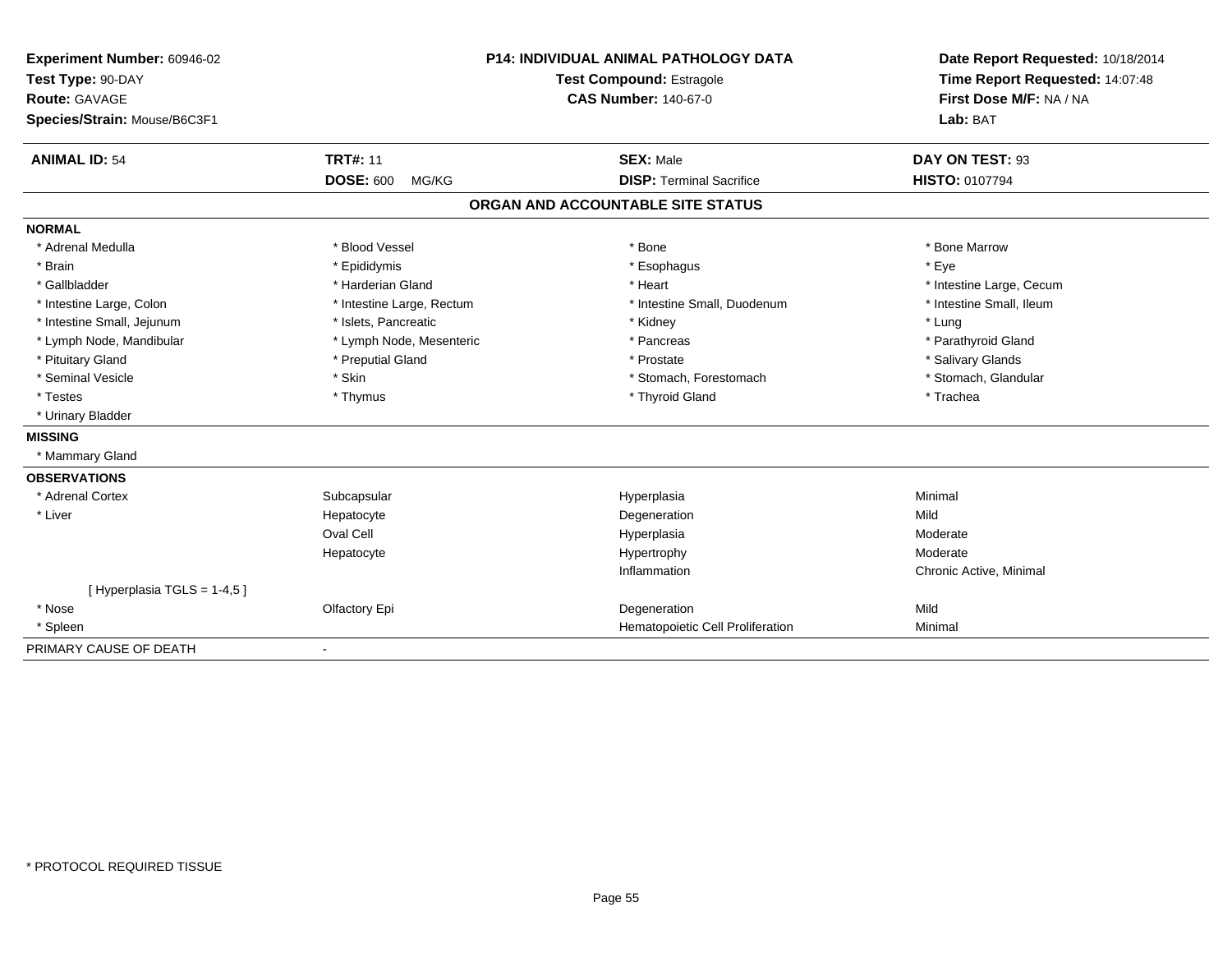| Experiment Number: 60946-02  |                           | <b>P14: INDIVIDUAL ANIMAL PATHOLOGY DATA</b> | Date Report Requested: 10/18/2014 |
|------------------------------|---------------------------|----------------------------------------------|-----------------------------------|
| Test Type: 90-DAY            |                           | <b>Test Compound: Estragole</b>              | Time Report Requested: 14:07:48   |
| <b>Route: GAVAGE</b>         |                           | <b>CAS Number: 140-67-0</b>                  | First Dose M/F: NA / NA           |
| Species/Strain: Mouse/B6C3F1 |                           |                                              | Lab: BAT                          |
| <b>ANIMAL ID: 55</b>         | <b>TRT#: 11</b>           | <b>SEX: Male</b>                             | DAY ON TEST: 93                   |
|                              | <b>DOSE: 600</b><br>MG/KG | <b>DISP: Terminal Sacrifice</b>              | <b>HISTO: 0107795</b>             |
|                              |                           | ORGAN AND ACCOUNTABLE SITE STATUS            |                                   |
| <b>NORMAL</b>                |                           |                                              |                                   |
| * Adrenal Medulla            | * Blood Vessel            | * Bone                                       | * Bone Marrow                     |
| * Brain                      | * Epididymis              | * Esophagus                                  | * Eye                             |
| * Gallbladder                | * Harderian Gland         | * Heart                                      | * Intestine Large, Cecum          |
| * Intestine Large, Colon     | * Intestine Large, Rectum | * Intestine Small, Duodenum                  | * Intestine Small, Ileum          |
| * Intestine Small, Jejunum   | * Islets, Pancreatic      | * Lung                                       | * Lymph Node, Mandibular          |
| * Lymph Node, Mesenteric     | * Pancreas                | * Parathyroid Gland                          | * Pituitary Gland                 |
| * Preputial Gland            | * Prostate                | * Salivary Glands                            | * Seminal Vesicle                 |
| * Skin                       | * Stomach, Forestomach    | * Stomach, Glandular                         | * Testes                          |
| * Thymus                     | * Thyroid Gland           | * Trachea                                    | * Urinary Bladder                 |
| <b>MISSING</b>               |                           |                                              |                                   |
| * Mammary Gland              |                           |                                              |                                   |
| <b>OBSERVATIONS</b>          |                           |                                              |                                   |
| * Adrenal Cortex             | Subcapsular               | Hyperplasia                                  | Minimal                           |
| * Kidney                     |                           | Nephropathy                                  | Minimal                           |
| * Liver                      | Hepatocyte                | Degeneration                                 | Mild                              |
|                              | Oval Cell                 | Hyperplasia                                  | Moderate                          |
|                              | Hepatocyte                | Hypertrophy                                  | Moderate                          |
| [Hyperplasia TGLS = 1-4,5]   |                           |                                              |                                   |
| * Nose                       | Olfactory Epi             | Degeneration                                 | Minimal                           |
| * Spleen                     |                           | Hematopoietic Cell Proliferation             | Minimal                           |
| PRIMARY CAUSE OF DEATH       |                           |                                              |                                   |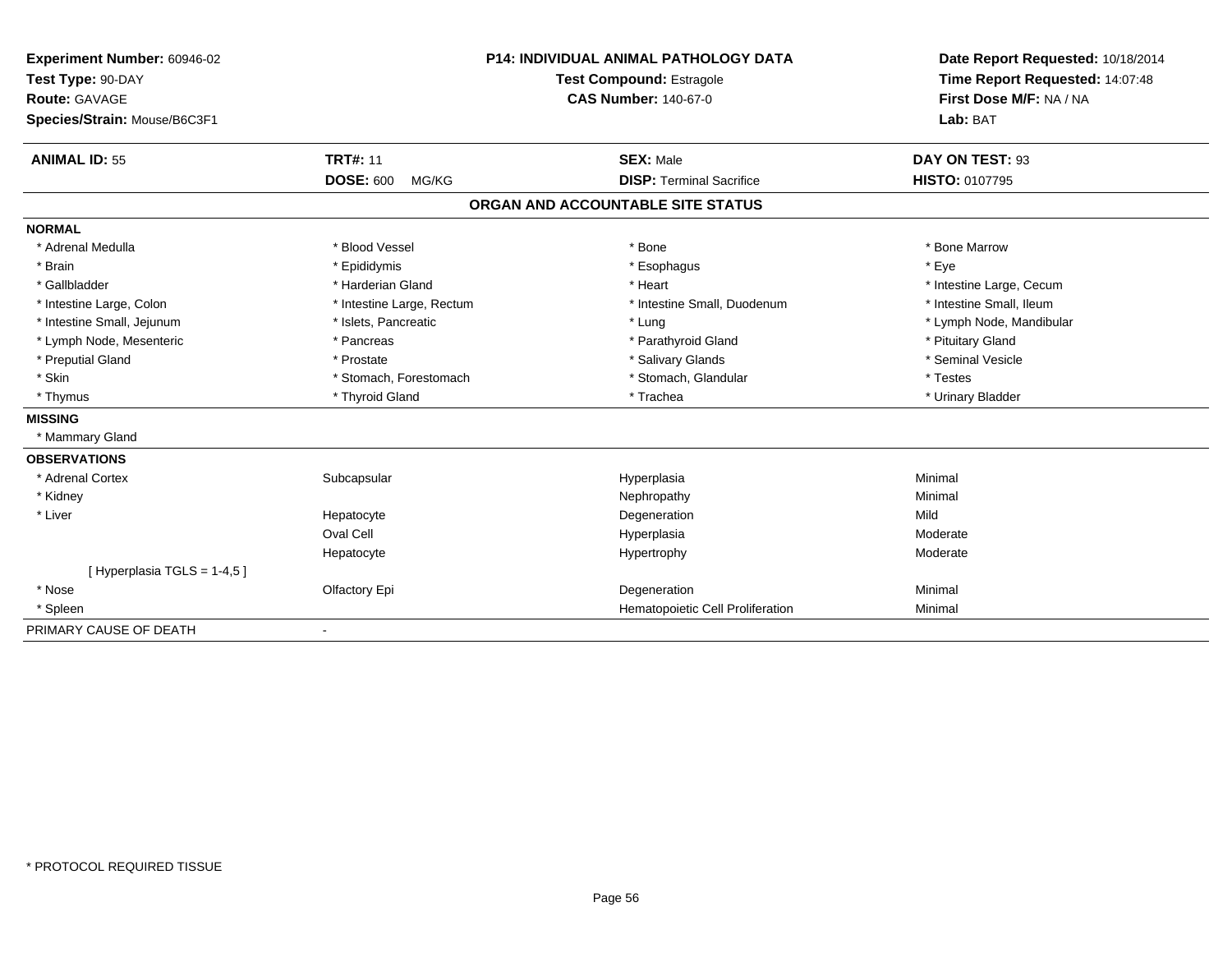| Experiment Number: 60946-02  |                           | <b>P14: INDIVIDUAL ANIMAL PATHOLOGY DATA</b> | Date Report Requested: 10/18/2014<br>Time Report Requested: 14:07:48<br>First Dose M/F: NA / NA |
|------------------------------|---------------------------|----------------------------------------------|-------------------------------------------------------------------------------------------------|
| Test Type: 90-DAY            |                           | <b>Test Compound: Estragole</b>              |                                                                                                 |
| <b>Route: GAVAGE</b>         |                           | <b>CAS Number: 140-67-0</b>                  |                                                                                                 |
| Species/Strain: Mouse/B6C3F1 |                           |                                              | Lab: BAT                                                                                        |
|                              |                           |                                              |                                                                                                 |
| <b>ANIMAL ID: 56</b>         | <b>TRT#: 11</b>           | <b>SEX: Male</b>                             | DAY ON TEST: 93                                                                                 |
|                              | <b>DOSE: 600</b><br>MG/KG | <b>DISP: Terminal Sacrifice</b>              | HISTO: 0107796                                                                                  |
|                              |                           | ORGAN AND ACCOUNTABLE SITE STATUS            |                                                                                                 |
| <b>NORMAL</b>                |                           |                                              |                                                                                                 |
| * Adrenal Cortex             | * Adrenal Medulla         | * Blood Vessel                               | * Bone                                                                                          |
| * Bone Marrow                | * Epididymis              | * Esophagus                                  | * Eye                                                                                           |
| * Gallbladder                | * Harderian Gland         | * Heart                                      | * Intestine Large, Cecum                                                                        |
| * Intestine Large, Colon     | * Intestine Large, Rectum | * Intestine Small, Duodenum                  | * Intestine Small, Ileum                                                                        |
| * Intestine Small, Jejunum   | * Islets, Pancreatic      | * Lung                                       | * Lymph Node, Mandibular                                                                        |
| * Lymph Node, Mesenteric     | * Pancreas                | * Parathyroid Gland                          | * Pituitary Gland                                                                               |
| * Preputial Gland            | * Prostate                | * Salivary Glands                            | * Seminal Vesicle                                                                               |
| * Skin                       | * Stomach, Forestomach    | * Stomach, Glandular                         | * Testes                                                                                        |
| * Thymus                     | * Thyroid Gland           | * Trachea                                    | * Urinary Bladder                                                                               |
| <b>MISSING</b>               |                           |                                              |                                                                                                 |
| * Mammary Gland              |                           |                                              |                                                                                                 |
| <b>OBSERVATIONS</b>          |                           |                                              |                                                                                                 |
| * Brain                      | Venule                    | <b>Infiltration Cellular</b>                 | Mixed Cell, Minimal                                                                             |
| * Kidney                     |                           | Nephropathy                                  | Minimal                                                                                         |
| * Liver                      | Hepatocyte                | Degeneration                                 | Minimal                                                                                         |
|                              | <b>Oval Cell</b>          | Hyperplasia                                  | Minimal                                                                                         |
|                              | Hepatocyte                | Hypertrophy                                  | Mild                                                                                            |
|                              |                           | Inflammation                                 | Chronic Active, Minimal                                                                         |
| * Nose                       | Olfactory Epi             | Degeneration                                 | Minimal                                                                                         |
| * Spleen                     |                           | Hematopoietic Cell Proliferation             | Minimal                                                                                         |
| PRIMARY CAUSE OF DEATH       |                           |                                              |                                                                                                 |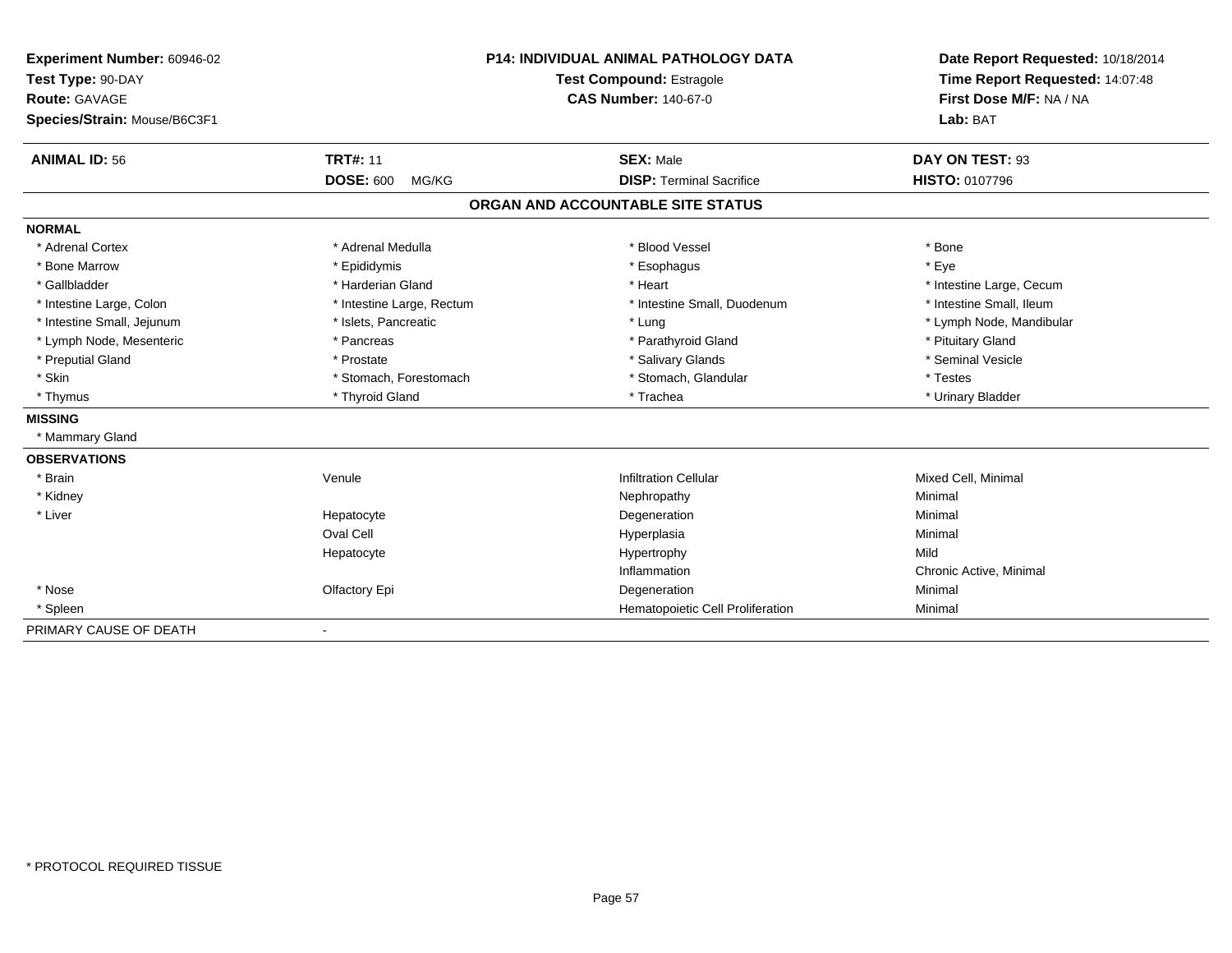| Experiment Number: 60946-02<br>Test Type: 90-DAY<br>Route: GAVAGE<br>Species/Strain: Mouse/B6C3F1 |                           | P14: INDIVIDUAL ANIMAL PATHOLOGY DATA<br><b>Test Compound: Estragole</b><br><b>CAS Number: 140-67-0</b> | Date Report Requested: 10/18/2014<br>Time Report Requested: 14:07:48<br>First Dose M/F: NA / NA<br>Lab: BAT |
|---------------------------------------------------------------------------------------------------|---------------------------|---------------------------------------------------------------------------------------------------------|-------------------------------------------------------------------------------------------------------------|
| <b>ANIMAL ID: 57</b>                                                                              | <b>TRT#: 11</b>           | <b>SEX: Male</b>                                                                                        | DAY ON TEST: 93                                                                                             |
|                                                                                                   | <b>DOSE: 600</b><br>MG/KG | <b>DISP: Terminal Sacrifice</b>                                                                         | HISTO: 0107797                                                                                              |
|                                                                                                   |                           | ORGAN AND ACCOUNTABLE SITE STATUS                                                                       |                                                                                                             |
| <b>NORMAL</b>                                                                                     |                           |                                                                                                         |                                                                                                             |
| * Adrenal Medulla                                                                                 | * Blood Vessel            | * Bone                                                                                                  | * Bone Marrow                                                                                               |
| * Brain                                                                                           | * Epididymis              | * Esophagus                                                                                             | * Eye                                                                                                       |
| * Gallbladder                                                                                     | * Harderian Gland         | * Heart                                                                                                 | * Intestine Large, Cecum                                                                                    |
| * Intestine Large, Colon                                                                          | * Intestine Large, Rectum | * Intestine Small. Duodenum                                                                             | * Intestine Small, Ileum                                                                                    |
| * Intestine Small, Jejunum                                                                        | * Islets, Pancreatic      | * Kidney                                                                                                | * Lung                                                                                                      |
| * Lymph Node, Mandibular                                                                          | * Lymph Node, Mesenteric  | * Pancreas                                                                                              | * Parathyroid Gland                                                                                         |
| * Pituitary Gland                                                                                 | * Preputial Gland         | * Prostate                                                                                              | * Salivary Glands                                                                                           |
| * Seminal Vesicle                                                                                 | * Skin                    | * Stomach, Forestomach                                                                                  | * Stomach, Glandular                                                                                        |
| * Testes                                                                                          | * Thymus                  | * Thyroid Gland                                                                                         | * Trachea                                                                                                   |
| <b>MISSING</b>                                                                                    |                           |                                                                                                         |                                                                                                             |
| * Mammary Gland                                                                                   |                           |                                                                                                         |                                                                                                             |
| <b>OBSERVATIONS</b>                                                                               |                           |                                                                                                         |                                                                                                             |
| * Adrenal Cortex                                                                                  | Subcapsular               | Hyperplasia                                                                                             | Minimal                                                                                                     |
| * Eye                                                                                             |                           |                                                                                                         |                                                                                                             |
| Note: Optic nerve was not present in block or wet tissue at trim.                                 |                           |                                                                                                         |                                                                                                             |
| * Liver                                                                                           | Hepatocyte                | Degeneration                                                                                            | Mild                                                                                                        |
|                                                                                                   | Oval Cell                 | Hyperplasia                                                                                             | Mild                                                                                                        |
|                                                                                                   | Hepatocyte                | Hypertrophy                                                                                             | Moderate                                                                                                    |
|                                                                                                   |                           | Inflammation                                                                                            | Chronic Active, Minimal                                                                                     |
| * Nose                                                                                            | Olfactory Epi             | Degeneration                                                                                            | Minimal                                                                                                     |
| * Spleen                                                                                          |                           | Hematopoietic Cell Proliferation                                                                        | Minimal                                                                                                     |
| * Urinary Bladder                                                                                 |                           | <b>Infiltration Cellular</b>                                                                            | Mononuclear CI, Minimal                                                                                     |
| PRIMARY CAUSE OF DEATH                                                                            |                           |                                                                                                         |                                                                                                             |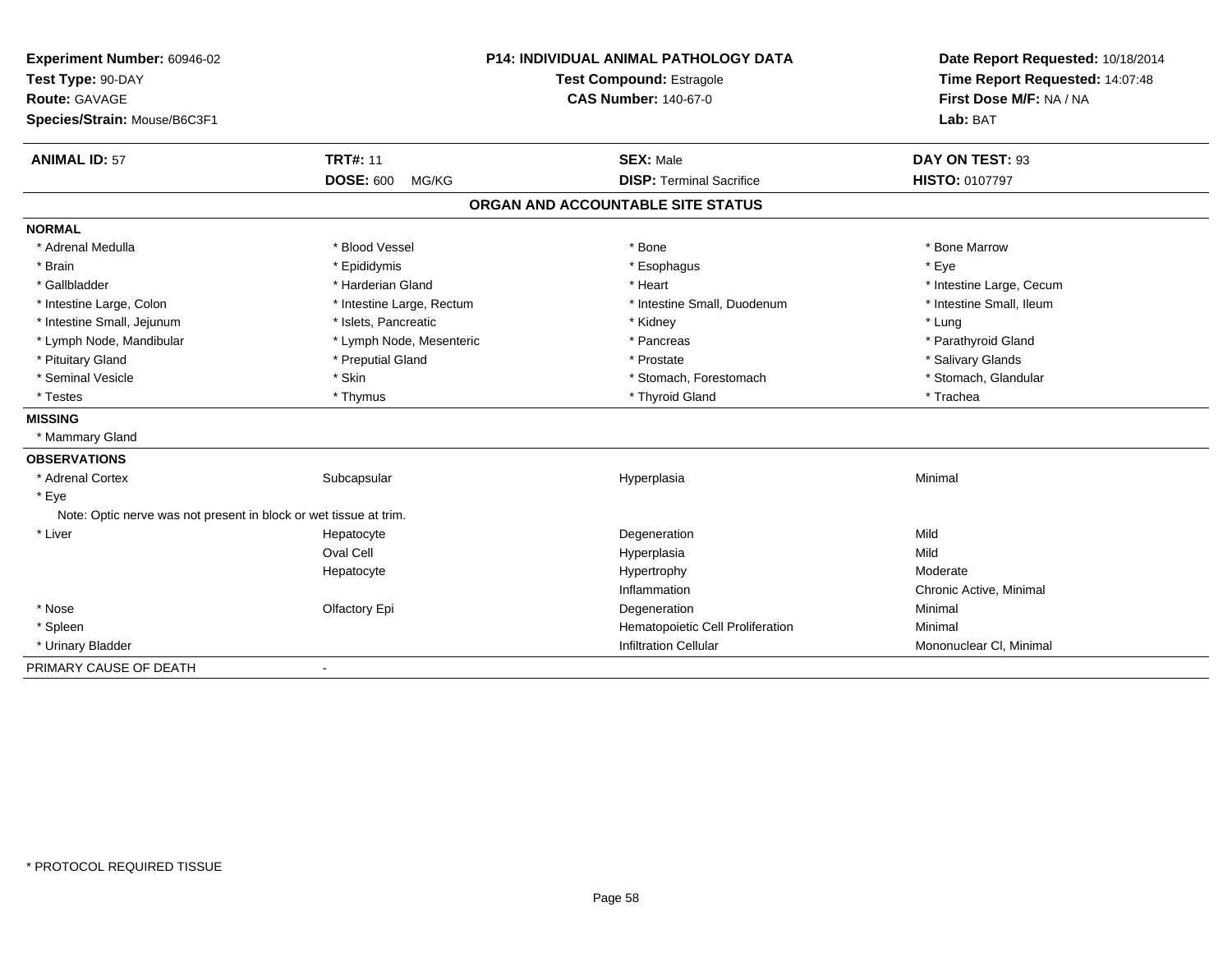| Experiment Number: 60946-02<br>Test Type: 90-DAY<br><b>Route: GAVAGE</b><br>Species/Strain: Mouse/B6C3F1 |                                                                                                               | <b>P14: INDIVIDUAL ANIMAL PATHOLOGY DATA</b><br>Test Compound: Estragole<br><b>CAS Number: 140-67-0</b> | Date Report Requested: 10/18/2014<br>Time Report Requested: 14:07:48<br>First Dose M/F: NA / NA<br>Lab: BAT |
|----------------------------------------------------------------------------------------------------------|---------------------------------------------------------------------------------------------------------------|---------------------------------------------------------------------------------------------------------|-------------------------------------------------------------------------------------------------------------|
| <b>ANIMAL ID: 58</b>                                                                                     | <b>TRT#: 11</b>                                                                                               | <b>SEX: Male</b>                                                                                        | DAY ON TEST: 61                                                                                             |
|                                                                                                          | <b>DOSE: 600</b><br>MG/KG                                                                                     | <b>DISP:</b> Moribund Sacrifice                                                                         | <b>HISTO: 0107798</b>                                                                                       |
|                                                                                                          |                                                                                                               | ORGAN AND ACCOUNTABLE SITE STATUS                                                                       |                                                                                                             |
| <b>NORMAL</b>                                                                                            |                                                                                                               |                                                                                                         |                                                                                                             |
| * Adrenal Cortex                                                                                         | * Adrenal Medulla                                                                                             | * Blood Vessel                                                                                          | * Bone                                                                                                      |
| * Brain                                                                                                  | * Epididymis                                                                                                  | * Esophagus                                                                                             | * Eye                                                                                                       |
| * Gallbladder                                                                                            | * Harderian Gland                                                                                             | * Heart                                                                                                 | * Intestine Large, Cecum                                                                                    |
| * Intestine Large, Colon                                                                                 | * Intestine Large, Rectum                                                                                     | * Intestine Small, Duodenum                                                                             | * Intestine Small, Ileum                                                                                    |
| * Intestine Small, Jejunum                                                                               | * Islets, Pancreatic                                                                                          | * Kidney                                                                                                | * Pancreas                                                                                                  |
| * Parathyroid Gland                                                                                      | * Pituitary Gland                                                                                             | * Prostate                                                                                              | * Skin                                                                                                      |
| * Stomach, Forestomach                                                                                   | * Testes                                                                                                      | * Thyroid Gland                                                                                         | * Trachea                                                                                                   |
| * Urinary Bladder                                                                                        |                                                                                                               |                                                                                                         |                                                                                                             |
| <b>MISSING</b>                                                                                           |                                                                                                               |                                                                                                         |                                                                                                             |
| * Mammary Gland                                                                                          |                                                                                                               |                                                                                                         |                                                                                                             |
| <b>OBSERVATIONS</b>                                                                                      |                                                                                                               |                                                                                                         |                                                                                                             |
| * Bone Marrow                                                                                            |                                                                                                               | Atrophy                                                                                                 | Mild                                                                                                        |
| * Liver                                                                                                  | Hepatocyte                                                                                                    | Degeneration                                                                                            | Mild                                                                                                        |
|                                                                                                          |                                                                                                               | Eosinophilic Focus                                                                                      |                                                                                                             |
|                                                                                                          | <b>Oval Cell</b>                                                                                              | Hyperplasia                                                                                             | Moderate                                                                                                    |
|                                                                                                          | Hepatocyte                                                                                                    | Hypertrophy                                                                                             | Moderate                                                                                                    |
| * Lung                                                                                                   |                                                                                                               | Congestion                                                                                              | Diffuse, Mild                                                                                               |
| [Congestion TGLS = 1-3]                                                                                  | Note: Lungs are red due to congestion, which is not diagnosed microscopically except where diagnosed grossly. |                                                                                                         |                                                                                                             |
| * Lymph Node, Mandibular                                                                                 |                                                                                                               | Atrophy                                                                                                 | Marked                                                                                                      |
| * Lymph Node, Mesenteric                                                                                 |                                                                                                               | Atrophy                                                                                                 | Marked                                                                                                      |
| * Nose                                                                                                   | Olfactory Epi                                                                                                 | Degeneration                                                                                            | Mild                                                                                                        |
| * Preputial Gland                                                                                        |                                                                                                               | Atrophy                                                                                                 | Mild                                                                                                        |
| * Salivary Glands                                                                                        |                                                                                                               | <b>Cytoplasmic Alteration</b>                                                                           | Mild                                                                                                        |
| * Seminal Vesicle                                                                                        |                                                                                                               | Atrophy                                                                                                 | Moderate                                                                                                    |
| * Spleen                                                                                                 | Lymph Follic                                                                                                  | Atrophy                                                                                                 | Moderate                                                                                                    |
| * Stomach, Glandular                                                                                     | Epithelium, Glands                                                                                            | Atrophy                                                                                                 | Mild                                                                                                        |
|                                                                                                          | Epithelium, Glands                                                                                            | Degeneration                                                                                            | Mild                                                                                                        |
|                                                                                                          | Glands                                                                                                        | Ectasia                                                                                                 | Minimal                                                                                                     |
| * Thymus                                                                                                 |                                                                                                               | Atrophy                                                                                                 | Marked                                                                                                      |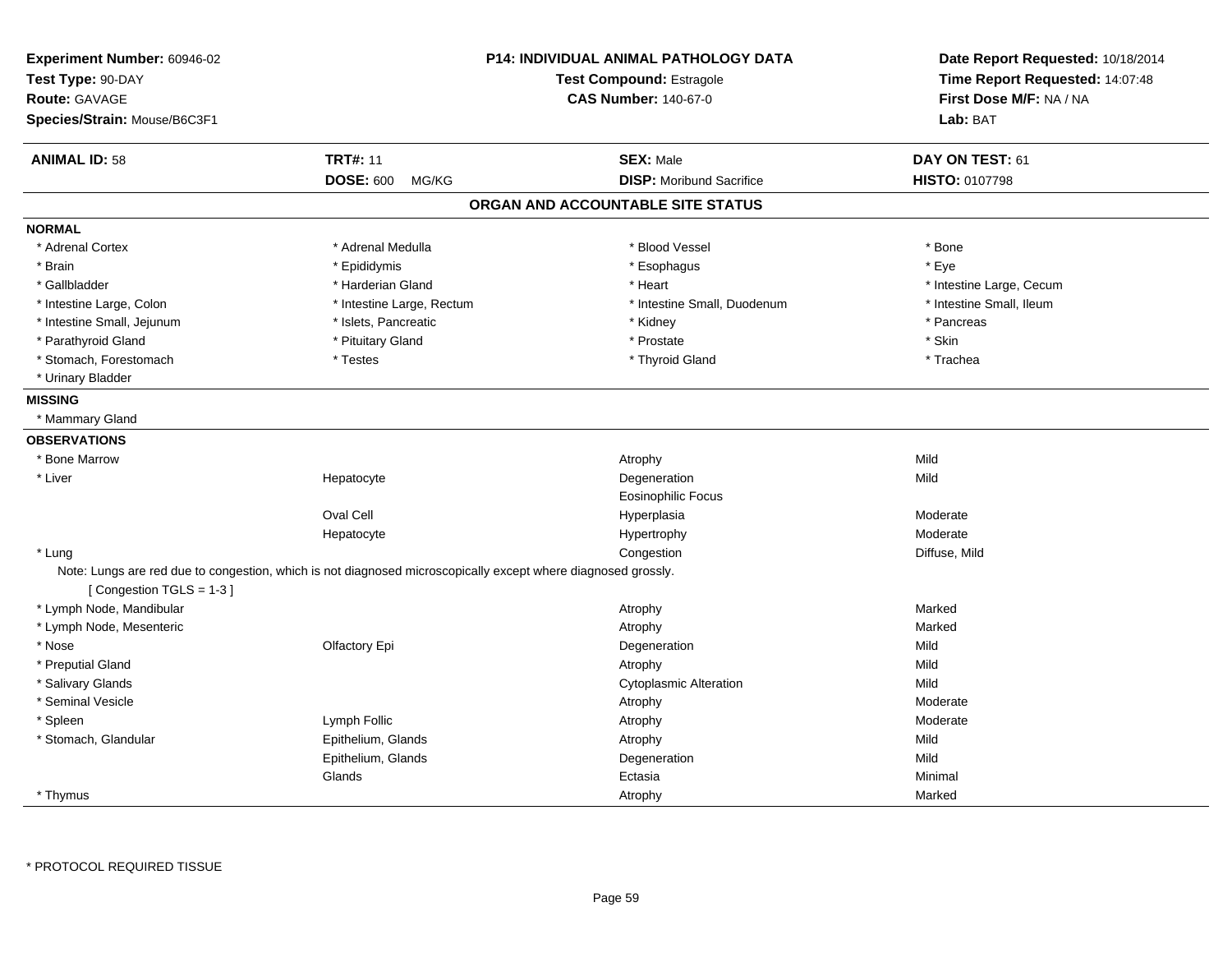| <b>Experiment Number: 60946-02</b><br><b>P14: INDIVIDUAL ANIMAL PATHOLOGY DATA</b><br>Test Type: 90-DAY<br><b>Test Compound: Estragole</b><br><b>CAS Number: 140-67-0</b><br><b>Route: GAVAGE</b> |                                                                        | Date Report Requested: 10/18/2014 |  |
|---------------------------------------------------------------------------------------------------------------------------------------------------------------------------------------------------|------------------------------------------------------------------------|-----------------------------------|--|
|                                                                                                                                                                                                   |                                                                        | Time Report Requested: 14:07:48   |  |
|                                                                                                                                                                                                   |                                                                        | First Dose M/F: NA / NA           |  |
|                                                                                                                                                                                                   |                                                                        | Lab: BAT                          |  |
|                                                                                                                                                                                                   | <b>SEX: Male</b>                                                       | DAY ON TEST: 61                   |  |
| MG/KG                                                                                                                                                                                             | <b>DISP:</b> Moribund Sacrifice                                        | <b>HISTO: 0107798</b>             |  |
|                                                                                                                                                                                                   |                                                                        |                                   |  |
|                                                                                                                                                                                                   |                                                                        |                                   |  |
|                                                                                                                                                                                                   | <b>TRT#: 11</b><br><b>DOSE: 600</b><br>- Liver Hepatocyte Degeneration | ORGAN AND ACCOUNTABLE SITE STATUS |  |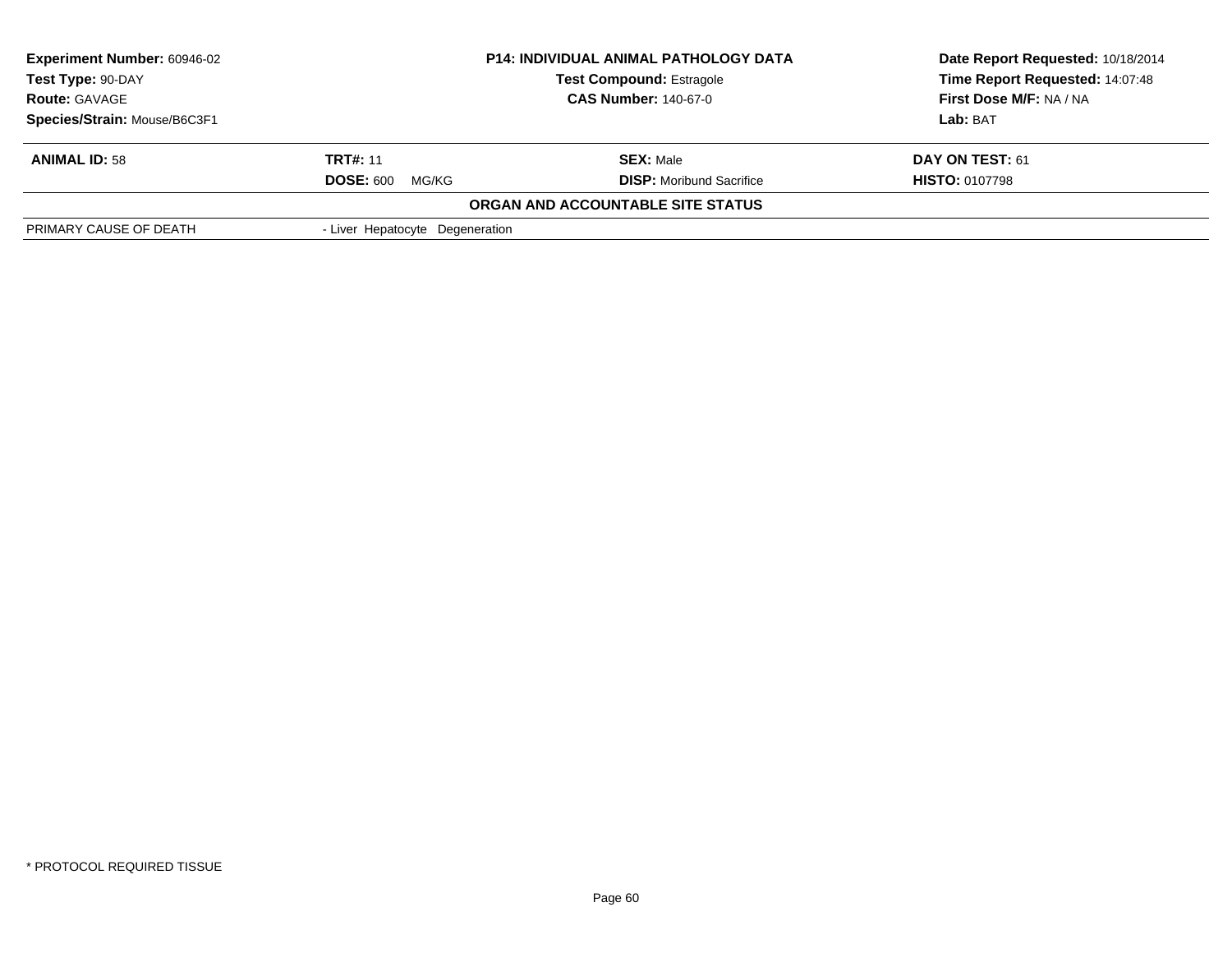| Experiment Number: 60946-02<br>Test Type: 90-DAY<br>Route: GAVAGE<br>Species/Strain: Mouse/B6C3F1 |                           | <b>P14: INDIVIDUAL ANIMAL PATHOLOGY DATA</b><br><b>Test Compound: Estragole</b><br><b>CAS Number: 140-67-0</b> | Date Report Requested: 10/18/2014<br>Time Report Requested: 14:07:48<br>First Dose M/F: NA / NA<br>Lab: BAT |  |
|---------------------------------------------------------------------------------------------------|---------------------------|----------------------------------------------------------------------------------------------------------------|-------------------------------------------------------------------------------------------------------------|--|
| <b>ANIMAL ID: 59</b>                                                                              | <b>TRT#: 11</b>           | <b>SEX: Male</b>                                                                                               | DAY ON TEST: 93                                                                                             |  |
|                                                                                                   | <b>DOSE: 600</b><br>MG/KG | <b>DISP: Terminal Sacrifice</b>                                                                                | <b>HISTO: 0107799</b>                                                                                       |  |
|                                                                                                   |                           | ORGAN AND ACCOUNTABLE SITE STATUS                                                                              |                                                                                                             |  |
| <b>NORMAL</b>                                                                                     |                           |                                                                                                                |                                                                                                             |  |
| * Adrenal Cortex                                                                                  | * Adrenal Medulla         | * Blood Vessel                                                                                                 | * Bone                                                                                                      |  |
| * Bone Marrow                                                                                     | * Brain                   | * Epididymis                                                                                                   | * Esophagus                                                                                                 |  |
| * Eye                                                                                             | * Gallbladder             | * Heart                                                                                                        | * Intestine Large, Cecum                                                                                    |  |
| * Intestine Large, Colon                                                                          | * Intestine Large, Rectum | * Intestine Small, Duodenum                                                                                    | * Intestine Small, Ileum                                                                                    |  |
| * Intestine Small, Jejunum                                                                        | * Islets, Pancreatic      | * Kidney                                                                                                       | * Lung                                                                                                      |  |
| * Lymph Node, Mandibular                                                                          | * Lymph Node, Mesenteric  | * Pancreas                                                                                                     | * Parathyroid Gland                                                                                         |  |
| * Pituitary Gland                                                                                 | * Preputial Gland         | * Prostate                                                                                                     | * Salivary Glands                                                                                           |  |
| * Seminal Vesicle                                                                                 | * Skin                    | * Stomach, Forestomach                                                                                         | * Stomach, Glandular                                                                                        |  |
| * Testes                                                                                          | * Thymus                  | * Thyroid Gland                                                                                                | * Trachea                                                                                                   |  |
| * Urinary Bladder                                                                                 |                           |                                                                                                                |                                                                                                             |  |
| <b>MISSING</b>                                                                                    |                           |                                                                                                                |                                                                                                             |  |
| * Mammary Gland                                                                                   |                           |                                                                                                                |                                                                                                             |  |
| <b>OBSERVATIONS</b>                                                                               |                           |                                                                                                                |                                                                                                             |  |
| * Harderian Gland                                                                                 |                           | <b>Infiltration Cellular</b>                                                                                   | Mononuclear CI, Minimal                                                                                     |  |
| * Liver                                                                                           | Hepatocyte                | Degeneration                                                                                                   | Mild                                                                                                        |  |
|                                                                                                   | Oval Cell                 | Hyperplasia                                                                                                    | Moderate                                                                                                    |  |
|                                                                                                   | Hepatocyte                | Hypertrophy                                                                                                    | Moderate                                                                                                    |  |
|                                                                                                   |                           | Inflammation                                                                                                   | Chronic Active, Minimal                                                                                     |  |
| [Hyperplasia TGLS = 1-4,5]<br>[Hypertrophy TGLS = $2-4,5$ ]                                       |                           |                                                                                                                |                                                                                                             |  |
| * Nose                                                                                            | Olfactory Epi             | Degeneration                                                                                                   | Minimal                                                                                                     |  |
| * Spleen                                                                                          |                           | Hematopoietic Cell Proliferation                                                                               | Minimal                                                                                                     |  |
| PRIMARY CAUSE OF DEATH                                                                            | $\blacksquare$            |                                                                                                                |                                                                                                             |  |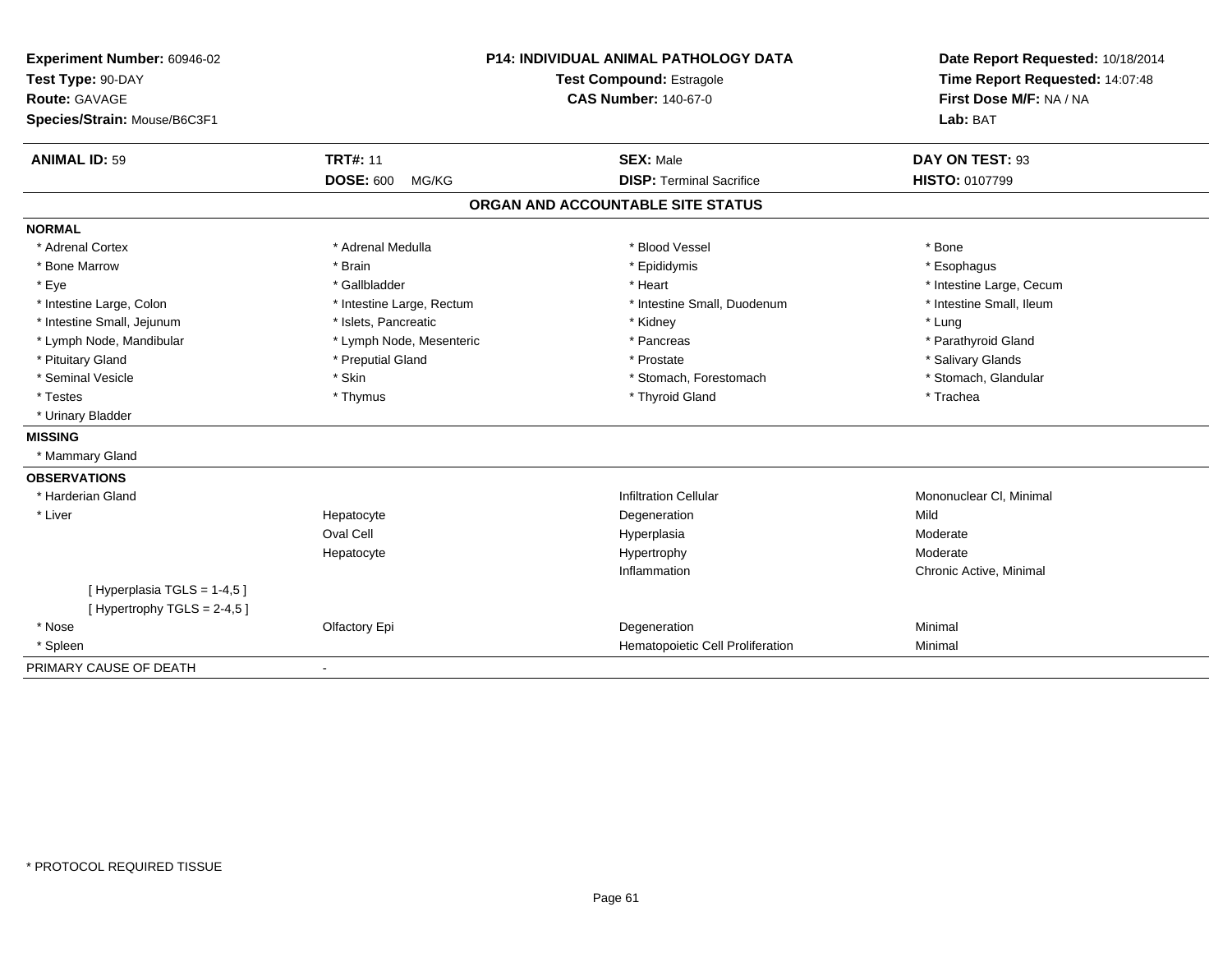| Experiment Number: 60946-02<br>Test Type: 90-DAY     | <b>P14: INDIVIDUAL ANIMAL PATHOLOGY DATA</b><br>Test Compound: Estragole |                                   | Date Report Requested: 10/18/2014<br>Time Report Requested: 14:07:48 |
|------------------------------------------------------|--------------------------------------------------------------------------|-----------------------------------|----------------------------------------------------------------------|
| <b>Route: GAVAGE</b><br>Species/Strain: Mouse/B6C3F1 |                                                                          | <b>CAS Number: 140-67-0</b>       | First Dose M/F: NA / NA<br>Lab: BAT                                  |
|                                                      |                                                                          |                                   |                                                                      |
| <b>ANIMAL ID: 60</b>                                 | <b>TRT#: 11</b>                                                          | <b>SEX: Male</b>                  | DAY ON TEST: 93                                                      |
|                                                      | <b>DOSE: 600</b><br>MG/KG                                                | <b>DISP: Terminal Sacrifice</b>   | <b>HISTO: 0107800</b>                                                |
|                                                      |                                                                          | ORGAN AND ACCOUNTABLE SITE STATUS |                                                                      |
| <b>NORMAL</b>                                        |                                                                          |                                   |                                                                      |
| * Adrenal Cortex                                     | * Adrenal Medulla                                                        | * Blood Vessel                    | * Bone                                                               |
| * Bone Marrow                                        | * Brain                                                                  | * Epididymis                      | * Esophagus                                                          |
| * Eye                                                | * Gallbladder                                                            | * Harderian Gland                 | * Heart                                                              |
| * Intestine Large, Cecum                             | * Intestine Large, Colon                                                 | * Intestine Large, Rectum         | * Intestine Small, Duodenum                                          |
| * Intestine Small, Ileum                             | * Intestine Small, Jejunum                                               | * Islets, Pancreatic              | * Kidney                                                             |
| * Lung                                               | * Lymph Node, Mandibular                                                 | * Lymph Node, Mesenteric          | * Pancreas                                                           |
| * Pituitary Gland                                    | * Preputial Gland                                                        | * Prostate                        | * Salivary Glands                                                    |
| * Seminal Vesicle                                    | * Skin                                                                   | * Stomach, Forestomach            | * Stomach, Glandular                                                 |
| * Testes                                             | * Thymus                                                                 | * Thyroid Gland                   | * Trachea                                                            |
| * Urinary Bladder                                    |                                                                          |                                   |                                                                      |
| <b>MISSING</b>                                       |                                                                          |                                   |                                                                      |
| * Mammary Gland                                      | * Parathyroid Gland                                                      |                                   |                                                                      |
| <b>OBSERVATIONS</b>                                  |                                                                          |                                   |                                                                      |
| * Liver                                              | Hepatocyte                                                               | Degeneration                      | Minimal                                                              |
|                                                      | Oval Cell                                                                | Hyperplasia                       | Minimal                                                              |
|                                                      | Hepatocyte                                                               | Hypertrophy                       | Moderate                                                             |
|                                                      |                                                                          | Inflammation                      | Chronic Active, Minimal                                              |
| * Nose                                               | Olfactory Epi                                                            | Degeneration                      | Minimal                                                              |
| * Spleen                                             |                                                                          | Hematopoietic Cell Proliferation  | Minimal                                                              |
| PRIMARY CAUSE OF DEATH                               | $\overline{\phantom{a}}$                                                 |                                   |                                                                      |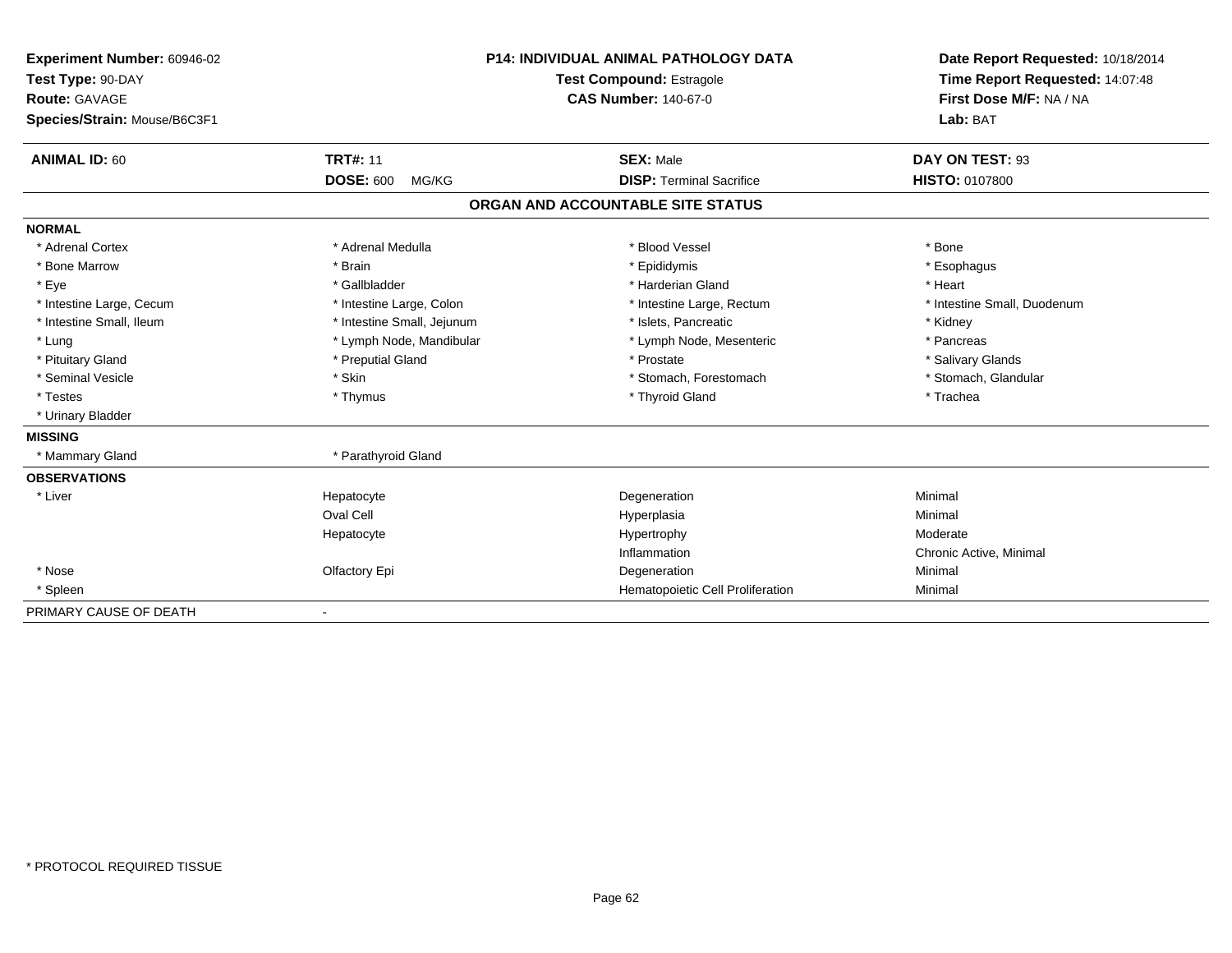| <b>Experiment Number: 60946-02</b><br>Test Type: 90-DAY |                           | <b>P14: INDIVIDUAL ANIMAL PATHOLOGY DATA</b><br><b>Test Compound: Estragole</b> | Date Report Requested: 10/18/2014<br>Time Report Requested: 14:07:48 |
|---------------------------------------------------------|---------------------------|---------------------------------------------------------------------------------|----------------------------------------------------------------------|
| <b>Route: GAVAGE</b><br>Species/Strain: Mouse/B6C3F1    |                           | <b>CAS Number: 140-67-0</b>                                                     | First Dose M/F: NA / NA<br>Lab: BAT                                  |
| <b>ANIMAL ID: 61</b>                                    | <b>TRT#: 2</b>            | <b>SEX: Female</b>                                                              | DAY ON TEST: 93                                                      |
|                                                         | DOSE: 0 MG/KG             | <b>DISP: Terminal Sacrifice</b>                                                 | <b>HISTO: 0107801</b>                                                |
|                                                         |                           | ORGAN AND ACCOUNTABLE SITE STATUS                                               |                                                                      |
| <b>NORMAL</b>                                           |                           |                                                                                 |                                                                      |
| * Adrenal Medulla                                       | * Blood Vessel            | * Bone                                                                          | * Bone Marrow                                                        |
| * Brain                                                 | * Clitoral Gland          | * Esophagus                                                                     | * Eye                                                                |
| * Gallbladder                                           | * Harderian Gland         | * Heart                                                                         | * Intestine Large, Cecum                                             |
| * Intestine Large, Colon                                | * Intestine Large, Rectum | * Intestine Small, Duodenum                                                     | * Intestine Small, Ileum                                             |
| * Intestine Small, Jejunum                              | * Islets, Pancreatic      | * Kidney                                                                        | * Lung                                                               |
| * Lymph Node, Mandibular                                | * Lymph Node, Mesenteric  | * Mammary Gland                                                                 | * Nose                                                               |
| * Ovary                                                 | * Pancreas                | * Parathyroid Gland                                                             | * Pituitary Gland                                                    |
| * Salivary Glands                                       | * Skin                    | * Stomach, Forestomach                                                          | * Stomach, Glandular                                                 |
| * Thymus                                                | * Thyroid Gland           | * Trachea                                                                       | * Urinary Bladder                                                    |
| * Uterus                                                |                           |                                                                                 |                                                                      |
| <b>OBSERVATIONS</b>                                     |                           |                                                                                 |                                                                      |
| * Adrenal Cortex                                        | Subcapsular               | Hyperplasia                                                                     | Mild                                                                 |
| * Liver                                                 |                           | Inflammation                                                                    | Chronic Active, Minimal                                              |
| * Spleen                                                |                           | Hematopoietic Cell Proliferation                                                | Minimal                                                              |
| PRIMARY CAUSE OF DEATH                                  |                           |                                                                                 |                                                                      |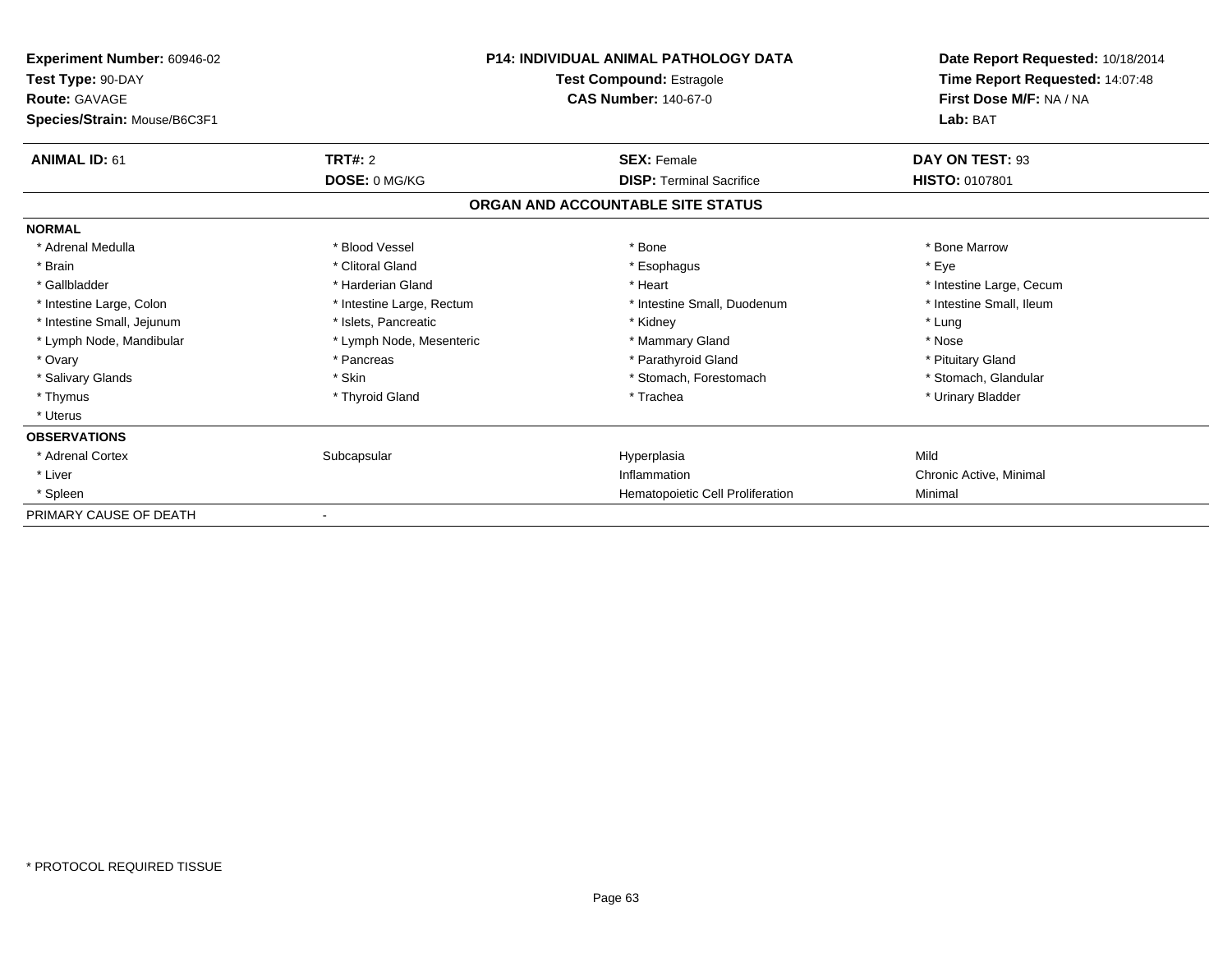| <b>Experiment Number: 60946-02</b><br>Test Type: 90-DAY<br><b>Route: GAVAGE</b> |                           | <b>P14: INDIVIDUAL ANIMAL PATHOLOGY DATA</b><br><b>Test Compound: Estragole</b><br><b>CAS Number: 140-67-0</b> | Date Report Requested: 10/18/2014<br>Time Report Requested: 14:07:48<br>First Dose M/F: NA / NA |
|---------------------------------------------------------------------------------|---------------------------|----------------------------------------------------------------------------------------------------------------|-------------------------------------------------------------------------------------------------|
| Species/Strain: Mouse/B6C3F1                                                    |                           |                                                                                                                | Lab: BAT                                                                                        |
| <b>ANIMAL ID: 62</b>                                                            | TRT#: 2                   | <b>SEX: Female</b>                                                                                             | DAY ON TEST: 93                                                                                 |
|                                                                                 | DOSE: 0 MG/KG             | <b>DISP: Terminal Sacrifice</b>                                                                                | <b>HISTO: 0107802</b>                                                                           |
|                                                                                 |                           | ORGAN AND ACCOUNTABLE SITE STATUS                                                                              |                                                                                                 |
| <b>NORMAL</b>                                                                   |                           |                                                                                                                |                                                                                                 |
| * Adrenal Medulla                                                               | * Blood Vessel            | * Bone                                                                                                         | * Bone Marrow                                                                                   |
| * Brain                                                                         | * Clitoral Gland          | * Esophagus                                                                                                    | * Eve                                                                                           |
| * Gallbladder                                                                   | * Harderian Gland         | * Heart                                                                                                        | * Intestine Large, Cecum                                                                        |
| * Intestine Large, Colon                                                        | * Intestine Large, Rectum | * Intestine Small, Duodenum                                                                                    | * Intestine Small, Ileum                                                                        |
| * Intestine Small, Jejunum                                                      | * Islets, Pancreatic      | * Lung                                                                                                         | * Lymph Node, Mandibular                                                                        |
| * Lymph Node, Mesenteric                                                        | * Mammary Gland           | * Nose                                                                                                         | * Ovary                                                                                         |
| * Pancreas                                                                      | * Parathyroid Gland       | * Pituitary Gland                                                                                              | * Salivary Glands                                                                               |
| * Skin                                                                          | * Stomach, Forestomach    | * Stomach, Glandular                                                                                           | * Thymus                                                                                        |
| * Thyroid Gland                                                                 | * Trachea                 | * Urinary Bladder                                                                                              |                                                                                                 |
| <b>OBSERVATIONS</b>                                                             |                           |                                                                                                                |                                                                                                 |
| * Adrenal Cortex                                                                | Subcapsular               | Hyperplasia                                                                                                    | Mild                                                                                            |
| * Kidney                                                                        |                           | Nephropathy                                                                                                    | Minimal                                                                                         |
| * Liver                                                                         |                           | Inflammation                                                                                                   | Chronic Active, Minimal                                                                         |
| * Spleen                                                                        |                           | Hematopoietic Cell Proliferation                                                                               | Minimal                                                                                         |
| * Uterus                                                                        | Endometrium               | Hyperplasia                                                                                                    | Cystic, Minimal                                                                                 |
| PRIMARY CAUSE OF DEATH                                                          |                           |                                                                                                                |                                                                                                 |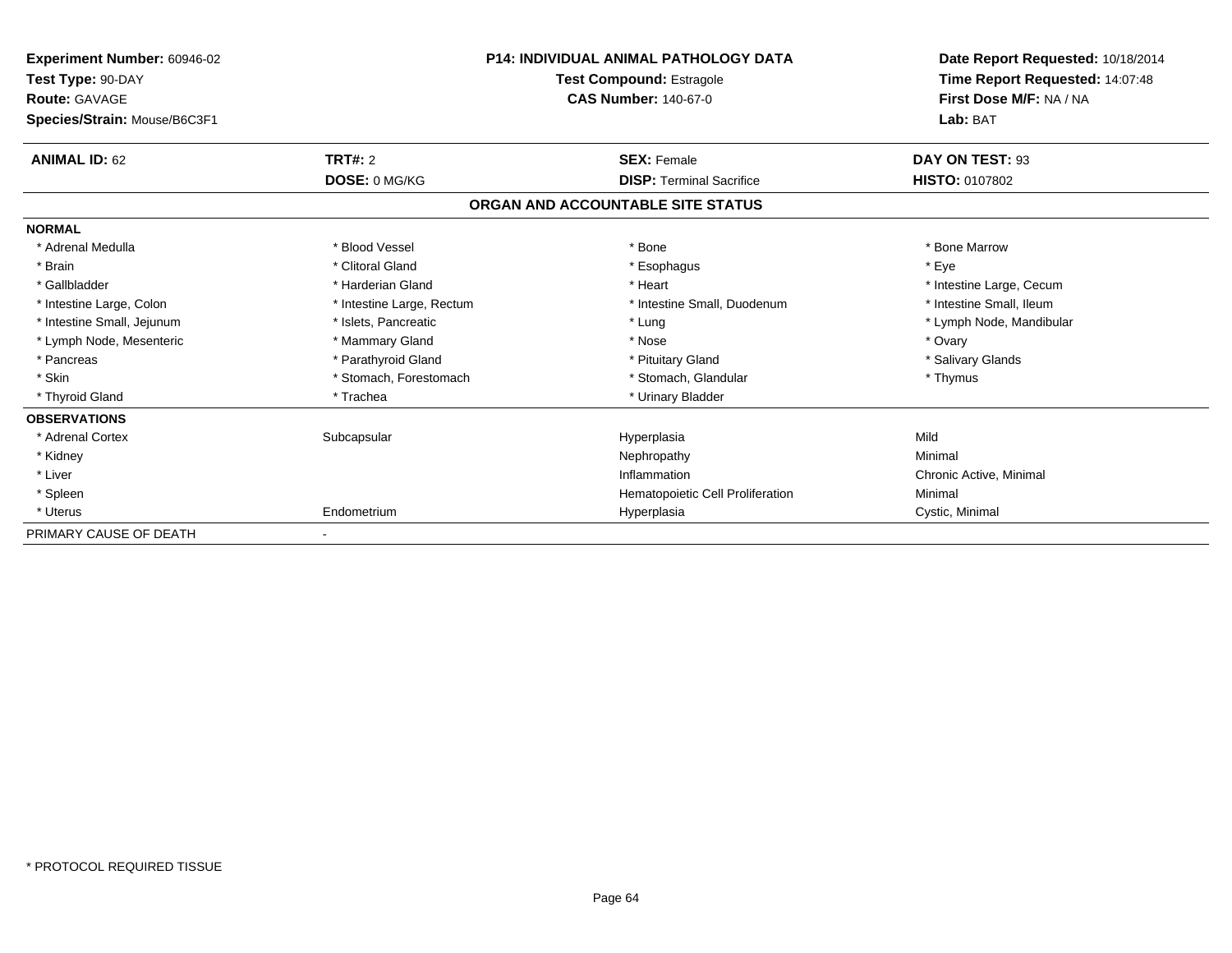| <b>Experiment Number: 60946-02</b> |                           | <b>P14: INDIVIDUAL ANIMAL PATHOLOGY DATA</b> | Date Report Requested: 10/18/2014 |
|------------------------------------|---------------------------|----------------------------------------------|-----------------------------------|
| Test Type: 90-DAY                  |                           | <b>Test Compound: Estragole</b>              | Time Report Requested: 14:07:48   |
| <b>Route: GAVAGE</b>               |                           | <b>CAS Number: 140-67-0</b>                  | First Dose M/F: NA / NA           |
| Species/Strain: Mouse/B6C3F1       |                           |                                              | Lab: BAT                          |
| <b>ANIMAL ID: 63</b>               | <b>TRT#: 2</b>            | <b>SEX: Female</b>                           | DAY ON TEST: 93                   |
|                                    | DOSE: 0 MG/KG             | <b>DISP: Terminal Sacrifice</b>              | <b>HISTO: 0107803</b>             |
|                                    |                           | ORGAN AND ACCOUNTABLE SITE STATUS            |                                   |
| <b>NORMAL</b>                      |                           |                                              |                                   |
| * Adrenal Medulla                  | * Blood Vessel            | * Bone                                       | * Bone Marrow                     |
| * Brain                            | * Clitoral Gland          | * Esophagus                                  | * Eye                             |
| * Gallbladder                      | * Harderian Gland         | * Heart                                      | * Intestine Large, Cecum          |
| * Intestine Large, Colon           | * Intestine Large, Rectum | * Intestine Small, Duodenum                  | * Intestine Small, Ileum          |
| * Intestine Small, Jejunum         | * Islets, Pancreatic      | * Lung                                       | * Lymph Node, Mandibular          |
| * Lymph Node, Mesenteric           | * Mammary Gland           | * Nose                                       | * Ovary                           |
| * Pancreas                         | * Parathyroid Gland       | * Pituitary Gland                            | * Salivary Glands                 |
| * Skin                             | * Stomach, Forestomach    | * Stomach, Glandular                         | * Thymus                          |
| * Thyroid Gland                    | * Trachea                 | * Urinary Bladder                            | * Uterus                          |
| <b>OBSERVATIONS</b>                |                           |                                              |                                   |
| * Adrenal Cortex                   | Subcapsular               | Hyperplasia                                  | Mild                              |
| * Kidney                           |                           | Nephropathy                                  | Minimal                           |
| * Liver                            |                           | Inflammation                                 | Chronic Active, Minimal           |
| * Spleen                           |                           | Hematopoietic Cell Proliferation             | Minimal                           |
| PRIMARY CAUSE OF DEATH             |                           |                                              |                                   |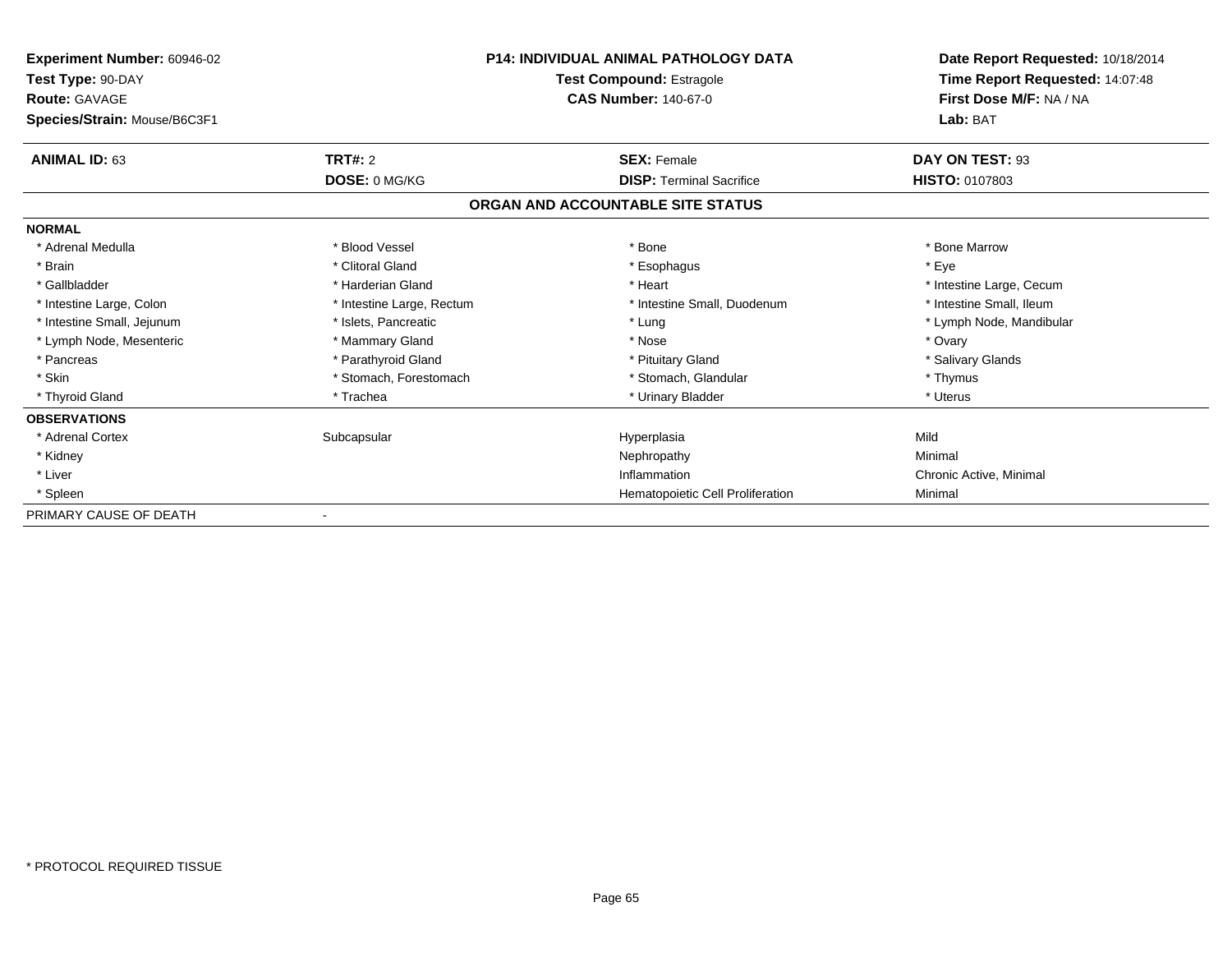| <b>Experiment Number: 60946-02</b><br>Test Type: 90-DAY |                           | <b>P14: INDIVIDUAL ANIMAL PATHOLOGY DATA</b><br><b>Test Compound: Estragole</b> | Date Report Requested: 10/18/2014<br>Time Report Requested: 14:07:48 |  |
|---------------------------------------------------------|---------------------------|---------------------------------------------------------------------------------|----------------------------------------------------------------------|--|
| <b>Route: GAVAGE</b>                                    |                           | <b>CAS Number: 140-67-0</b>                                                     | First Dose M/F: NA / NA                                              |  |
| Species/Strain: Mouse/B6C3F1                            |                           |                                                                                 | Lab: BAT                                                             |  |
| <b>ANIMAL ID: 64</b>                                    | <b>TRT#: 2</b>            | <b>SEX: Female</b>                                                              | DAY ON TEST: 93                                                      |  |
|                                                         | DOSE: 0 MG/KG             | <b>DISP: Terminal Sacrifice</b>                                                 | <b>HISTO: 0107804</b>                                                |  |
|                                                         |                           | ORGAN AND ACCOUNTABLE SITE STATUS                                               |                                                                      |  |
| <b>NORMAL</b>                                           |                           |                                                                                 |                                                                      |  |
| * Adrenal Medulla                                       | * Blood Vessel            | * Bone                                                                          | * Bone Marrow                                                        |  |
| * Brain                                                 | * Clitoral Gland          | * Esophagus                                                                     | * Eye                                                                |  |
| * Gallbladder                                           | * Harderian Gland         | * Heart                                                                         | * Intestine Large, Cecum                                             |  |
| * Intestine Large, Colon                                | * Intestine Large, Rectum | * Intestine Small, Duodenum                                                     | * Intestine Small, Ileum                                             |  |
| * Intestine Small, Jejunum                              | * Islets, Pancreatic      | * Kidney                                                                        | * Lung                                                               |  |
| * Lymph Node, Mandibular                                | * Lymph Node, Mesenteric  | * Mammary Gland                                                                 | * Nose                                                               |  |
| * Ovary                                                 | * Pancreas                | * Parathyroid Gland                                                             | * Pituitary Gland                                                    |  |
| * Salivary Glands                                       | * Skin                    | * Stomach, Forestomach                                                          | * Stomach, Glandular                                                 |  |
| * Thymus                                                | * Thyroid Gland           | * Trachea                                                                       | * Urinary Bladder                                                    |  |
| * Uterus                                                |                           |                                                                                 |                                                                      |  |
| <b>OBSERVATIONS</b>                                     |                           |                                                                                 |                                                                      |  |
| * Adrenal Cortex                                        | Subcapsular               | Hyperplasia                                                                     | Mild                                                                 |  |
| * Liver                                                 |                           | Inflammation                                                                    | Chronic Active, Minimal                                              |  |
| * Spleen                                                |                           | Hematopoietic Cell Proliferation                                                | Minimal                                                              |  |
| PRIMARY CAUSE OF DEATH                                  |                           |                                                                                 |                                                                      |  |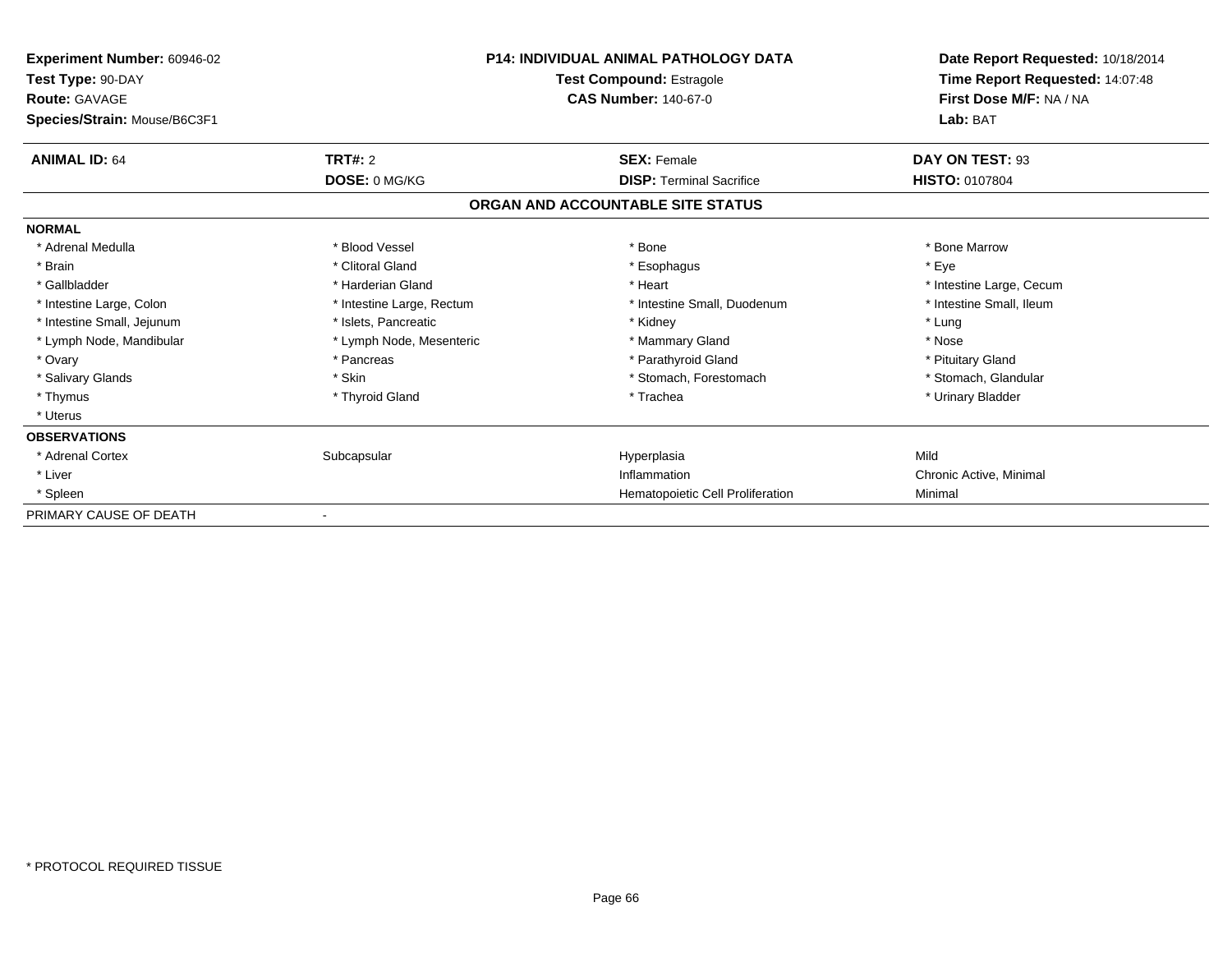| Experiment Number: 60946-02<br>Test Type: 90-DAY<br>Route: GAVAGE<br>Species/Strain: Mouse/B6C3F1 |                           | <b>P14: INDIVIDUAL ANIMAL PATHOLOGY DATA</b><br><b>Test Compound: Estragole</b><br><b>CAS Number: 140-67-0</b> | Date Report Requested: 10/18/2014<br>Time Report Requested: 14:07:48<br>First Dose M/F: NA / NA<br>Lab: BAT |
|---------------------------------------------------------------------------------------------------|---------------------------|----------------------------------------------------------------------------------------------------------------|-------------------------------------------------------------------------------------------------------------|
| <b>ANIMAL ID: 65</b>                                                                              | <b>TRT#: 2</b>            | <b>SEX: Female</b>                                                                                             | DAY ON TEST: 93                                                                                             |
|                                                                                                   | DOSE: 0 MG/KG             | <b>DISP: Terminal Sacrifice</b>                                                                                | <b>HISTO: 0107805</b>                                                                                       |
|                                                                                                   |                           | ORGAN AND ACCOUNTABLE SITE STATUS                                                                              |                                                                                                             |
| <b>NORMAL</b>                                                                                     |                           |                                                                                                                |                                                                                                             |
| * Adrenal Medulla                                                                                 | * Blood Vessel            | * Bone                                                                                                         | * Bone Marrow                                                                                               |
| * Brain                                                                                           | * Clitoral Gland          | * Esophagus                                                                                                    | * Eye                                                                                                       |
| * Gallbladder                                                                                     | * Harderian Gland         | * Heart                                                                                                        | * Intestine Large, Cecum                                                                                    |
| * Intestine Large, Colon                                                                          | * Intestine Large, Rectum | * Intestine Small, Duodenum                                                                                    | * Intestine Small, Ileum                                                                                    |
| * Intestine Small, Jejunum                                                                        | * Islets, Pancreatic      | * Kidney                                                                                                       | * Lung                                                                                                      |
| * Lymph Node, Mandibular                                                                          | * Lymph Node, Mesenteric  | * Mammary Gland                                                                                                | * Nose                                                                                                      |
| * Ovary                                                                                           | * Pancreas                | * Pituitary Gland                                                                                              | * Salivary Glands                                                                                           |
| * Skin                                                                                            | * Stomach, Forestomach    | * Stomach, Glandular                                                                                           | * Thymus                                                                                                    |
| * Thyroid Gland                                                                                   | * Trachea                 | * Urinary Bladder                                                                                              | * Uterus                                                                                                    |
| <b>MISSING</b>                                                                                    |                           |                                                                                                                |                                                                                                             |
| * Parathyroid Gland                                                                               |                           |                                                                                                                |                                                                                                             |
| <b>OBSERVATIONS</b>                                                                               |                           |                                                                                                                |                                                                                                             |
| * Adrenal Cortex                                                                                  | Subcapsular               | Hyperplasia                                                                                                    | Mild                                                                                                        |
| * Clitoral GI                                                                                     |                           |                                                                                                                |                                                                                                             |
| Note: One clitoral gland was missing at trim.                                                     |                           |                                                                                                                |                                                                                                             |
| * Liver                                                                                           |                           | Inflammation                                                                                                   | Chronic Active, Minimal                                                                                     |
| * Spleen                                                                                          |                           | Hematopoietic Cell Proliferation                                                                               | Minimal                                                                                                     |
| PRIMARY CAUSE OF DEATH                                                                            |                           |                                                                                                                |                                                                                                             |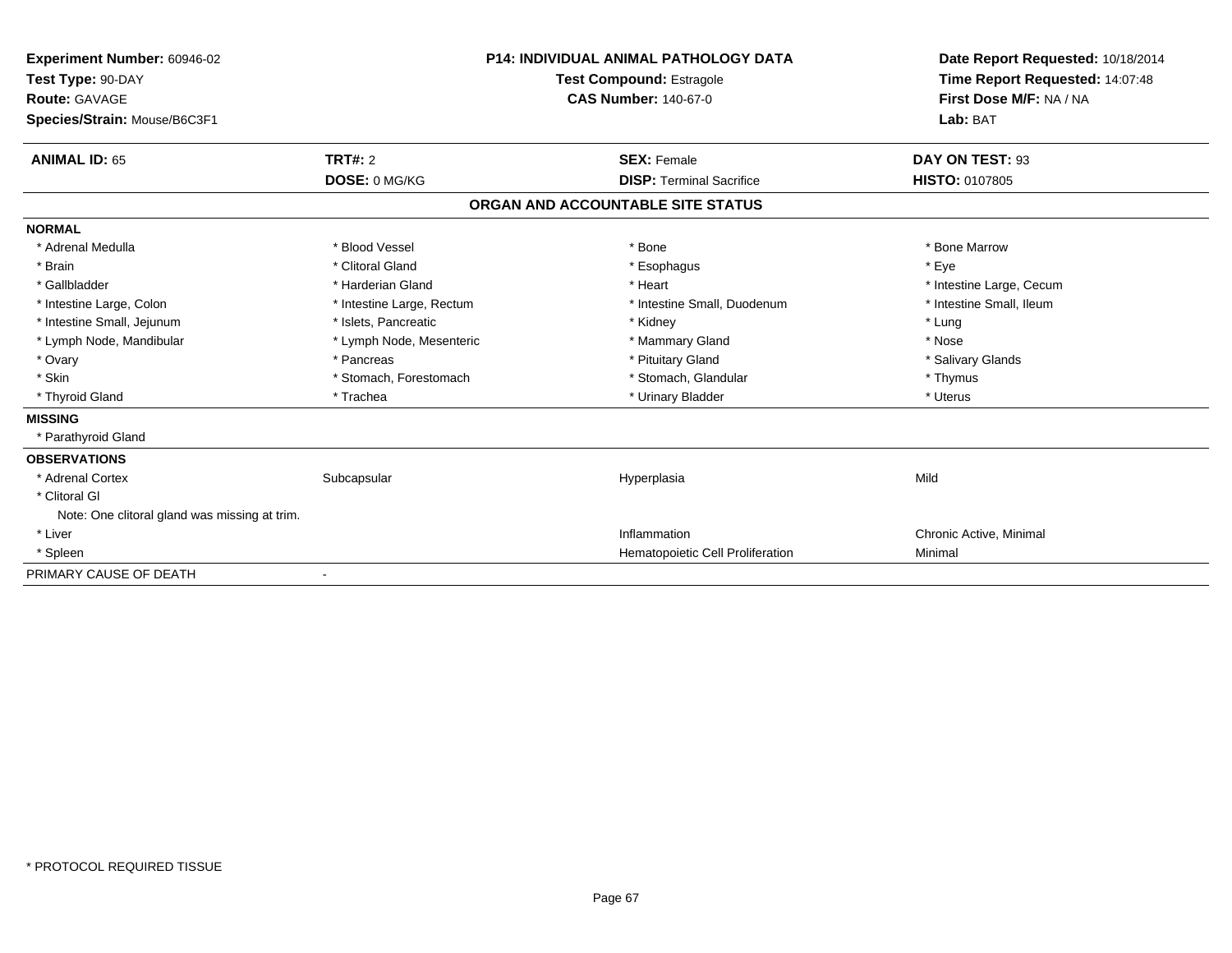| Experiment Number: 60946-02<br>Test Type: 90-DAY<br><b>Route: GAVAGE</b> |                           | P14: INDIVIDUAL ANIMAL PATHOLOGY DATA<br><b>Test Compound: Estragole</b><br><b>CAS Number: 140-67-0</b> | Date Report Requested: 10/18/2014<br>Time Report Requested: 14:07:48<br>First Dose M/F: NA / NA |
|--------------------------------------------------------------------------|---------------------------|---------------------------------------------------------------------------------------------------------|-------------------------------------------------------------------------------------------------|
| Species/Strain: Mouse/B6C3F1                                             |                           |                                                                                                         | Lab: BAT                                                                                        |
| <b>ANIMAL ID: 66</b>                                                     | <b>TRT#: 2</b>            | <b>SEX: Female</b>                                                                                      | DAY ON TEST: 93                                                                                 |
|                                                                          | DOSE: 0 MG/KG             | <b>DISP: Terminal Sacrifice</b>                                                                         | <b>HISTO: 0107806</b>                                                                           |
|                                                                          |                           | ORGAN AND ACCOUNTABLE SITE STATUS                                                                       |                                                                                                 |
| <b>NORMAL</b>                                                            |                           |                                                                                                         |                                                                                                 |
| * Adrenal Medulla                                                        | * Blood Vessel            | * Bone                                                                                                  | * Bone Marrow                                                                                   |
| * Brain                                                                  | * Clitoral Gland          | * Esophagus                                                                                             | * Eve                                                                                           |
| * Gallbladder                                                            | * Harderian Gland         | * Heart                                                                                                 | * Intestine Large, Cecum                                                                        |
| * Intestine Large, Colon                                                 | * Intestine Large, Rectum | * Intestine Small, Duodenum                                                                             | * Intestine Small. Ileum                                                                        |
| * Intestine Small, Jejunum                                               | * Islets, Pancreatic      | * Kidney                                                                                                | * Lung                                                                                          |
| * Lymph Node, Mandibular                                                 | * Lymph Node, Mesenteric  | * Mammary Gland                                                                                         | * Nose                                                                                          |
| * Ovary                                                                  | * Pancreas                | * Pituitary Gland                                                                                       | * Salivary Glands                                                                               |
| * Skin                                                                   | * Stomach, Forestomach    | * Stomach, Glandular                                                                                    | * Thymus                                                                                        |
| * Thyroid Gland                                                          | * Trachea                 | * Urinary Bladder                                                                                       | * Uterus                                                                                        |
| <b>MISSING</b>                                                           |                           |                                                                                                         |                                                                                                 |
| * Parathyroid Gland                                                      |                           |                                                                                                         |                                                                                                 |
| <b>OBSERVATIONS</b>                                                      |                           |                                                                                                         |                                                                                                 |
| * Adrenal Cortex                                                         | Subcapsular               | Hyperplasia                                                                                             | Minimal                                                                                         |
| * Liver                                                                  |                           | Inflammation                                                                                            | Chronic Active, Minimal                                                                         |
| * Spleen                                                                 |                           | Hematopoietic Cell Proliferation                                                                        | Minimal                                                                                         |
| PRIMARY CAUSE OF DEATH                                                   |                           |                                                                                                         |                                                                                                 |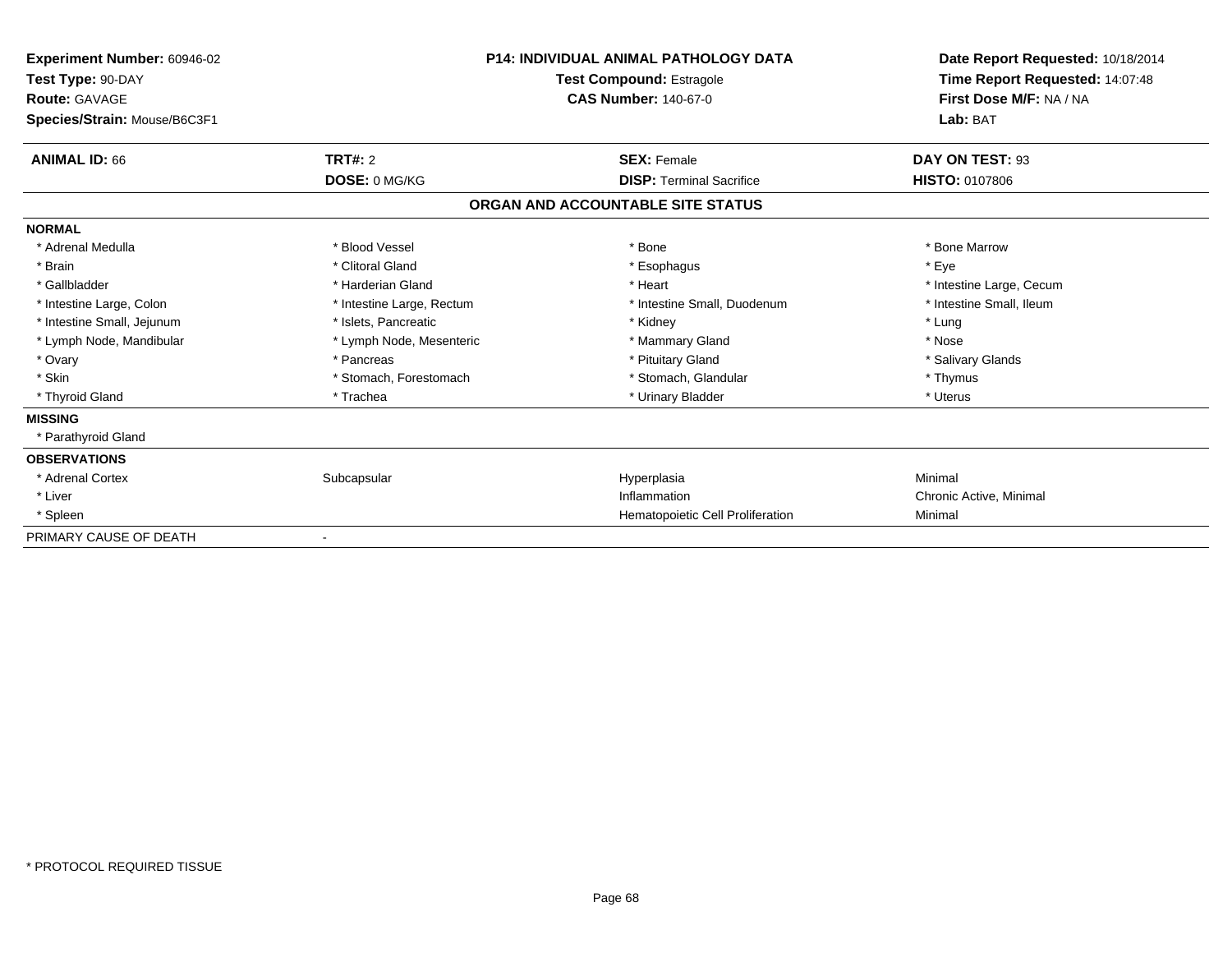| Experiment Number: 60946-02<br>Test Type: 90-DAY     |                           | P14: INDIVIDUAL ANIMAL PATHOLOGY DATA<br><b>Test Compound: Estragole</b> | Date Report Requested: 10/18/2014<br>Time Report Requested: 14:07:48 |  |
|------------------------------------------------------|---------------------------|--------------------------------------------------------------------------|----------------------------------------------------------------------|--|
| <b>Route: GAVAGE</b><br>Species/Strain: Mouse/B6C3F1 |                           | <b>CAS Number: 140-67-0</b>                                              | First Dose M/F: NA / NA<br>Lab: BAT                                  |  |
| <b>ANIMAL ID: 67</b>                                 | TRT#: 2                   | <b>SEX: Female</b>                                                       | DAY ON TEST: 93                                                      |  |
|                                                      | DOSE: 0 MG/KG             | <b>DISP: Terminal Sacrifice</b>                                          | <b>HISTO: 0107807</b>                                                |  |
|                                                      |                           | ORGAN AND ACCOUNTABLE SITE STATUS                                        |                                                                      |  |
| <b>NORMAL</b>                                        |                           |                                                                          |                                                                      |  |
| * Adrenal Medulla                                    | * Blood Vessel            | * Bone                                                                   | * Bone Marrow                                                        |  |
| * Brain                                              | * Clitoral Gland          | * Esophagus                                                              | * Eye                                                                |  |
| * Gallbladder                                        | * Harderian Gland         | * Heart                                                                  | * Intestine Large, Cecum                                             |  |
| * Intestine Large, Colon                             | * Intestine Large, Rectum | * Intestine Small, Duodenum                                              | * Intestine Small, Ileum                                             |  |
| * Intestine Small, Jejunum                           | * Islets, Pancreatic      | * Lung                                                                   | * Lymph Node, Mandibular                                             |  |
| * Lymph Node, Mesenteric                             | * Mammary Gland           | * Nose                                                                   | * Ovary                                                              |  |
| * Pancreas                                           | * Pituitary Gland         | * Salivary Glands                                                        | * Skin                                                               |  |
| * Stomach, Forestomach                               | * Stomach, Glandular      | * Thymus                                                                 | * Thyroid Gland                                                      |  |
| * Trachea                                            | * Urinary Bladder         | * Uterus                                                                 |                                                                      |  |
| <b>OBSERVATIONS</b>                                  |                           |                                                                          |                                                                      |  |
| * Adrenal Cortex                                     | Subcapsular               | Hyperplasia                                                              | Minimal                                                              |  |
| * Kidney                                             |                           | Nephropathy                                                              | Minimal                                                              |  |
| * Liver                                              |                           | Inflammation                                                             | Chronic Active, Minimal                                              |  |
|                                                      |                           | Pigmentation                                                             | Hemosiderin, Minimal                                                 |  |
| * Parathyroid Gland                                  |                           | Cyst                                                                     | Minimal                                                              |  |
| * Spleen                                             |                           | Hematopoietic Cell Proliferation                                         | Mild                                                                 |  |
| PRIMARY CAUSE OF DEATH                               |                           |                                                                          |                                                                      |  |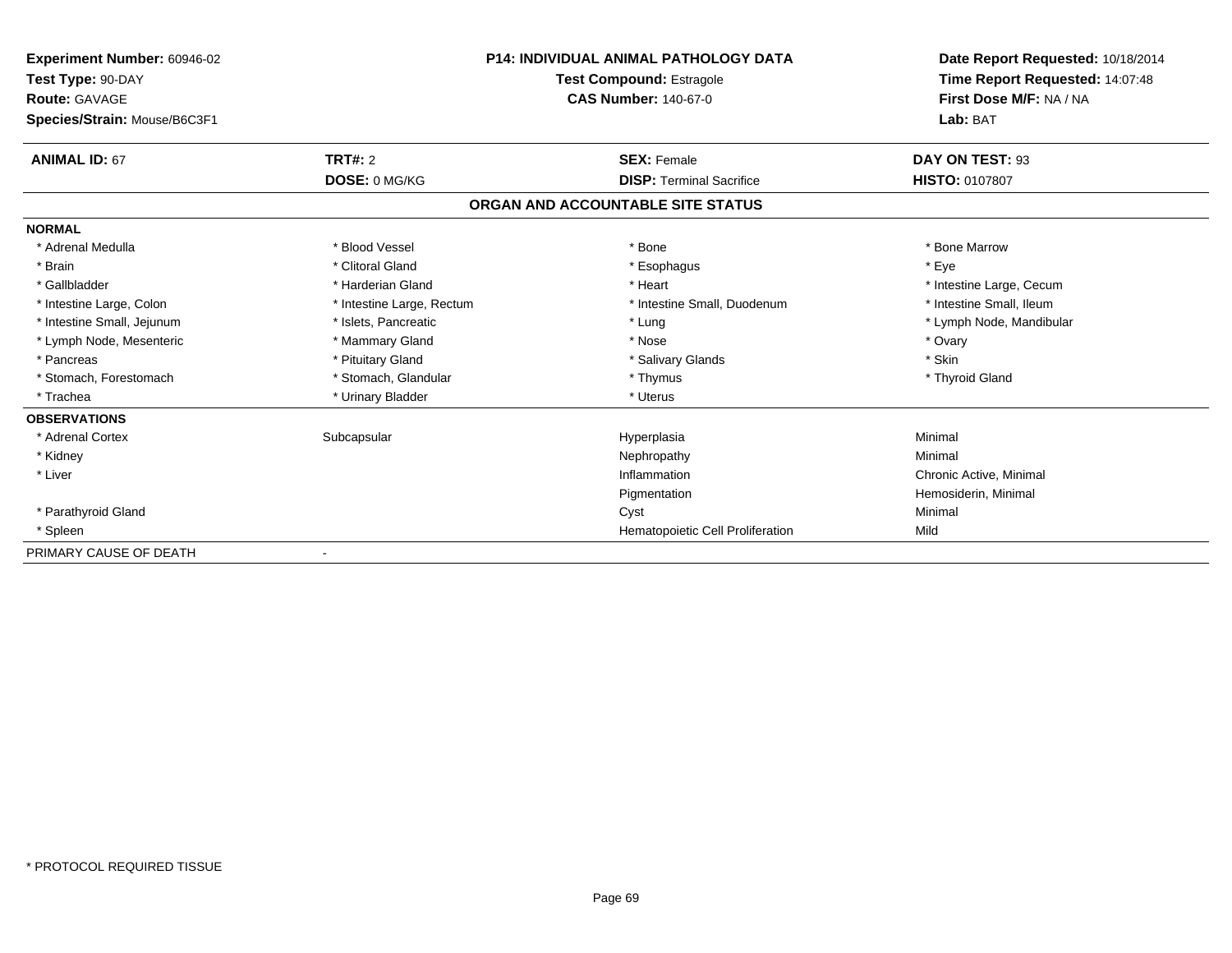| Experiment Number: 60946-02<br>Test Type: 90-DAY<br><b>Route: GAVAGE</b> |                           | <b>P14: INDIVIDUAL ANIMAL PATHOLOGY DATA</b><br><b>Test Compound: Estragole</b><br><b>CAS Number: 140-67-0</b> | Date Report Requested: 10/18/2014<br>Time Report Requested: 14:07:48<br>First Dose M/F: NA / NA |
|--------------------------------------------------------------------------|---------------------------|----------------------------------------------------------------------------------------------------------------|-------------------------------------------------------------------------------------------------|
| Species/Strain: Mouse/B6C3F1                                             |                           |                                                                                                                | Lab: BAT                                                                                        |
| <b>ANIMAL ID: 68</b>                                                     | <b>TRT#: 2</b>            | <b>SEX: Female</b>                                                                                             | DAY ON TEST: 93                                                                                 |
|                                                                          | DOSE: 0 MG/KG             | <b>DISP: Terminal Sacrifice</b>                                                                                | <b>HISTO: 0107808</b>                                                                           |
|                                                                          |                           | ORGAN AND ACCOUNTABLE SITE STATUS                                                                              |                                                                                                 |
| <b>NORMAL</b>                                                            |                           |                                                                                                                |                                                                                                 |
| * Adrenal Medulla                                                        | * Blood Vessel            | * Bone                                                                                                         | * Bone Marrow                                                                                   |
| * Brain                                                                  | * Clitoral Gland          | * Esophagus                                                                                                    | * Eve                                                                                           |
| * Gallbladder                                                            | * Harderian Gland         | * Heart                                                                                                        | * Intestine Large, Cecum                                                                        |
| * Intestine Large, Colon                                                 | * Intestine Large, Rectum | * Intestine Small, Duodenum                                                                                    | * Intestine Small, Ileum                                                                        |
| * Intestine Small, Jejunum                                               | * Islets, Pancreatic      | * Kidney                                                                                                       | * Lung                                                                                          |
| * Lymph Node, Mandibular                                                 | * Lymph Node, Mesenteric  | * Mammary Gland                                                                                                | * Nose                                                                                          |
| * Ovary                                                                  | * Pancreas                | * Pituitary Gland                                                                                              | * Salivary Glands                                                                               |
| * Skin                                                                   | * Stomach, Forestomach    | * Stomach, Glandular                                                                                           | * Thymus                                                                                        |
| * Thyroid Gland                                                          | * Trachea                 | * Urinary Bladder                                                                                              | * Uterus                                                                                        |
| <b>MISSING</b>                                                           |                           |                                                                                                                |                                                                                                 |
| * Parathyroid Gland                                                      |                           |                                                                                                                |                                                                                                 |
| <b>OBSERVATIONS</b>                                                      |                           |                                                                                                                |                                                                                                 |
| * Adrenal Cortex                                                         | Subcapsular               | Hyperplasia                                                                                                    | Mild                                                                                            |
| * Liver                                                                  |                           | Inflammation                                                                                                   | Chronic Active, Minimal                                                                         |
| * Spleen                                                                 |                           | Hematopoietic Cell Proliferation                                                                               | Minimal                                                                                         |
| PRIMARY CAUSE OF DEATH                                                   |                           |                                                                                                                |                                                                                                 |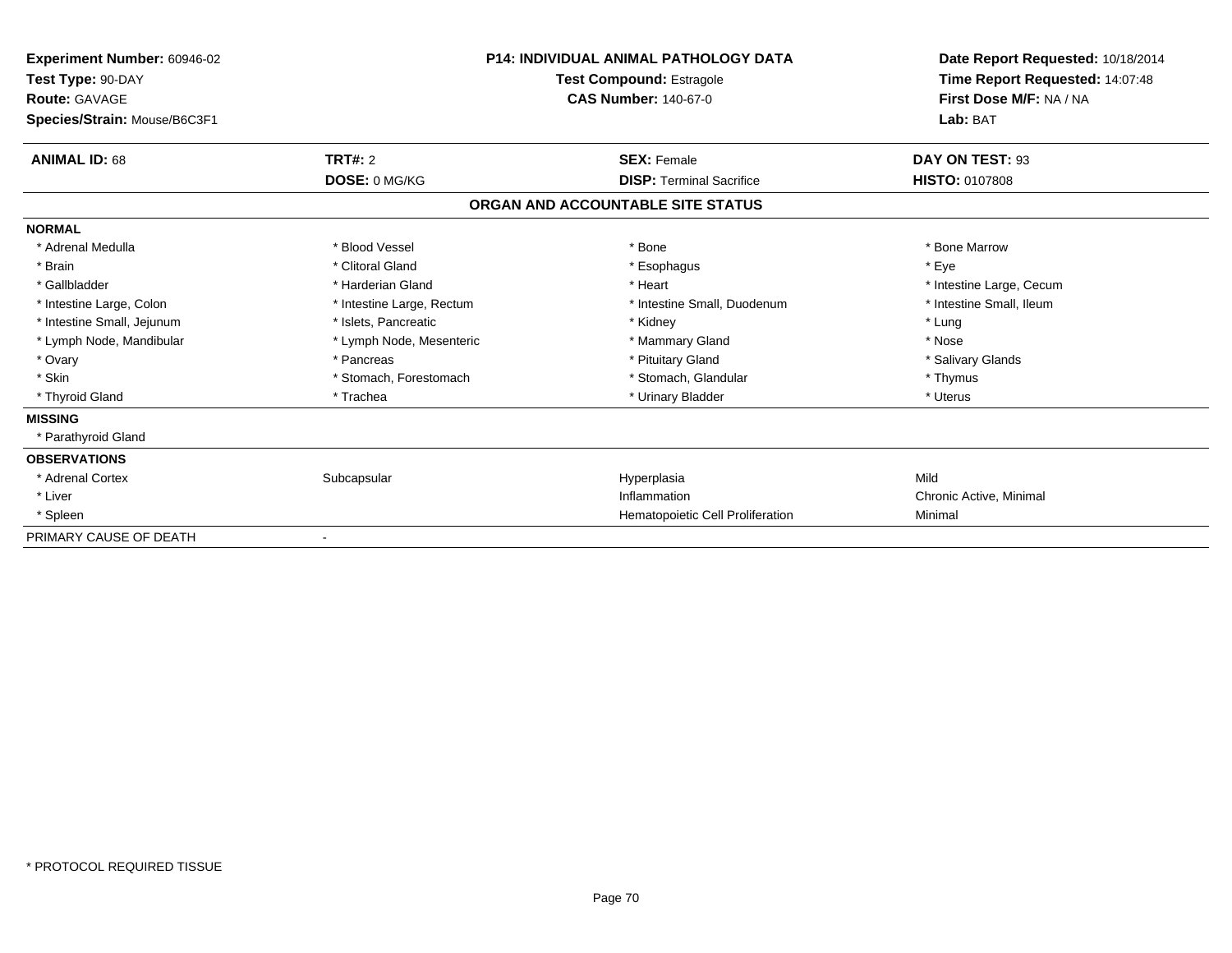| <b>Experiment Number: 60946-02</b> |                           | P14: INDIVIDUAL ANIMAL PATHOLOGY DATA | Date Report Requested: 10/18/2014 |
|------------------------------------|---------------------------|---------------------------------------|-----------------------------------|
| Test Type: 90-DAY                  |                           | <b>Test Compound: Estragole</b>       | Time Report Requested: 14:07:48   |
| <b>Route: GAVAGE</b>               |                           | <b>CAS Number: 140-67-0</b>           | First Dose M/F: NA / NA           |
| Species/Strain: Mouse/B6C3F1       |                           |                                       | Lab: BAT                          |
| <b>ANIMAL ID: 69</b>               | <b>TRT#: 2</b>            | <b>SEX: Female</b>                    | DAY ON TEST: 93                   |
|                                    | DOSE: 0 MG/KG             | <b>DISP: Terminal Sacrifice</b>       | <b>HISTO: 0107809</b>             |
|                                    |                           | ORGAN AND ACCOUNTABLE SITE STATUS     |                                   |
| <b>NORMAL</b>                      |                           |                                       |                                   |
| * Adrenal Medulla                  | * Blood Vessel            | * Bone                                | * Bone Marrow                     |
| * Brain                            | * Clitoral Gland          | * Esophagus                           | * Eye                             |
| * Gallbladder                      | * Harderian Gland         | * Heart                               | * Intestine Large, Cecum          |
| * Intestine Large, Colon           | * Intestine Large, Rectum | * Intestine Small, Duodenum           | * Intestine Small, Ileum          |
| * Intestine Small, Jejunum         | * Islets, Pancreatic      | * Lung                                | * Lymph Node, Mandibular          |
| * Lymph Node, Mesenteric           | * Mammary Gland           | * Nose                                | * Ovary                           |
| * Pancreas                         | * Parathyroid Gland       | * Pituitary Gland                     | * Salivary Glands                 |
| * Skin                             | * Stomach, Forestomach    | * Stomach, Glandular                  | * Thymus                          |
| * Thyroid Gland                    | * Trachea                 | * Urinary Bladder                     | * Uterus                          |
| <b>OBSERVATIONS</b>                |                           |                                       |                                   |
| * Adrenal Cortex                   | Subcapsular               | Hyperplasia                           | Minimal                           |
| * Kidney                           |                           | Nephropathy                           | Minimal                           |
| * Liver                            |                           | Inflammation                          | Chronic Active, Minimal           |
| * Spleen                           |                           | Hematopoietic Cell Proliferation      | Minimal                           |
| PRIMARY CAUSE OF DEATH             |                           |                                       |                                   |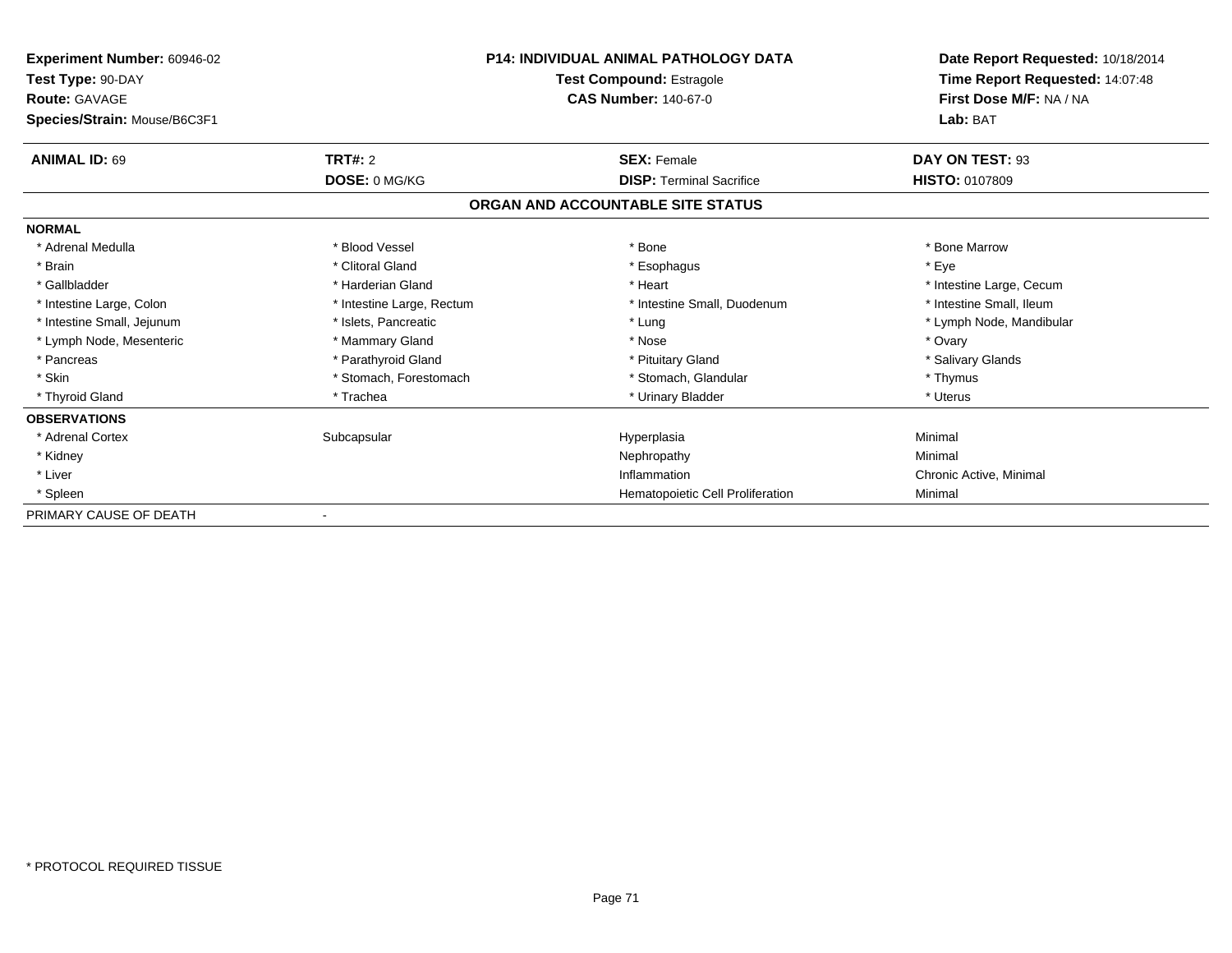| Experiment Number: 60946-02<br>Test Type: 90-DAY<br>Route: GAVAGE<br>Species/Strain: Mouse/B6C3F1 |                           | <b>P14: INDIVIDUAL ANIMAL PATHOLOGY DATA</b><br><b>Test Compound: Estragole</b><br><b>CAS Number: 140-67-0</b> | Date Report Requested: 10/18/2014<br>Time Report Requested: 14:07:48<br>First Dose M/F: NA / NA<br>Lab: BAT |
|---------------------------------------------------------------------------------------------------|---------------------------|----------------------------------------------------------------------------------------------------------------|-------------------------------------------------------------------------------------------------------------|
| <b>ANIMAL ID: 70</b>                                                                              | TRT#: 2                   | <b>SEX: Female</b>                                                                                             | DAY ON TEST: 93                                                                                             |
|                                                                                                   | DOSE: 0 MG/KG             | <b>DISP: Terminal Sacrifice</b>                                                                                | HISTO: 0107810                                                                                              |
|                                                                                                   |                           | ORGAN AND ACCOUNTABLE SITE STATUS                                                                              |                                                                                                             |
| <b>NORMAL</b>                                                                                     |                           |                                                                                                                |                                                                                                             |
| * Adrenal Medulla                                                                                 | * Blood Vessel            | * Bone                                                                                                         | * Bone Marrow                                                                                               |
| * Brain                                                                                           | * Clitoral Gland          | * Esophagus                                                                                                    | * Eye                                                                                                       |
| * Gallbladder                                                                                     | * Harderian Gland         | * Heart                                                                                                        | * Intestine Large, Cecum                                                                                    |
| * Intestine Large, Colon                                                                          | * Intestine Large, Rectum | * Intestine Small, Duodenum                                                                                    | * Intestine Small, Ileum                                                                                    |
| * Intestine Small, Jejunum                                                                        | * Islets, Pancreatic      | * Lung                                                                                                         | * Lymph Node, Mandibular                                                                                    |
| * Lymph Node, Mesenteric                                                                          | * Mammary Gland           | * Nose                                                                                                         | * Ovary                                                                                                     |
| * Pancreas                                                                                        | * Parathyroid Gland       | * Salivary Glands                                                                                              | * Skin                                                                                                      |
| * Stomach, Forestomach                                                                            | * Stomach, Glandular      | * Thymus                                                                                                       | * Thyroid Gland                                                                                             |
| * Trachea                                                                                         | * Urinary Bladder         | * Uterus                                                                                                       |                                                                                                             |
| <b>MISSING</b>                                                                                    |                           |                                                                                                                |                                                                                                             |
| * Pituitary Gland                                                                                 |                           |                                                                                                                |                                                                                                             |
| <b>OBSERVATIONS</b>                                                                               |                           |                                                                                                                |                                                                                                             |
| * Adrenal Cortex                                                                                  | Subcapsular               | Hyperplasia                                                                                                    | Mild                                                                                                        |
| * Kidney                                                                                          |                           | Nephropathy                                                                                                    | Minimal                                                                                                     |
| * Liver                                                                                           |                           | Inflammation                                                                                                   | Chronic Active, Minimal                                                                                     |
| * Spleen                                                                                          |                           | Hematopoietic Cell Proliferation                                                                               | Minimal                                                                                                     |
| PRIMARY CAUSE OF DEATH                                                                            |                           |                                                                                                                |                                                                                                             |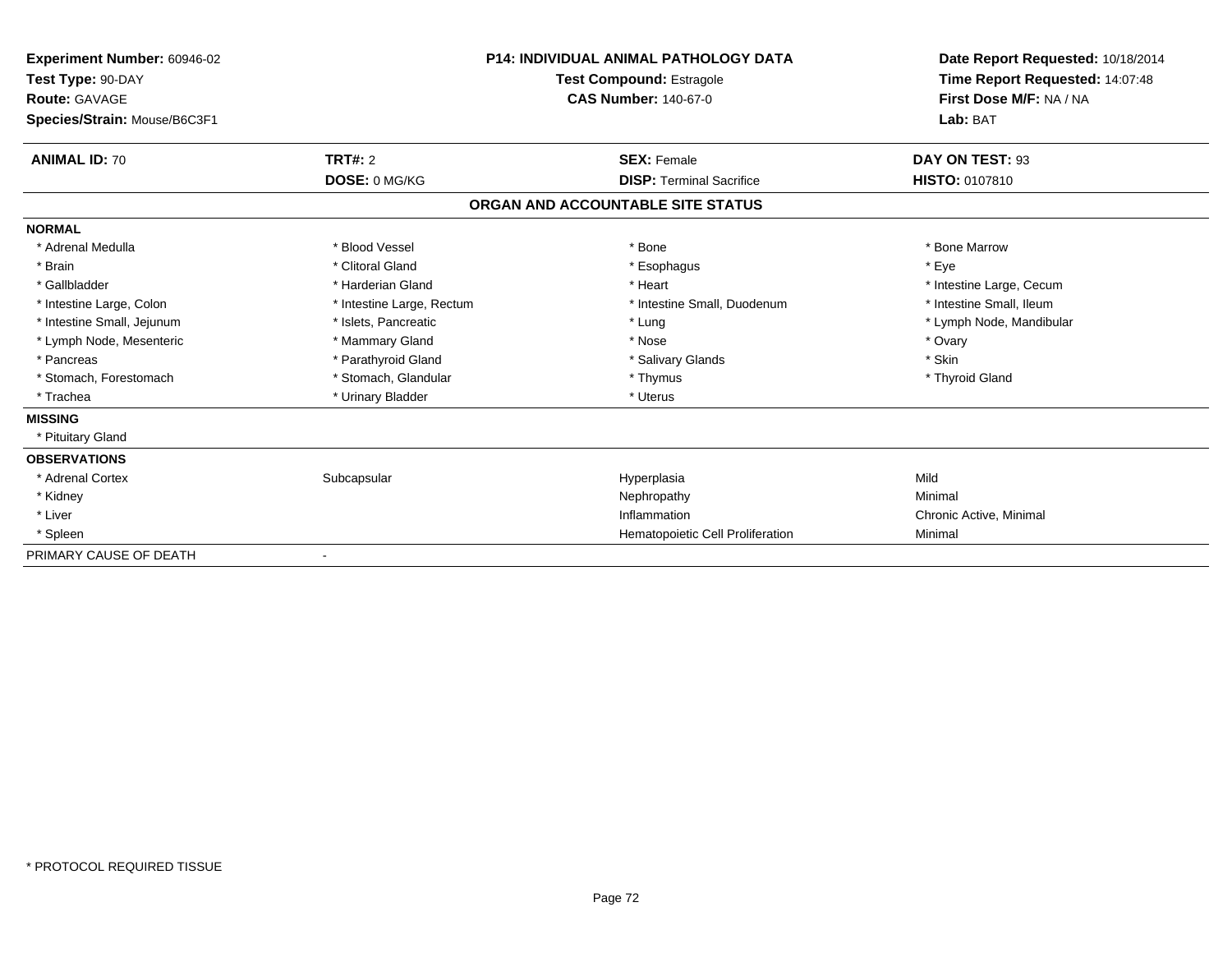| Experiment Number: 60946-02<br>Test Type: 90-DAY<br><b>Route: GAVAGE</b><br>Species/Strain: Mouse/B6C3F1 | <b>P14: INDIVIDUAL ANIMAL PATHOLOGY DATA</b><br><b>Test Compound: Estragole</b><br><b>CAS Number: 140-67-0</b> |                                   | Date Report Requested: 10/18/2014<br>Time Report Requested: 14:07:48<br>First Dose M/F: NA / NA<br>Lab: BAT |
|----------------------------------------------------------------------------------------------------------|----------------------------------------------------------------------------------------------------------------|-----------------------------------|-------------------------------------------------------------------------------------------------------------|
| <b>ANIMAL ID: 71</b>                                                                                     | <b>TRT#: 4</b>                                                                                                 | <b>SEX: Female</b>                | DAY ON TEST: 93                                                                                             |
|                                                                                                          | <b>DOSE: 37.5 MG/KG</b>                                                                                        | <b>DISP:</b> Terminal Sacrifice   | <b>HISTO: 0107811</b>                                                                                       |
|                                                                                                          |                                                                                                                | ORGAN AND ACCOUNTABLE SITE STATUS |                                                                                                             |
| <b>NORMAL</b>                                                                                            |                                                                                                                |                                   |                                                                                                             |
| Kidney                                                                                                   | Lymph Node, Mandibular                                                                                         | Lymph Node, Mesenteric            | Nose                                                                                                        |
| Stomach, Forestomach                                                                                     | Stomach, Glandular                                                                                             |                                   |                                                                                                             |
| <b>OBSERVATIONS</b>                                                                                      |                                                                                                                |                                   |                                                                                                             |
| * Liver                                                                                                  |                                                                                                                | Inflammation                      | Chronic Active, Minimal                                                                                     |
| Spleen                                                                                                   |                                                                                                                | Hematopoietic Cell Proliferation  | Minimal                                                                                                     |
| PRIMARY CAUSE OF DEATH                                                                                   |                                                                                                                |                                   |                                                                                                             |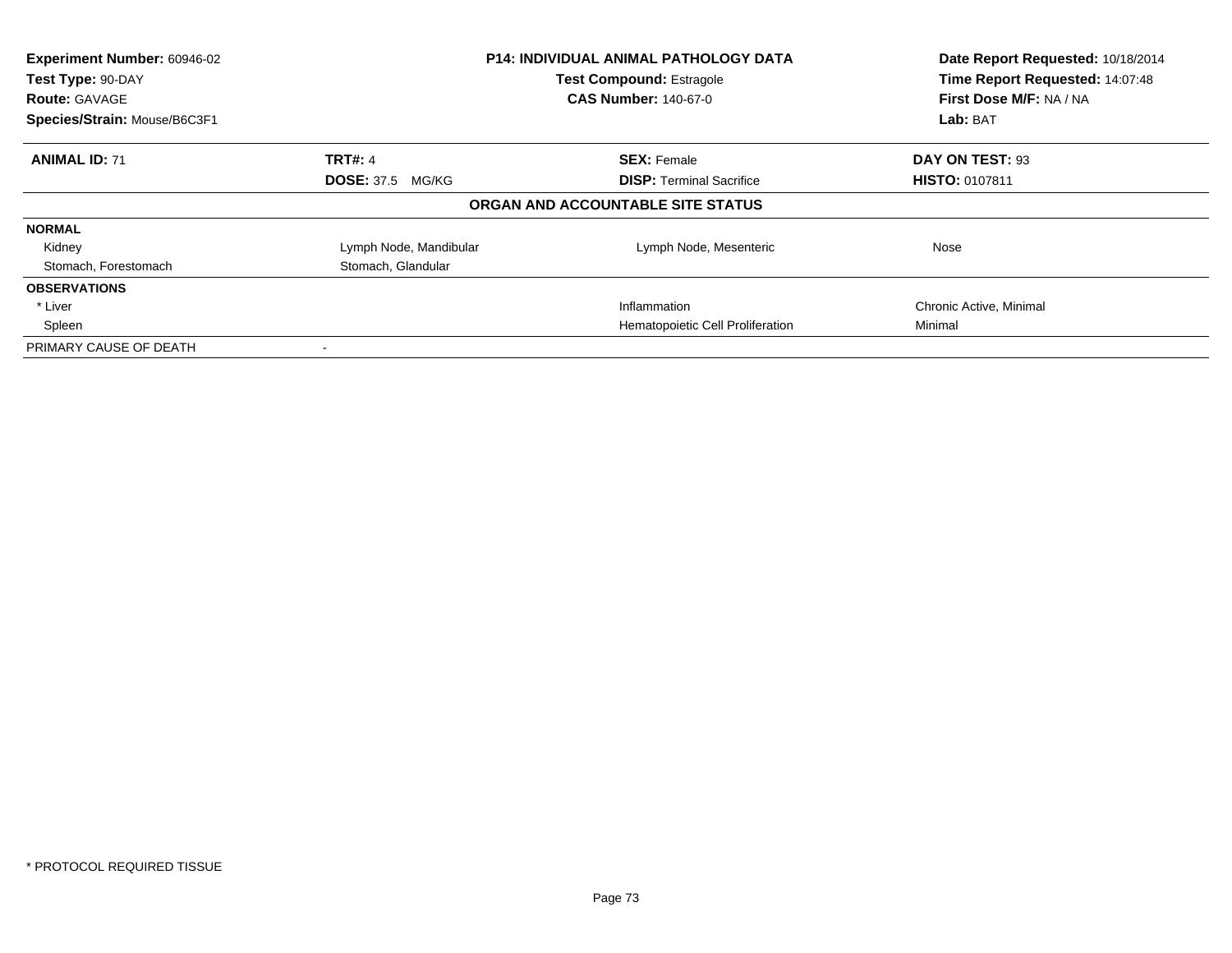| Experiment Number: 60946-02<br><b>P14: INDIVIDUAL ANIMAL PATHOLOGY DATA</b><br>Test Type: 90-DAY<br><b>Test Compound: Estragole</b> |                         |                                   | Date Report Requested: 10/18/2014<br>Time Report Requested: 14:07:48 |
|-------------------------------------------------------------------------------------------------------------------------------------|-------------------------|-----------------------------------|----------------------------------------------------------------------|
|                                                                                                                                     |                         |                                   |                                                                      |
| <b>Route: GAVAGE</b>                                                                                                                |                         | <b>CAS Number: 140-67-0</b>       | First Dose M/F: NA / NA                                              |
| Species/Strain: Mouse/B6C3F1                                                                                                        |                         |                                   | Lab: BAT                                                             |
| <b>ANIMAL ID: 72</b>                                                                                                                | <b>TRT#: 4</b>          | <b>SEX: Female</b>                | DAY ON TEST: 93                                                      |
|                                                                                                                                     | <b>DOSE: 37.5 MG/KG</b> | <b>DISP:</b> Terminal Sacrifice   | <b>HISTO: 0107812</b>                                                |
|                                                                                                                                     |                         | ORGAN AND ACCOUNTABLE SITE STATUS |                                                                      |
| <b>NORMAL</b>                                                                                                                       |                         |                                   |                                                                      |
| Kidney                                                                                                                              | Lymph Node, Mandibular  | Lymph Node, Mesenteric            | Nose                                                                 |
| Stomach, Forestomach                                                                                                                | Stomach, Glandular      |                                   |                                                                      |
| <b>OBSERVATIONS</b>                                                                                                                 |                         |                                   |                                                                      |
| * Liver                                                                                                                             |                         | Inflammation                      | Chronic Active, Minimal                                              |
| Spleen                                                                                                                              |                         | Hematopoietic Cell Proliferation  | Minimal                                                              |
| PRIMARY CAUSE OF DEATH                                                                                                              |                         |                                   |                                                                      |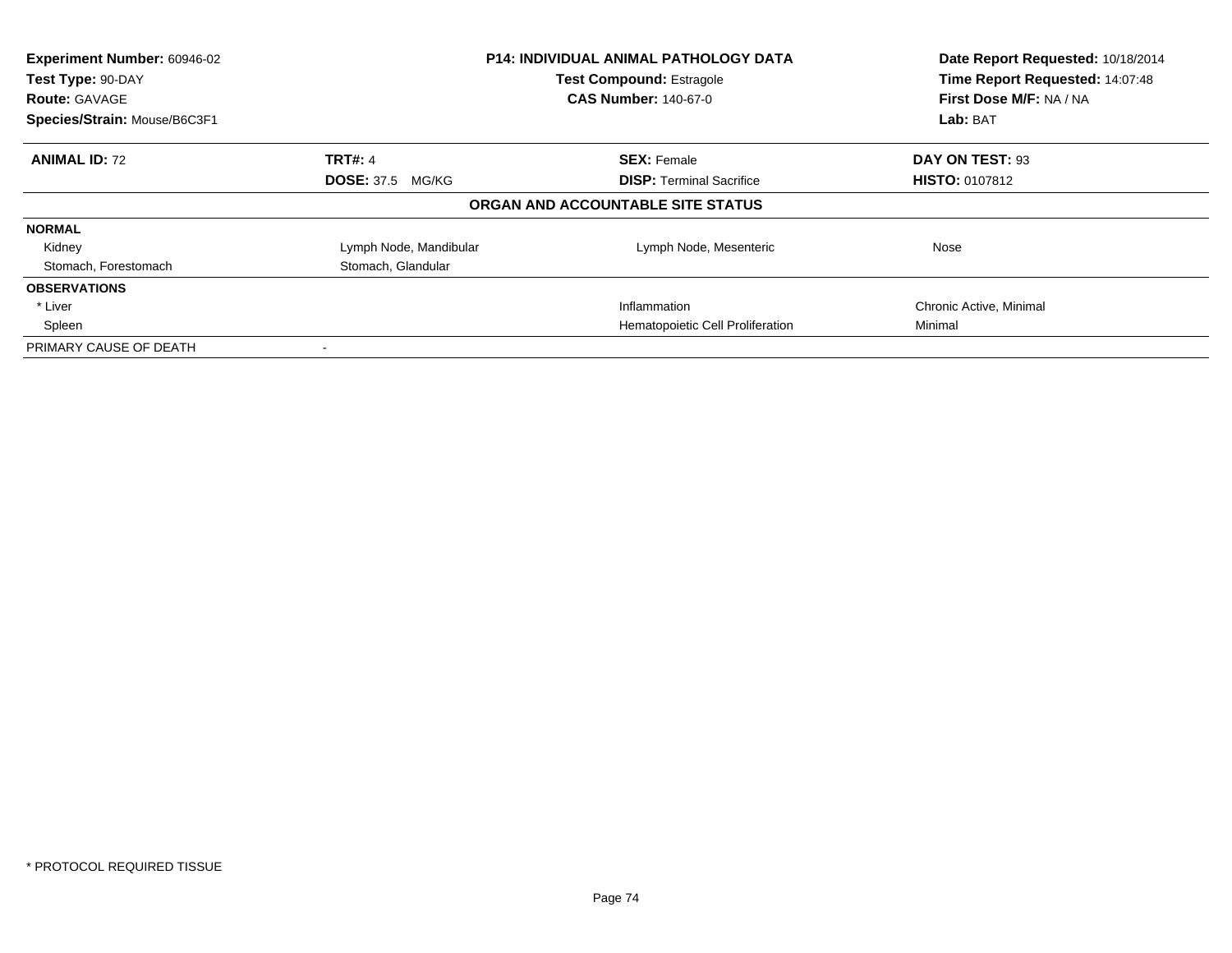| Experiment Number: 60946-02<br>Test Type: 90-DAY<br><b>Route: GAVAGE</b><br>Species/Strain: Mouse/B6C3F1 |                         | <b>P14: INDIVIDUAL ANIMAL PATHOLOGY DATA</b><br><b>Test Compound: Estragole</b><br><b>CAS Number: 140-67-0</b> | Date Report Requested: 10/18/2014<br>Time Report Requested: 14:07:48<br>First Dose M/F: NA / NA<br><b>Lab: BAT</b> |
|----------------------------------------------------------------------------------------------------------|-------------------------|----------------------------------------------------------------------------------------------------------------|--------------------------------------------------------------------------------------------------------------------|
| <b>ANIMAL ID: 73</b>                                                                                     | <b>TRT#: 4</b>          | <b>SEX: Female</b>                                                                                             | DAY ON TEST: 93                                                                                                    |
|                                                                                                          | <b>DOSE: 37.5 MG/KG</b> | <b>DISP:</b> Terminal Sacrifice                                                                                | <b>HISTO: 0107813</b>                                                                                              |
|                                                                                                          |                         | ORGAN AND ACCOUNTABLE SITE STATUS                                                                              |                                                                                                                    |
| <b>NORMAL</b>                                                                                            |                         |                                                                                                                |                                                                                                                    |
| Kidney                                                                                                   | Lymph Node, Mandibular  | Lymph Node, Mesenteric                                                                                         | Nose                                                                                                               |
| Stomach, Forestomach                                                                                     | Stomach, Glandular      |                                                                                                                |                                                                                                                    |
| <b>OBSERVATIONS</b>                                                                                      |                         |                                                                                                                |                                                                                                                    |
| * Liver                                                                                                  | Hepatocyte              | Degeneration                                                                                                   | Minimal                                                                                                            |
|                                                                                                          |                         | Inflammation                                                                                                   | Chronic Active, Minimal                                                                                            |
| Spleen                                                                                                   |                         | Hematopoietic Cell Proliferation                                                                               | Minimal                                                                                                            |
| PRIMARY CAUSE OF DEATH                                                                                   |                         |                                                                                                                |                                                                                                                    |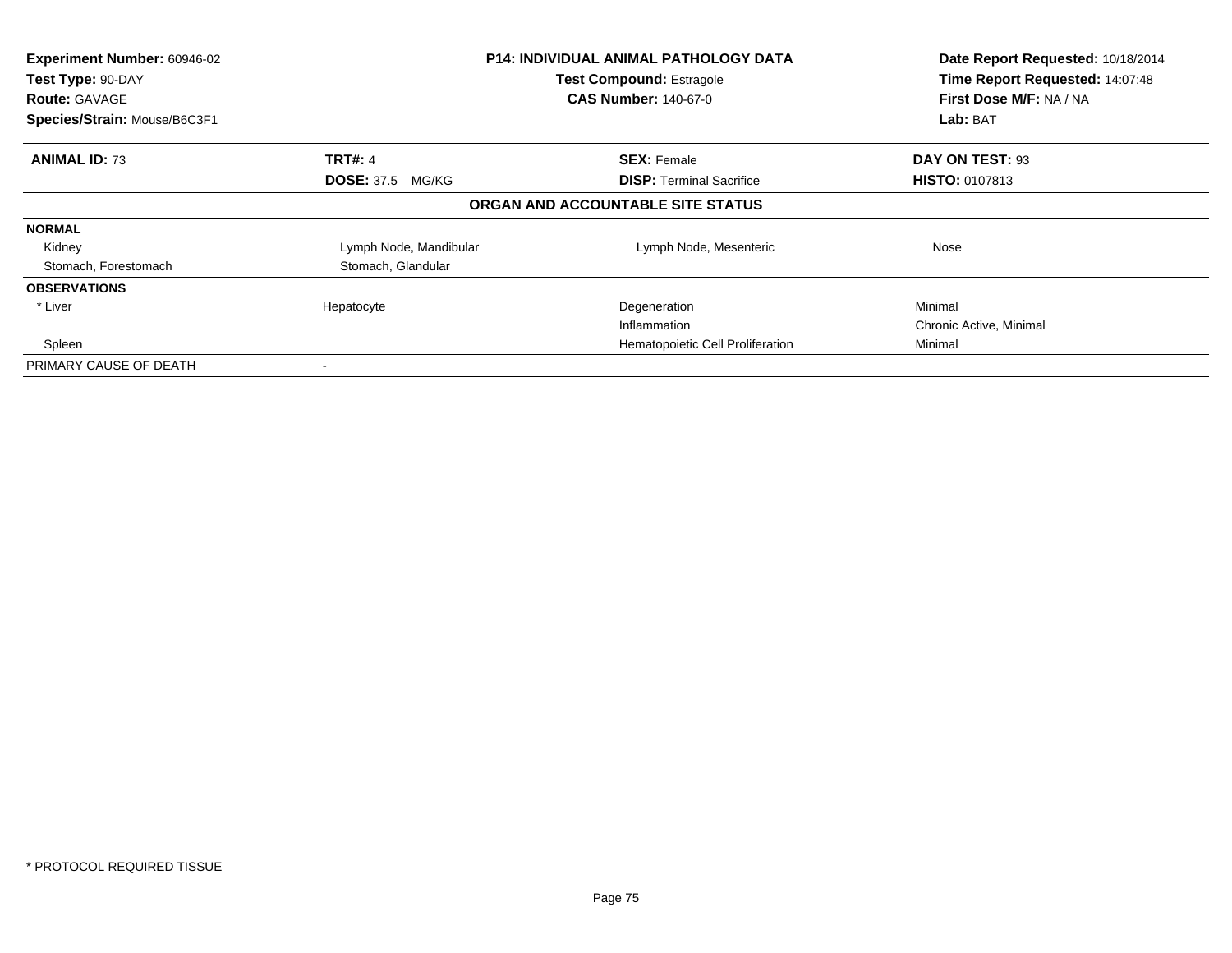| Experiment Number: 60946-02<br>Test Type: 90-DAY<br><b>Route: GAVAGE</b><br>Species/Strain: Mouse/B6C3F1 |                         | <b>P14: INDIVIDUAL ANIMAL PATHOLOGY DATA</b><br><b>Test Compound: Estragole</b><br><b>CAS Number: 140-67-0</b> | Date Report Requested: 10/18/2014<br>Time Report Requested: 14:07:48<br>First Dose M/F: NA / NA<br>Lab: BAT |
|----------------------------------------------------------------------------------------------------------|-------------------------|----------------------------------------------------------------------------------------------------------------|-------------------------------------------------------------------------------------------------------------|
| <b>ANIMAL ID: 74</b>                                                                                     | <b>TRT#: 4</b>          | <b>SEX: Female</b>                                                                                             | DAY ON TEST: 93                                                                                             |
|                                                                                                          | <b>DOSE: 37.5 MG/KG</b> | <b>DISP:</b> Terminal Sacrifice                                                                                | <b>HISTO: 0107814</b>                                                                                       |
|                                                                                                          |                         | ORGAN AND ACCOUNTABLE SITE STATUS                                                                              |                                                                                                             |
| <b>NORMAL</b>                                                                                            |                         |                                                                                                                |                                                                                                             |
| Kidney                                                                                                   | Lymph Node, Mandibular  | Lymph Node, Mesenteric                                                                                         | Nose                                                                                                        |
| Stomach, Forestomach                                                                                     | Stomach, Glandular      |                                                                                                                |                                                                                                             |
| <b>OBSERVATIONS</b>                                                                                      |                         |                                                                                                                |                                                                                                             |
| * Liver                                                                                                  | Oval Cell               | Hyperplasia                                                                                                    | Minimal                                                                                                     |
| Spleen                                                                                                   |                         | Hematopoietic Cell Proliferation                                                                               | Minimal                                                                                                     |
| PRIMARY CAUSE OF DEATH                                                                                   |                         |                                                                                                                |                                                                                                             |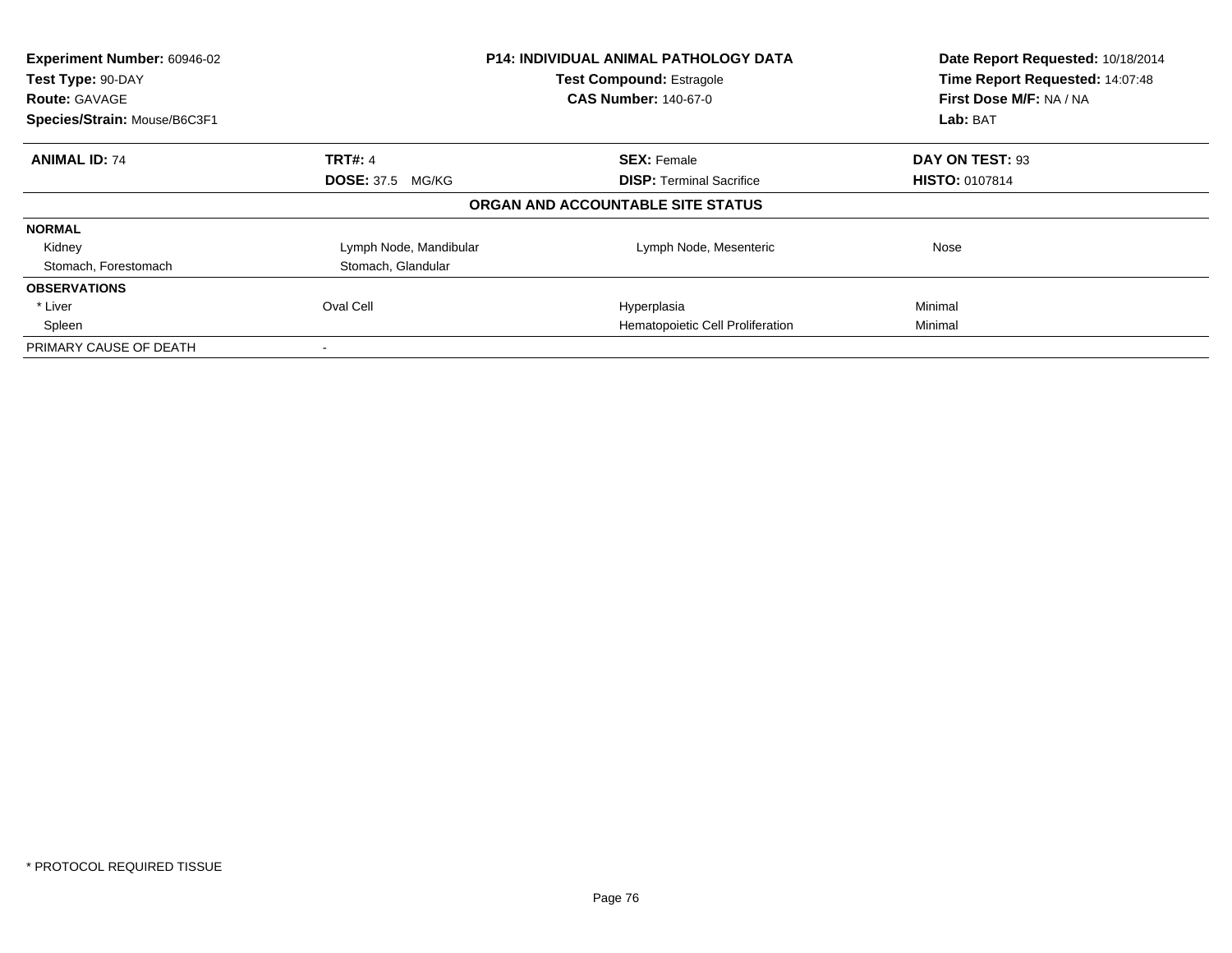| Experiment Number: 60946-02<br><b>P14: INDIVIDUAL ANIMAL PATHOLOGY DATA</b><br>Test Type: 90-DAY<br><b>Test Compound: Estragole</b> |                         |                                   | Date Report Requested: 10/18/2014<br>Time Report Requested: 14:07:48 |
|-------------------------------------------------------------------------------------------------------------------------------------|-------------------------|-----------------------------------|----------------------------------------------------------------------|
|                                                                                                                                     |                         |                                   |                                                                      |
| <b>Route: GAVAGE</b>                                                                                                                |                         | <b>CAS Number: 140-67-0</b>       | First Dose M/F: NA / NA                                              |
| Species/Strain: Mouse/B6C3F1                                                                                                        |                         |                                   | Lab: BAT                                                             |
| <b>ANIMAL ID: 75</b>                                                                                                                | <b>TRT#: 4</b>          | <b>SEX: Female</b>                | DAY ON TEST: 93                                                      |
|                                                                                                                                     | <b>DOSE: 37.5 MG/KG</b> | <b>DISP:</b> Terminal Sacrifice   | <b>HISTO: 0107815</b>                                                |
|                                                                                                                                     |                         | ORGAN AND ACCOUNTABLE SITE STATUS |                                                                      |
| <b>NORMAL</b>                                                                                                                       |                         |                                   |                                                                      |
| Kidney                                                                                                                              | Lymph Node, Mandibular  | Lymph Node, Mesenteric            | Nose                                                                 |
| Stomach, Forestomach                                                                                                                | Stomach, Glandular      |                                   |                                                                      |
| <b>OBSERVATIONS</b>                                                                                                                 |                         |                                   |                                                                      |
| * Liver                                                                                                                             |                         | Inflammation                      | Chronic Active, Minimal                                              |
| Spleen                                                                                                                              |                         | Hematopoietic Cell Proliferation  | Minimal                                                              |
| PRIMARY CAUSE OF DEATH                                                                                                              |                         |                                   |                                                                      |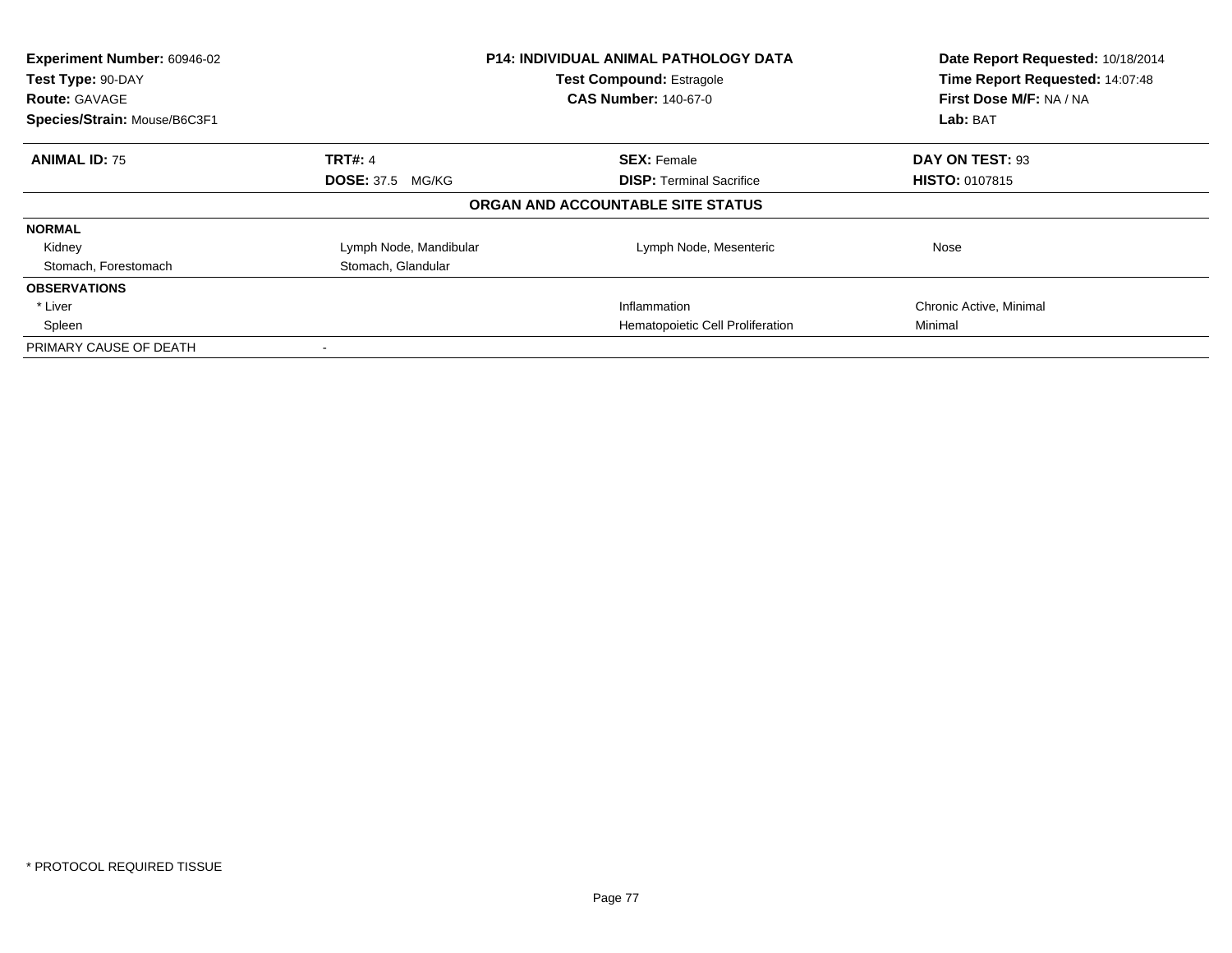| Experiment Number: 60946-02<br>Test Type: 90-DAY<br><b>Route: GAVAGE</b><br>Species/Strain: Mouse/B6C3F1 | <b>P14: INDIVIDUAL ANIMAL PATHOLOGY DATA</b><br><b>Test Compound: Estragole</b><br><b>CAS Number: 140-67-0</b> |                                   | Date Report Requested: 10/18/2014<br>Time Report Requested: 14:07:48<br>First Dose M/F: NA / NA<br>Lab: BAT |
|----------------------------------------------------------------------------------------------------------|----------------------------------------------------------------------------------------------------------------|-----------------------------------|-------------------------------------------------------------------------------------------------------------|
| <b>ANIMAL ID: 76</b>                                                                                     | <b>TRT#: 4</b>                                                                                                 | <b>SEX: Female</b>                | DAY ON TEST: 93                                                                                             |
|                                                                                                          | <b>DOSE: 37.5 MG/KG</b>                                                                                        | <b>DISP:</b> Terminal Sacrifice   | <b>HISTO: 0107816</b>                                                                                       |
|                                                                                                          |                                                                                                                | ORGAN AND ACCOUNTABLE SITE STATUS |                                                                                                             |
| <b>NORMAL</b>                                                                                            |                                                                                                                |                                   |                                                                                                             |
| Kidney                                                                                                   | Lymph Node, Mandibular                                                                                         | Lymph Node, Mesenteric            | Nose                                                                                                        |
| Stomach, Forestomach                                                                                     | Stomach, Glandular                                                                                             |                                   |                                                                                                             |
| <b>OBSERVATIONS</b>                                                                                      |                                                                                                                |                                   |                                                                                                             |
| * Liver                                                                                                  |                                                                                                                | Inflammation                      | Chronic Active, Minimal                                                                                     |
| Spleen                                                                                                   |                                                                                                                | Hematopoietic Cell Proliferation  | Minimal                                                                                                     |
| PRIMARY CAUSE OF DEATH                                                                                   |                                                                                                                |                                   |                                                                                                             |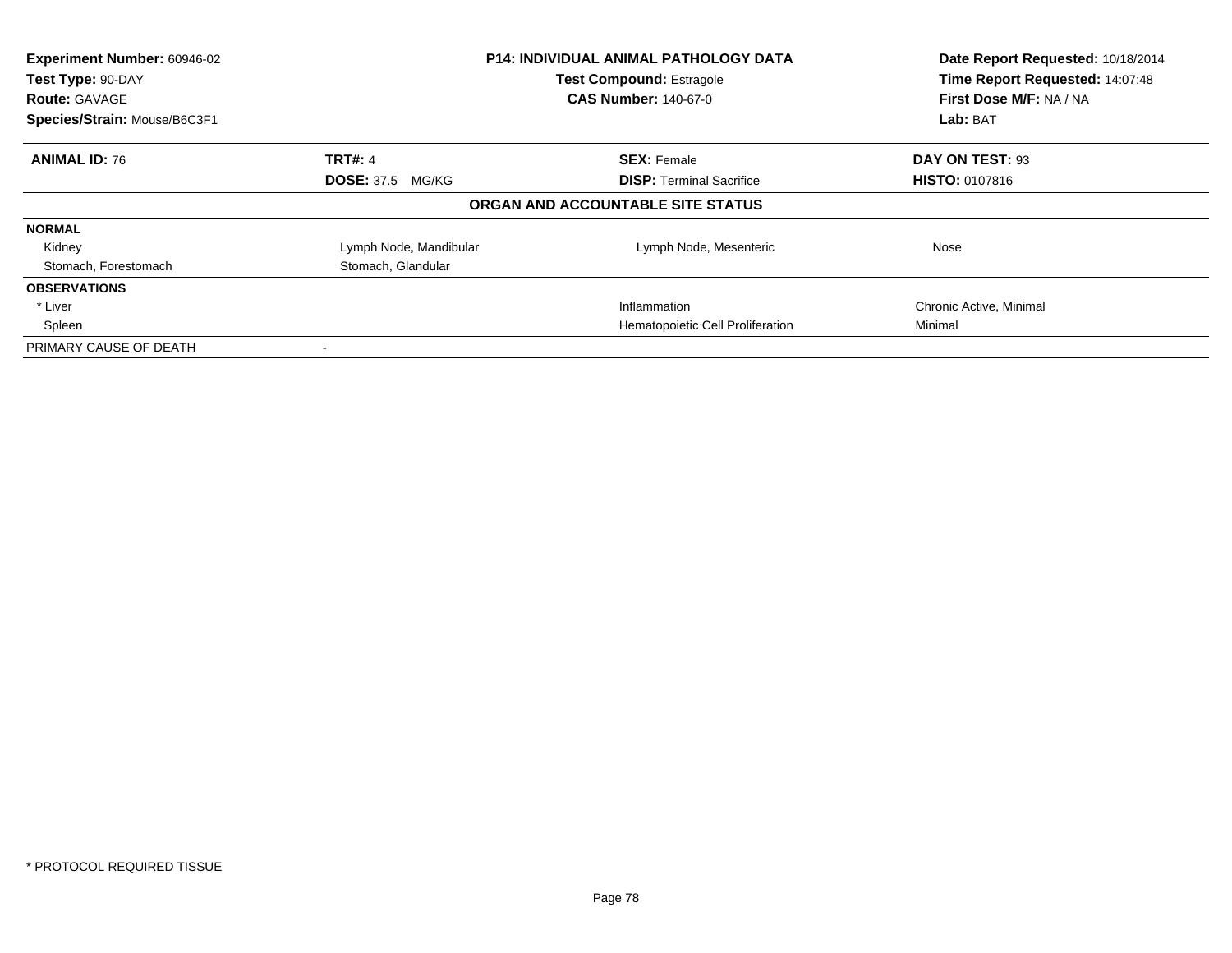| Experiment Number: 60946-02<br>Test Type: 90-DAY<br><b>Route: GAVAGE</b><br>Species/Strain: Mouse/B6C3F1 | <b>P14: INDIVIDUAL ANIMAL PATHOLOGY DATA</b><br><b>Test Compound: Estragole</b><br><b>CAS Number: 140-67-0</b> |                                   | Date Report Requested: 10/18/2014<br>Time Report Requested: 14:07:48<br>First Dose M/F: NA / NA<br>Lab: BAT |
|----------------------------------------------------------------------------------------------------------|----------------------------------------------------------------------------------------------------------------|-----------------------------------|-------------------------------------------------------------------------------------------------------------|
| <b>ANIMAL ID: 77</b>                                                                                     | <b>TRT#: 4</b>                                                                                                 | <b>SEX: Female</b>                | DAY ON TEST: 93                                                                                             |
|                                                                                                          | <b>DOSE: 37.5 MG/KG</b>                                                                                        | <b>DISP:</b> Terminal Sacrifice   | <b>HISTO: 0107817</b>                                                                                       |
|                                                                                                          |                                                                                                                | ORGAN AND ACCOUNTABLE SITE STATUS |                                                                                                             |
| <b>NORMAL</b>                                                                                            |                                                                                                                |                                   |                                                                                                             |
| Lymph Node, Mandibular<br>Stomach, Glandular                                                             | Lymph Node, Mesenteric                                                                                         | Nose                              | Stomach, Forestomach                                                                                        |
| <b>OBSERVATIONS</b>                                                                                      |                                                                                                                |                                   |                                                                                                             |
| * Liver                                                                                                  |                                                                                                                | Inflammation                      | Chronic Active, Mild                                                                                        |
| Spleen                                                                                                   |                                                                                                                | Hematopoietic Cell Proliferation  | Minimal                                                                                                     |
| PRIMARY CAUSE OF DEATH                                                                                   |                                                                                                                |                                   |                                                                                                             |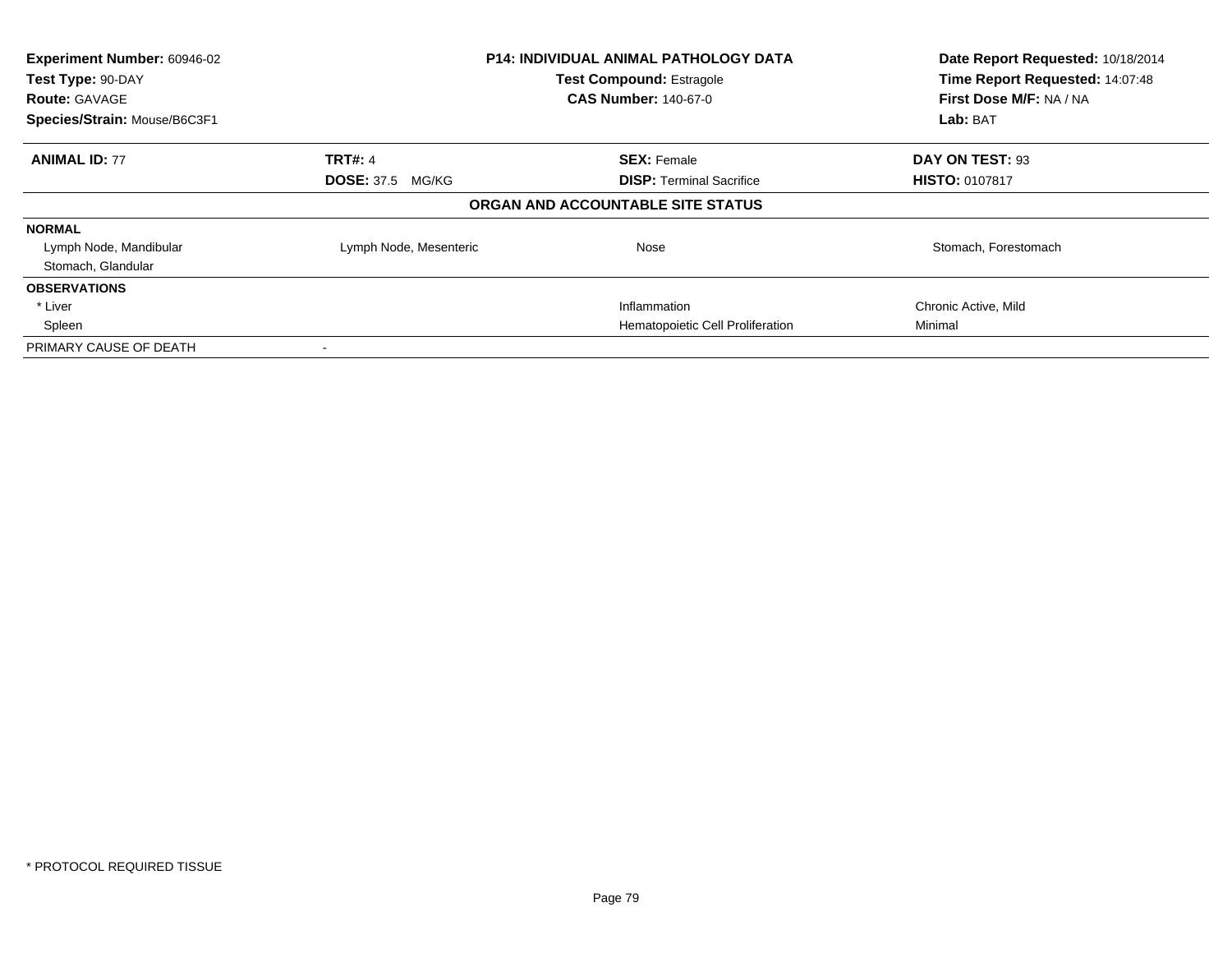| Experiment Number: 60946-02<br>Test Type: 90-DAY<br><b>Route: GAVAGE</b><br>Species/Strain: Mouse/B6C3F1 | <b>P14: INDIVIDUAL ANIMAL PATHOLOGY DATA</b><br><b>Test Compound: Estragole</b><br><b>CAS Number: 140-67-0</b> |                                   | Date Report Requested: 10/18/2014<br>Time Report Requested: 14:07:48<br>First Dose M/F: NA / NA<br>Lab: BAT |
|----------------------------------------------------------------------------------------------------------|----------------------------------------------------------------------------------------------------------------|-----------------------------------|-------------------------------------------------------------------------------------------------------------|
| <b>ANIMAL ID: 78</b>                                                                                     | <b>TRT#: 4</b>                                                                                                 | <b>SEX: Female</b>                | DAY ON TEST: 93                                                                                             |
|                                                                                                          | <b>DOSE: 37.5 MG/KG</b>                                                                                        | <b>DISP:</b> Terminal Sacrifice   | <b>HISTO: 0107818</b>                                                                                       |
|                                                                                                          |                                                                                                                | ORGAN AND ACCOUNTABLE SITE STATUS |                                                                                                             |
| <b>NORMAL</b>                                                                                            |                                                                                                                |                                   |                                                                                                             |
| Kidney                                                                                                   | Lymph Node, Mandibular                                                                                         | Lymph Node, Mesenteric            | Nose                                                                                                        |
| Stomach, Forestomach                                                                                     | Stomach, Glandular                                                                                             |                                   |                                                                                                             |
| <b>OBSERVATIONS</b>                                                                                      |                                                                                                                |                                   |                                                                                                             |
| * Liver                                                                                                  |                                                                                                                | Inflammation                      | Chronic Active, Minimal                                                                                     |
| Spleen                                                                                                   |                                                                                                                | Hematopoietic Cell Proliferation  | Minimal                                                                                                     |
| PRIMARY CAUSE OF DEATH                                                                                   |                                                                                                                |                                   |                                                                                                             |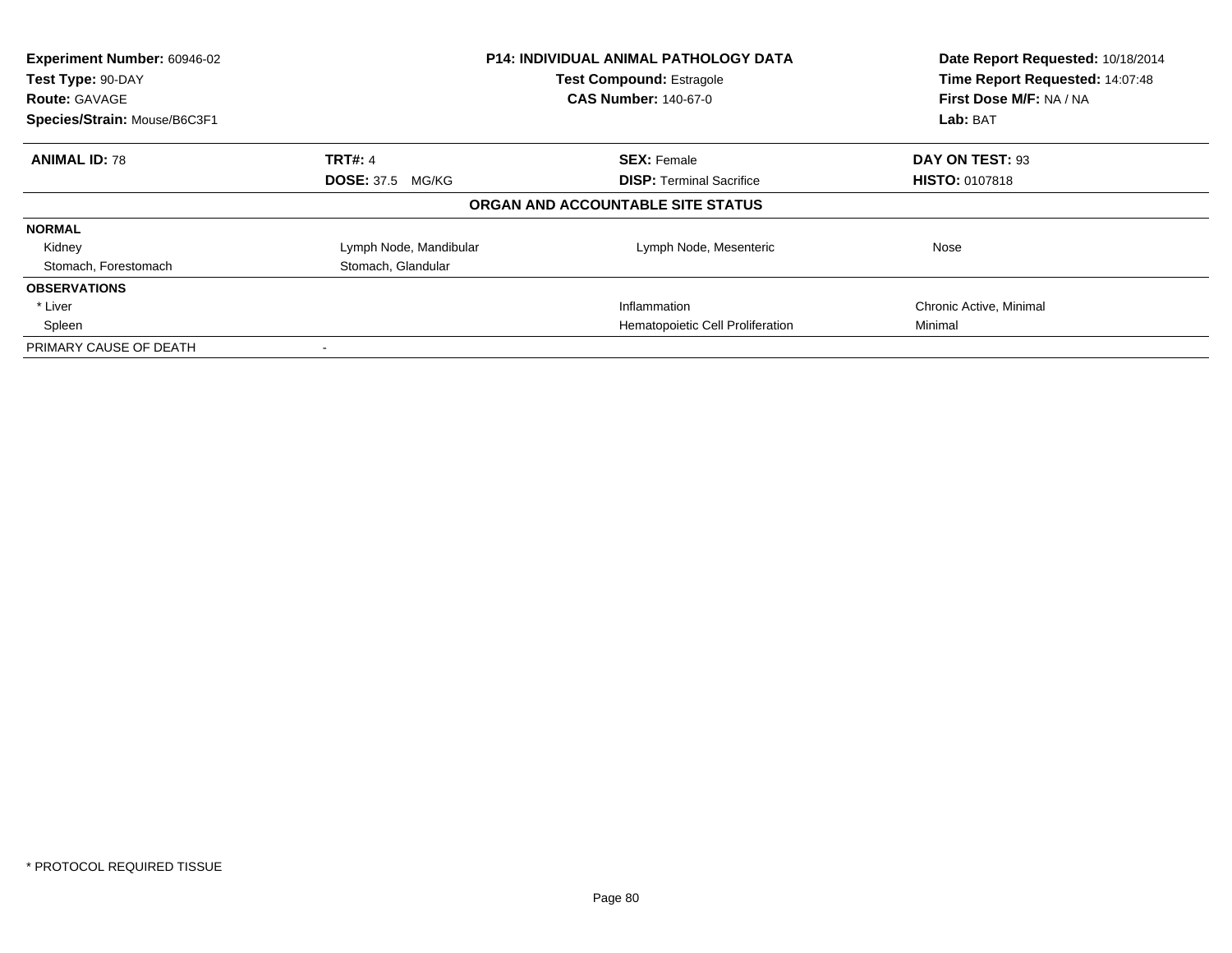| Experiment Number: 60946-02  |                                 | <b>P14: INDIVIDUAL ANIMAL PATHOLOGY DATA</b> | Date Report Requested: 10/18/2014<br>Time Report Requested: 14:07:48 |
|------------------------------|---------------------------------|----------------------------------------------|----------------------------------------------------------------------|
| Test Type: 90-DAY            | <b>Test Compound: Estragole</b> |                                              |                                                                      |
| <b>Route: GAVAGE</b>         |                                 | <b>CAS Number: 140-67-0</b>                  | First Dose M/F: NA / NA                                              |
| Species/Strain: Mouse/B6C3F1 |                                 |                                              | Lab: BAT                                                             |
| <b>ANIMAL ID: 79</b>         | <b>TRT#: 4</b>                  | <b>SEX: Female</b>                           | DAY ON TEST: 93                                                      |
|                              | <b>DOSE: 37.5 MG/KG</b>         | <b>DISP:</b> Terminal Sacrifice              | <b>HISTO: 0107819</b>                                                |
|                              |                                 | ORGAN AND ACCOUNTABLE SITE STATUS            |                                                                      |
| <b>NORMAL</b>                |                                 |                                              |                                                                      |
| Kidney                       | Lymph Node, Mandibular          | Lymph Node, Mesenteric                       | Nose                                                                 |
| Stomach, Forestomach         | Stomach, Glandular              |                                              |                                                                      |
| <b>OBSERVATIONS</b>          |                                 |                                              |                                                                      |
| * Liver                      |                                 | Inflammation                                 | Chronic Active, Minimal                                              |
| Spleen                       |                                 | Hematopoietic Cell Proliferation             | Minimal                                                              |
| PRIMARY CAUSE OF DEATH       |                                 |                                              |                                                                      |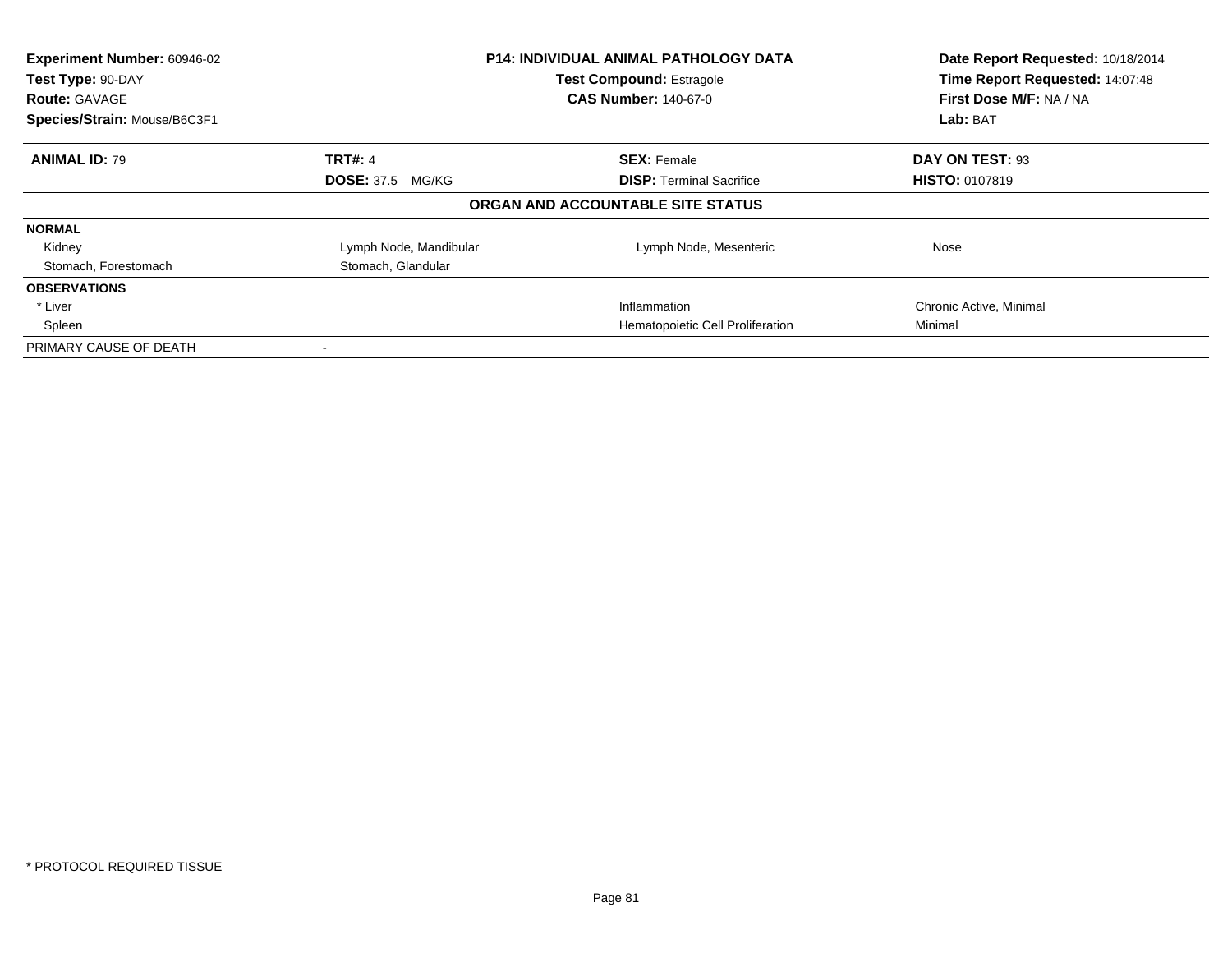| <b>Experiment Number: 60946-02</b><br>Test Type: 90-DAY |                         | <b>P14: INDIVIDUAL ANIMAL PATHOLOGY DATA</b><br><b>Test Compound: Estragole</b> | Date Report Requested: 10/18/2014<br>Time Report Requested: 14:07:48 |
|---------------------------------------------------------|-------------------------|---------------------------------------------------------------------------------|----------------------------------------------------------------------|
| <b>Route: GAVAGE</b>                                    |                         | <b>CAS Number: 140-67-0</b>                                                     | First Dose M/F: NA / NA                                              |
| Species/Strain: Mouse/B6C3F1                            |                         |                                                                                 | Lab: BAT                                                             |
| <b>ANIMAL ID: 80</b>                                    | <b>TRT#: 4</b>          | <b>SEX: Female</b>                                                              | DAY ON TEST: 93                                                      |
|                                                         | <b>DOSE: 37.5 MG/KG</b> | <b>DISP:</b> Terminal Sacrifice                                                 | <b>HISTO: 0107820</b>                                                |
|                                                         |                         | ORGAN AND ACCOUNTABLE SITE STATUS                                               |                                                                      |
| <b>NORMAL</b>                                           |                         |                                                                                 |                                                                      |
| Kidney                                                  | Lymph Node, Mesenteric  | Nose                                                                            | Stomach, Forestomach                                                 |
| Stomach, Glandular                                      |                         |                                                                                 |                                                                      |
| <b>MISSING</b>                                          |                         |                                                                                 |                                                                      |
| Lymph Node, Mandibular                                  |                         |                                                                                 |                                                                      |
| <b>OBSERVATIONS</b>                                     |                         |                                                                                 |                                                                      |
| * Liver                                                 |                         | Inflammation                                                                    | Chronic Active, Minimal                                              |
| Spleen                                                  |                         | Hematopoietic Cell Proliferation                                                | Minimal                                                              |
| PRIMARY CAUSE OF DEATH                                  | $\,$                    |                                                                                 |                                                                      |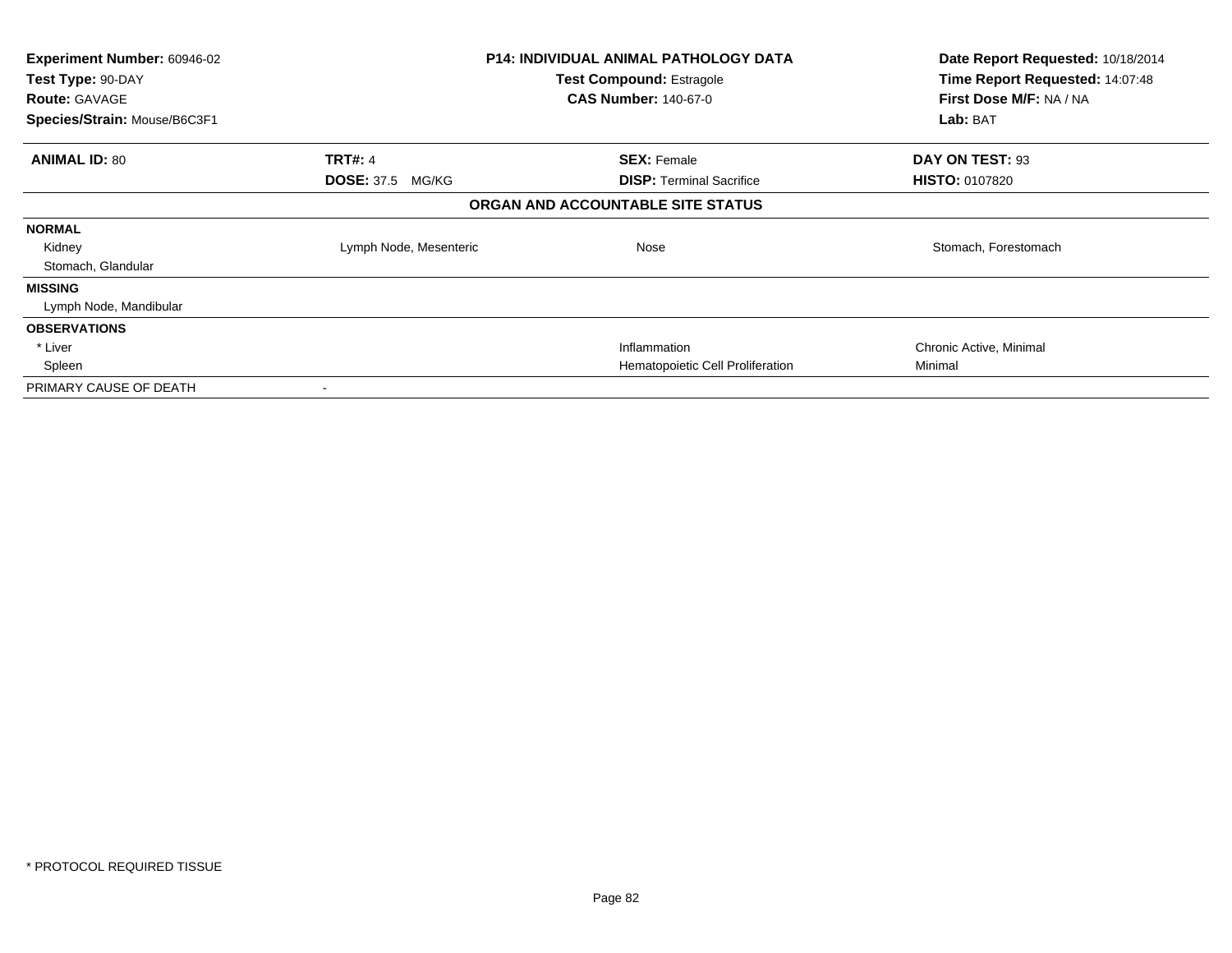| Experiment Number: 60946-02<br>Test Type: 90-DAY<br><b>Route: GAVAGE</b><br>Species/Strain: Mouse/B6C3F1 |                          | <b>P14: INDIVIDUAL ANIMAL PATHOLOGY DATA</b><br><b>Test Compound: Estragole</b><br><b>CAS Number: 140-67-0</b> | Date Report Requested: 10/18/2014<br>Time Report Requested: 14:07:48<br>First Dose M/F: NA / NA<br>Lab: BAT |
|----------------------------------------------------------------------------------------------------------|--------------------------|----------------------------------------------------------------------------------------------------------------|-------------------------------------------------------------------------------------------------------------|
| <b>ANIMAL ID: 81</b>                                                                                     | <b>TRT#: 6</b>           | <b>SEX: Female</b>                                                                                             | DAY ON TEST: 93                                                                                             |
|                                                                                                          | <b>DOSE: 75</b><br>MG/KG | <b>DISP:</b> Terminal Sacrifice                                                                                | <b>HISTO: 0107821</b>                                                                                       |
|                                                                                                          |                          | ORGAN AND ACCOUNTABLE SITE STATUS                                                                              |                                                                                                             |
| <b>NORMAL</b>                                                                                            |                          |                                                                                                                |                                                                                                             |
| Kidney                                                                                                   | Lymph Node, Mandibular   | Lymph Node, Mesenteric                                                                                         | * Nose                                                                                                      |
| Stomach, Forestomach                                                                                     | Stomach, Glandular       |                                                                                                                |                                                                                                             |
| <b>OBSERVATIONS</b>                                                                                      |                          |                                                                                                                |                                                                                                             |
| * Liver                                                                                                  | Oval Cell                | Hyperplasia                                                                                                    | Minimal                                                                                                     |
|                                                                                                          |                          | Inflammation                                                                                                   | Chronic Active, Minimal                                                                                     |
| Spleen                                                                                                   |                          | Hematopoietic Cell Proliferation                                                                               | Minimal                                                                                                     |
| PRIMARY CAUSE OF DEATH                                                                                   |                          |                                                                                                                |                                                                                                             |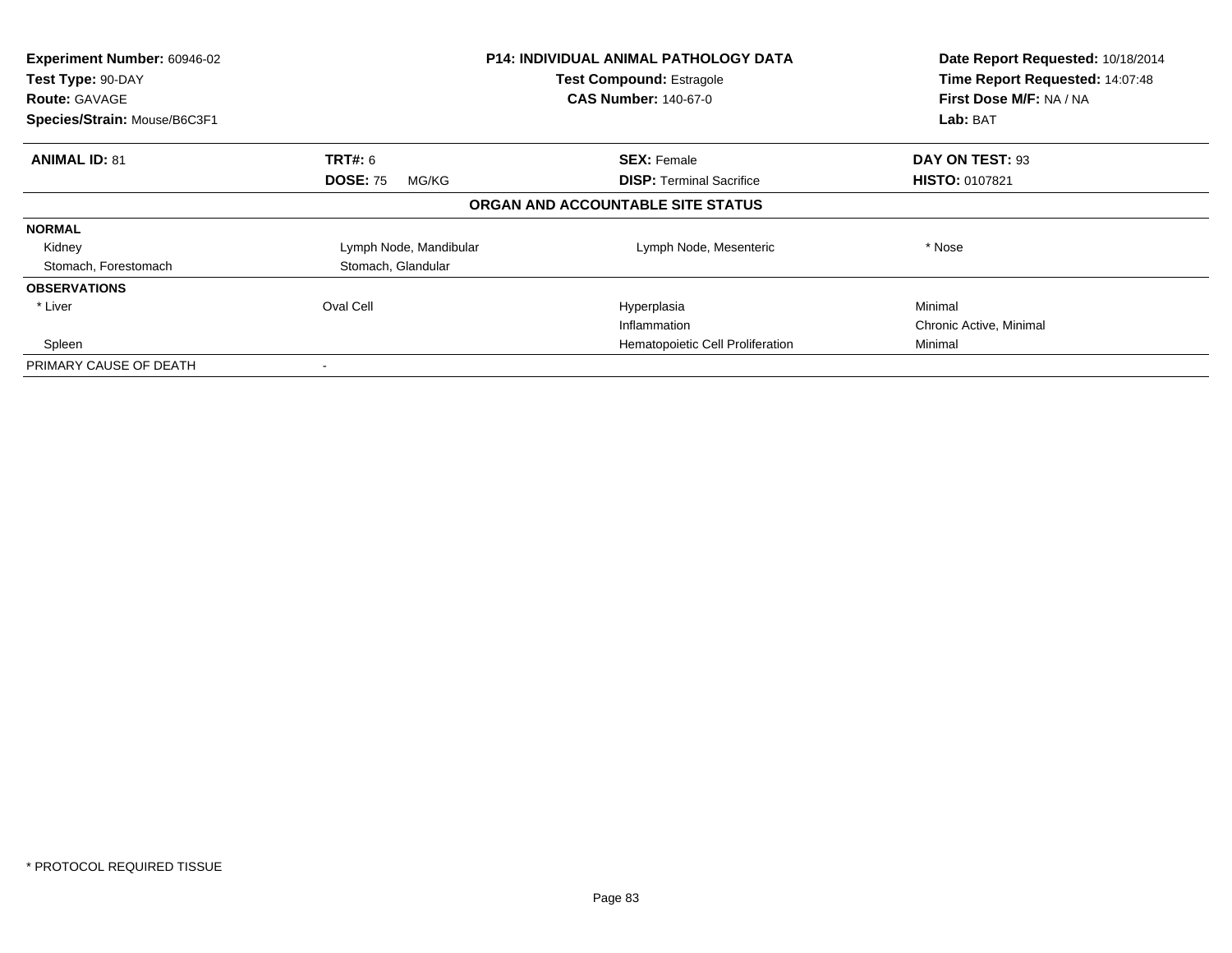| Experiment Number: 60946-02<br>Test Type: 90-DAY<br><b>Route: GAVAGE</b><br>Species/Strain: Mouse/B6C3F1 |                          | <b>P14: INDIVIDUAL ANIMAL PATHOLOGY DATA</b><br><b>Test Compound: Estragole</b><br><b>CAS Number: 140-67-0</b> | Date Report Requested: 10/18/2014<br>Time Report Requested: 14:07:48<br>First Dose M/F: NA / NA<br>Lab: BAT |
|----------------------------------------------------------------------------------------------------------|--------------------------|----------------------------------------------------------------------------------------------------------------|-------------------------------------------------------------------------------------------------------------|
| <b>ANIMAL ID: 82</b>                                                                                     | <b>TRT#: 6</b>           | <b>SEX: Female</b>                                                                                             | DAY ON TEST: 93                                                                                             |
|                                                                                                          | <b>DOSE: 75</b><br>MG/KG | <b>DISP:</b> Terminal Sacrifice                                                                                | <b>HISTO: 0107822</b>                                                                                       |
|                                                                                                          |                          | ORGAN AND ACCOUNTABLE SITE STATUS                                                                              |                                                                                                             |
| <b>NORMAL</b>                                                                                            |                          |                                                                                                                |                                                                                                             |
| Kidney                                                                                                   | Lymph Node, Mandibular   | Lymph Node, Mesenteric                                                                                         | * Nose                                                                                                      |
| Stomach, Forestomach                                                                                     | Stomach, Glandular       |                                                                                                                |                                                                                                             |
| <b>OBSERVATIONS</b>                                                                                      |                          |                                                                                                                |                                                                                                             |
| * Liver                                                                                                  | Oval Cell                | Hyperplasia                                                                                                    | Minimal                                                                                                     |
|                                                                                                          |                          | Inflammation                                                                                                   | Chronic Active, Minimal                                                                                     |
| Spleen                                                                                                   |                          | Hematopoietic Cell Proliferation                                                                               | Minimal                                                                                                     |
| PRIMARY CAUSE OF DEATH                                                                                   |                          |                                                                                                                |                                                                                                             |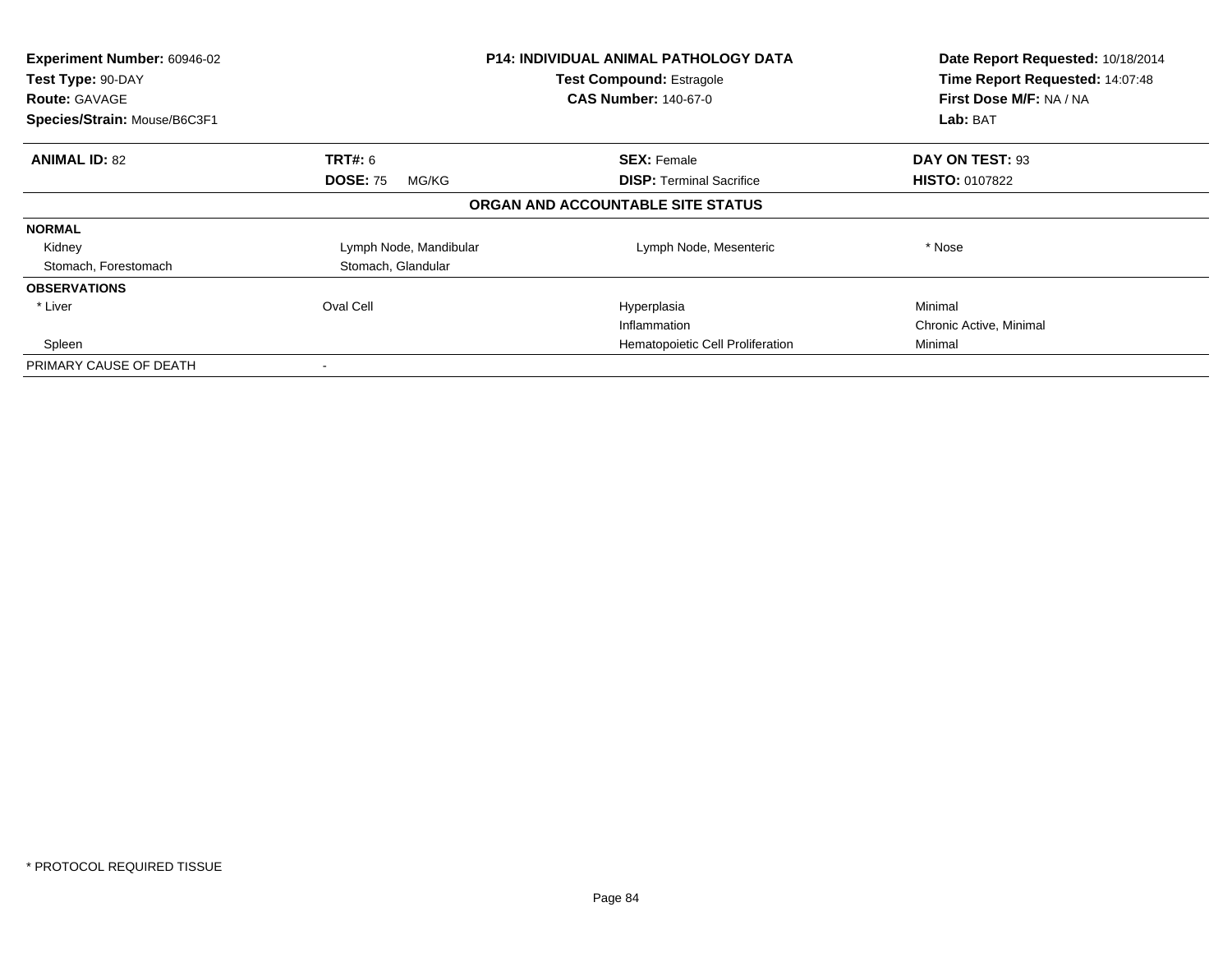| <b>Experiment Number: 60946-02</b><br>Test Type: 90-DAY<br><b>Route: GAVAGE</b><br>Species/Strain: Mouse/B6C3F1 |                          | <b>P14: INDIVIDUAL ANIMAL PATHOLOGY DATA</b><br><b>Test Compound: Estragole</b><br><b>CAS Number: 140-67-0</b> | Date Report Requested: 10/18/2014<br>Time Report Requested: 14:07:48<br>First Dose M/F: NA / NA<br>Lab: BAT |
|-----------------------------------------------------------------------------------------------------------------|--------------------------|----------------------------------------------------------------------------------------------------------------|-------------------------------------------------------------------------------------------------------------|
| <b>ANIMAL ID: 83</b>                                                                                            | <b>TRT#:</b> 6           | <b>SEX: Female</b>                                                                                             | DAY ON TEST: 93                                                                                             |
|                                                                                                                 | <b>DOSE: 75</b><br>MG/KG | <b>DISP:</b> Terminal Sacrifice                                                                                | <b>HISTO: 0107823</b>                                                                                       |
|                                                                                                                 |                          | ORGAN AND ACCOUNTABLE SITE STATUS                                                                              |                                                                                                             |
| <b>NORMAL</b>                                                                                                   |                          |                                                                                                                |                                                                                                             |
| Kidney                                                                                                          | Lymph Node, Mandibular   | Lymph Node, Mesenteric                                                                                         | * Nose                                                                                                      |
| Stomach, Forestomach                                                                                            | Stomach, Glandular       |                                                                                                                |                                                                                                             |
| <b>OBSERVATIONS</b>                                                                                             |                          |                                                                                                                |                                                                                                             |
| * Liver                                                                                                         | Hepatocyte               | Degeneration                                                                                                   | Minimal                                                                                                     |
|                                                                                                                 | Oval Cell                | Hyperplasia                                                                                                    | Minimal                                                                                                     |
|                                                                                                                 | Hepatocyte               | Hypertrophy                                                                                                    | Minimal                                                                                                     |
|                                                                                                                 |                          | Inflammation                                                                                                   | Chronic Active, Minimal                                                                                     |
| Spleen                                                                                                          |                          | Hematopoietic Cell Proliferation                                                                               | Minimal                                                                                                     |
| PRIMARY CAUSE OF DEATH                                                                                          |                          |                                                                                                                |                                                                                                             |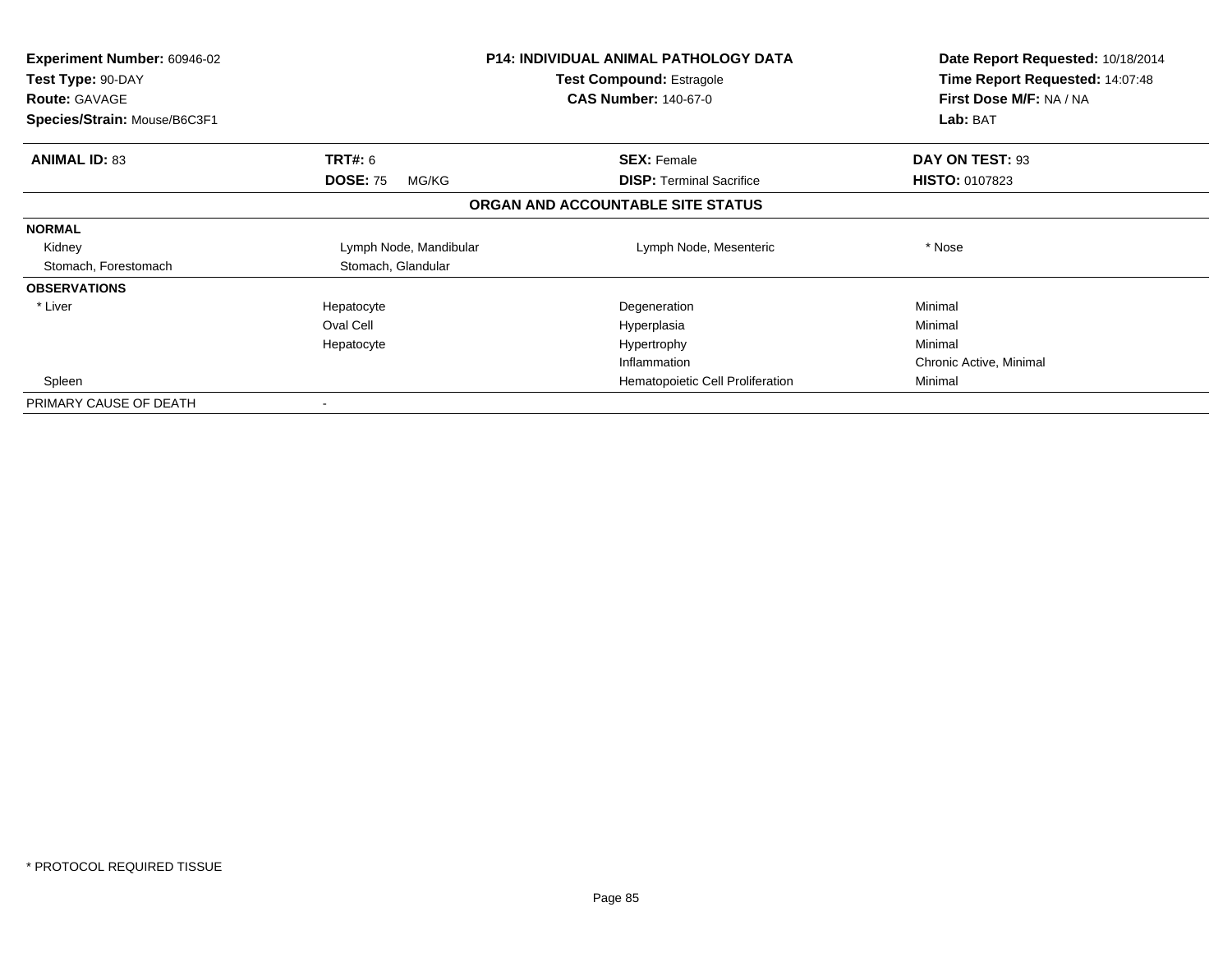| <b>Experiment Number: 60946-02</b> |                          | <b>P14: INDIVIDUAL ANIMAL PATHOLOGY DATA</b> | Date Report Requested: 10/18/2014<br>Time Report Requested: 14:07:48 |
|------------------------------------|--------------------------|----------------------------------------------|----------------------------------------------------------------------|
| Test Type: 90-DAY                  |                          | <b>Test Compound: Estragole</b>              |                                                                      |
| <b>Route: GAVAGE</b>               |                          | <b>CAS Number: 140-67-0</b>                  | First Dose M/F: NA / NA                                              |
| Species/Strain: Mouse/B6C3F1       |                          |                                              | Lab: BAT                                                             |
| <b>ANIMAL ID: 84</b>               | <b>TRT#: 6</b>           | <b>SEX: Female</b>                           | DAY ON TEST: 93                                                      |
|                                    | <b>DOSE: 75</b><br>MG/KG | <b>DISP:</b> Terminal Sacrifice              | <b>HISTO: 0107824</b>                                                |
|                                    |                          | ORGAN AND ACCOUNTABLE SITE STATUS            |                                                                      |
| <b>NORMAL</b>                      |                          |                                              |                                                                      |
| Lymph Node, Mandibular             | Lymph Node, Mesenteric   | * Nose                                       | Stomach, Forestomach                                                 |
| Stomach, Glandular                 |                          |                                              |                                                                      |
| <b>OBSERVATIONS</b>                |                          |                                              |                                                                      |
| * Liver                            | Oval Cell                | Hyperplasia                                  | Minimal                                                              |
|                                    | Hepatocyte               | Hypertrophy                                  | Minimal                                                              |
|                                    |                          | Inflammation                                 | Chronic Active, Minimal                                              |
| Spleen                             |                          | Hematopoietic Cell Proliferation             | Minimal                                                              |
| PRIMARY CAUSE OF DEATH             |                          |                                              |                                                                      |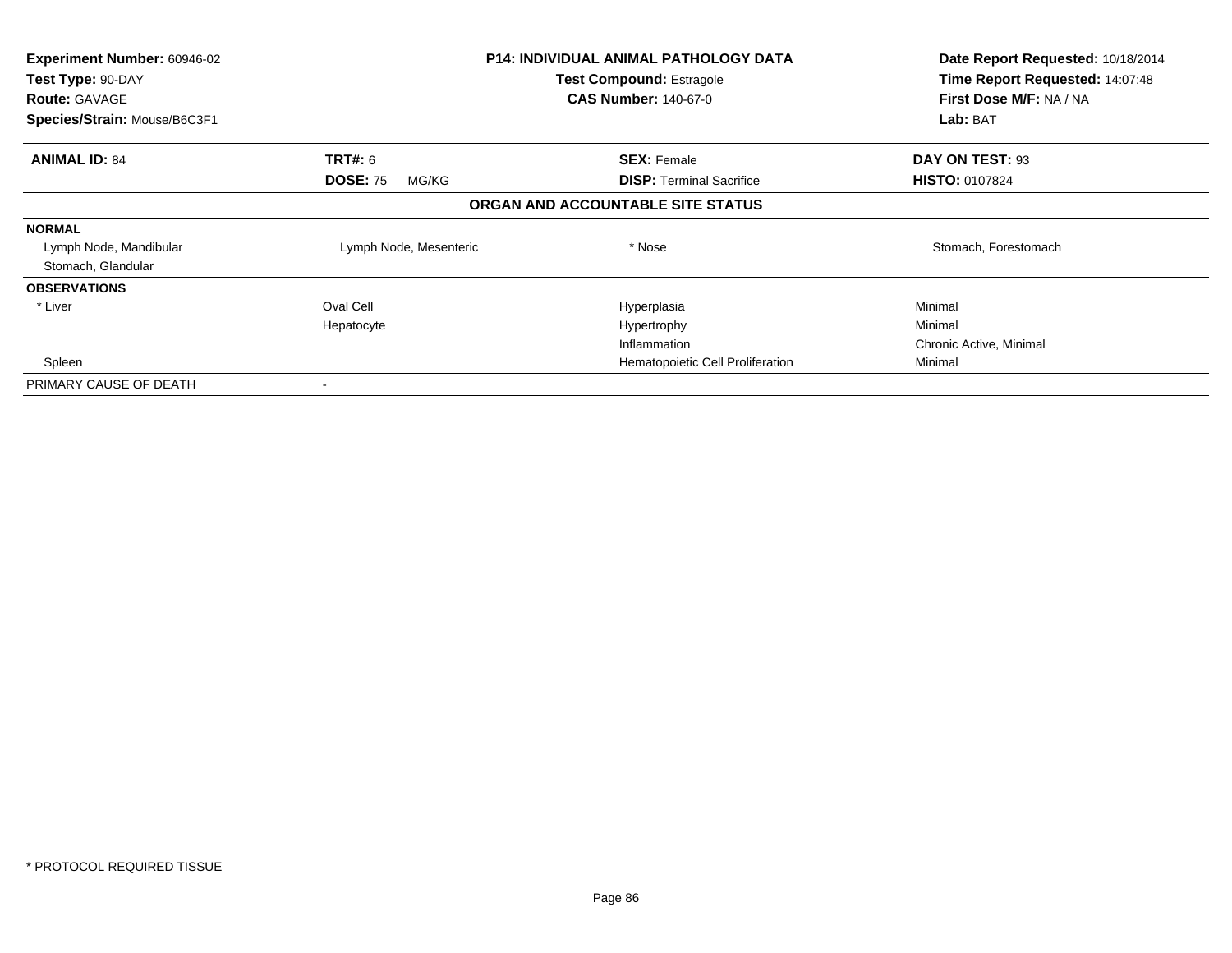| Experiment Number: 60946-02<br>Test Type: 90-DAY<br><b>Route: GAVAGE</b><br>Species/Strain: Mouse/B6C3F1 |                          | <b>P14: INDIVIDUAL ANIMAL PATHOLOGY DATA</b><br><b>Test Compound: Estragole</b><br><b>CAS Number: 140-67-0</b> | Date Report Requested: 10/18/2014<br>Time Report Requested: 14:07:48<br>First Dose M/F: NA / NA<br>Lab: BAT |
|----------------------------------------------------------------------------------------------------------|--------------------------|----------------------------------------------------------------------------------------------------------------|-------------------------------------------------------------------------------------------------------------|
| <b>ANIMAL ID: 85</b>                                                                                     | <b>TRT#: 6</b>           | <b>SEX: Female</b>                                                                                             | DAY ON TEST: 93                                                                                             |
|                                                                                                          | <b>DOSE: 75</b><br>MG/KG | <b>DISP:</b> Terminal Sacrifice                                                                                | <b>HISTO: 0107825</b>                                                                                       |
|                                                                                                          |                          | ORGAN AND ACCOUNTABLE SITE STATUS                                                                              |                                                                                                             |
| <b>NORMAL</b>                                                                                            |                          |                                                                                                                |                                                                                                             |
| Kidney                                                                                                   | Lymph Node, Mandibular   | Lymph Node, Mesenteric                                                                                         | * Nose                                                                                                      |
| Stomach, Forestomach                                                                                     | Stomach, Glandular       |                                                                                                                |                                                                                                             |
| <b>OBSERVATIONS</b>                                                                                      |                          |                                                                                                                |                                                                                                             |
| * Liver                                                                                                  | Oval Cell                | Hyperplasia                                                                                                    | Minimal                                                                                                     |
|                                                                                                          |                          | Inflammation                                                                                                   | Chronic Active, Minimal                                                                                     |
| Spleen                                                                                                   |                          | Hematopoietic Cell Proliferation                                                                               | Minimal                                                                                                     |
| PRIMARY CAUSE OF DEATH                                                                                   |                          |                                                                                                                |                                                                                                             |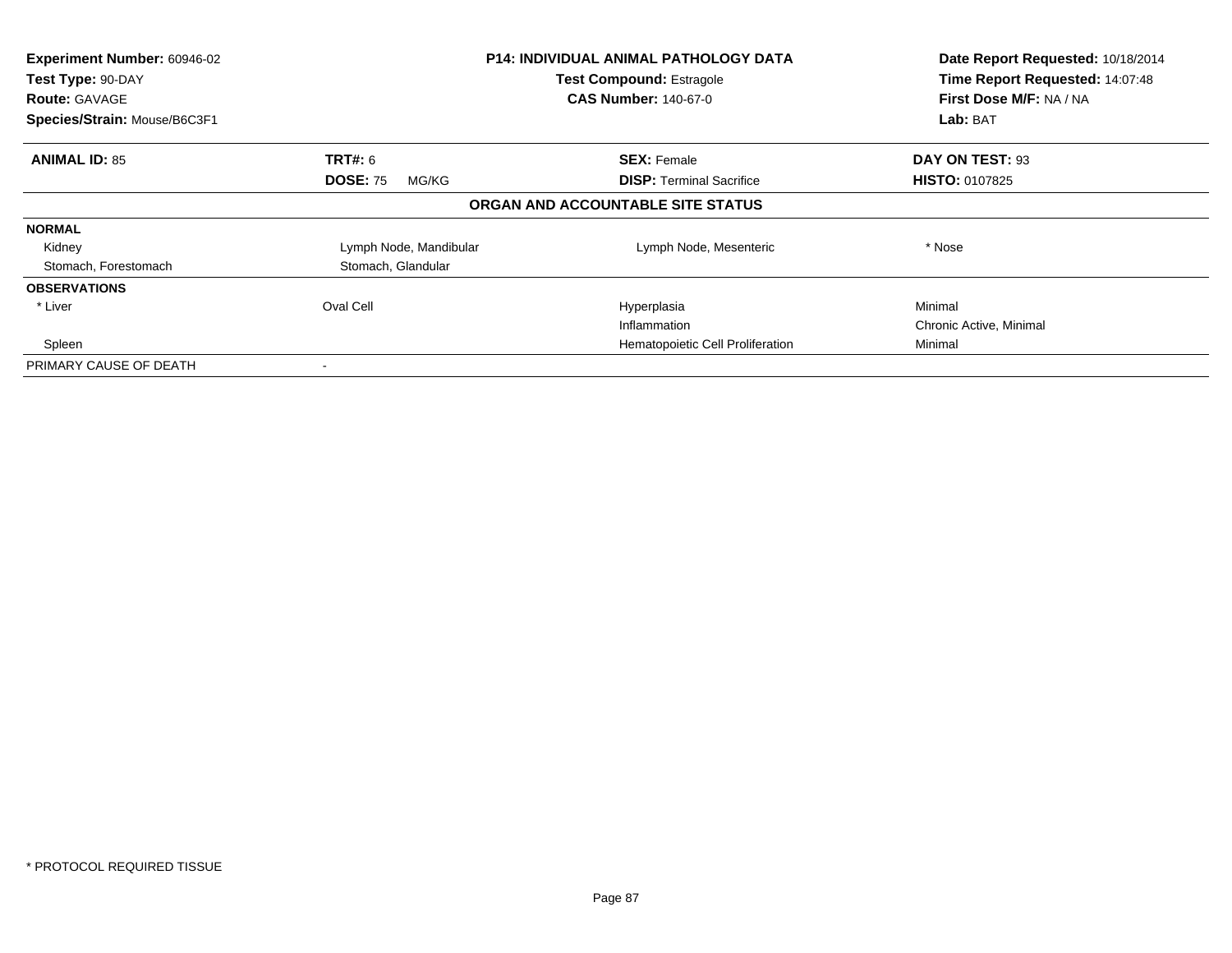| <b>Experiment Number: 60946-02</b> |                          | <b>P14: INDIVIDUAL ANIMAL PATHOLOGY DATA</b> | Date Report Requested: 10/18/2014 |
|------------------------------------|--------------------------|----------------------------------------------|-----------------------------------|
| Test Type: 90-DAY                  |                          | Test Compound: Estragole                     | Time Report Requested: 14:07:48   |
| <b>Route: GAVAGE</b>               |                          | <b>CAS Number: 140-67-0</b>                  | First Dose M/F: NA / NA           |
| Species/Strain: Mouse/B6C3F1       |                          |                                              | Lab: BAT                          |
| <b>ANIMAL ID: 86</b>               | <b>TRT#: 6</b>           | <b>SEX: Female</b>                           | DAY ON TEST: 93                   |
|                                    | <b>DOSE: 75</b><br>MG/KG | <b>DISP:</b> Terminal Sacrifice              | <b>HISTO: 0107826</b>             |
|                                    |                          | ORGAN AND ACCOUNTABLE SITE STATUS            |                                   |
| <b>NORMAL</b>                      |                          |                                              |                                   |
| Kidney                             | Lymph Node, Mesenteric   | * Nose                                       | Stomach, Forestomach              |
| Stomach, Glandular                 |                          |                                              |                                   |
| <b>MISSING</b>                     |                          |                                              |                                   |
| Lymph Node, Mandibular             |                          |                                              |                                   |
| <b>OBSERVATIONS</b>                |                          |                                              |                                   |
| * Liver                            | Hepatocyte               | Degeneration                                 | Minimal                           |
|                                    | Oval Cell                | Hyperplasia                                  | Minimal                           |
|                                    | Hepatocyte               | Hypertrophy                                  | Minimal                           |
|                                    |                          | Inflammation                                 | Chronic Active, Minimal           |
| Spleen                             |                          | Hematopoietic Cell Proliferation             | Minimal                           |
| PRIMARY CAUSE OF DEATH             |                          |                                              |                                   |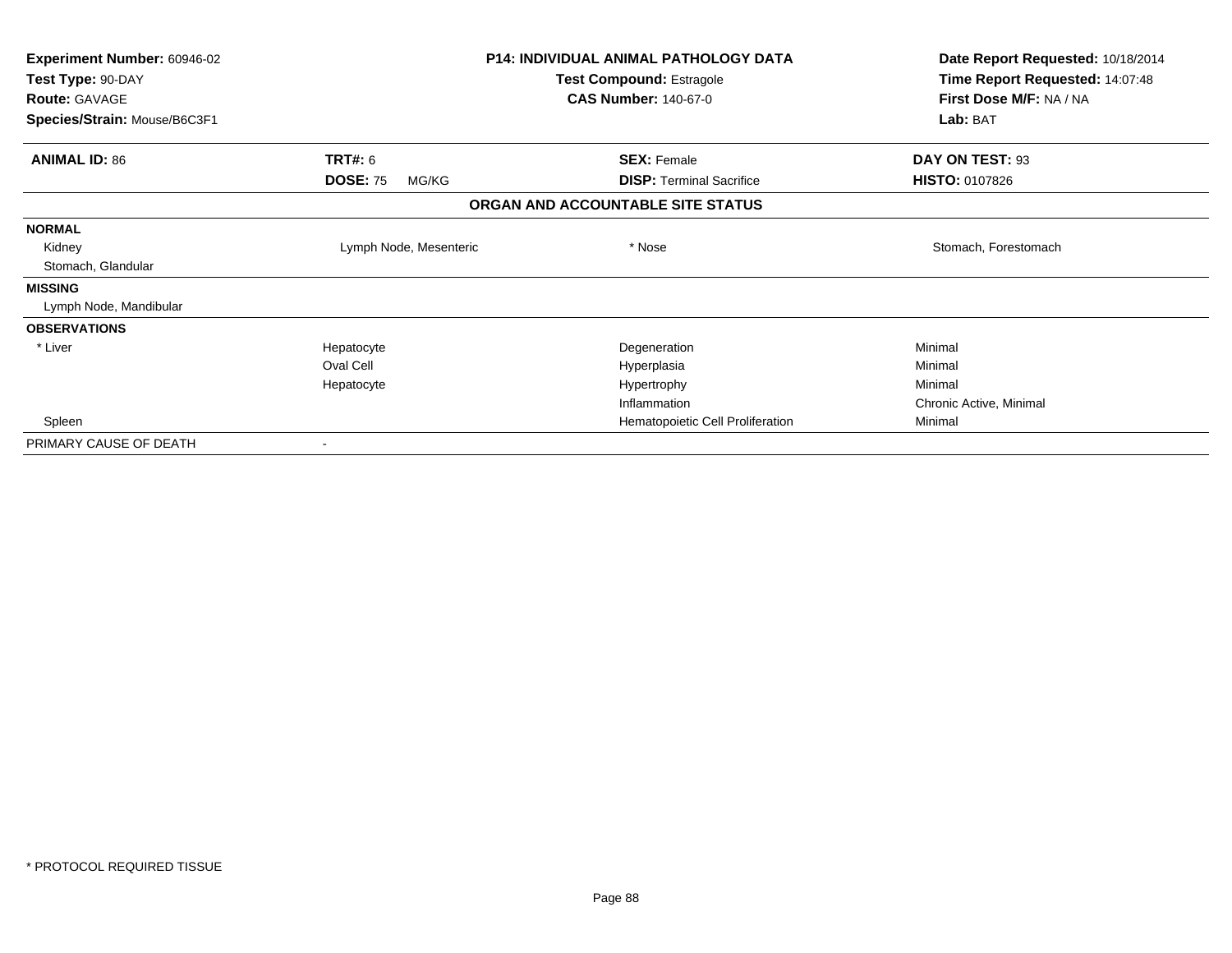| Experiment Number: 60946-02<br>Test Type: 90-DAY<br><b>Route: GAVAGE</b><br>Species/Strain: Mouse/B6C3F1 |                          | <b>P14: INDIVIDUAL ANIMAL PATHOLOGY DATA</b><br><b>Test Compound: Estragole</b><br><b>CAS Number: 140-67-0</b> | Date Report Requested: 10/18/2014<br>Time Report Requested: 14:07:48<br>First Dose M/F: NA / NA<br>Lab: BAT |
|----------------------------------------------------------------------------------------------------------|--------------------------|----------------------------------------------------------------------------------------------------------------|-------------------------------------------------------------------------------------------------------------|
| <b>ANIMAL ID: 87</b>                                                                                     | <b>TRT#: 6</b>           | <b>SEX: Female</b>                                                                                             | DAY ON TEST: 93                                                                                             |
|                                                                                                          | <b>DOSE: 75</b><br>MG/KG | <b>DISP:</b> Terminal Sacrifice                                                                                | <b>HISTO: 0107827</b>                                                                                       |
|                                                                                                          |                          | ORGAN AND ACCOUNTABLE SITE STATUS                                                                              |                                                                                                             |
| <b>NORMAL</b>                                                                                            |                          |                                                                                                                |                                                                                                             |
| Kidney                                                                                                   | Lymph Node, Mandibular   | Lymph Node, Mesenteric                                                                                         | * Nose                                                                                                      |
| Stomach, Forestomach                                                                                     | Stomach, Glandular       |                                                                                                                |                                                                                                             |
| <b>OBSERVATIONS</b>                                                                                      |                          |                                                                                                                |                                                                                                             |
| * Liver                                                                                                  | Oval Cell                | Hyperplasia                                                                                                    | Minimal                                                                                                     |
|                                                                                                          |                          | Inflammation                                                                                                   | Chronic Active, Mild                                                                                        |
| Spleen                                                                                                   |                          | Hematopoietic Cell Proliferation                                                                               | Minimal                                                                                                     |
| PRIMARY CAUSE OF DEATH                                                                                   |                          |                                                                                                                |                                                                                                             |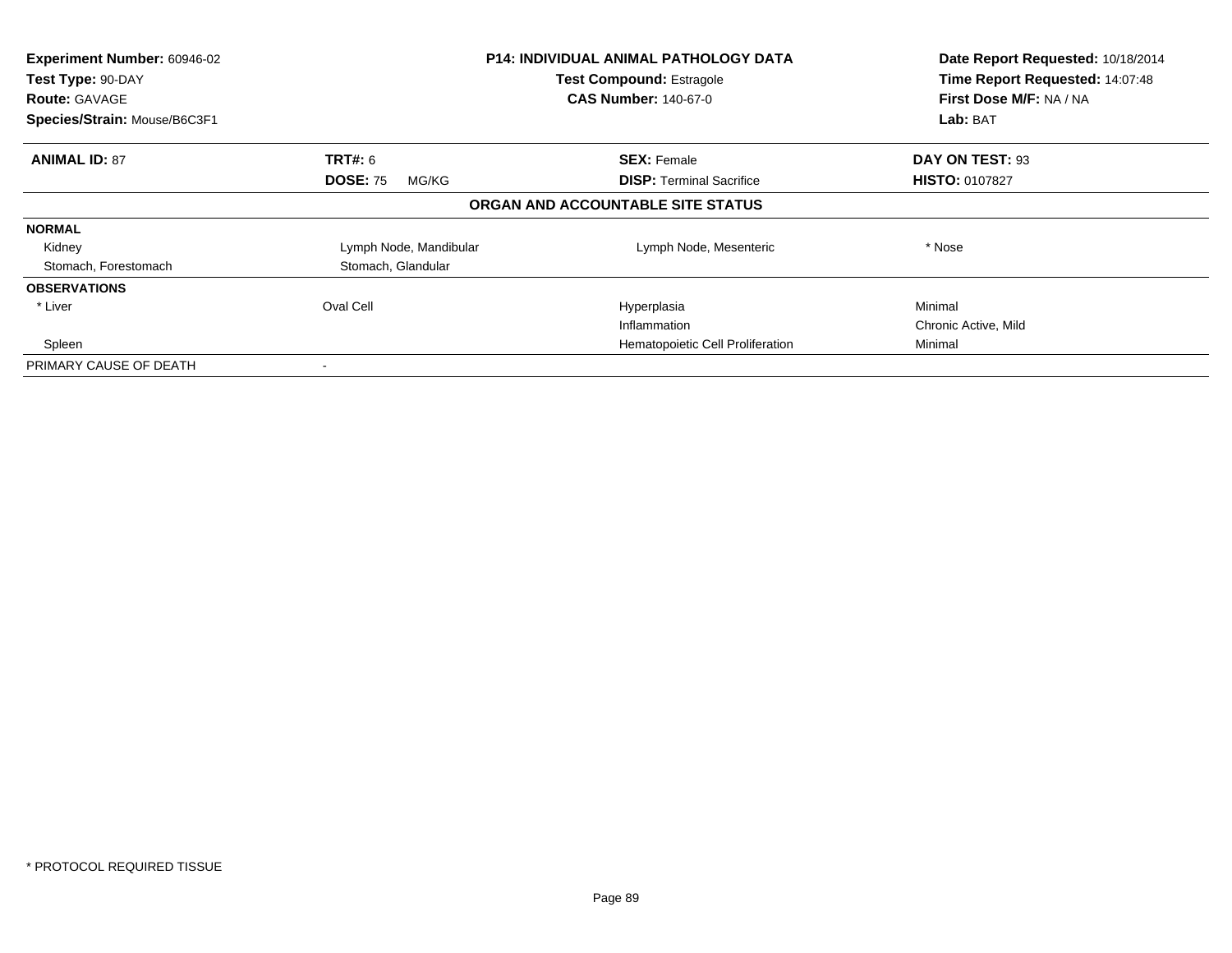| Experiment Number: 60946-02<br>Test Type: 90-DAY<br><b>Route: GAVAGE</b><br>Species/Strain: Mouse/B6C3F1 |                          | <b>P14: INDIVIDUAL ANIMAL PATHOLOGY DATA</b><br><b>Test Compound: Estragole</b><br><b>CAS Number: 140-67-0</b> | Date Report Requested: 10/18/2014<br>Time Report Requested: 14:07:48<br>First Dose M/F: NA / NA<br>Lab: BAT |
|----------------------------------------------------------------------------------------------------------|--------------------------|----------------------------------------------------------------------------------------------------------------|-------------------------------------------------------------------------------------------------------------|
| <b>ANIMAL ID: 88</b>                                                                                     | <b>TRT#: 6</b>           | <b>SEX: Female</b>                                                                                             | DAY ON TEST: 93                                                                                             |
|                                                                                                          | <b>DOSE: 75</b><br>MG/KG | <b>DISP:</b> Terminal Sacrifice                                                                                | <b>HISTO: 0107828</b>                                                                                       |
|                                                                                                          |                          | ORGAN AND ACCOUNTABLE SITE STATUS                                                                              |                                                                                                             |
| <b>NORMAL</b>                                                                                            |                          |                                                                                                                |                                                                                                             |
| Kidney                                                                                                   | Lymph Node, Mandibular   | Lymph Node, Mesenteric                                                                                         | * Nose                                                                                                      |
| Stomach, Forestomach                                                                                     | Stomach, Glandular       |                                                                                                                |                                                                                                             |
| <b>OBSERVATIONS</b>                                                                                      |                          |                                                                                                                |                                                                                                             |
| * Liver                                                                                                  | Oval Cell                | Hyperplasia                                                                                                    | Minimal                                                                                                     |
|                                                                                                          |                          | Inflammation                                                                                                   | Chronic Active, Minimal                                                                                     |
| Spleen                                                                                                   |                          | Hematopoietic Cell Proliferation                                                                               | Minimal                                                                                                     |
| PRIMARY CAUSE OF DEATH                                                                                   |                          |                                                                                                                |                                                                                                             |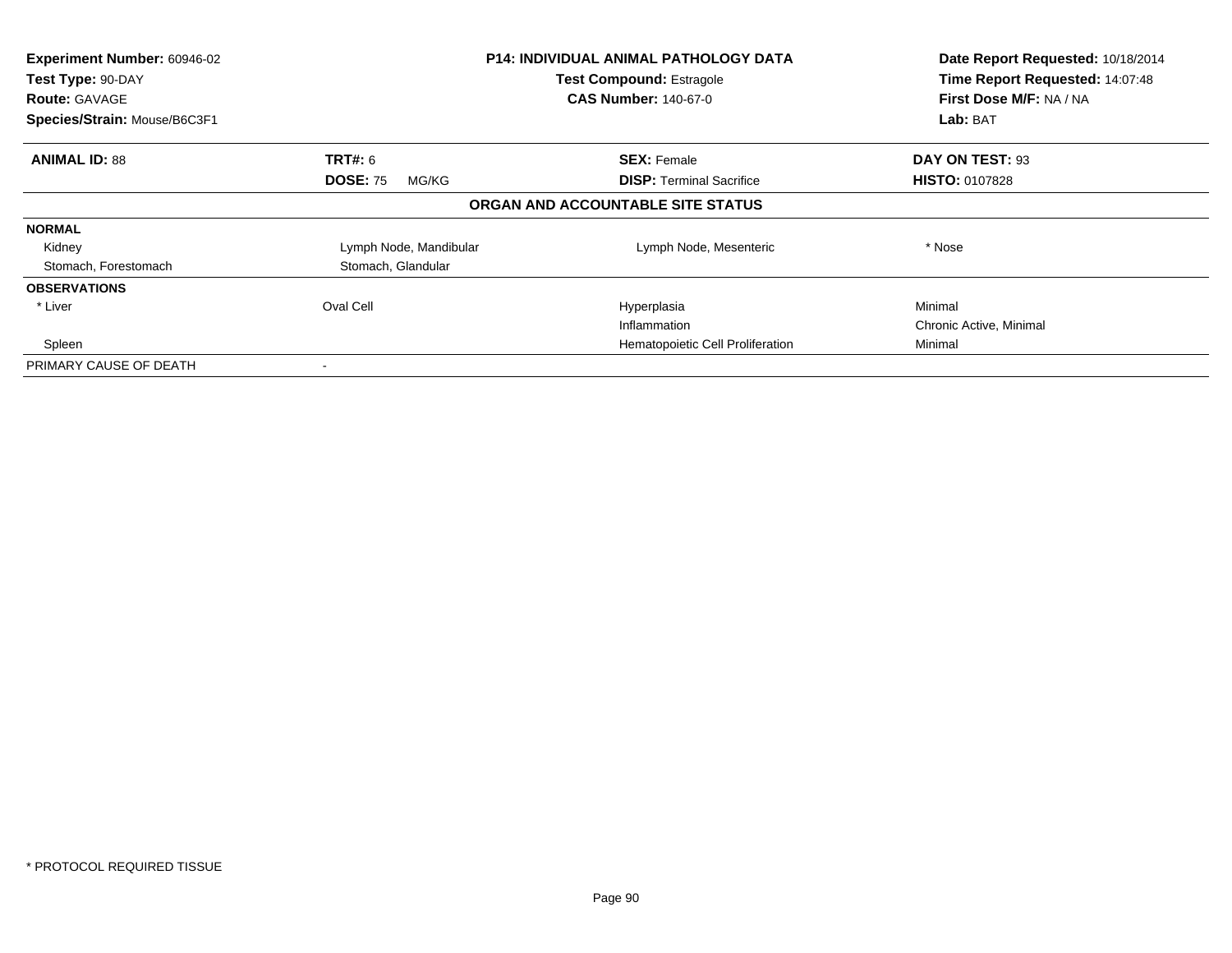| Experiment Number: 60946-02<br>Test Type: 90-DAY<br><b>Route: GAVAGE</b><br>Species/Strain: Mouse/B6C3F1 |                          | <b>P14: INDIVIDUAL ANIMAL PATHOLOGY DATA</b><br><b>Test Compound: Estragole</b><br><b>CAS Number: 140-67-0</b> | Date Report Requested: 10/18/2014<br>Time Report Requested: 14:07:48<br>First Dose M/F: NA / NA<br>Lab: BAT |
|----------------------------------------------------------------------------------------------------------|--------------------------|----------------------------------------------------------------------------------------------------------------|-------------------------------------------------------------------------------------------------------------|
| <b>ANIMAL ID: 89</b>                                                                                     | <b>TRT#: 6</b>           | <b>SEX: Female</b>                                                                                             | DAY ON TEST: 93                                                                                             |
|                                                                                                          | <b>DOSE: 75</b><br>MG/KG | <b>DISP:</b> Terminal Sacrifice                                                                                | <b>HISTO: 0107829</b>                                                                                       |
|                                                                                                          |                          | ORGAN AND ACCOUNTABLE SITE STATUS                                                                              |                                                                                                             |
| <b>NORMAL</b>                                                                                            |                          |                                                                                                                |                                                                                                             |
| Kidney                                                                                                   | Lymph Node, Mandibular   | Lymph Node, Mesenteric                                                                                         | * Nose                                                                                                      |
| Stomach, Forestomach                                                                                     | Stomach, Glandular       |                                                                                                                |                                                                                                             |
| <b>OBSERVATIONS</b>                                                                                      |                          |                                                                                                                |                                                                                                             |
| * Liver                                                                                                  | Oval Cell                | Hyperplasia                                                                                                    | Minimal                                                                                                     |
|                                                                                                          |                          | Inflammation                                                                                                   | Chronic Active, Minimal                                                                                     |
| Spleen                                                                                                   |                          | Hematopoietic Cell Proliferation                                                                               | Minimal                                                                                                     |
| PRIMARY CAUSE OF DEATH                                                                                   |                          |                                                                                                                |                                                                                                             |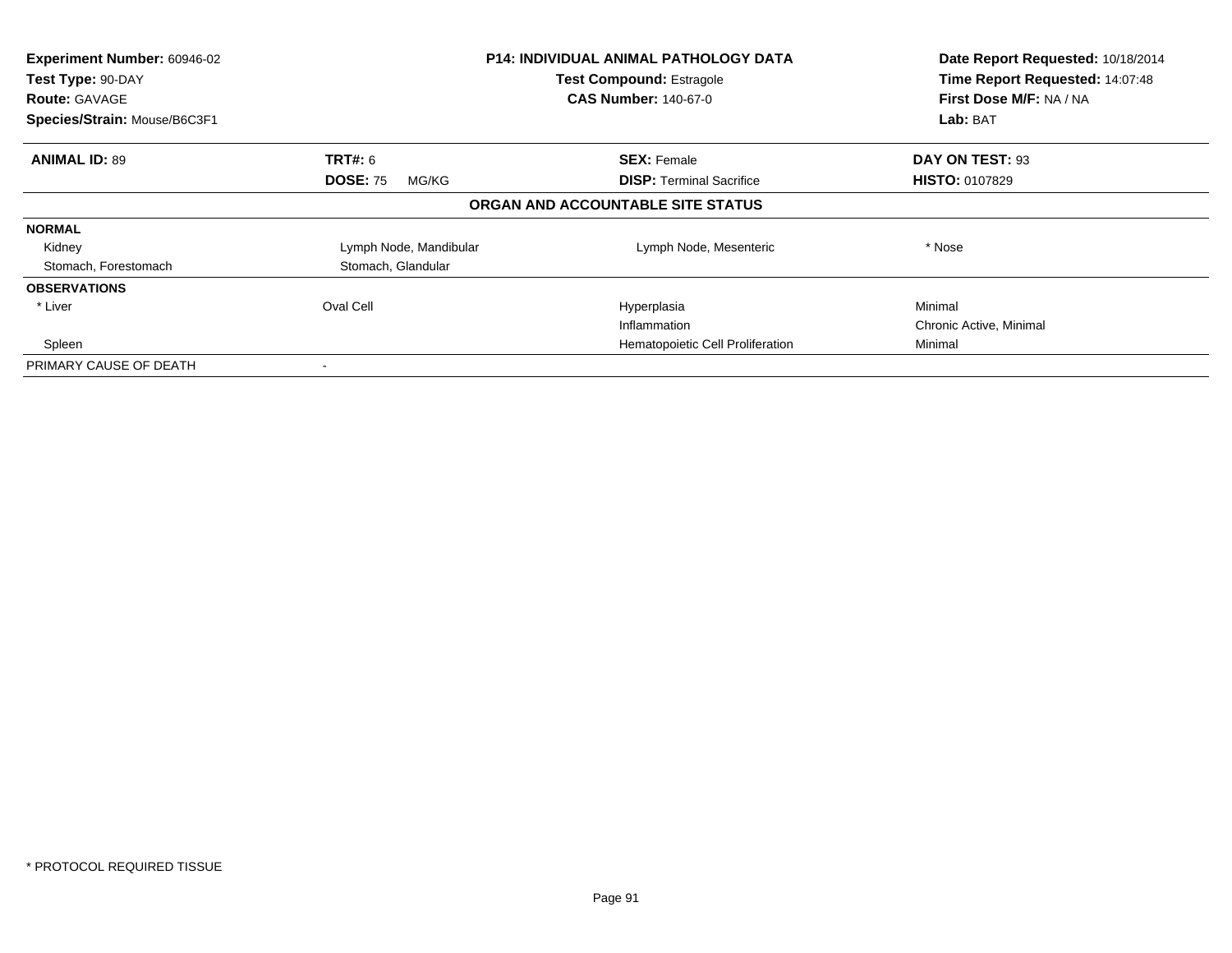| <b>Experiment Number: 60946-02</b><br>Test Type: 90-DAY<br><b>Route: GAVAGE</b> |                          | <b>P14: INDIVIDUAL ANIMAL PATHOLOGY DATA</b><br><b>Test Compound: Estragole</b><br><b>CAS Number: 140-67-0</b> | Date Report Requested: 10/18/2014<br>Time Report Requested: 14:07:48<br>First Dose M/F: NA / NA |
|---------------------------------------------------------------------------------|--------------------------|----------------------------------------------------------------------------------------------------------------|-------------------------------------------------------------------------------------------------|
| Species/Strain: Mouse/B6C3F1                                                    |                          |                                                                                                                | Lab: BAT                                                                                        |
| <b>ANIMAL ID: 90</b>                                                            | <b>TRT#: 6</b>           | <b>SEX: Female</b>                                                                                             | DAY ON TEST: 93                                                                                 |
|                                                                                 | <b>DOSE: 75</b><br>MG/KG | <b>DISP: Terminal Sacrifice</b>                                                                                | <b>HISTO: 0107830</b>                                                                           |
|                                                                                 |                          | ORGAN AND ACCOUNTABLE SITE STATUS                                                                              |                                                                                                 |
| <b>NORMAL</b>                                                                   |                          |                                                                                                                |                                                                                                 |
| Kidney                                                                          | Lymph Node, Mandibular   | Lymph Node, Mesenteric                                                                                         | * Nose                                                                                          |
| Stomach, Forestomach                                                            | Stomach, Glandular       |                                                                                                                |                                                                                                 |
| <b>OBSERVATIONS</b>                                                             |                          |                                                                                                                |                                                                                                 |
| * Liver                                                                         | Hepatocyte               | Degeneration                                                                                                   | Minimal                                                                                         |
|                                                                                 | Oval Cell                | Hyperplasia                                                                                                    | Minimal                                                                                         |
|                                                                                 |                          | Inflammation                                                                                                   | Chronic Active, Minimal                                                                         |
| Spleen                                                                          |                          | Hematopoietic Cell Proliferation                                                                               | Minimal                                                                                         |
| PRIMARY CAUSE OF DEATH                                                          |                          |                                                                                                                |                                                                                                 |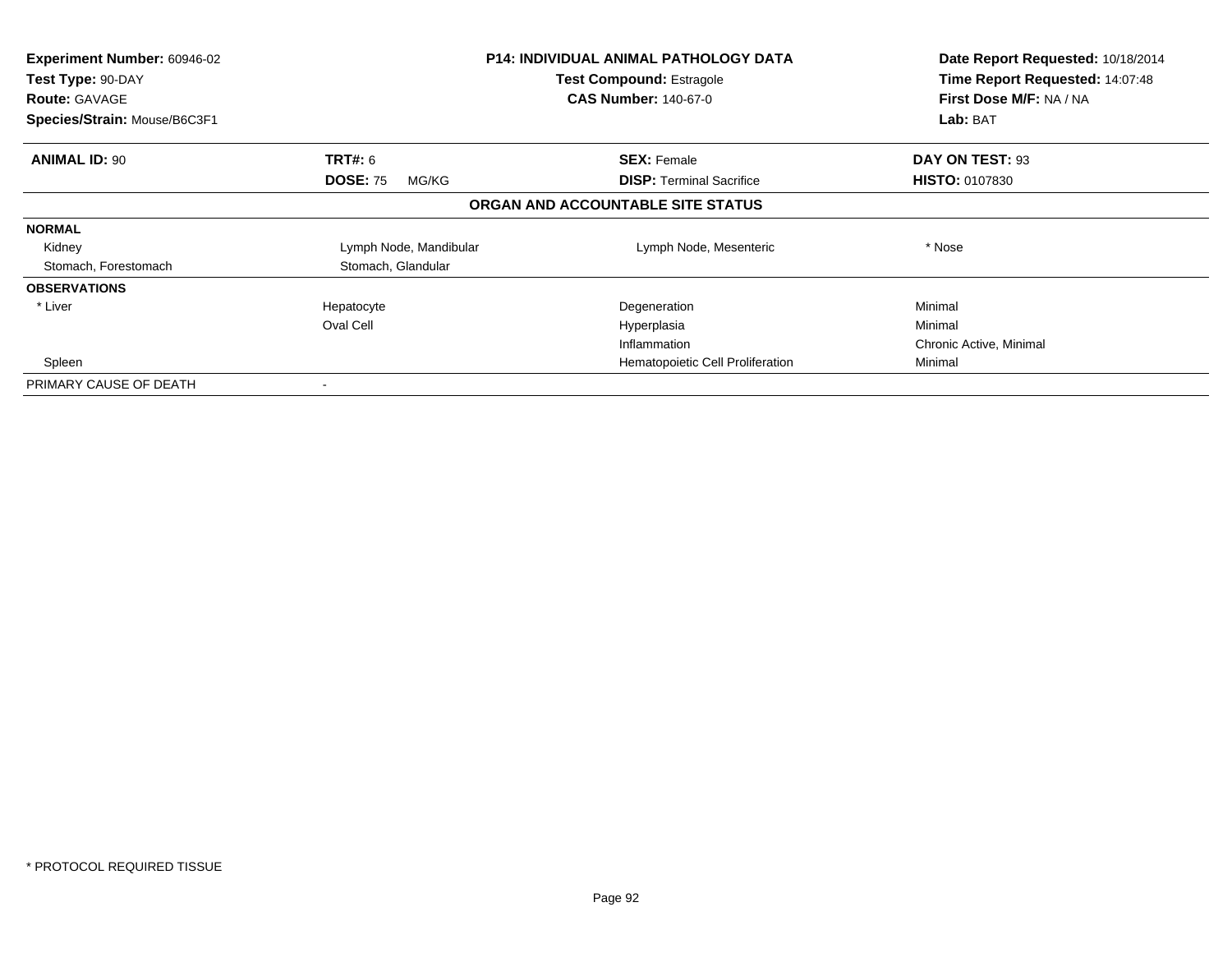| <b>Experiment Number: 60946-02</b><br>Test Type: 90-DAY<br><b>Route: GAVAGE</b><br>Species/Strain: Mouse/B6C3F1 |                           | <b>P14: INDIVIDUAL ANIMAL PATHOLOGY DATA</b><br><b>Test Compound: Estragole</b><br><b>CAS Number: 140-67-0</b> | Date Report Requested: 10/18/2014<br>Time Report Requested: 14:07:48<br>First Dose M/F: NA / NA<br>Lab: BAT |
|-----------------------------------------------------------------------------------------------------------------|---------------------------|----------------------------------------------------------------------------------------------------------------|-------------------------------------------------------------------------------------------------------------|
| <b>ANIMAL ID: 91</b>                                                                                            | <b>TRT#: 8</b>            | <b>SEX: Female</b>                                                                                             | DAY ON TEST: 93                                                                                             |
|                                                                                                                 | <b>DOSE: 150</b><br>MG/KG | <b>DISP:</b> Terminal Sacrifice                                                                                | <b>HISTO: 0107831</b>                                                                                       |
|                                                                                                                 |                           | ORGAN AND ACCOUNTABLE SITE STATUS                                                                              |                                                                                                             |
| <b>NORMAL</b>                                                                                                   |                           |                                                                                                                |                                                                                                             |
| Kidney                                                                                                          | Lymph Node, Mandibular    | Lymph Node, Mesenteric                                                                                         | * Nose                                                                                                      |
| Stomach, Forestomach                                                                                            | * Stomach, Glandular      |                                                                                                                |                                                                                                             |
| <b>OBSERVATIONS</b>                                                                                             |                           |                                                                                                                |                                                                                                             |
| * Liver                                                                                                         | Hepatocyte                | Degeneration                                                                                                   | Minimal                                                                                                     |
|                                                                                                                 | Oval Cell                 | Hyperplasia                                                                                                    | Mild                                                                                                        |
|                                                                                                                 | Hepatocyte                | Hypertrophy                                                                                                    | Mild                                                                                                        |
|                                                                                                                 |                           | Inflammation                                                                                                   | Chronic Active, Mild                                                                                        |
| Spleen                                                                                                          |                           | Hematopoietic Cell Proliferation                                                                               | Minimal                                                                                                     |
| PRIMARY CAUSE OF DEATH                                                                                          |                           |                                                                                                                |                                                                                                             |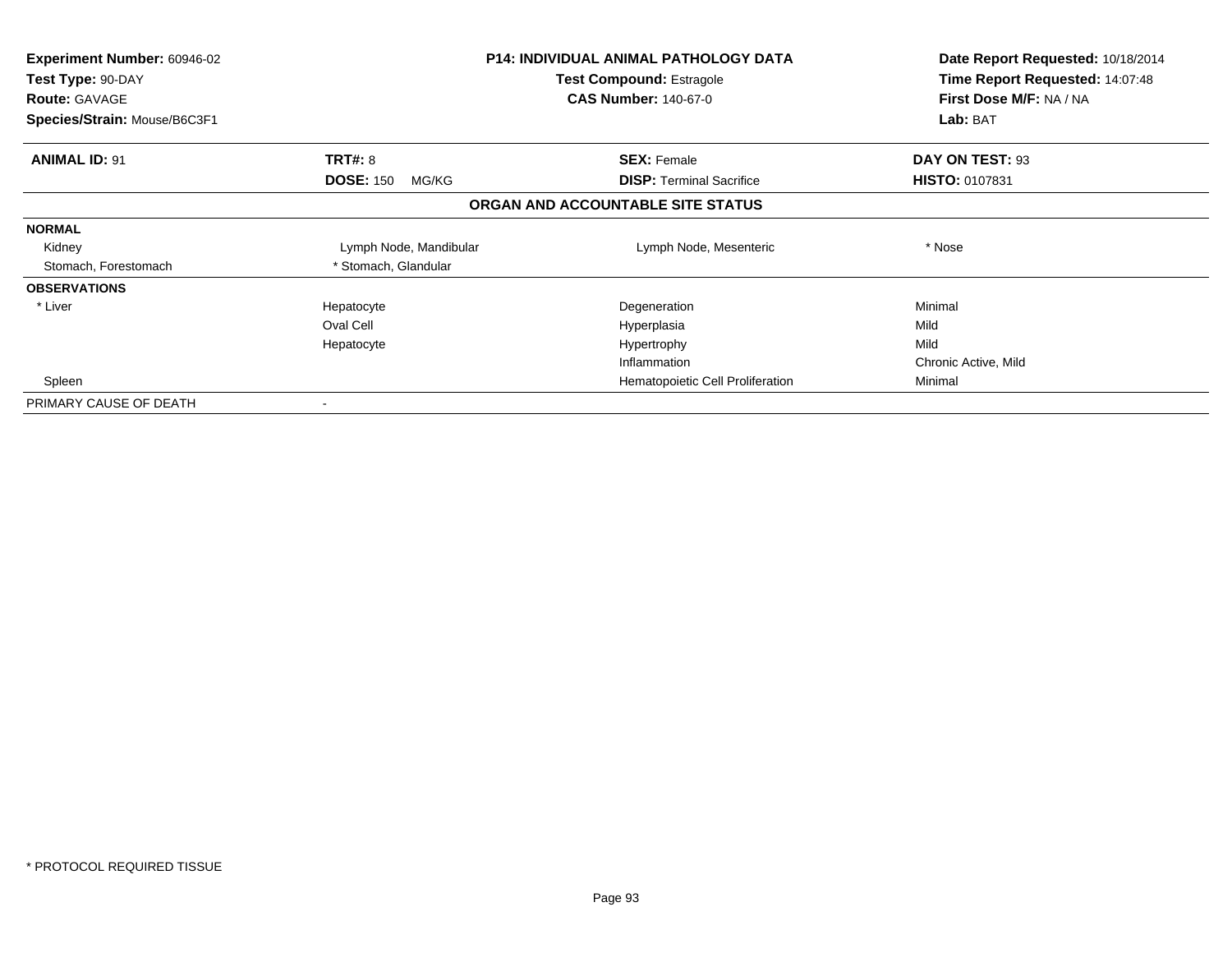| <b>Experiment Number: 60946-02</b><br>Test Type: 90-DAY<br><b>Route: GAVAGE</b><br>Species/Strain: Mouse/B6C3F1 |                           | <b>P14: INDIVIDUAL ANIMAL PATHOLOGY DATA</b><br><b>Test Compound: Estragole</b><br><b>CAS Number: 140-67-0</b> | Date Report Requested: 10/18/2014<br>Time Report Requested: 14:07:48<br>First Dose M/F: NA / NA<br>Lab: BAT |
|-----------------------------------------------------------------------------------------------------------------|---------------------------|----------------------------------------------------------------------------------------------------------------|-------------------------------------------------------------------------------------------------------------|
| <b>ANIMAL ID: 92</b>                                                                                            | <b>TRT#: 8</b>            | <b>SEX: Female</b>                                                                                             | DAY ON TEST: 93                                                                                             |
|                                                                                                                 | <b>DOSE: 150</b><br>MG/KG | <b>DISP:</b> Terminal Sacrifice                                                                                | <b>HISTO: 0107832</b>                                                                                       |
|                                                                                                                 |                           | ORGAN AND ACCOUNTABLE SITE STATUS                                                                              |                                                                                                             |
| <b>NORMAL</b>                                                                                                   |                           |                                                                                                                |                                                                                                             |
| Kidney                                                                                                          | Lymph Node, Mandibular    | Lymph Node, Mesenteric                                                                                         | * Nose                                                                                                      |
| Stomach, Forestomach                                                                                            | * Stomach, Glandular      |                                                                                                                |                                                                                                             |
| <b>OBSERVATIONS</b>                                                                                             |                           |                                                                                                                |                                                                                                             |
| * Liver                                                                                                         | Hepatocyte                | Degeneration                                                                                                   | Mild                                                                                                        |
|                                                                                                                 | Oval Cell                 | Hyperplasia                                                                                                    | Mild                                                                                                        |
|                                                                                                                 | Hepatocyte                | Hypertrophy                                                                                                    | Mild                                                                                                        |
|                                                                                                                 |                           | Inflammation                                                                                                   | Chronic Active, Minimal                                                                                     |
| Spleen                                                                                                          |                           | Hematopoietic Cell Proliferation                                                                               | Minimal                                                                                                     |
| PRIMARY CAUSE OF DEATH                                                                                          |                           |                                                                                                                |                                                                                                             |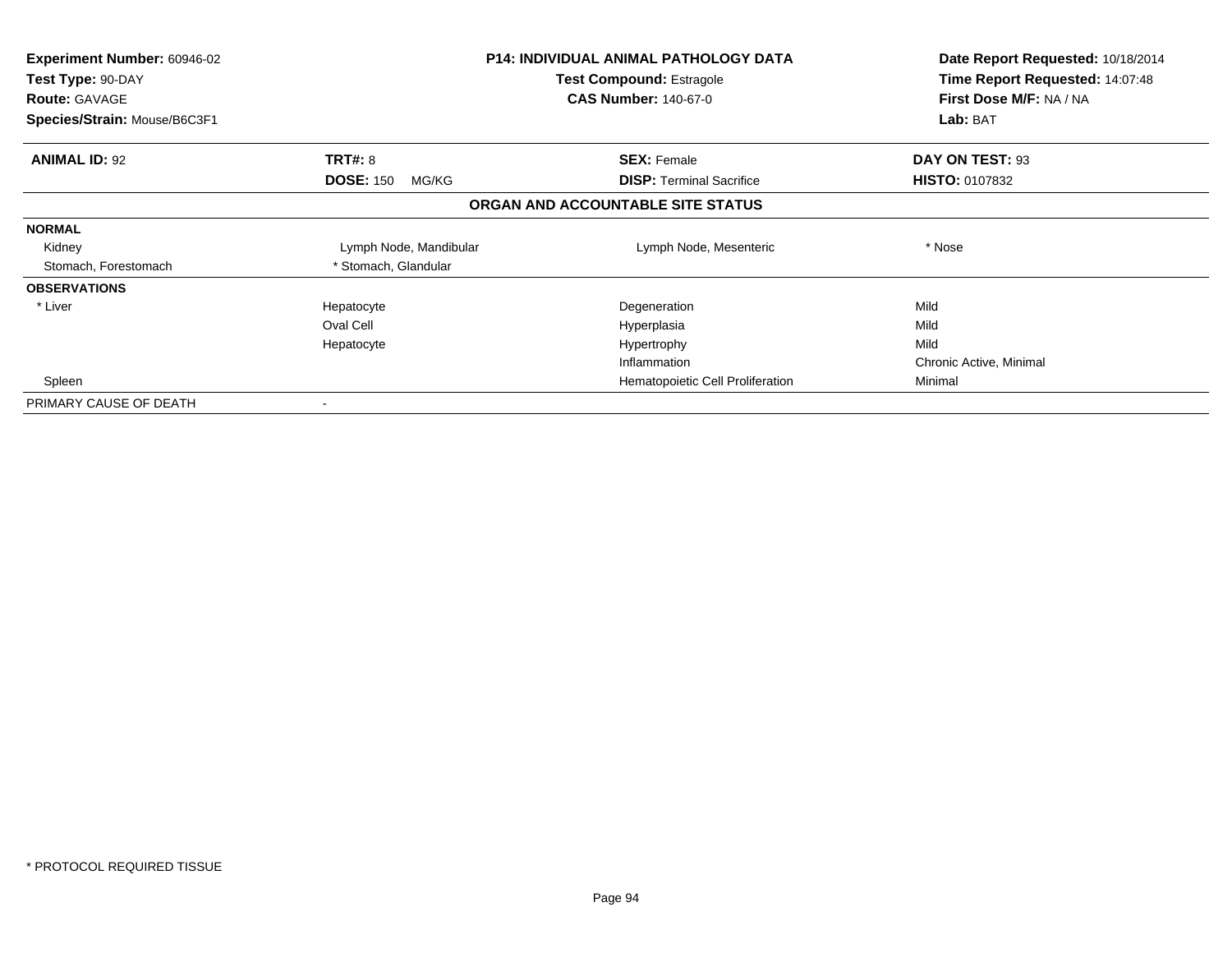| <b>Experiment Number: 60946-02</b><br>Test Type: 90-DAY<br><b>Route: GAVAGE</b><br>Species/Strain: Mouse/B6C3F1 |                           | <b>P14: INDIVIDUAL ANIMAL PATHOLOGY DATA</b><br><b>Test Compound: Estragole</b><br><b>CAS Number: 140-67-0</b> | Date Report Requested: 10/18/2014<br>Time Report Requested: 14:07:48<br>First Dose M/F: NA / NA<br>Lab: BAT |
|-----------------------------------------------------------------------------------------------------------------|---------------------------|----------------------------------------------------------------------------------------------------------------|-------------------------------------------------------------------------------------------------------------|
| <b>ANIMAL ID: 93</b>                                                                                            | TRT#: 8                   | <b>SEX: Female</b>                                                                                             | DAY ON TEST: 93                                                                                             |
|                                                                                                                 | <b>DOSE: 150</b><br>MG/KG | <b>DISP:</b> Terminal Sacrifice                                                                                | <b>HISTO: 0107833</b>                                                                                       |
|                                                                                                                 |                           | ORGAN AND ACCOUNTABLE SITE STATUS                                                                              |                                                                                                             |
| <b>NORMAL</b>                                                                                                   |                           |                                                                                                                |                                                                                                             |
| Kidney                                                                                                          | Lymph Node, Mandibular    | Lymph Node, Mesenteric                                                                                         | * Nose                                                                                                      |
| Stomach, Forestomach                                                                                            | * Stomach, Glandular      |                                                                                                                |                                                                                                             |
| <b>OBSERVATIONS</b>                                                                                             |                           |                                                                                                                |                                                                                                             |
| * Liver                                                                                                         | Hepatocyte                | Degeneration                                                                                                   | Minimal                                                                                                     |
|                                                                                                                 | <b>Bile Duct</b>          | Hyperplasia                                                                                                    | Minimal                                                                                                     |
|                                                                                                                 | Oval Cell                 | Hyperplasia                                                                                                    | Mild                                                                                                        |
|                                                                                                                 | Hepatocyte                | Hypertrophy                                                                                                    | Mild                                                                                                        |
|                                                                                                                 |                           | Inflammation                                                                                                   | Chronic Active, Minimal                                                                                     |
| Spleen                                                                                                          |                           | Hematopoietic Cell Proliferation                                                                               | Minimal                                                                                                     |
| PRIMARY CAUSE OF DEATH                                                                                          |                           |                                                                                                                |                                                                                                             |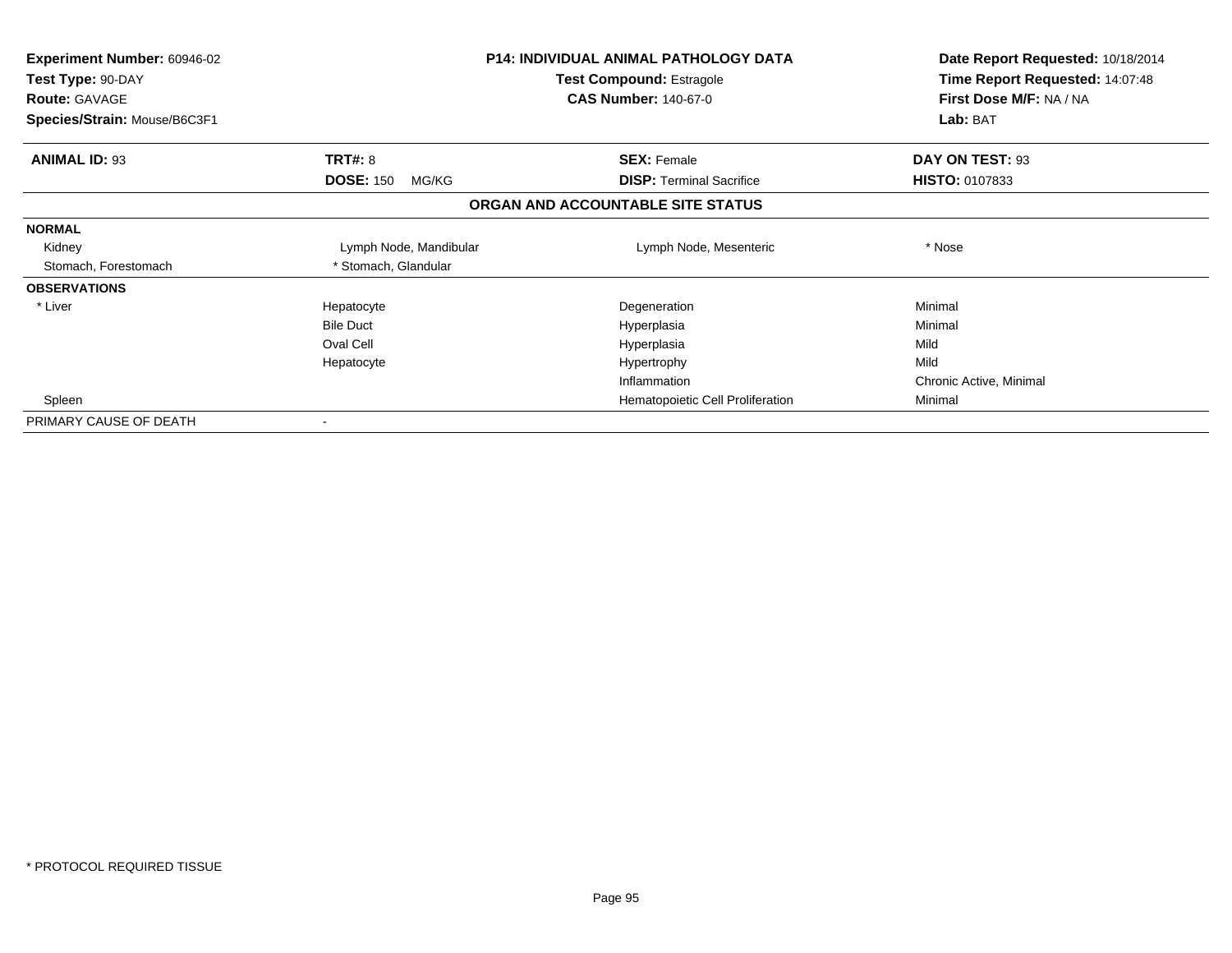| <b>Experiment Number: 60946-02</b><br>Test Type: 90-DAY<br><b>Route: GAVAGE</b> | <b>P14: INDIVIDUAL ANIMAL PATHOLOGY DATA</b><br>Test Compound: Estragole<br><b>CAS Number: 140-67-0</b> |                                   | Date Report Requested: 10/18/2014<br>Time Report Requested: 14:07:48<br>First Dose M/F: NA / NA |
|---------------------------------------------------------------------------------|---------------------------------------------------------------------------------------------------------|-----------------------------------|-------------------------------------------------------------------------------------------------|
| Species/Strain: Mouse/B6C3F1                                                    |                                                                                                         |                                   | Lab: BAT                                                                                        |
| <b>ANIMAL ID: 94</b>                                                            | <b>TRT#: 8</b>                                                                                          | <b>SEX: Female</b>                | DAY ON TEST: 93                                                                                 |
|                                                                                 | <b>DOSE: 150</b><br>MG/KG                                                                               | <b>DISP:</b> Terminal Sacrifice   | <b>HISTO: 0107834</b>                                                                           |
|                                                                                 |                                                                                                         | ORGAN AND ACCOUNTABLE SITE STATUS |                                                                                                 |
| <b>NORMAL</b>                                                                   |                                                                                                         |                                   |                                                                                                 |
| Kidney                                                                          | Lymph Node, Mandibular                                                                                  | Lymph Node, Mesenteric            | * Nose                                                                                          |
| Stomach, Forestomach                                                            |                                                                                                         |                                   |                                                                                                 |
| <b>OBSERVATIONS</b>                                                             |                                                                                                         |                                   |                                                                                                 |
| * Liver                                                                         | Hepatocyte                                                                                              | Degeneration                      | Minimal                                                                                         |
|                                                                                 | Oval Cell                                                                                               | Hyperplasia                       | Mild                                                                                            |
|                                                                                 | Hepatocyte                                                                                              | Hypertrophy                       | Mild                                                                                            |
|                                                                                 |                                                                                                         | Inflammation                      | Chronic Active, Minimal                                                                         |
| Spleen                                                                          |                                                                                                         | Hematopoietic Cell Proliferation  | Minimal                                                                                         |
| * Stomach, Glandular                                                            |                                                                                                         | Mineralization                    | Minimal                                                                                         |
| PRIMARY CAUSE OF DEATH                                                          |                                                                                                         |                                   |                                                                                                 |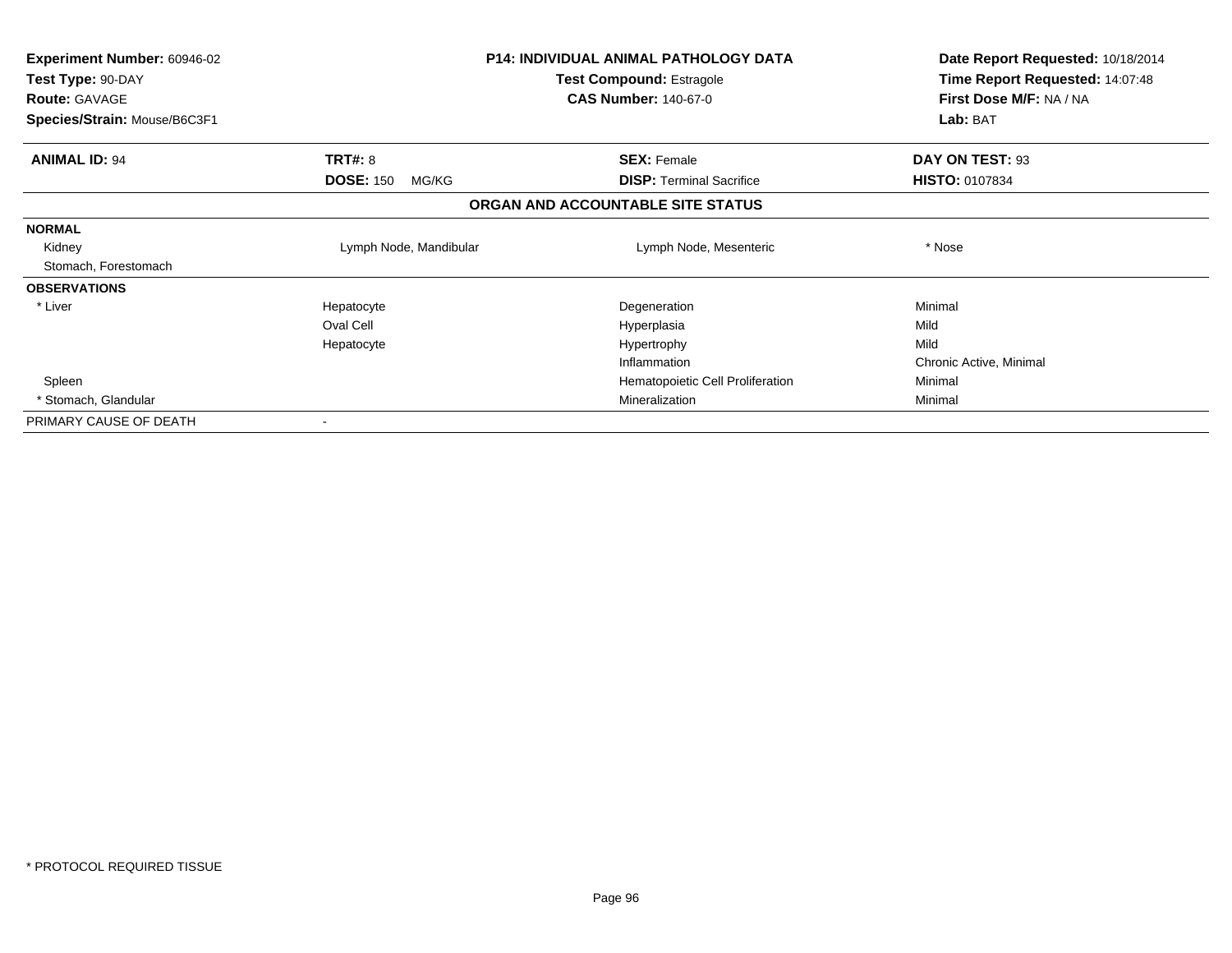| Experiment Number: 60946-02<br>Test Type: 90-DAY<br><b>Route: GAVAGE</b><br>Species/Strain: Mouse/B6C3F1 |                           | <b>P14: INDIVIDUAL ANIMAL PATHOLOGY DATA</b><br><b>Test Compound: Estragole</b><br><b>CAS Number: 140-67-0</b> | Date Report Requested: 10/18/2014<br>Time Report Requested: 14:07:48<br>First Dose M/F: NA / NA<br>Lab: BAT |
|----------------------------------------------------------------------------------------------------------|---------------------------|----------------------------------------------------------------------------------------------------------------|-------------------------------------------------------------------------------------------------------------|
| <b>ANIMAL ID: 95</b>                                                                                     | <b>TRT#: 8</b>            | <b>SEX: Female</b>                                                                                             | DAY ON TEST: 93                                                                                             |
|                                                                                                          | <b>DOSE: 150</b><br>MG/KG | <b>DISP:</b> Terminal Sacrifice                                                                                | <b>HISTO: 0107835</b>                                                                                       |
|                                                                                                          |                           | ORGAN AND ACCOUNTABLE SITE STATUS                                                                              |                                                                                                             |
| <b>NORMAL</b>                                                                                            |                           |                                                                                                                |                                                                                                             |
| Kidney                                                                                                   | Lymph Node, Mandibular    | Lymph Node, Mesenteric                                                                                         | * Nose                                                                                                      |
| Stomach, Forestomach                                                                                     | * Stomach, Glandular      |                                                                                                                |                                                                                                             |
| <b>OBSERVATIONS</b>                                                                                      |                           |                                                                                                                |                                                                                                             |
| * Liver                                                                                                  | Hepatocyte                | Degeneration                                                                                                   | Minimal                                                                                                     |
|                                                                                                          | Oval Cell                 | Hyperplasia                                                                                                    | Mild                                                                                                        |
|                                                                                                          | Hepatocyte                | Hypertrophy                                                                                                    | Mild                                                                                                        |
|                                                                                                          |                           | Inflammation                                                                                                   | Chronic Active, Minimal                                                                                     |
| Spleen                                                                                                   |                           | Hematopoietic Cell Proliferation                                                                               | Minimal                                                                                                     |
| PRIMARY CAUSE OF DEATH                                                                                   |                           |                                                                                                                |                                                                                                             |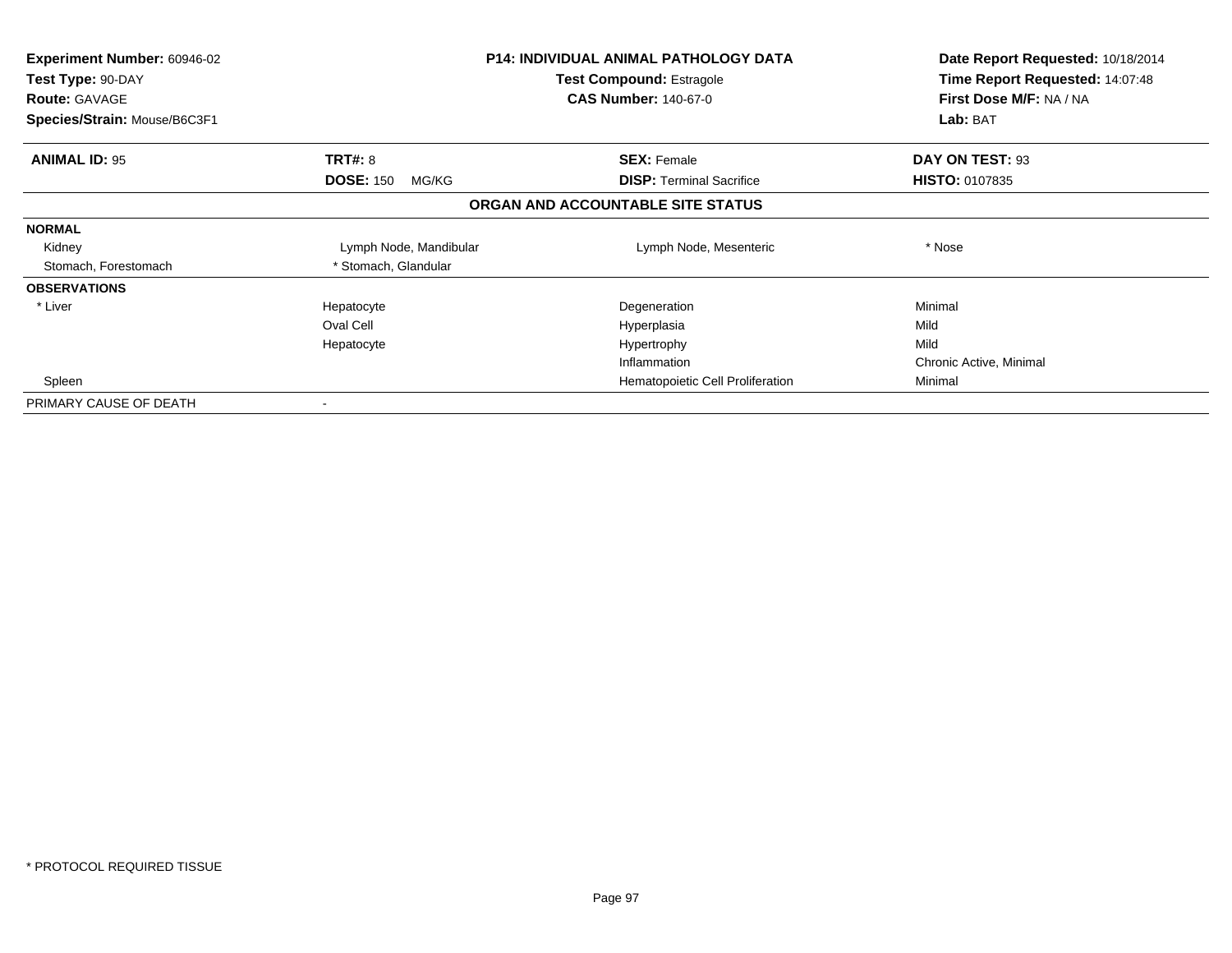| <b>Experiment Number: 60946-02</b><br>Test Type: 90-DAY<br><b>Route: GAVAGE</b><br>Species/Strain: Mouse/B6C3F1 |                           | <b>P14: INDIVIDUAL ANIMAL PATHOLOGY DATA</b><br>Test Compound: Estragole<br><b>CAS Number: 140-67-0</b> | Date Report Requested: 10/18/2014<br>Time Report Requested: 14:07:48<br>First Dose M/F: NA / NA<br>Lab: BAT |
|-----------------------------------------------------------------------------------------------------------------|---------------------------|---------------------------------------------------------------------------------------------------------|-------------------------------------------------------------------------------------------------------------|
| <b>ANIMAL ID: 96</b>                                                                                            | <b>TRT#: 8</b>            | <b>SEX: Female</b>                                                                                      | DAY ON TEST: 93                                                                                             |
|                                                                                                                 | <b>DOSE: 150</b><br>MG/KG | <b>DISP:</b> Terminal Sacrifice                                                                         | <b>HISTO: 0107836</b>                                                                                       |
|                                                                                                                 |                           | ORGAN AND ACCOUNTABLE SITE STATUS                                                                       |                                                                                                             |
| <b>NORMAL</b>                                                                                                   |                           |                                                                                                         |                                                                                                             |
| Kidney                                                                                                          | Lymph Node, Mandibular    | Lymph Node, Mesenteric                                                                                  | Stomach, Forestomach                                                                                        |
| * Stomach, Glandular                                                                                            |                           |                                                                                                         |                                                                                                             |
| <b>OBSERVATIONS</b>                                                                                             |                           |                                                                                                         |                                                                                                             |
| <b>Clitoral Gland</b>                                                                                           |                           | Pigmentation                                                                                            | Melanin, Mild                                                                                               |
| [ Pigmentation TGLS = $1-8$ ]                                                                                   |                           |                                                                                                         |                                                                                                             |
| * Liver                                                                                                         | Hepatocyte                | Degeneration                                                                                            | Mild                                                                                                        |
|                                                                                                                 | Oval Cell                 | Hyperplasia                                                                                             | Mild                                                                                                        |
|                                                                                                                 | Hepatocyte                | Hypertrophy                                                                                             | Mild                                                                                                        |
|                                                                                                                 |                           | Inflammation                                                                                            | Chronic Active, Mild                                                                                        |
| * Nose                                                                                                          | Olfactory Epi             | Degeneration                                                                                            | Minimal                                                                                                     |
| Spleen                                                                                                          |                           | Hematopoietic Cell Proliferation                                                                        | Minimal                                                                                                     |
| PRIMARY CAUSE OF DEATH                                                                                          |                           |                                                                                                         |                                                                                                             |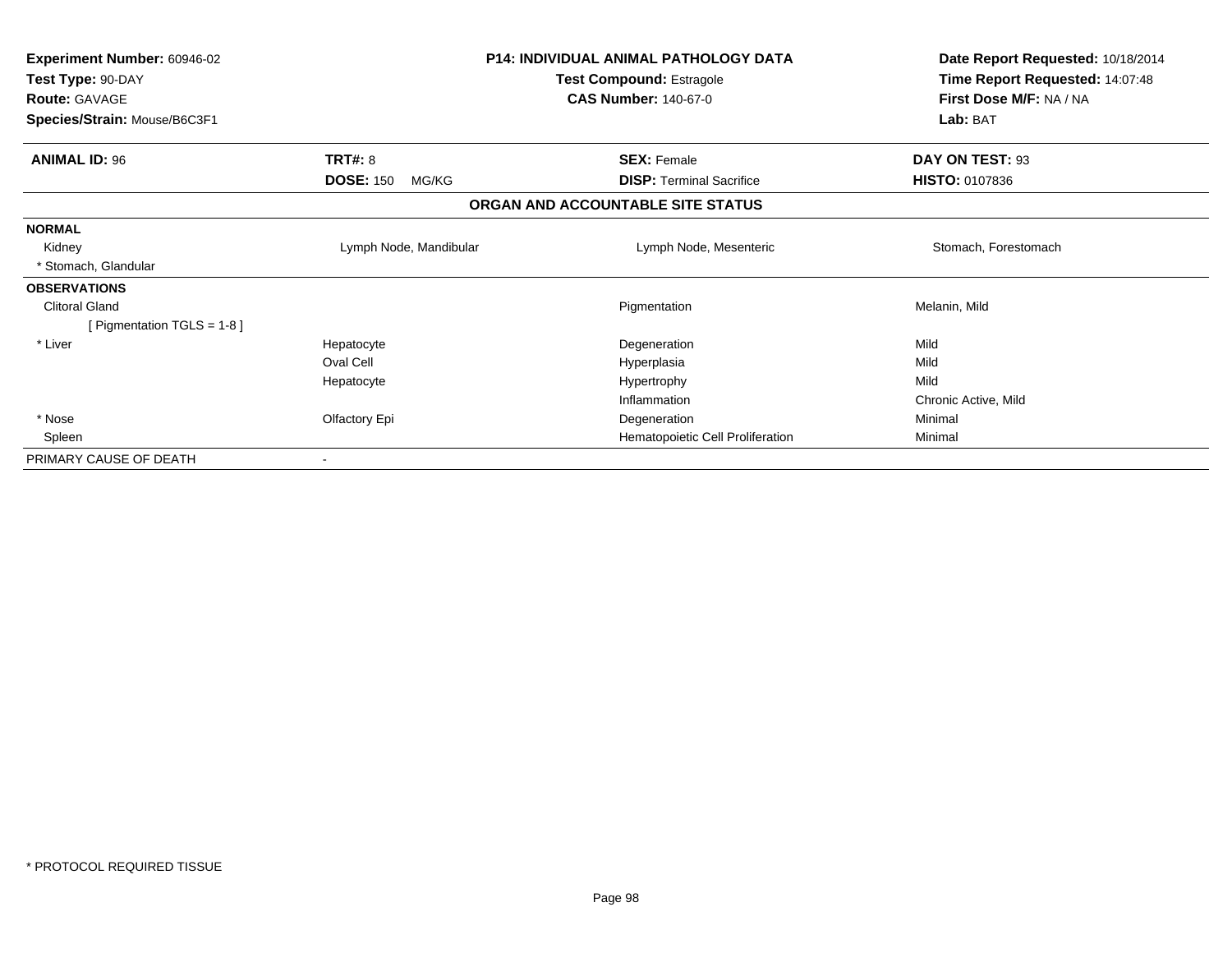| <b>Experiment Number: 60946-02</b><br>Test Type: 90-DAY<br><b>Route: GAVAGE</b><br>Species/Strain: Mouse/B6C3F1 |                                             | P14: INDIVIDUAL ANIMAL PATHOLOGY DATA<br>Test Compound: Estragole<br><b>CAS Number: 140-67-0</b> | Date Report Requested: 10/18/2014<br>Time Report Requested: 14:07:48<br>First Dose M/F: NA / NA<br>Lab: BAT |
|-----------------------------------------------------------------------------------------------------------------|---------------------------------------------|--------------------------------------------------------------------------------------------------|-------------------------------------------------------------------------------------------------------------|
| <b>ANIMAL ID: 97</b>                                                                                            | <b>TRT#: 8</b><br><b>DOSE: 150</b><br>MG/KG | <b>SEX: Female</b><br><b>DISP:</b> Terminal Sacrifice                                            | DAY ON TEST: 93<br><b>HISTO: 0107837</b>                                                                    |
|                                                                                                                 |                                             |                                                                                                  |                                                                                                             |
|                                                                                                                 |                                             | ORGAN AND ACCOUNTABLE SITE STATUS                                                                |                                                                                                             |
| <b>NORMAL</b>                                                                                                   |                                             |                                                                                                  |                                                                                                             |
| Kidney                                                                                                          | Lymph Node, Mandibular                      | Lymph Node, Mesenteric                                                                           | Stomach, Forestomach                                                                                        |
| * Stomach, Glandular                                                                                            |                                             |                                                                                                  |                                                                                                             |
| <b>OBSERVATIONS</b>                                                                                             |                                             |                                                                                                  |                                                                                                             |
| * Liver                                                                                                         | Hepatocyte                                  | Degeneration                                                                                     | Mild                                                                                                        |
|                                                                                                                 | Oval Cell                                   | Hyperplasia                                                                                      | Mild                                                                                                        |
|                                                                                                                 | Hepatocyte                                  | Hypertrophy                                                                                      | Mild                                                                                                        |
|                                                                                                                 |                                             | Inflammation                                                                                     | Chronic Active, Minimal                                                                                     |
| * Nose                                                                                                          | Olfactory Epi                               | Degeneration                                                                                     | Minimal                                                                                                     |
| Spleen                                                                                                          |                                             | Hematopoietic Cell Proliferation                                                                 | Minimal                                                                                                     |
| PRIMARY CAUSE OF DEATH                                                                                          |                                             |                                                                                                  |                                                                                                             |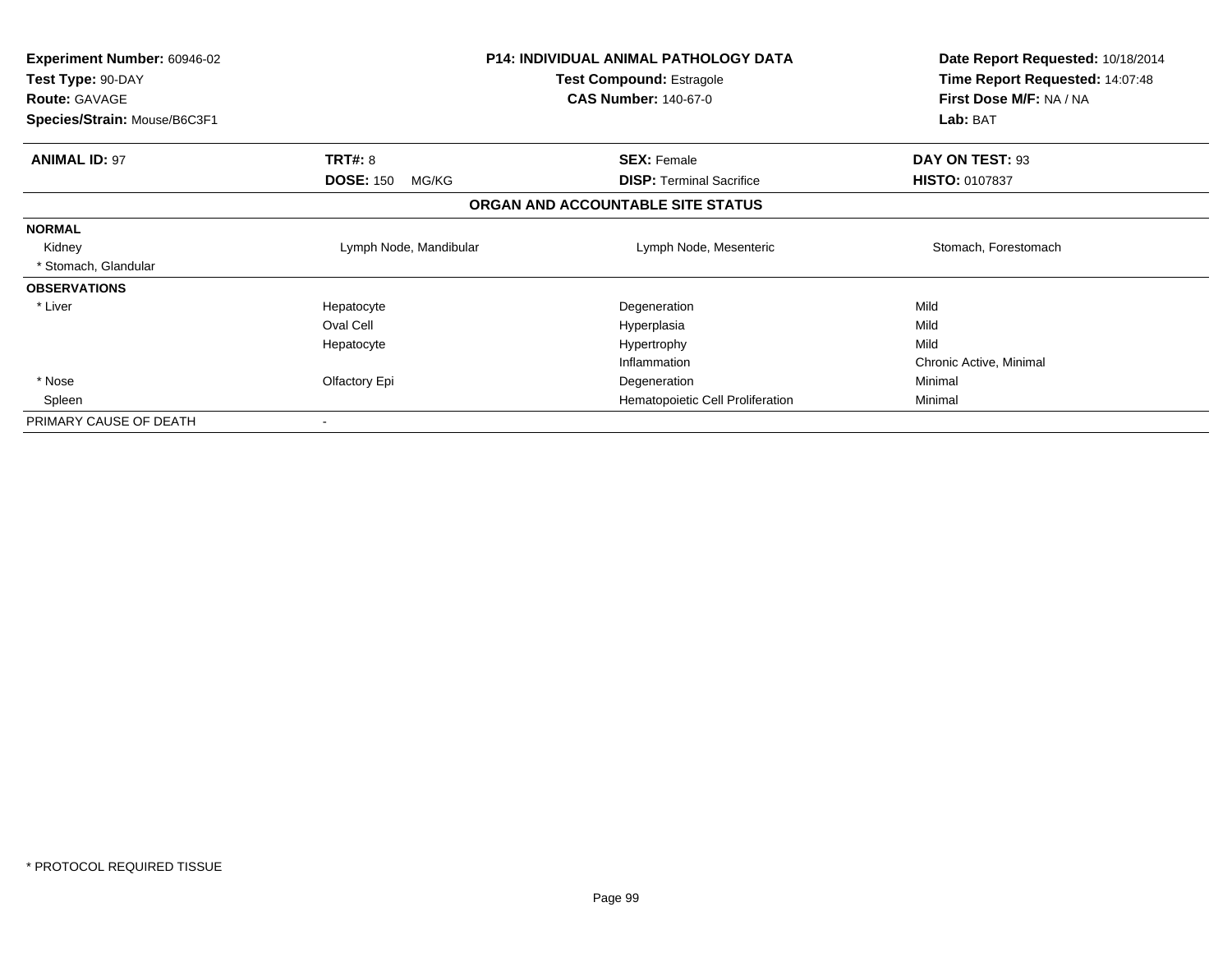| Experiment Number: 60946-02<br>Test Type: 90-DAY<br><b>Route: GAVAGE</b> | <b>P14: INDIVIDUAL ANIMAL PATHOLOGY DATA</b><br>Test Compound: Estragole<br><b>CAS Number: 140-67-0</b> |                                   | Date Report Requested: 10/18/2014<br>Time Report Requested: 14:07:48<br>First Dose M/F: NA / NA |
|--------------------------------------------------------------------------|---------------------------------------------------------------------------------------------------------|-----------------------------------|-------------------------------------------------------------------------------------------------|
| Species/Strain: Mouse/B6C3F1                                             |                                                                                                         |                                   | Lab: BAT                                                                                        |
| <b>ANIMAL ID: 98</b>                                                     | <b>TRT#: 8</b>                                                                                          | <b>SEX: Female</b>                | DAY ON TEST: 93                                                                                 |
|                                                                          | <b>DOSE: 150</b><br>MG/KG                                                                               | <b>DISP:</b> Terminal Sacrifice   | <b>HISTO: 0107838</b>                                                                           |
|                                                                          |                                                                                                         | ORGAN AND ACCOUNTABLE SITE STATUS |                                                                                                 |
| <b>NORMAL</b>                                                            |                                                                                                         |                                   |                                                                                                 |
| Kidney                                                                   | Lymph Node, Mandibular                                                                                  | Lymph Node, Mesenteric            | * Nose                                                                                          |
| * Stomach, Glandular                                                     |                                                                                                         |                                   |                                                                                                 |
| <b>OBSERVATIONS</b>                                                      |                                                                                                         |                                   |                                                                                                 |
| * Liver                                                                  | Hepatocyte                                                                                              | Degeneration                      | Mild                                                                                            |
|                                                                          | Oval Cell                                                                                               | Hyperplasia                       | Mild                                                                                            |
|                                                                          | Hepatocyte                                                                                              | Hypertrophy                       | Mild                                                                                            |
|                                                                          |                                                                                                         | Inflammation                      | Chronic Active, Mild                                                                            |
|                                                                          |                                                                                                         | <b>Mixed Cell Focus</b>           |                                                                                                 |
| Spleen                                                                   |                                                                                                         | Hematopoietic Cell Proliferation  | Minimal                                                                                         |
| PRIMARY CAUSE OF DEATH                                                   |                                                                                                         |                                   |                                                                                                 |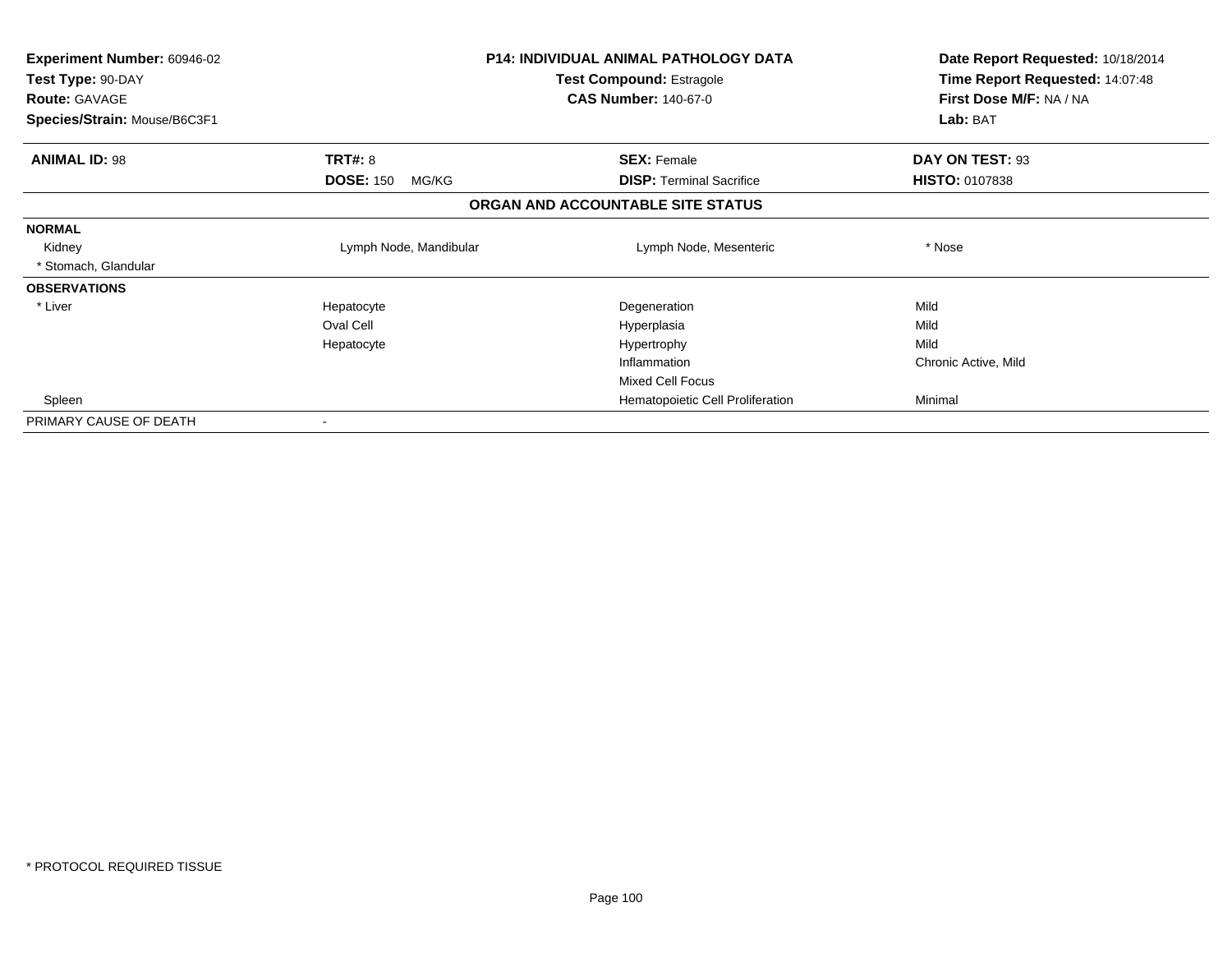| <b>Experiment Number: 60946-02</b><br>Test Type: 90-DAY<br><b>Route: GAVAGE</b><br>Species/Strain: Mouse/B6C3F1 |                           | <b>P14: INDIVIDUAL ANIMAL PATHOLOGY DATA</b><br>Test Compound: Estragole<br><b>CAS Number: 140-67-0</b> | Date Report Requested: 10/18/2014<br>Time Report Requested: 14:07:48<br>First Dose M/F: NA / NA<br>Lab: BAT |
|-----------------------------------------------------------------------------------------------------------------|---------------------------|---------------------------------------------------------------------------------------------------------|-------------------------------------------------------------------------------------------------------------|
| <b>ANIMAL ID: 99</b>                                                                                            | <b>TRT#: 8</b>            | <b>SEX: Female</b>                                                                                      | DAY ON TEST: 93                                                                                             |
|                                                                                                                 | <b>DOSE: 150</b><br>MG/KG | <b>DISP:</b> Terminal Sacrifice                                                                         | <b>HISTO: 0107839</b>                                                                                       |
|                                                                                                                 |                           | ORGAN AND ACCOUNTABLE SITE STATUS                                                                       |                                                                                                             |
| <b>NORMAL</b>                                                                                                   |                           |                                                                                                         |                                                                                                             |
| Kidney                                                                                                          | Lymph Node, Mandibular    | Lymph Node, Mesenteric                                                                                  | * Nose                                                                                                      |
| Stomach, Forestomach                                                                                            | * Stomach, Glandular      |                                                                                                         |                                                                                                             |
| <b>OBSERVATIONS</b>                                                                                             |                           |                                                                                                         |                                                                                                             |
| * Liver                                                                                                         | Hepatocyte                | Degeneration                                                                                            | Minimal                                                                                                     |
|                                                                                                                 | Oval Cell                 | Hyperplasia                                                                                             | Mild                                                                                                        |
|                                                                                                                 | Hepatocyte                | Hypertrophy                                                                                             | Mild                                                                                                        |
|                                                                                                                 |                           | Inflammation                                                                                            | Chronic Active, Mild                                                                                        |
| Spleen                                                                                                          |                           | Hematopoietic Cell Proliferation                                                                        | Minimal                                                                                                     |
| PRIMARY CAUSE OF DEATH                                                                                          |                           |                                                                                                         |                                                                                                             |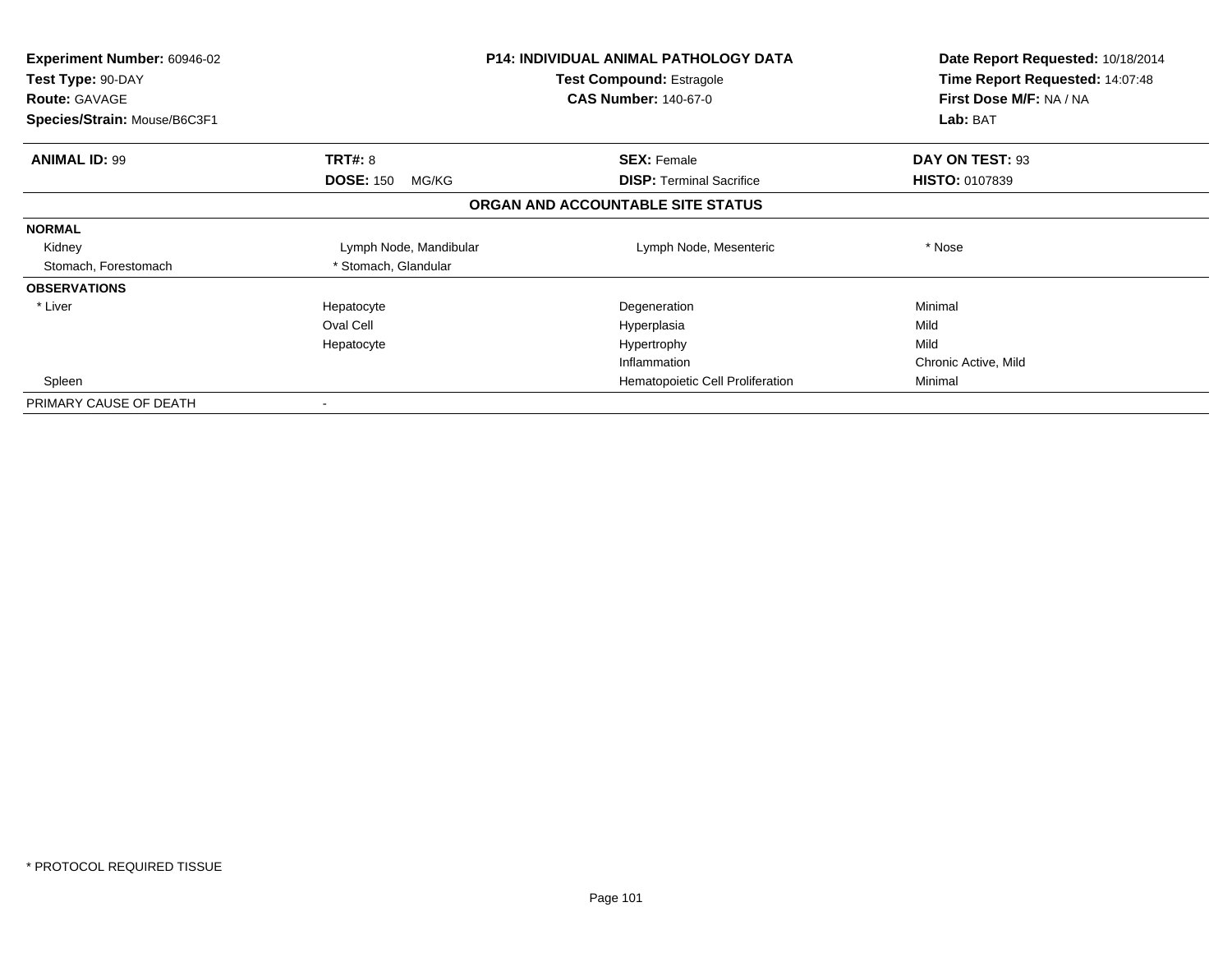| <b>Experiment Number: 60946-02</b><br>Test Type: 90-DAY<br><b>Route: GAVAGE</b><br>Species/Strain: Mouse/B6C3F1 |                           | <b>P14: INDIVIDUAL ANIMAL PATHOLOGY DATA</b><br><b>Test Compound: Estragole</b><br><b>CAS Number: 140-67-0</b> | Date Report Requested: 10/18/2014<br>Time Report Requested: 14:07:48<br>First Dose M/F: NA / NA<br>Lab: BAT |
|-----------------------------------------------------------------------------------------------------------------|---------------------------|----------------------------------------------------------------------------------------------------------------|-------------------------------------------------------------------------------------------------------------|
|                                                                                                                 |                           |                                                                                                                |                                                                                                             |
| <b>ANIMAL ID: 100</b>                                                                                           | <b>TRT#: 8</b>            | <b>SEX: Female</b>                                                                                             | DAY ON TEST: 93                                                                                             |
|                                                                                                                 | <b>DOSE: 150</b><br>MG/KG | <b>DISP:</b> Terminal Sacrifice                                                                                | <b>HISTO: 0107840</b>                                                                                       |
|                                                                                                                 |                           | ORGAN AND ACCOUNTABLE SITE STATUS                                                                              |                                                                                                             |
| <b>NORMAL</b>                                                                                                   |                           |                                                                                                                |                                                                                                             |
| Kidney                                                                                                          | Lymph Node, Mandibular    | Lymph Node, Mesenteric                                                                                         | * Nose                                                                                                      |
| Stomach, Forestomach                                                                                            | * Stomach, Glandular      |                                                                                                                |                                                                                                             |
| <b>OBSERVATIONS</b>                                                                                             |                           |                                                                                                                |                                                                                                             |
| * Liver                                                                                                         | Hepatocyte                | Degeneration                                                                                                   | Mild                                                                                                        |
|                                                                                                                 | Oval Cell                 | Hyperplasia                                                                                                    | Mild                                                                                                        |
|                                                                                                                 | Hepatocyte                | Hypertrophy                                                                                                    | Mild                                                                                                        |
|                                                                                                                 |                           | Inflammation                                                                                                   | Chronic Active, Minimal                                                                                     |
| Spleen                                                                                                          |                           | Hematopoietic Cell Proliferation                                                                               | Mild                                                                                                        |
| PRIMARY CAUSE OF DEATH                                                                                          |                           |                                                                                                                |                                                                                                             |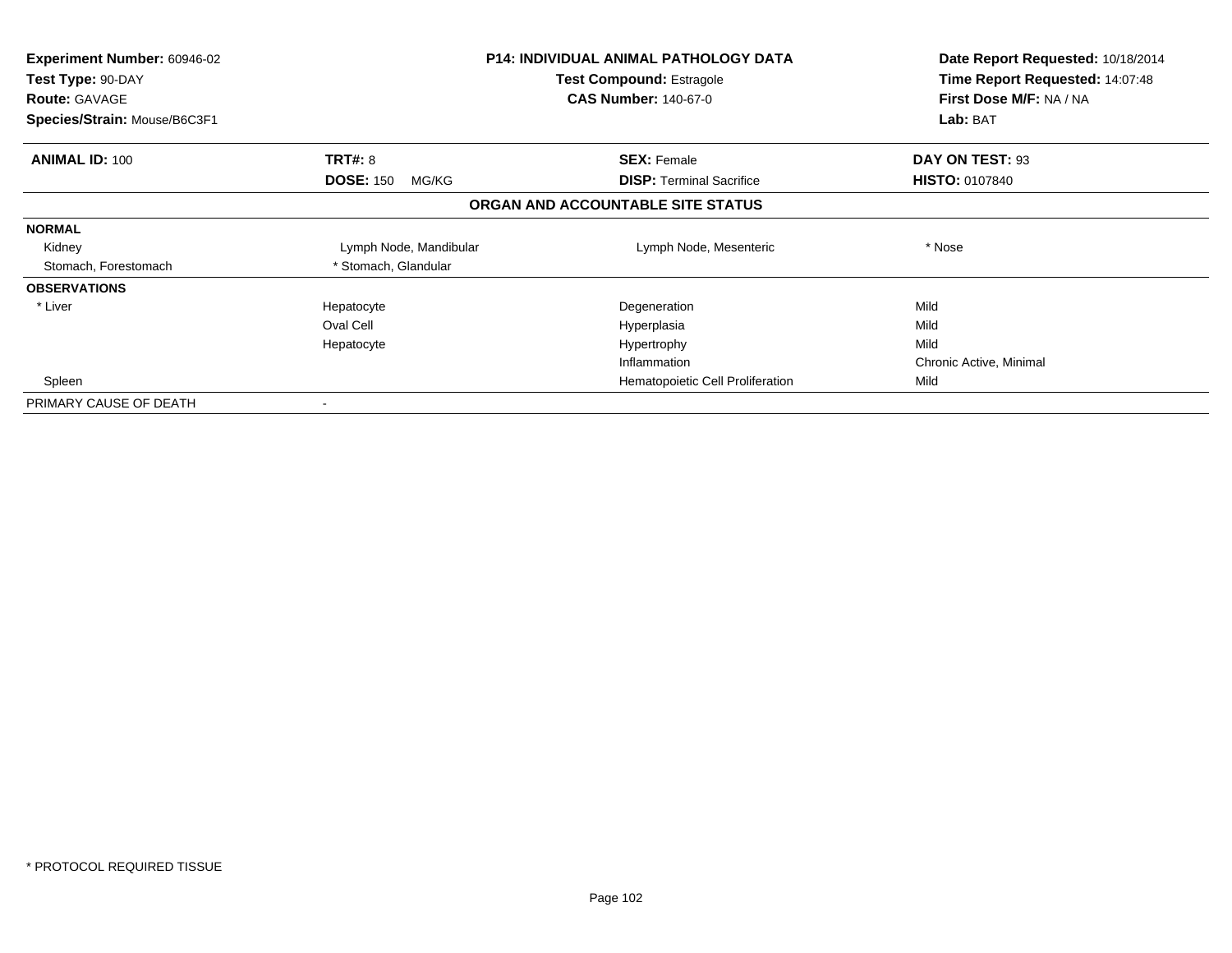| Experiment Number: 60946-02<br>Test Type: 90-DAY<br>Route: GAVAGE<br>Species/Strain: Mouse/B6C3F1 | P14: INDIVIDUAL ANIMAL PATHOLOGY DATA<br><b>Test Compound: Estragole</b><br><b>CAS Number: 140-67-0</b> |                                   | Date Report Requested: 10/18/2014<br>Time Report Requested: 14:07:48<br>First Dose M/F: NA / NA<br>Lab: BAT |
|---------------------------------------------------------------------------------------------------|---------------------------------------------------------------------------------------------------------|-----------------------------------|-------------------------------------------------------------------------------------------------------------|
| <b>ANIMAL ID: 101</b>                                                                             | <b>TRT#: 10</b>                                                                                         | <b>SEX: Female</b>                | DAY ON TEST: 93                                                                                             |
|                                                                                                   | <b>DOSE: 300</b><br>MG/KG                                                                               | <b>DISP: Terminal Sacrifice</b>   | HISTO: 0107841                                                                                              |
|                                                                                                   |                                                                                                         | ORGAN AND ACCOUNTABLE SITE STATUS |                                                                                                             |
| <b>NORMAL</b>                                                                                     |                                                                                                         |                                   |                                                                                                             |
| * Adrenal Medulla                                                                                 | * Blood Vessel                                                                                          | * Bone                            | * Bone Marrow                                                                                               |
| * Brain                                                                                           | * Clitoral Gland                                                                                        | * Eye                             | * Gallbladder                                                                                               |
| * Harderian Gland                                                                                 | * Heart                                                                                                 | * Intestine Large, Cecum          | * Intestine Large, Colon                                                                                    |
| * Intestine Large, Rectum                                                                         | * Intestine Small, Duodenum                                                                             | * Intestine Small, Ileum          | * Intestine Small, Jejunum                                                                                  |
| * Islets, Pancreatic                                                                              | * Lung                                                                                                  | * Lymph Node, Mandibular          | * Lymph Node, Mesenteric                                                                                    |
| * Mammary Gland                                                                                   | * Ovary                                                                                                 | * Pancreas                        | * Parathyroid Gland                                                                                         |
| * Pituitary Gland                                                                                 | * Salivary Glands                                                                                       | * Skin                            | * Stomach, Forestomach                                                                                      |
| * Stomach, Glandular                                                                              | * Thymus                                                                                                | * Thyroid Gland                   | * Trachea                                                                                                   |
| * Urinary Bladder                                                                                 | * Uterus                                                                                                |                                   |                                                                                                             |
| <b>OBSERVATIONS</b>                                                                               |                                                                                                         |                                   |                                                                                                             |
| * Adrenal Cortex                                                                                  | Subcapsular                                                                                             | Hyperplasia                       | Mild                                                                                                        |
| * Clitoral GI                                                                                     |                                                                                                         |                                   |                                                                                                             |
| Note: Missing one clitoral gland.                                                                 |                                                                                                         |                                   |                                                                                                             |
| * Esophagus                                                                                       | <b>Muscularis</b>                                                                                       | Degeneration                      | Minimal                                                                                                     |
| * Kidney                                                                                          |                                                                                                         | Nephropathy                       | Minimal                                                                                                     |
| * Liver                                                                                           | Hepatocyte                                                                                              | Degeneration                      | Mild                                                                                                        |
|                                                                                                   | <b>Oval Cell</b>                                                                                        | Hyperplasia                       | Moderate                                                                                                    |
|                                                                                                   | Hepatocyte                                                                                              | Hypertrophy                       | Moderate                                                                                                    |
|                                                                                                   |                                                                                                         | Inflammation                      | Chronic Active, Minimal                                                                                     |
| [Hyperplasia TGLS = $1,2-3+4+5$ ]<br>[Hypertrophy TGLS = $3-3+4+5$ ]                              |                                                                                                         |                                   |                                                                                                             |
| * Nose                                                                                            | Olfactory Epi                                                                                           | Degeneration                      | Mild                                                                                                        |
| * Spleen                                                                                          |                                                                                                         | Hematopoietic Cell Proliferation  | Minimal                                                                                                     |
| PRIMARY CAUSE OF DEATH                                                                            | $\blacksquare$                                                                                          |                                   |                                                                                                             |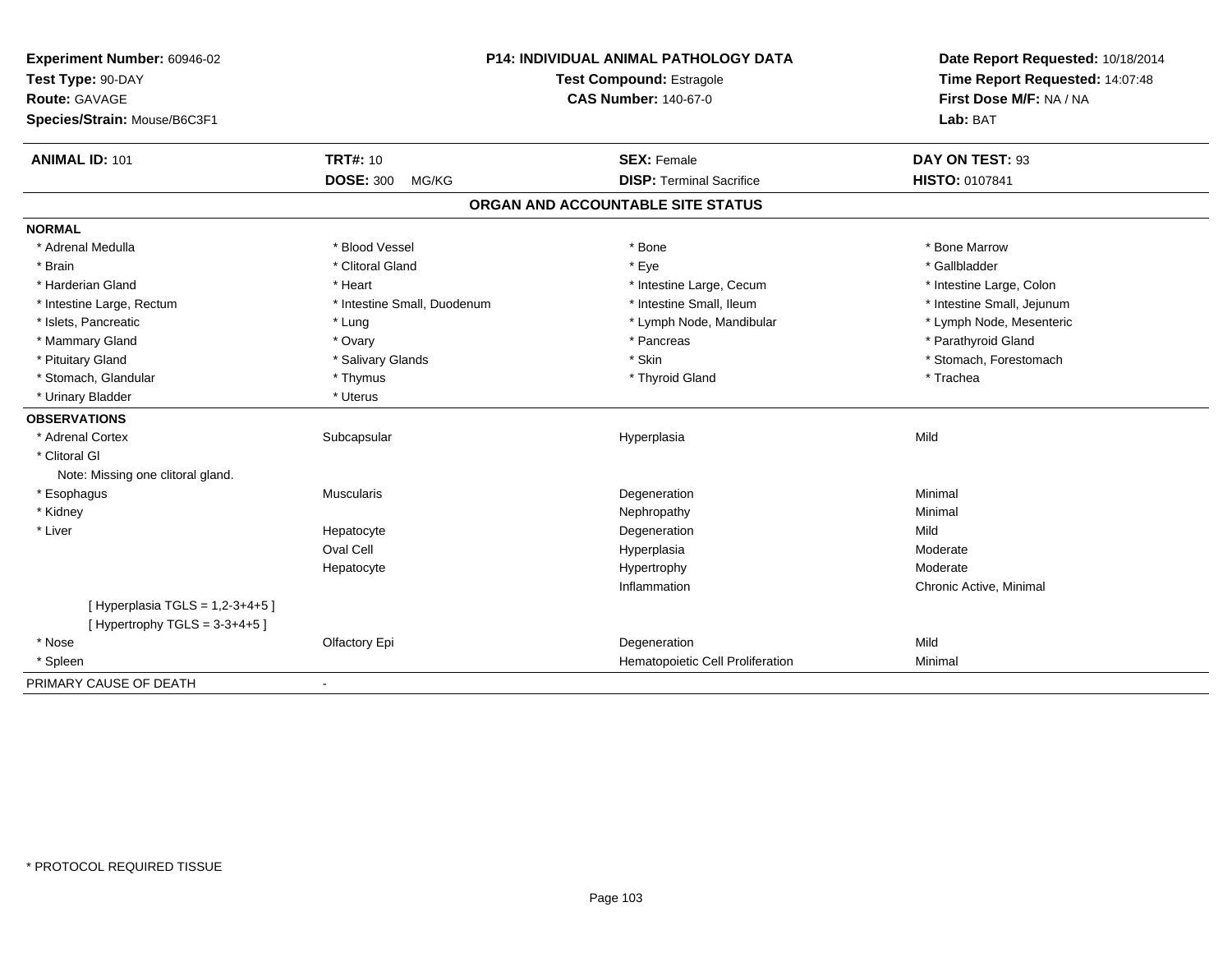| Experiment Number: 60946-02        |                           | P14: INDIVIDUAL ANIMAL PATHOLOGY DATA | Date Report Requested: 10/18/2014 |
|------------------------------------|---------------------------|---------------------------------------|-----------------------------------|
| Test Type: 90-DAY                  | Test Compound: Estragole  |                                       | Time Report Requested: 14:07:48   |
| Route: GAVAGE                      |                           | <b>CAS Number: 140-67-0</b>           | First Dose M/F: NA / NA           |
| Species/Strain: Mouse/B6C3F1       |                           |                                       | Lab: BAT                          |
| <b>ANIMAL ID: 102</b>              | <b>TRT#: 10</b>           | <b>SEX: Female</b>                    | DAY ON TEST: 93                   |
|                                    | <b>DOSE: 300</b><br>MG/KG | <b>DISP: Terminal Sacrifice</b>       | <b>HISTO: 0107842</b>             |
|                                    |                           | ORGAN AND ACCOUNTABLE SITE STATUS     |                                   |
| <b>NORMAL</b>                      |                           |                                       |                                   |
| * Adrenal Medulla                  | * Blood Vessel            | * Bone                                | * Bone Marrow                     |
| * Brain                            | * Clitoral Gland          | * Esophagus                           | * Eye                             |
| * Gallbladder                      | * Harderian Gland         | * Heart                               | * Intestine Large, Cecum          |
| * Intestine Large, Colon           | * Intestine Large, Rectum | * Intestine Small, Duodenum           | * Intestine Small, Ileum          |
| * Intestine Small, Jejunum         | * Islets, Pancreatic      | * Kidney                              | * Lung                            |
| * Lymph Node, Mesenteric           | * Mammary Gland           | * Ovary                               | * Pancreas                        |
| * Parathyroid Gland                | * Pituitary Gland         | * Salivary Glands                     | * Skin                            |
| * Stomach, Forestomach             | * Thymus                  | * Thyroid Gland                       | * Trachea                         |
| * Urinary Bladder                  |                           |                                       |                                   |
| <b>MISSING</b>                     |                           |                                       |                                   |
| * Lymph Node, Mandibular           |                           |                                       |                                   |
| <b>OBSERVATIONS</b>                |                           |                                       |                                   |
| * Adrenal Cortex                   | Subcapsular               | Hyperplasia                           | Minimal                           |
| * Liver                            | Hepatocyte                | Degeneration                          | Mild                              |
|                                    | Oval Cell                 | Hyperplasia                           | Moderate                          |
|                                    | Hepatocyte                | Hypertrophy                           | Moderate                          |
|                                    |                           | Inflammation                          | Chronic Active, Minimal           |
| [ Hyperplasia TGLS = $1,2-3+4+5$ ] |                           |                                       |                                   |
| [Hypertrophy TGLS = $3-3+4+5$ ]    |                           |                                       |                                   |
| * Nose                             | Olfactory Epi             | Degeneration                          | Minimal                           |
| * Spleen                           |                           | Hematopoietic Cell Proliferation      | Minimal                           |
| * Stomach, Glandular               |                           | Atrophy                               | Minimal                           |
|                                    |                           | Mineralization                        | Minimal                           |
| * Uterus                           | Endometrium               | Hyperplasia                           | Cystic, Minimal                   |
| PRIMARY CAUSE OF DEATH             | $\mathbf{r}$              |                                       |                                   |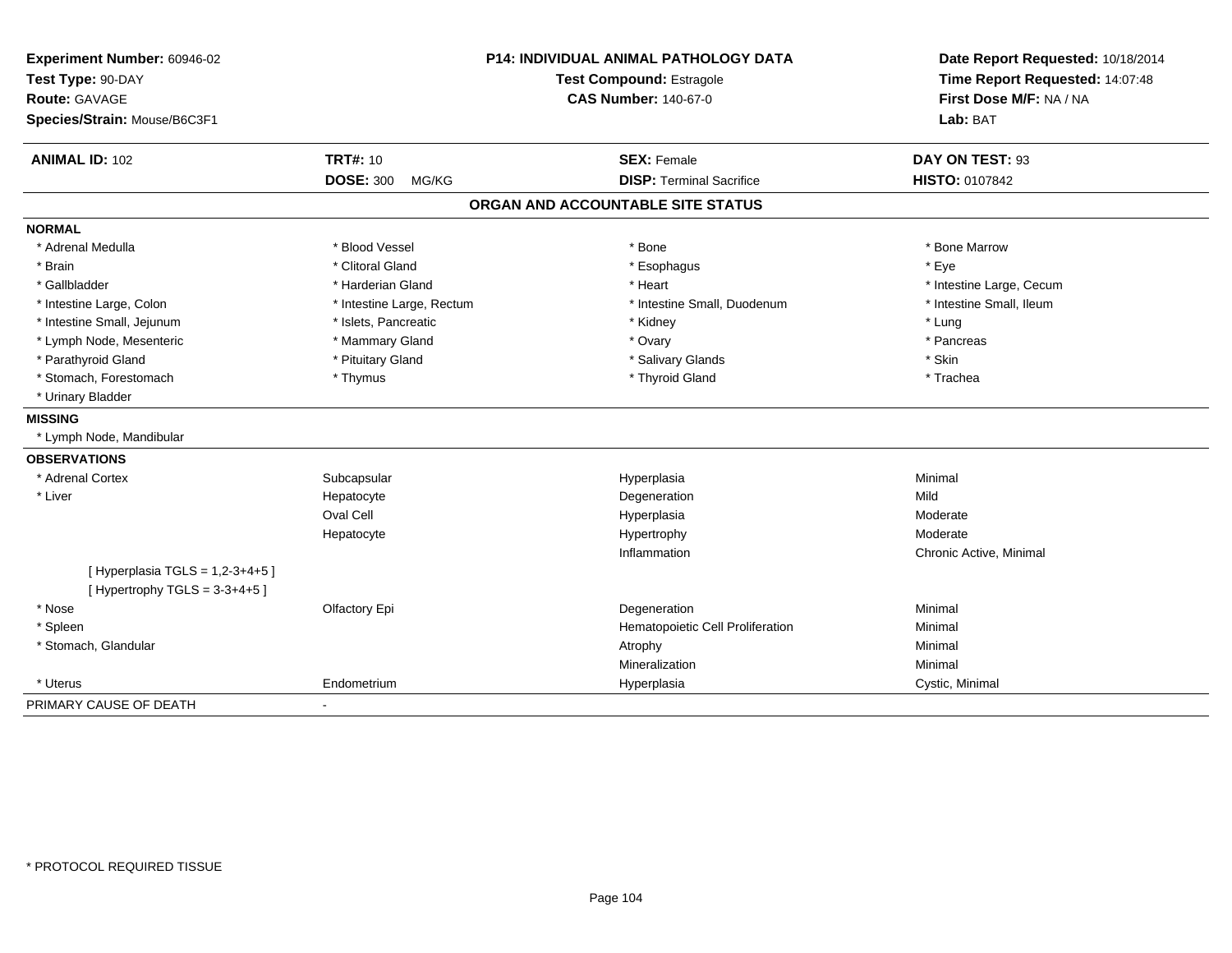| Experiment Number: 60946-02                                                                 | <b>P14: INDIVIDUAL ANIMAL PATHOLOGY DATA</b><br><b>Test Compound: Estragole</b> |                                   | Date Report Requested: 10/18/2014<br>Time Report Requested: 14:07:48 |
|---------------------------------------------------------------------------------------------|---------------------------------------------------------------------------------|-----------------------------------|----------------------------------------------------------------------|
| Test Type: 90-DAY                                                                           |                                                                                 |                                   |                                                                      |
| <b>Route: GAVAGE</b>                                                                        |                                                                                 | <b>CAS Number: 140-67-0</b>       | First Dose M/F: NA / NA                                              |
| Species/Strain: Mouse/B6C3F1                                                                |                                                                                 |                                   | Lab: BAT                                                             |
| <b>ANIMAL ID: 103</b>                                                                       | <b>TRT#: 10</b>                                                                 | <b>SEX: Female</b>                | DAY ON TEST: 93                                                      |
|                                                                                             | <b>DOSE: 300</b><br>MG/KG                                                       | <b>DISP: Terminal Sacrifice</b>   | HISTO: 0107843                                                       |
|                                                                                             |                                                                                 | ORGAN AND ACCOUNTABLE SITE STATUS |                                                                      |
| <b>NORMAL</b>                                                                               |                                                                                 |                                   |                                                                      |
| * Adrenal Medulla                                                                           | * Blood Vessel                                                                  | * Bone                            | * Bone Marrow                                                        |
| * Brain                                                                                     | * Clitoral Gland                                                                | * Esophagus                       | * Eye                                                                |
| * Gallbladder                                                                               | * Harderian Gland                                                               | * Heart                           | * Intestine Large, Cecum                                             |
| * Intestine Large, Colon                                                                    | * Intestine Large, Rectum                                                       | * Intestine Small, Duodenum       | * Intestine Small, Ileum                                             |
| * Intestine Small, Jejunum                                                                  | * Islets, Pancreatic                                                            | * Kidney                          | * Lung                                                               |
| * Lymph Node, Mandibular                                                                    | * Lymph Node, Mesenteric                                                        | * Mammary Gland                   | * Ovary                                                              |
| * Pancreas                                                                                  | * Parathyroid Gland                                                             | * Pituitary Gland                 | * Salivary Glands                                                    |
| * Skin                                                                                      | * Stomach, Forestomach                                                          | * Stomach, Glandular              | * Thymus                                                             |
| * Thyroid Gland                                                                             | * Trachea                                                                       | * Urinary Bladder                 | * Uterus                                                             |
| <b>OBSERVATIONS</b>                                                                         |                                                                                 |                                   |                                                                      |
| * Adrenal Cortex                                                                            | Subcapsular                                                                     | Hyperplasia                       | Minimal                                                              |
| * Eye                                                                                       |                                                                                 |                                   |                                                                      |
| Note: There was no corresponding lesion to correlate with the opacity observed at necropsy. |                                                                                 |                                   |                                                                      |
| * Liver                                                                                     | Hepatocyte                                                                      | Degeneration                      | Mild                                                                 |
|                                                                                             | <b>Bile Duct</b>                                                                | Hyperplasia                       | Minimal                                                              |
|                                                                                             | <b>Oval Cell</b>                                                                | Hyperplasia                       | Moderate                                                             |
|                                                                                             | Hepatocyte                                                                      | Hypertrophy                       | Mild                                                                 |
|                                                                                             |                                                                                 | Inflammation                      | Chronic Active, Minimal                                              |
| [ Hyperplasia TGLS = $2,3-3+4+5$ ]<br>[Hypertrophy TGLS = $4-3+4+5$ ]                       |                                                                                 |                                   |                                                                      |
| * Nose                                                                                      | Olfactory Epi                                                                   | Degeneration                      | Minimal                                                              |
| * Spleen                                                                                    |                                                                                 | Hematopoietic Cell Proliferation  | Minimal                                                              |
| PRIMARY CAUSE OF DEATH                                                                      |                                                                                 |                                   |                                                                      |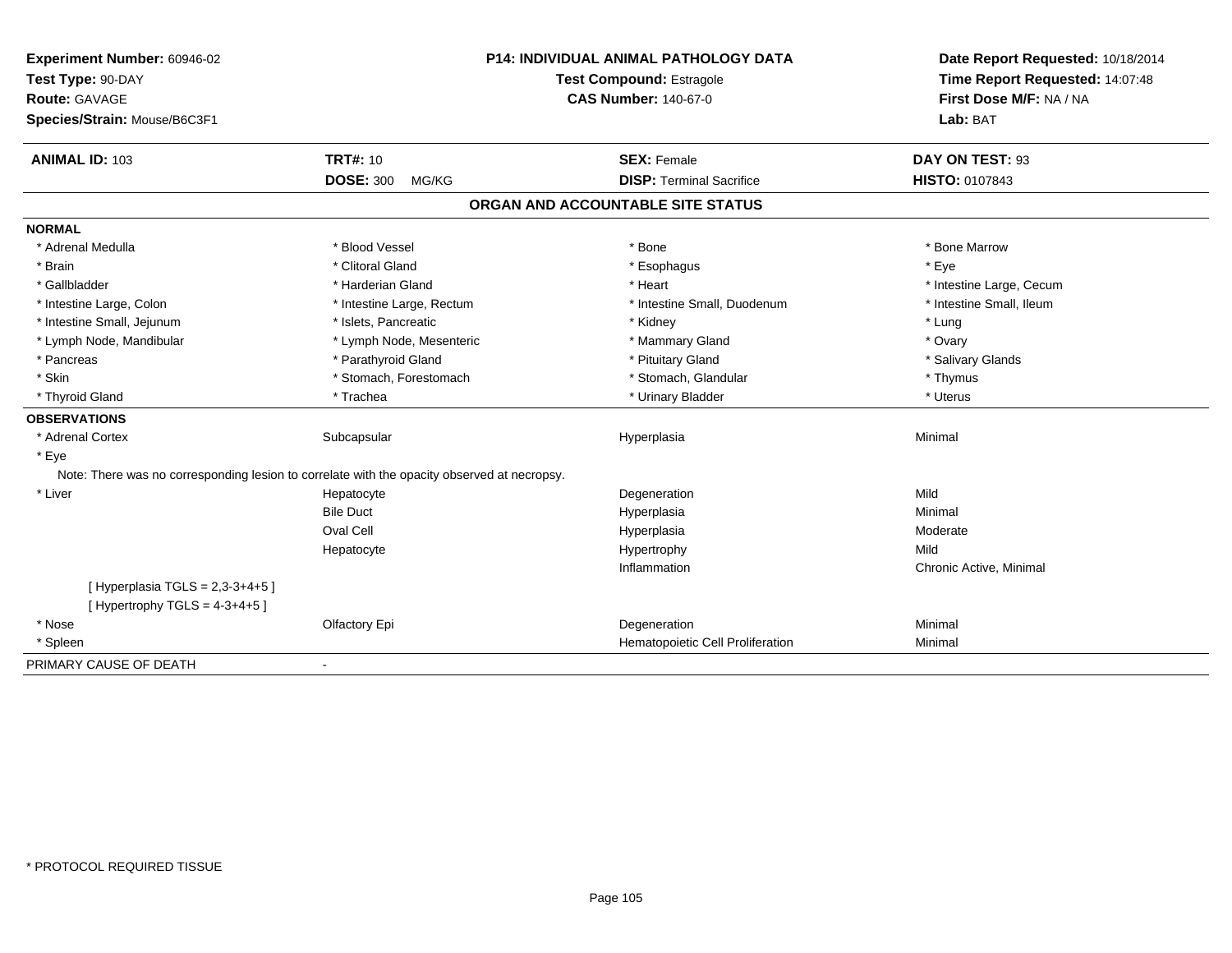| Experiment Number: 60946-02                                           | P14: INDIVIDUAL ANIMAL PATHOLOGY DATA<br>Test Compound: Estragole |                                   | Date Report Requested: 10/18/2014<br>Time Report Requested: 14:07:48 |
|-----------------------------------------------------------------------|-------------------------------------------------------------------|-----------------------------------|----------------------------------------------------------------------|
| Test Type: 90-DAY                                                     |                                                                   |                                   |                                                                      |
| Route: GAVAGE                                                         |                                                                   | <b>CAS Number: 140-67-0</b>       | First Dose M/F: NA / NA                                              |
| Species/Strain: Mouse/B6C3F1                                          |                                                                   |                                   | Lab: BAT                                                             |
| <b>ANIMAL ID: 104</b>                                                 | <b>TRT#: 10</b>                                                   | <b>SEX: Female</b>                | DAY ON TEST: 93                                                      |
|                                                                       | <b>DOSE: 300</b><br>MG/KG                                         | <b>DISP: Terminal Sacrifice</b>   | HISTO: 0107844                                                       |
|                                                                       |                                                                   | ORGAN AND ACCOUNTABLE SITE STATUS |                                                                      |
| <b>NORMAL</b>                                                         |                                                                   |                                   |                                                                      |
| * Adrenal Medulla                                                     | * Blood Vessel                                                    | * Bone                            | * Bone Marrow                                                        |
| * Brain                                                               | * Clitoral Gland                                                  | * Esophagus                       | * Eye                                                                |
| * Gallbladder                                                         | * Harderian Gland                                                 | * Heart                           | * Intestine Large, Cecum                                             |
| * Intestine Large, Colon                                              | * Intestine Large, Rectum                                         | * Intestine Small, Duodenum       | * Intestine Small, Ileum                                             |
| * Intestine Small, Jejunum                                            | * Islets, Pancreatic                                              | * Kidney                          | * Lung                                                               |
| * Lymph Node, Mandibular                                              | * Lymph Node, Mesenteric                                          | * Mammary Gland                   | * Ovary                                                              |
| * Pancreas                                                            | * Parathyroid Gland                                               | * Pituitary Gland                 | * Salivary Glands                                                    |
| * Skin                                                                | * Stomach, Forestomach                                            | * Thymus                          | * Thyroid Gland                                                      |
| * Trachea                                                             | * Urinary Bladder                                                 | * Uterus                          |                                                                      |
| <b>OBSERVATIONS</b>                                                   |                                                                   |                                   |                                                                      |
| * Adrenal Cortex                                                      | Subcapsular                                                       | Hyperplasia                       | Minimal                                                              |
| * Clitoral GI                                                         |                                                                   |                                   |                                                                      |
| Note: Missing one clitoral gland.                                     |                                                                   |                                   |                                                                      |
| * Liver                                                               |                                                                   | <b>Basophilic Focus</b>           |                                                                      |
|                                                                       | Hepatocyte                                                        | Degeneration                      | Mild                                                                 |
|                                                                       |                                                                   | Eosinophilic Focus                |                                                                      |
|                                                                       | Oval Cell                                                         | Hyperplasia                       | Mild                                                                 |
|                                                                       | Hepatocyte                                                        | Hypertrophy                       | Moderate                                                             |
|                                                                       |                                                                   | Inflammation                      | Chronic Active, Minimal                                              |
| [ Hyperplasia TGLS = $1,2-3+4+5$ ]<br>[Hypertrophy TGLS = $3-3+4+5$ ] |                                                                   |                                   |                                                                      |
| * Nose                                                                | Olfactory Epi                                                     | Degeneration                      | Minimal                                                              |
| * Spleen                                                              |                                                                   | Hematopoietic Cell Proliferation  | Minimal                                                              |
| * Stomach, Glandular                                                  |                                                                   | Mineralization                    | Minimal                                                              |
| PRIMARY CAUSE OF DEATH                                                | $\overline{\phantom{a}}$                                          |                                   |                                                                      |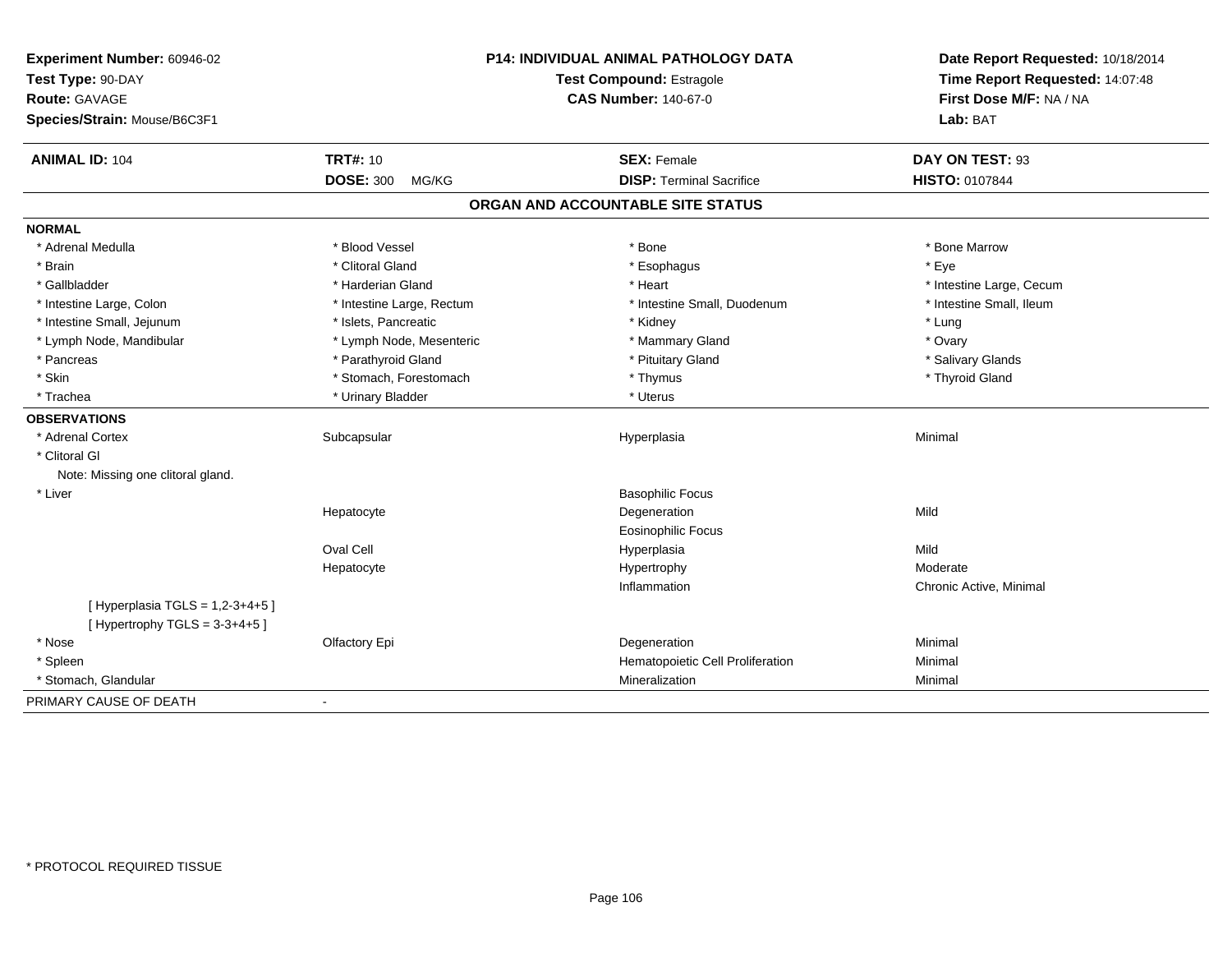| Experiment Number: 60946-02<br>Test Type: 90-DAY<br><b>Route: GAVAGE</b><br>Species/Strain: Mouse/B6C3F1 | P14: INDIVIDUAL ANIMAL PATHOLOGY DATA<br>Test Compound: Estragole<br><b>CAS Number: 140-67-0</b> |                                                       | Date Report Requested: 10/18/2014<br>Time Report Requested: 14:07:48<br>First Dose M/F: NA / NA<br>Lab: BAT |
|----------------------------------------------------------------------------------------------------------|--------------------------------------------------------------------------------------------------|-------------------------------------------------------|-------------------------------------------------------------------------------------------------------------|
| <b>ANIMAL ID: 105</b>                                                                                    | <b>TRT#: 10</b><br><b>DOSE: 300</b><br>MG/KG                                                     | <b>SEX: Female</b><br><b>DISP: Terminal Sacrifice</b> | DAY ON TEST: 93<br>HISTO: 0107845                                                                           |
|                                                                                                          |                                                                                                  |                                                       |                                                                                                             |
|                                                                                                          |                                                                                                  | ORGAN AND ACCOUNTABLE SITE STATUS                     |                                                                                                             |
| <b>NORMAL</b>                                                                                            |                                                                                                  |                                                       |                                                                                                             |
| * Adrenal Medulla                                                                                        | * Blood Vessel                                                                                   | * Bone                                                | * Bone Marrow                                                                                               |
| * Brain                                                                                                  | * Clitoral Gland                                                                                 | * Esophagus                                           | * Eve                                                                                                       |
| * Gallbladder                                                                                            | * Harderian Gland                                                                                | * Heart                                               | * Intestine Large, Cecum                                                                                    |
| * Intestine Large, Colon                                                                                 | * Intestine Large, Rectum                                                                        | * Intestine Small, Duodenum                           | * Intestine Small, Ileum                                                                                    |
| * Intestine Small, Jejunum                                                                               | * Islets, Pancreatic                                                                             | * Kidney                                              | * Lung                                                                                                      |
| * Lymph Node, Mandibular                                                                                 | * Lymph Node, Mesenteric                                                                         | * Mammary Gland                                       | * Ovary                                                                                                     |
| * Pancreas                                                                                               | * Pituitary Gland                                                                                | * Salivary Glands                                     | * Skin                                                                                                      |
| * Stomach, Forestomach                                                                                   | * Stomach, Glandular                                                                             | * Thymus                                              | * Trachea                                                                                                   |
| * Urinary Bladder                                                                                        | * Uterus                                                                                         |                                                       |                                                                                                             |
| <b>MISSING</b>                                                                                           |                                                                                                  |                                                       |                                                                                                             |
| * Parathyroid Gland                                                                                      |                                                                                                  |                                                       |                                                                                                             |
| <b>OBSERVATIONS</b>                                                                                      |                                                                                                  |                                                       |                                                                                                             |
| * Adrenal Cortex                                                                                         | Subcapsular                                                                                      | Hyperplasia                                           | Mild                                                                                                        |
| * Liver                                                                                                  | Hepatocyte                                                                                       | Degeneration                                          | Mild                                                                                                        |
|                                                                                                          | Oval Cell                                                                                        | Hyperplasia                                           | Mild                                                                                                        |
|                                                                                                          | Hepatocyte                                                                                       | Hypertrophy                                           | Moderate                                                                                                    |
|                                                                                                          |                                                                                                  | Inflammation                                          | Chronic Active, Minimal                                                                                     |
| [ Hyperplasia TGLS = $1,2-3+4+5$ ]<br>[Hypertrophy TGLS = $3-3+4+5$ ]                                    |                                                                                                  |                                                       |                                                                                                             |
| * Nose                                                                                                   | Olfactory Epi                                                                                    | Degeneration                                          | Minimal                                                                                                     |
| * Spleen                                                                                                 |                                                                                                  | Hematopoietic Cell Proliferation                      | Minimal                                                                                                     |
| * Thyroid Gland                                                                                          | Follicle                                                                                         | Cyst                                                  | Minimal                                                                                                     |
|                                                                                                          |                                                                                                  | <b>Infiltration Cellular</b>                          | Lymphocyte, Mild                                                                                            |
| PRIMARY CAUSE OF DEATH                                                                                   |                                                                                                  |                                                       |                                                                                                             |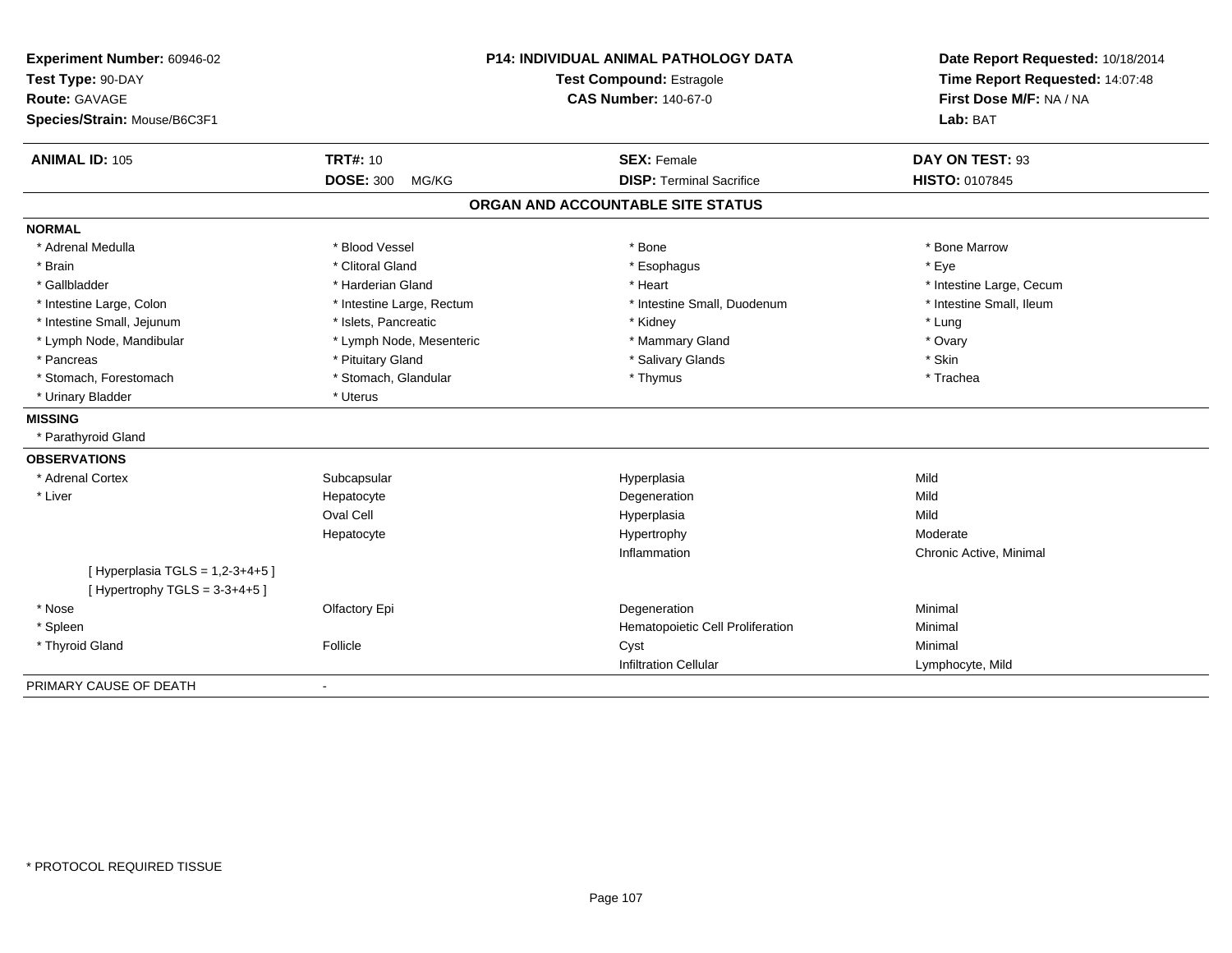| Experiment Number: 60946-02                                           |                           | P14: INDIVIDUAL ANIMAL PATHOLOGY DATA | Date Report Requested: 10/18/2014 |  |
|-----------------------------------------------------------------------|---------------------------|---------------------------------------|-----------------------------------|--|
| Test Type: 90-DAY                                                     | Test Compound: Estragole  |                                       | Time Report Requested: 14:07:48   |  |
| <b>Route: GAVAGE</b>                                                  |                           | <b>CAS Number: 140-67-0</b>           | First Dose M/F: NA / NA           |  |
| Species/Strain: Mouse/B6C3F1                                          |                           |                                       | Lab: BAT                          |  |
| <b>ANIMAL ID: 106</b>                                                 | <b>TRT#: 10</b>           | <b>SEX: Female</b>                    | DAY ON TEST: 93                   |  |
|                                                                       | <b>DOSE: 300</b><br>MG/KG | <b>DISP: Terminal Sacrifice</b>       | <b>HISTO: 0107846</b>             |  |
|                                                                       |                           | ORGAN AND ACCOUNTABLE SITE STATUS     |                                   |  |
| <b>NORMAL</b>                                                         |                           |                                       |                                   |  |
| * Adrenal Medulla                                                     | * Blood Vessel            | * Bone                                | * Bone Marrow                     |  |
| * Brain                                                               | * Clitoral Gland          | * Esophagus                           | * Eye                             |  |
| * Gallbladder                                                         | * Harderian Gland         | * Heart                               | * Intestine Large, Cecum          |  |
| * Intestine Large, Colon                                              | * Intestine Large, Rectum | * Intestine Small, Duodenum           | * Intestine Small, Ileum          |  |
| * Intestine Small, Jejunum                                            | * Islets, Pancreatic      | * Kidney                              | * Lung                            |  |
| * Lymph Node, Mandibular                                              | * Lymph Node, Mesenteric  | * Mammary Gland                       | * Ovary                           |  |
| * Pancreas                                                            | * Parathyroid Gland       | * Pituitary Gland                     | * Salivary Glands                 |  |
| * Skin                                                                | * Stomach, Forestomach    | * Thymus                              | * Thyroid Gland                   |  |
| * Trachea                                                             | * Urinary Bladder         | * Uterus                              |                                   |  |
| <b>OBSERVATIONS</b>                                                   |                           |                                       |                                   |  |
| * Adrenal Cortex                                                      | Subcapsular               | Hyperplasia                           | Minimal                           |  |
| * Liver                                                               | Hepatocyte                | Degeneration                          | Mild                              |  |
|                                                                       | <b>Bile Duct</b>          | Hyperplasia                           | Minimal                           |  |
|                                                                       | Oval Cell                 | Hyperplasia                           | Mild                              |  |
|                                                                       | Hepatocyte                | Hypertrophy                           | Moderate                          |  |
|                                                                       |                           | Inflammation                          | Chronic Active, Minimal           |  |
| [ Hyperplasia TGLS = $1,2-3+4+5$ ]<br>[Hypertrophy TGLS = $3-3+4+5$ ] |                           |                                       |                                   |  |
| * Nose                                                                | Olfactory Epi             | Degeneration                          | Minimal                           |  |
| * Spleen                                                              |                           | Hematopoietic Cell Proliferation      | Minimal                           |  |
| * Stomach, Glandular                                                  |                           | <b>Infiltration Cellular</b>          | Polymorphnuclr, Minimal           |  |
| PRIMARY CAUSE OF DEATH                                                |                           |                                       |                                   |  |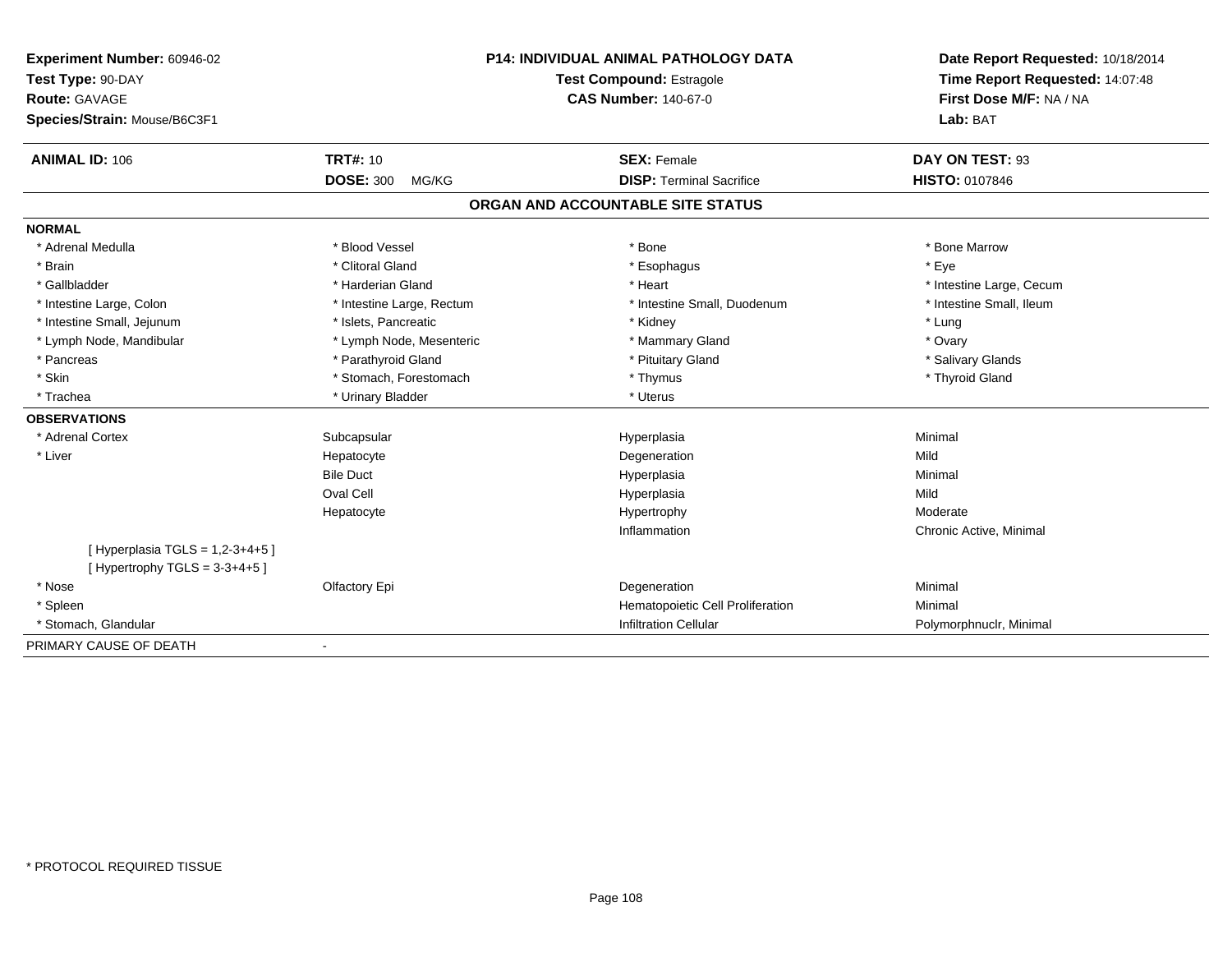| Experiment Number: 60946-02       | <b>P14: INDIVIDUAL ANIMAL PATHOLOGY DATA</b><br>Test Compound: Estragole<br><b>CAS Number: 140-67-0</b> |                                   | Date Report Requested: 10/18/2014                          |  |
|-----------------------------------|---------------------------------------------------------------------------------------------------------|-----------------------------------|------------------------------------------------------------|--|
| Test Type: 90-DAY                 |                                                                                                         |                                   | Time Report Requested: 14:07:48<br>First Dose M/F: NA / NA |  |
| <b>Route: GAVAGE</b>              |                                                                                                         |                                   |                                                            |  |
| Species/Strain: Mouse/B6C3F1      |                                                                                                         |                                   | Lab: BAT                                                   |  |
| <b>ANIMAL ID: 107</b>             | <b>TRT#: 10</b>                                                                                         | <b>SEX: Female</b>                | DAY ON TEST: 93                                            |  |
|                                   | <b>DOSE: 300</b><br>MG/KG                                                                               | <b>DISP: Terminal Sacrifice</b>   | HISTO: 0107847                                             |  |
|                                   |                                                                                                         | ORGAN AND ACCOUNTABLE SITE STATUS |                                                            |  |
| <b>NORMAL</b>                     |                                                                                                         |                                   |                                                            |  |
| * Adrenal Medulla                 | * Blood Vessel                                                                                          | * Bone                            | * Bone Marrow                                              |  |
| * Brain                           | * Clitoral Gland                                                                                        | * Esophagus                       | * Eye                                                      |  |
| * Gallbladder                     | * Harderian Gland                                                                                       | * Heart                           | * Intestine Large, Cecum                                   |  |
| * Intestine Large, Colon          | * Intestine Large, Rectum                                                                               | * Intestine Small, Duodenum       | * Intestine Small, Ileum                                   |  |
| * Intestine Small, Jejunum        | * Islets, Pancreatic                                                                                    | * Kidney                          | * Lung                                                     |  |
| * Lymph Node, Mandibular          | * Lymph Node, Mesenteric                                                                                | * Mammary Gland                   | * Ovary                                                    |  |
| * Pancreas                        | * Parathyroid Gland                                                                                     | * Pituitary Gland                 | * Salivary Glands                                          |  |
| * Skin                            | * Stomach, Forestomach                                                                                  | * Stomach, Glandular              | * Thymus                                                   |  |
| * Thyroid Gland                   | * Trachea                                                                                               | * Urinary Bladder                 | * Uterus                                                   |  |
| <b>OBSERVATIONS</b>               |                                                                                                         |                                   |                                                            |  |
| * Adrenal Cortex                  | Subcapsular                                                                                             | Hyperplasia                       | Mild                                                       |  |
| * Liver                           | Hepatocyte                                                                                              | Degeneration                      | Mild                                                       |  |
|                                   | Oval Cell                                                                                               | Hyperplasia                       | Moderate                                                   |  |
|                                   | Hepatocyte                                                                                              | Hypertrophy                       | Moderate                                                   |  |
|                                   |                                                                                                         | Inflammation                      | Chronic Active, Mild                                       |  |
| [Hyperplasia TGLS = $1,2-3+4+5$ ] |                                                                                                         |                                   |                                                            |  |
| [Hypertrophy TGLS = $3-3+4+5$ ]   |                                                                                                         |                                   |                                                            |  |
| * Nose                            | Olfactory Epi                                                                                           | Degeneration                      | Minimal                                                    |  |
| * Spleen                          |                                                                                                         | Hematopoietic Cell Proliferation  | Minimal                                                    |  |
| PRIMARY CAUSE OF DEATH            |                                                                                                         |                                   |                                                            |  |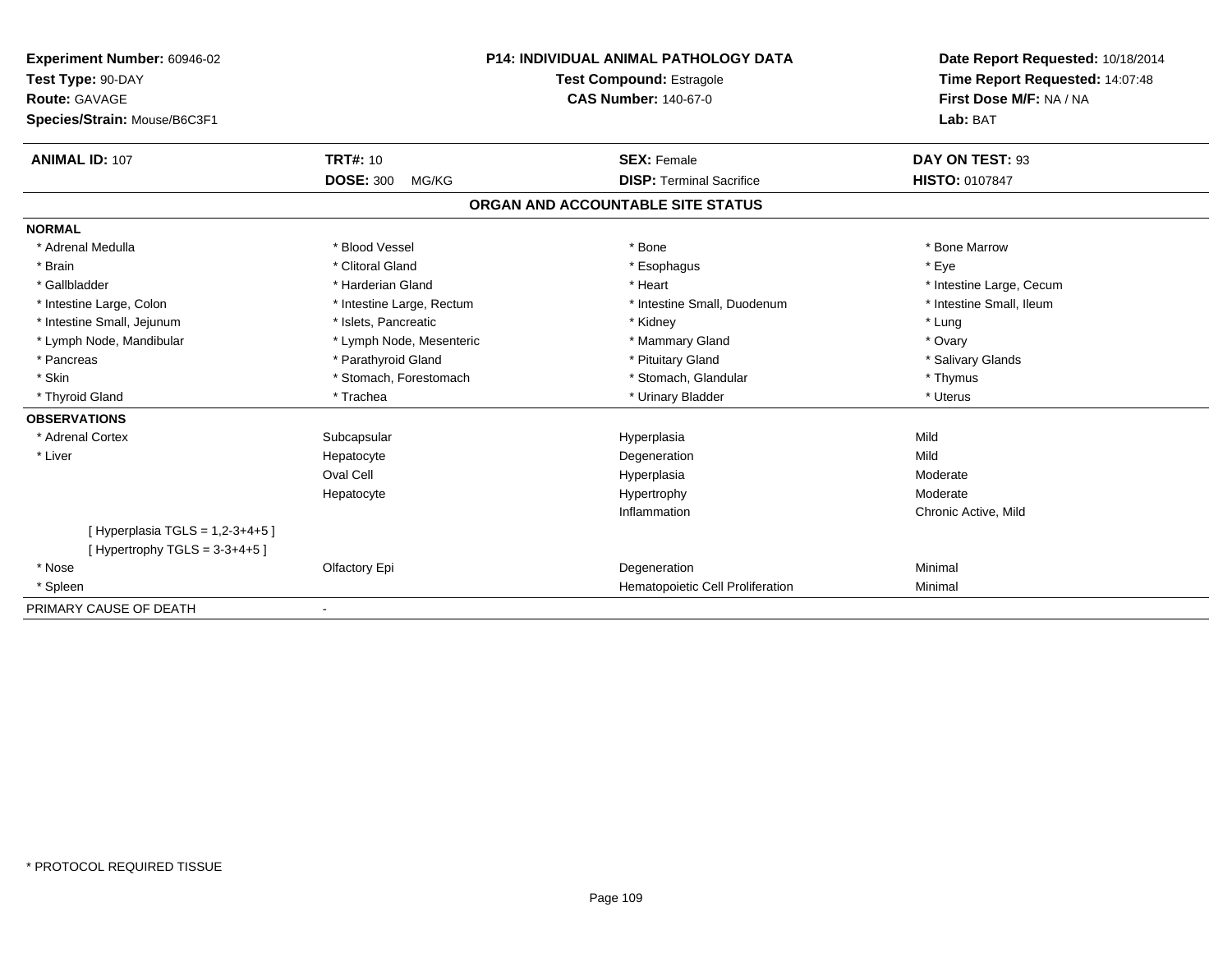| Experiment Number: 60946-02<br>Test Type: 90-DAY<br>Route: GAVAGE<br>Species/Strain: Mouse/B6C3F1 | P14: INDIVIDUAL ANIMAL PATHOLOGY DATA<br><b>Test Compound: Estragole</b><br><b>CAS Number: 140-67-0</b> |                                   | Date Report Requested: 10/18/2014<br>Time Report Requested: 14:07:48<br>First Dose M/F: NA / NA<br>Lab: BAT |
|---------------------------------------------------------------------------------------------------|---------------------------------------------------------------------------------------------------------|-----------------------------------|-------------------------------------------------------------------------------------------------------------|
| <b>ANIMAL ID: 108</b>                                                                             | <b>TRT#: 10</b>                                                                                         | <b>SEX: Female</b>                | DAY ON TEST: 93                                                                                             |
|                                                                                                   | <b>DOSE: 300</b><br>MG/KG                                                                               | <b>DISP: Terminal Sacrifice</b>   | <b>HISTO: 0107848</b>                                                                                       |
|                                                                                                   |                                                                                                         | ORGAN AND ACCOUNTABLE SITE STATUS |                                                                                                             |
| <b>NORMAL</b>                                                                                     |                                                                                                         |                                   |                                                                                                             |
| * Adrenal Medulla                                                                                 | * Blood Vessel                                                                                          | * Bone                            | * Bone Marrow                                                                                               |
| * Brain                                                                                           | * Clitoral Gland                                                                                        | * Esophagus                       | * Eye                                                                                                       |
| * Gallbladder                                                                                     | * Harderian Gland                                                                                       | * Heart                           | * Intestine Large, Colon                                                                                    |
| * Intestine Large, Rectum                                                                         | * Intestine Small, Duodenum                                                                             | * Intestine Small. Ileum          | * Intestine Small, Jejunum                                                                                  |
| * Islets, Pancreatic                                                                              | * Kidney                                                                                                | * Lung                            | * Lymph Node, Mandibular                                                                                    |
| * Lymph Node, Mesenteric                                                                          | * Mammary Gland                                                                                         | * Ovary                           | * Pancreas                                                                                                  |
| * Parathyroid Gland                                                                               | * Pituitary Gland                                                                                       | * Salivary Glands                 | * Skin                                                                                                      |
| * Stomach, Forestomach                                                                            | * Stomach, Glandular                                                                                    | * Thymus                          | * Thyroid Gland                                                                                             |
| * Trachea                                                                                         | * Uterus                                                                                                |                                   |                                                                                                             |
| <b>OBSERVATIONS</b>                                                                               |                                                                                                         |                                   |                                                                                                             |
| * Adrenal Cortex                                                                                  | Subcapsular                                                                                             | Hyperplasia                       | Mild                                                                                                        |
| * Intestine Large, Cecum                                                                          | <b>Goblet Cell</b>                                                                                      | Hyperplasia                       | Minimal                                                                                                     |
| * Liver                                                                                           | Hepatocyte                                                                                              | Degeneration                      | Mild                                                                                                        |
|                                                                                                   | <b>Oval Cell</b>                                                                                        | Hyperplasia                       | Moderate                                                                                                    |
|                                                                                                   | Hepatocyte                                                                                              | Hypertrophy                       | Moderate                                                                                                    |
|                                                                                                   |                                                                                                         | Inflammation                      | Chronic Active, Mild                                                                                        |
| [ Hyperplasia TGLS = 1,2-3+4+5 ]<br>[Hypertrophy TGLS = $3-3+4+5$ ]                               |                                                                                                         |                                   |                                                                                                             |
| * Nose                                                                                            | Olfactory Epi                                                                                           | Degeneration                      | Minimal                                                                                                     |
| * Parathyroid GI                                                                                  |                                                                                                         |                                   |                                                                                                             |
| Note: There is ectopic thymic tissue in one parathyroid gland.                                    |                                                                                                         |                                   |                                                                                                             |
| * Spleen                                                                                          |                                                                                                         | Hematopoietic Cell Proliferation  | Minimal                                                                                                     |
| * Urinary Bladder                                                                                 |                                                                                                         | <b>Infiltration Cellular</b>      | Mononuclear CI, Minimal                                                                                     |
| PRIMARY CAUSE OF DEATH                                                                            | $\blacksquare$                                                                                          |                                   |                                                                                                             |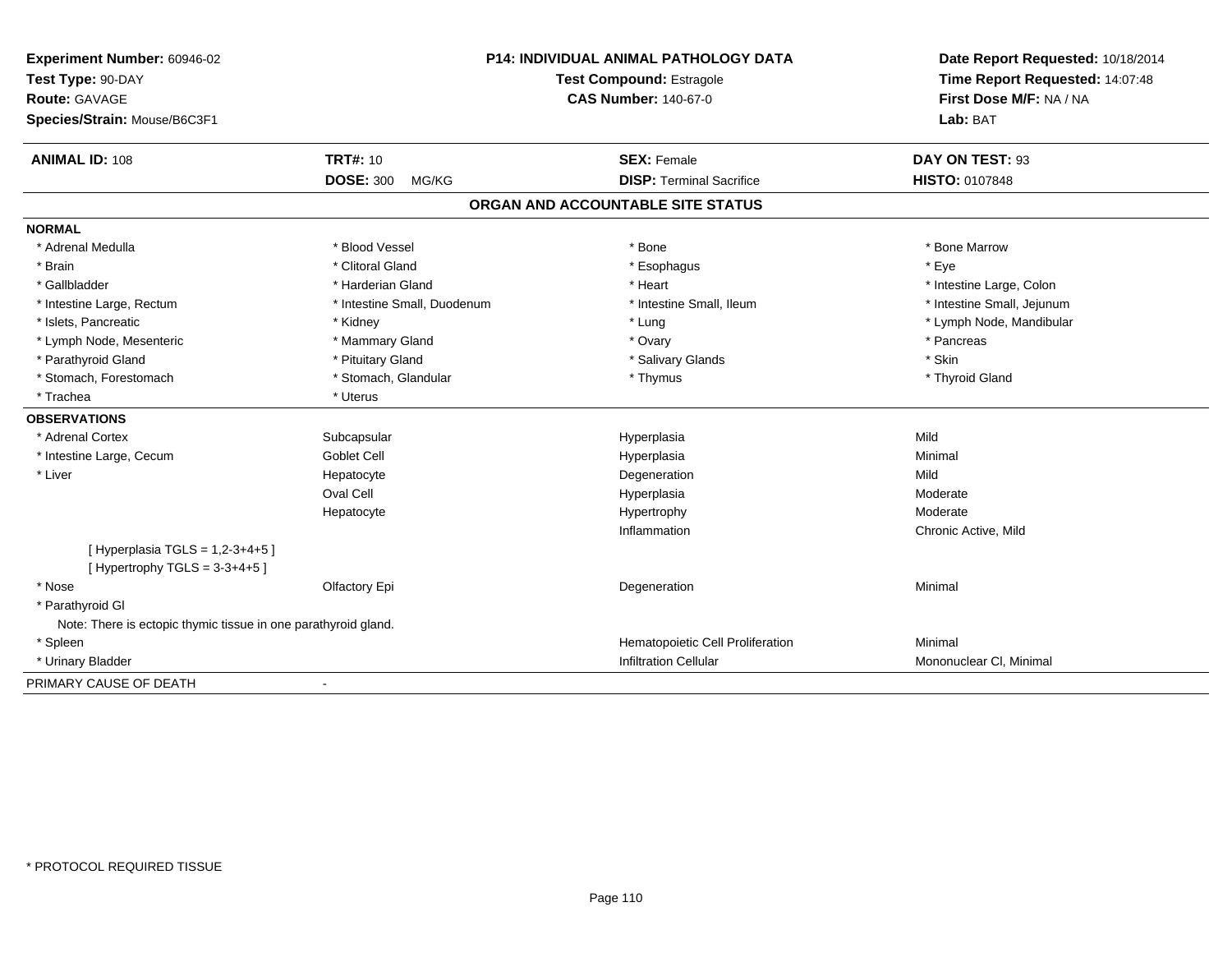| Experiment Number: 60946-02<br>Test Type: 90-DAY<br><b>Route: GAVAGE</b><br>Species/Strain: Mouse/B6C3F1 | <b>P14: INDIVIDUAL ANIMAL PATHOLOGY DATA</b><br><b>Test Compound: Estragole</b><br><b>CAS Number: 140-67-0</b> |                                   | Date Report Requested: 10/18/2014<br>Time Report Requested: 14:07:48<br>First Dose M/F: NA / NA<br>Lab: BAT |
|----------------------------------------------------------------------------------------------------------|----------------------------------------------------------------------------------------------------------------|-----------------------------------|-------------------------------------------------------------------------------------------------------------|
| <b>ANIMAL ID: 109</b>                                                                                    | <b>TRT#: 10</b>                                                                                                | <b>SEX: Female</b>                | DAY ON TEST: 93                                                                                             |
|                                                                                                          | <b>DOSE: 300</b><br>MG/KG                                                                                      | <b>DISP: Terminal Sacrifice</b>   | HISTO: 0107849                                                                                              |
|                                                                                                          |                                                                                                                | ORGAN AND ACCOUNTABLE SITE STATUS |                                                                                                             |
| <b>NORMAL</b>                                                                                            |                                                                                                                |                                   |                                                                                                             |
| * Adrenal Medulla                                                                                        | * Blood Vessel                                                                                                 | * Bone                            | * Bone Marrow                                                                                               |
| * Brain                                                                                                  | * Clitoral Gland                                                                                               | * Esophagus                       | * Eve                                                                                                       |
| * Gallbladder                                                                                            | * Harderian Gland                                                                                              | * Heart                           | * Intestine Large, Cecum                                                                                    |
| * Intestine Large, Colon                                                                                 | * Intestine Large, Rectum                                                                                      | * Intestine Small, Duodenum       | * Intestine Small, Ileum                                                                                    |
| * Intestine Small, Jejunum                                                                               | * Islets, Pancreatic                                                                                           | * Lung                            | * Lymph Node, Mandibular                                                                                    |
| * Lymph Node, Mesenteric                                                                                 | * Mammary Gland                                                                                                | * Ovary                           | * Pancreas                                                                                                  |
| * Pituitary Gland                                                                                        | * Salivary Glands                                                                                              | * Skin                            | * Stomach, Forestomach                                                                                      |
| * Thymus                                                                                                 | * Thyroid Gland                                                                                                | * Trachea                         | * Urinary Bladder                                                                                           |
| * Uterus                                                                                                 |                                                                                                                |                                   |                                                                                                             |
| <b>MISSING</b>                                                                                           |                                                                                                                |                                   |                                                                                                             |
| * Parathyroid Gland                                                                                      |                                                                                                                |                                   |                                                                                                             |
| <b>OBSERVATIONS</b>                                                                                      |                                                                                                                |                                   |                                                                                                             |
| * Adrenal Cortex                                                                                         | Subcapsular                                                                                                    | Hyperplasia                       | Mild                                                                                                        |
| * Kidney                                                                                                 | Papilla                                                                                                        | Mineralization                    | Minimal                                                                                                     |
| * Liver                                                                                                  | Hepatocyte                                                                                                     | Degeneration                      | Mild                                                                                                        |
|                                                                                                          | Oval Cell                                                                                                      | Hyperplasia                       | Moderate                                                                                                    |
|                                                                                                          | Hepatocyte                                                                                                     | Hypertrophy                       | Moderate                                                                                                    |
|                                                                                                          |                                                                                                                | Inflammation                      | Chronic Active, Minimal                                                                                     |
| [ Hyperplasia TGLS = $1,2-3+4+5$ ]<br>[Hypertrophy TGLS = $3-3+4+5$ ]                                    |                                                                                                                |                                   |                                                                                                             |
| * Nose                                                                                                   | Olfactory Epi                                                                                                  | Degeneration                      | Minimal                                                                                                     |
| * Spleen                                                                                                 |                                                                                                                | Hematopoietic Cell Proliferation  | Minimal                                                                                                     |
| * Stomach, Glandular                                                                                     | Epithelium, Glands                                                                                             | Degeneration                      | Minimal                                                                                                     |
| PRIMARY CAUSE OF DEATH                                                                                   |                                                                                                                |                                   |                                                                                                             |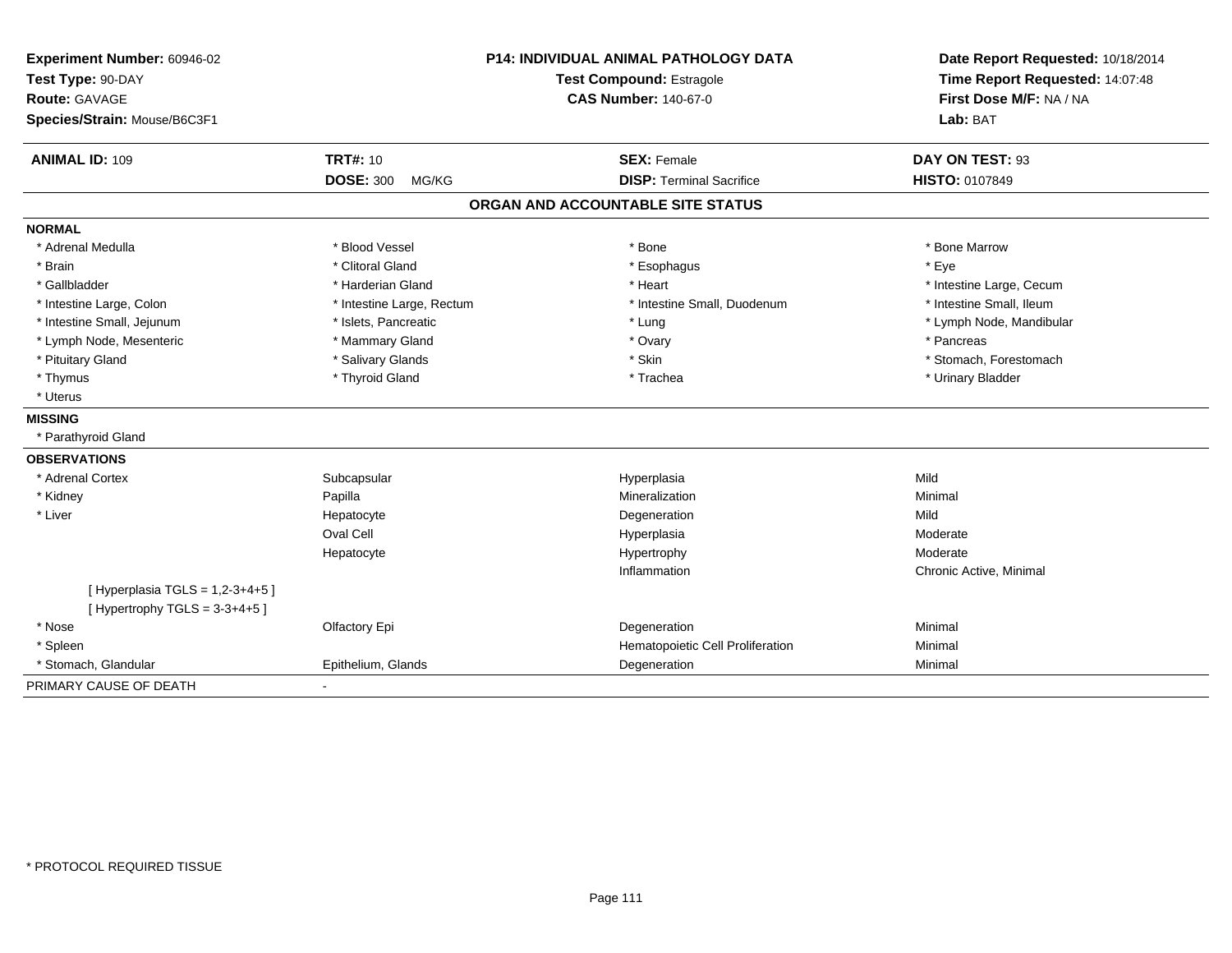| Experiment Number: 60946-02                                         |                           | P14: INDIVIDUAL ANIMAL PATHOLOGY DATA | Date Report Requested: 10/18/2014                          |  |
|---------------------------------------------------------------------|---------------------------|---------------------------------------|------------------------------------------------------------|--|
| Test Type: 90-DAY                                                   |                           | Test Compound: Estragole              | Time Report Requested: 14:07:48<br>First Dose M/F: NA / NA |  |
| Route: GAVAGE                                                       |                           | <b>CAS Number: 140-67-0</b>           |                                                            |  |
| Species/Strain: Mouse/B6C3F1                                        |                           |                                       | Lab: BAT                                                   |  |
| <b>ANIMAL ID: 110</b>                                               | <b>TRT#: 10</b>           | <b>SEX: Female</b>                    | DAY ON TEST: 93                                            |  |
|                                                                     | <b>DOSE: 300</b><br>MG/KG | <b>DISP: Terminal Sacrifice</b>       | <b>HISTO: 0107850</b>                                      |  |
|                                                                     |                           | ORGAN AND ACCOUNTABLE SITE STATUS     |                                                            |  |
| <b>NORMAL</b>                                                       |                           |                                       |                                                            |  |
| * Adrenal Medulla                                                   | * Blood Vessel            | * Bone                                | * Bone Marrow                                              |  |
| * Brain                                                             | * Clitoral Gland          | * Esophagus                           | * Eye                                                      |  |
| * Gallbladder                                                       | * Harderian Gland         | * Heart                               | * Intestine Large, Cecum                                   |  |
| * Intestine Large, Colon                                            | * Intestine Large, Rectum | * Intestine Small, Duodenum           | * Intestine Small, Ileum                                   |  |
| * Intestine Small, Jejunum                                          | * Islets, Pancreatic      | * Kidney                              | * Lung                                                     |  |
| * Lymph Node, Mandibular                                            | * Lymph Node, Mesenteric  | * Mammary Gland                       | * Ovary                                                    |  |
| * Pancreas                                                          | * Parathyroid Gland       | * Pituitary Gland                     | * Salivary Glands                                          |  |
| * Skin                                                              | * Stomach, Forestomach    | * Stomach, Glandular                  | * Thymus                                                   |  |
| * Thyroid Gland                                                     | * Trachea                 | * Urinary Bladder                     | * Uterus                                                   |  |
| <b>OBSERVATIONS</b>                                                 |                           |                                       |                                                            |  |
| * Adrenal Cortex                                                    | Subcapsular               | Hyperplasia                           | Mild                                                       |  |
| * Eye                                                               |                           |                                       |                                                            |  |
| Note: Optic nerves were missing at trim.                            |                           |                                       |                                                            |  |
| * Liver                                                             | Hepatocyte                | Degeneration                          | Mild                                                       |  |
|                                                                     | Oval Cell                 | Hyperplasia                           | Moderate                                                   |  |
|                                                                     | Hepatocyte                | Hypertrophy                           | Moderate                                                   |  |
|                                                                     |                           | Inflammation                          | Chronic Active, Mild                                       |  |
| [ Hyperplasia TGLS = 1,2-3+4+5 ]<br>[Hypertrophy TGLS = $3-3+4+5$ ] |                           |                                       |                                                            |  |
| * Nose                                                              | Olfactory Epi             | Degeneration                          | Minimal                                                    |  |
| * Spleen                                                            |                           | Hematopoietic Cell Proliferation      | Minimal                                                    |  |
| PRIMARY CAUSE OF DEATH                                              | $\blacksquare$            |                                       |                                                            |  |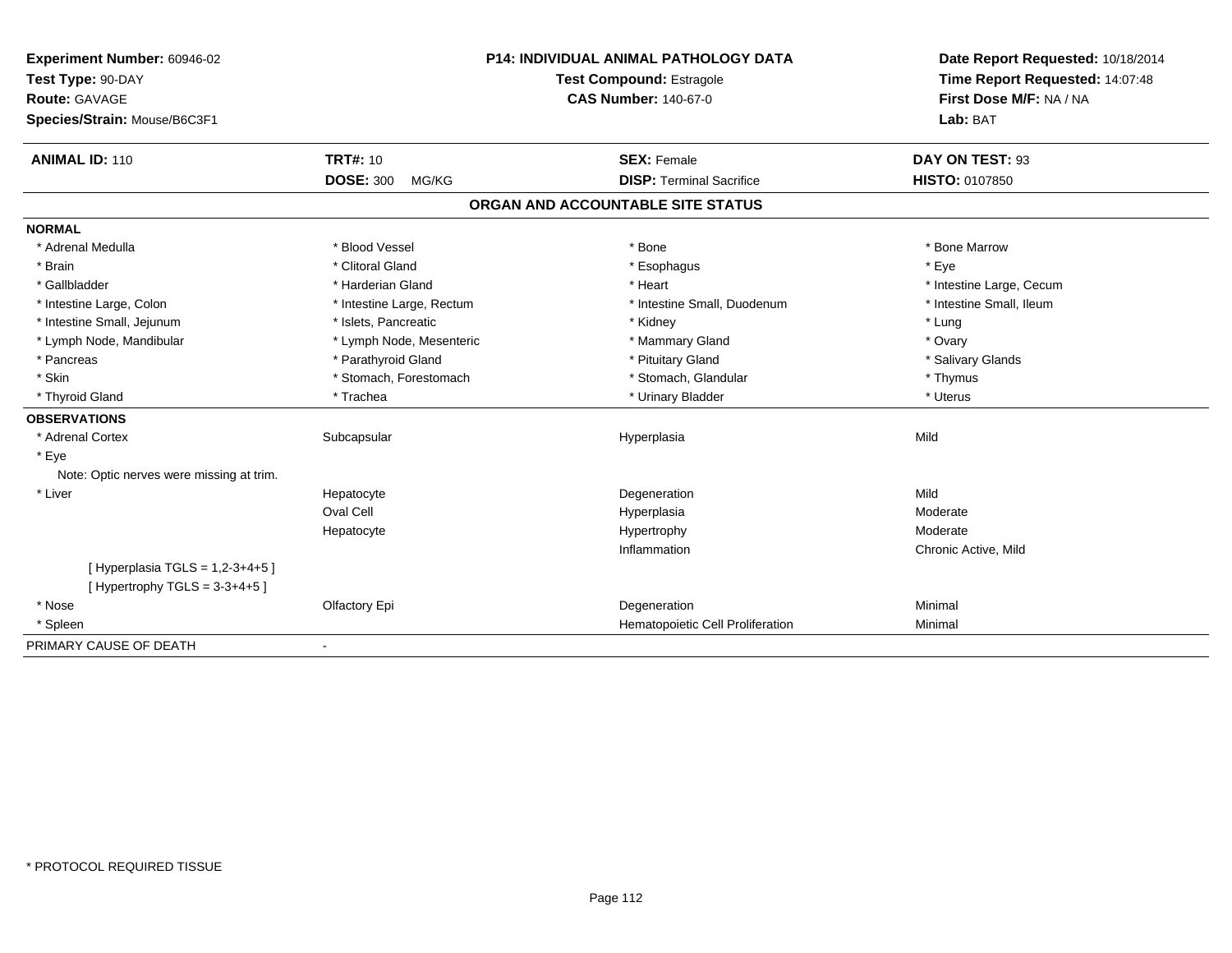| Experiment Number: 60946-02<br>Test Type: 90-DAY<br>Route: GAVAGE<br>Species/Strain: Mouse/B6C3F1 |                           | P14: INDIVIDUAL ANIMAL PATHOLOGY DATA<br>Test Compound: Estragole<br><b>CAS Number: 140-67-0</b> | Date Report Requested: 10/18/2014<br>Time Report Requested: 14:07:48<br>First Dose M/F: NA / NA<br>Lab: BAT |  |
|---------------------------------------------------------------------------------------------------|---------------------------|--------------------------------------------------------------------------------------------------|-------------------------------------------------------------------------------------------------------------|--|
| <b>ANIMAL ID: 111</b>                                                                             | <b>TRT#: 12</b>           | <b>SEX: Female</b>                                                                               | <b>DAY ON TEST: 4</b>                                                                                       |  |
|                                                                                                   | <b>DOSE: 600</b><br>MG/KG | <b>DISP: Natural Death</b>                                                                       | HISTO: 0107851                                                                                              |  |
|                                                                                                   |                           | ORGAN AND ACCOUNTABLE SITE STATUS                                                                |                                                                                                             |  |
| <b>NORMAL</b>                                                                                     |                           |                                                                                                  |                                                                                                             |  |
| * Adrenal Medulla                                                                                 | * Blood Vessel            | * Bone                                                                                           | * Bone Marrow                                                                                               |  |
| * Brain                                                                                           | * Clitoral Gland          | * Esophagus                                                                                      | * Eye                                                                                                       |  |
| * Gallbladder                                                                                     | * Harderian Gland         | * Heart                                                                                          | * Intestine Large, Cecum                                                                                    |  |
| * Intestine Large, Colon                                                                          | * Intestine Large, Rectum | * Intestine Small, Duodenum                                                                      | * Intestine Small, Ileum                                                                                    |  |
| * Intestine Small, Jejunum                                                                        | * Islets, Pancreatic      | * Kidney                                                                                         | * Lung                                                                                                      |  |
| * Mammary Gland                                                                                   | * Ovary                   | * Pancreas                                                                                       | * Parathyroid Gland                                                                                         |  |
| * Pituitary Gland                                                                                 | * Skin                    | * Stomach, Forestomach                                                                           | * Thyroid Gland                                                                                             |  |
| * Trachea                                                                                         | * Urinary Bladder         | * Uterus                                                                                         |                                                                                                             |  |
| <b>MISSING</b>                                                                                    |                           |                                                                                                  |                                                                                                             |  |
| * Lymph Node, Mandibular                                                                          |                           |                                                                                                  |                                                                                                             |  |
| <b>OBSERVATIONS</b>                                                                               |                           |                                                                                                  |                                                                                                             |  |
| * Adrenal Cortex                                                                                  | Subcapsular               | Hyperplasia                                                                                      | Minimal                                                                                                     |  |
| * Clitoral GI                                                                                     |                           |                                                                                                  |                                                                                                             |  |
| Note: One clitoral gland was missing at trim.                                                     |                           |                                                                                                  |                                                                                                             |  |
| * Liver                                                                                           | Oval Cell                 | Hyperplasia                                                                                      | Minimal                                                                                                     |  |
|                                                                                                   |                           | Necrosis                                                                                         | Moderate                                                                                                    |  |
| * Lymph Node, Mesenteric                                                                          |                           | Atrophy                                                                                          | Mild                                                                                                        |  |
| * Nose                                                                                            | Olfactory Epi             | Degeneration                                                                                     | Marked                                                                                                      |  |
| * Salivary Glands                                                                                 |                           | <b>Cytoplasmic Alteration</b>                                                                    | Mild                                                                                                        |  |
| * Spleen                                                                                          | Lymph Follic              | Atrophy                                                                                          | Moderate                                                                                                    |  |
|                                                                                                   | Red Pulp                  | <b>Depletion Cellular</b>                                                                        | Mild                                                                                                        |  |
| * Stomach, Glandular                                                                              | Epithelium, Glands        | Degeneration                                                                                     | Minimal                                                                                                     |  |
| * Thymus                                                                                          |                           | Necrosis                                                                                         | Lymphoid, Marked                                                                                            |  |
| PRIMARY CAUSE OF DEATH                                                                            | - Liver Necrosis          |                                                                                                  |                                                                                                             |  |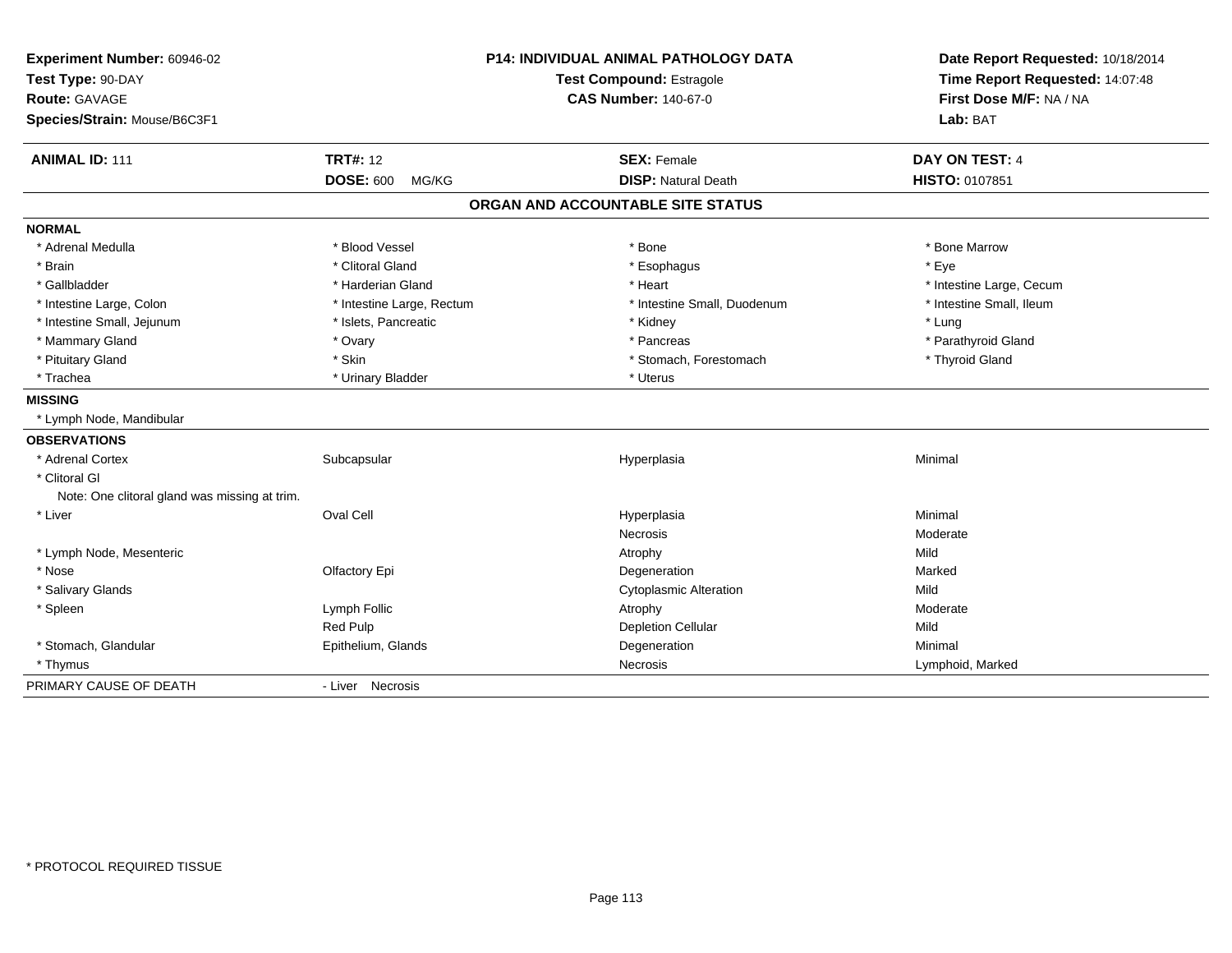| Experiment Number: 60946-02              |                                                                                                                  | <b>P14: INDIVIDUAL ANIMAL PATHOLOGY DATA</b> | Date Report Requested: 10/18/2014<br>Time Report Requested: 14:07:48 |
|------------------------------------------|------------------------------------------------------------------------------------------------------------------|----------------------------------------------|----------------------------------------------------------------------|
| Test Type: 90-DAY                        |                                                                                                                  | <b>Test Compound: Estragole</b>              |                                                                      |
| Route: GAVAGE                            |                                                                                                                  | <b>CAS Number: 140-67-0</b>                  | First Dose M/F: NA / NA                                              |
| Species/Strain: Mouse/B6C3F1             |                                                                                                                  |                                              | Lab: BAT                                                             |
| <b>ANIMAL ID: 112</b>                    | <b>TRT#: 12</b>                                                                                                  | <b>SEX: Female</b>                           | DAY ON TEST: 4                                                       |
|                                          | <b>DOSE: 600</b><br>MG/KG                                                                                        | <b>DISP: Natural Death</b>                   | HISTO: 0107852                                                       |
|                                          |                                                                                                                  | ORGAN AND ACCOUNTABLE SITE STATUS            |                                                                      |
| <b>NORMAL</b>                            |                                                                                                                  |                                              |                                                                      |
| * Adrenal Cortex                         | * Adrenal Medulla                                                                                                | * Blood Vessel                               | * Bone                                                               |
| * Bone Marrow                            | * Brain                                                                                                          | * Clitoral Gland                             | * Esophagus                                                          |
| * Eye                                    | * Gallbladder                                                                                                    | * Harderian Gland                            | * Heart                                                              |
| * Intestine Large, Cecum                 | * Intestine Large, Colon                                                                                         | * Intestine Large, Rectum                    | * Intestine Small, Duodenum                                          |
| * Intestine Small, Ileum                 | * Intestine Small, Jejunum                                                                                       | * Islets, Pancreatic                         | * Kidney                                                             |
| * Lung                                   | * Mammary Gland                                                                                                  | * Ovary                                      | * Pancreas                                                           |
| * Pituitary Gland                        | * Skin                                                                                                           | * Stomach, Glandular                         | * Thyroid Gland                                                      |
| * Trachea                                | * Urinary Bladder                                                                                                | * Uterus                                     |                                                                      |
| <b>MISSING</b>                           |                                                                                                                  |                                              |                                                                      |
| * Lymph Node, Mandibular                 | * Parathyroid Gland                                                                                              |                                              |                                                                      |
| <b>OBSERVATIONS</b>                      |                                                                                                                  |                                              |                                                                      |
| * Eye                                    |                                                                                                                  |                                              |                                                                      |
| Note: Optic nerves not present in block. |                                                                                                                  |                                              |                                                                      |
| * Liver                                  |                                                                                                                  | <b>Necrosis</b>                              | Marked                                                               |
| * Lymph Node, Mesenteric                 |                                                                                                                  | Atrophy                                      | Marked                                                               |
| Mesentery                                | Fat                                                                                                              | Inflammation                                 | Moderate                                                             |
|                                          | Note: The inflamed fat is in the pancreatic hilus and is associated with saponification in this and other cases. |                                              |                                                                      |
| * Nose                                   | Olfactory Epi                                                                                                    | Degeneration                                 | Moderate                                                             |
| * Salivary Glands                        |                                                                                                                  | <b>Cytoplasmic Alteration</b>                | Moderate                                                             |
| * Spleen                                 | Lymph Follic                                                                                                     | Atrophy                                      | Mild                                                                 |
|                                          | Red Pulp                                                                                                         | <b>Depletion Cellular</b>                    | Mild                                                                 |
|                                          |                                                                                                                  | Hematopoietic Cell Proliferation             | Minimal                                                              |
| * Stomach, Forestomach                   |                                                                                                                  | Hyperplasia                                  | Squamous, Mild                                                       |
|                                          |                                                                                                                  | Mineralization                               | Moderate                                                             |
|                                          |                                                                                                                  | Ulcer                                        | Moderate                                                             |
| * Thymus                                 |                                                                                                                  | Necrosis                                     | Lymphoid, Marked                                                     |
| PRIMARY CAUSE OF DEATH                   | - Liver Necrosis                                                                                                 |                                              |                                                                      |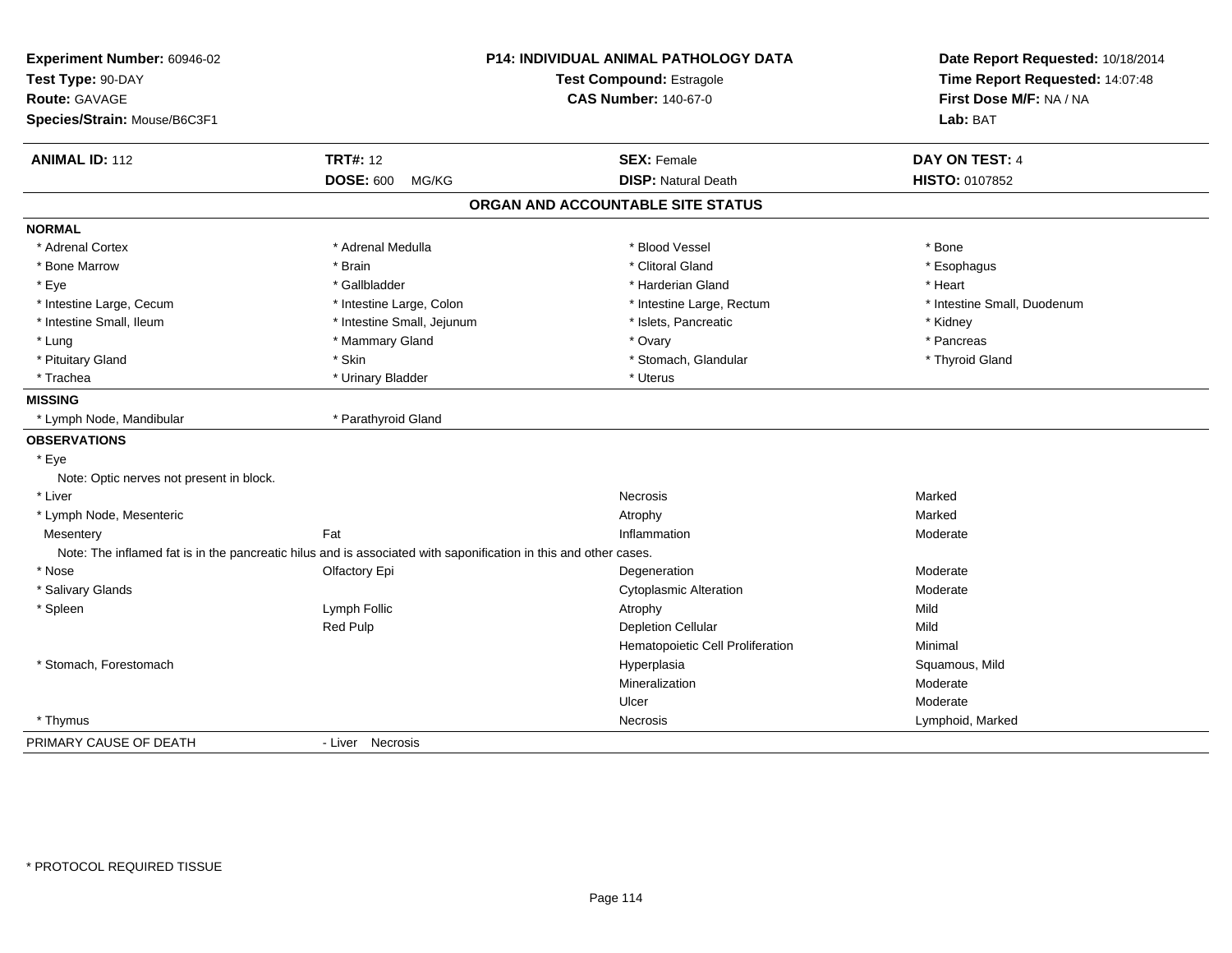| Experiment Number: 60946-02                                   |                           | <b>P14: INDIVIDUAL ANIMAL PATHOLOGY DATA</b> | Date Report Requested: 10/18/2014<br>Time Report Requested: 14:07:48 |
|---------------------------------------------------------------|---------------------------|----------------------------------------------|----------------------------------------------------------------------|
| Test Type: 90-DAY                                             |                           | Test Compound: Estragole                     |                                                                      |
| <b>Route: GAVAGE</b>                                          |                           | <b>CAS Number: 140-67-0</b>                  | First Dose M/F: NA / NA                                              |
| Species/Strain: Mouse/B6C3F1                                  |                           |                                              | Lab: BAT                                                             |
| <b>ANIMAL ID: 113</b>                                         | <b>TRT#: 12</b>           | <b>SEX: Female</b>                           | DAY ON TEST: 4                                                       |
|                                                               | <b>DOSE: 600</b><br>MG/KG | <b>DISP: Natural Death</b>                   | HISTO: 0107853                                                       |
|                                                               |                           | ORGAN AND ACCOUNTABLE SITE STATUS            |                                                                      |
| <b>NORMAL</b>                                                 |                           |                                              |                                                                      |
| * Adrenal Medulla                                             | * Blood Vessel            | $*$ Bone                                     | * Bone Marrow                                                        |
| * Brain                                                       | * Clitoral Gland          | * Esophagus                                  | * Eye                                                                |
| * Gallbladder                                                 | * Harderian Gland         | * Heart                                      | * Intestine Large, Cecum                                             |
| * Intestine Large, Colon                                      | * Intestine Large, Rectum | * Intestine Small, Duodenum                  | * Intestine Small, Ileum                                             |
| * Intestine Small, Jejunum                                    | * Islets, Pancreatic      | * Kidney                                     | * Lung                                                               |
| * Mammary Gland                                               | * Ovary                   | * Pancreas                                   | * Parathyroid Gland                                                  |
| * Pituitary Gland                                             | * Skin                    | * Stomach, Glandular                         | * Thyroid Gland                                                      |
| * Trachea                                                     | * Urinary Bladder         | * Uterus                                     |                                                                      |
| <b>OBSERVATIONS</b>                                           |                           |                                              |                                                                      |
| * Adrenal Cortex                                              | Subcapsular               | Hyperplasia                                  | Minimal                                                              |
| * Liver                                                       |                           | Fatty Change                                 | Diffuse, Minimal                                                     |
|                                                               | Oval Cell                 | Hyperplasia                                  | Minimal                                                              |
|                                                               |                           | <b>Necrosis</b>                              | Marked                                                               |
| * Lymph Node, Mandibular                                      |                           | Atrophy                                      | Mild                                                                 |
| * Lymph Node, Mesenteric                                      |                           | Atrophy                                      | Marked                                                               |
| Mesentery                                                     | Fat                       | Necrosis                                     | Minimal                                                              |
| Note: There is minimal saponification of peri-pancreatic fat. |                           |                                              |                                                                      |
| * Nose                                                        | <b>Olfactory Epi</b>      | Degeneration                                 | Marked                                                               |
| * Salivary Glands                                             |                           | <b>Cytoplasmic Alteration</b>                | Mild                                                                 |
| * Spleen                                                      | Lymph Follic              | Atrophy                                      | Moderate                                                             |
|                                                               | <b>Red Pulp</b>           | <b>Depletion Cellular</b>                    | Mild                                                                 |
| * Stomach, Forestomach                                        |                           | Mineralization                               | Minimal                                                              |
|                                                               |                           | Ulcer                                        | Minimal                                                              |
| * Thymus                                                      |                           | Necrosis                                     | Lymphoid, Marked                                                     |
| PRIMARY CAUSE OF DEATH                                        | - Liver Necrosis          |                                              |                                                                      |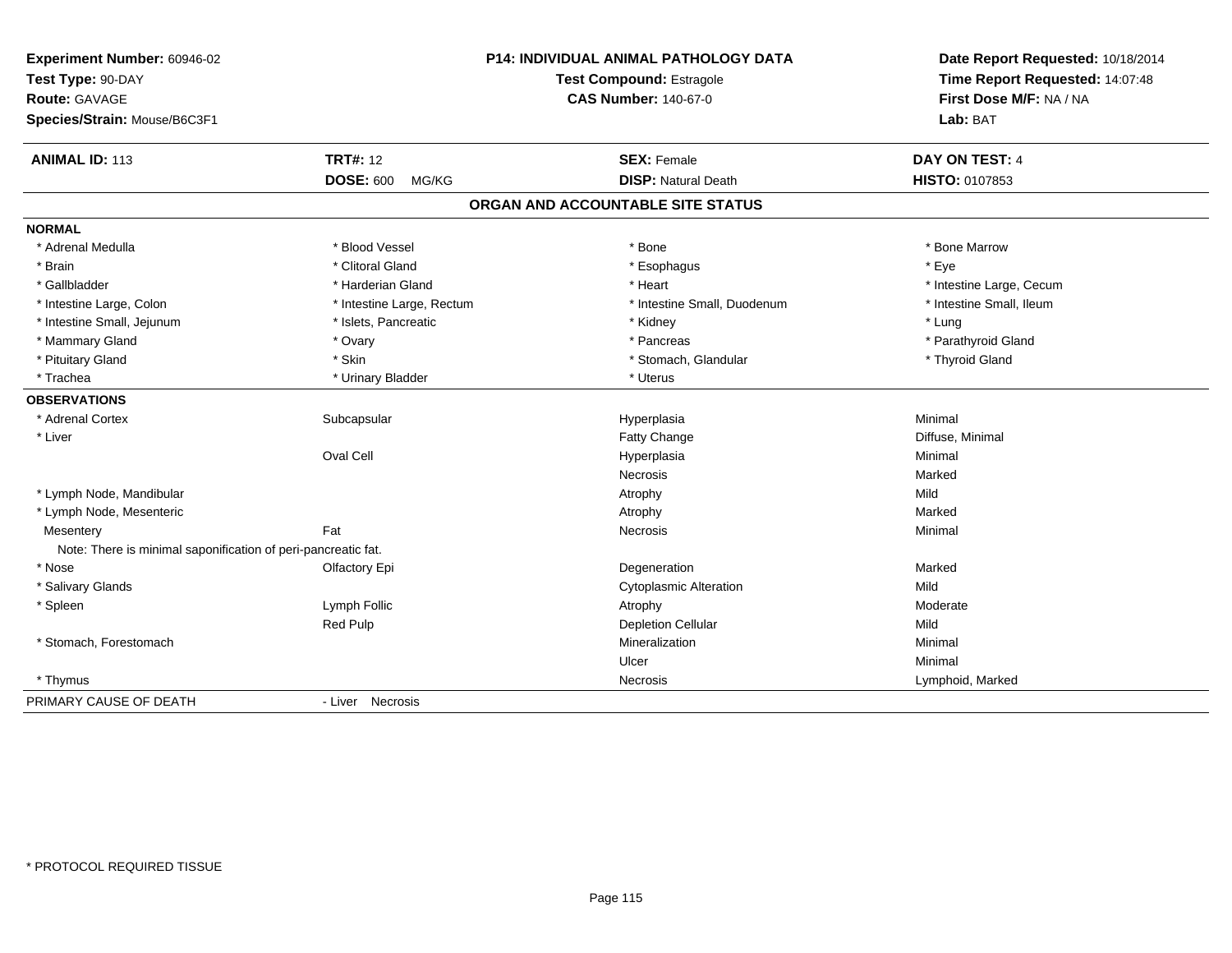| Experiment Number: 60946-02  | P14: INDIVIDUAL ANIMAL PATHOLOGY DATA<br><b>Test Compound: Estragole</b> |                                   | Date Report Requested: 10/18/2014<br>Time Report Requested: 14:07:48 |
|------------------------------|--------------------------------------------------------------------------|-----------------------------------|----------------------------------------------------------------------|
| Test Type: 90-DAY            |                                                                          |                                   |                                                                      |
| <b>Route: GAVAGE</b>         |                                                                          | <b>CAS Number: 140-67-0</b>       |                                                                      |
| Species/Strain: Mouse/B6C3F1 |                                                                          |                                   | Lab: BAT                                                             |
| <b>ANIMAL ID: 114</b>        | <b>TRT#: 12</b>                                                          | <b>SEX: Female</b>                | DAY ON TEST: 4                                                       |
|                              | <b>DOSE: 600</b><br>MG/KG                                                | <b>DISP: Natural Death</b>        | HISTO: 0107854                                                       |
|                              |                                                                          | ORGAN AND ACCOUNTABLE SITE STATUS |                                                                      |
| <b>NORMAL</b>                |                                                                          |                                   |                                                                      |
| * Adrenal Cortex             | * Adrenal Medulla                                                        | * Blood Vessel                    | * Bone                                                               |
| * Bone Marrow                | * Brain                                                                  | * Clitoral Gland                  | * Esophagus                                                          |
| * Eye                        | * Gallbladder                                                            | * Harderian Gland                 | * Heart                                                              |
| * Intestine Large, Cecum     | * Intestine Large, Colon                                                 | * Intestine Large, Rectum         | * Intestine Small, Duodenum                                          |
| * Intestine Small, Ileum     | * Intestine Small, Jejunum                                               | * Islets, Pancreatic              | * Kidney                                                             |
| * Lung                       | * Mammary Gland                                                          | * Ovary                           | * Pancreas                                                           |
| * Parathyroid Gland          | * Pituitary Gland                                                        | * Skin                            | * Thyroid Gland                                                      |
| * Trachea                    | * Urinary Bladder                                                        | * Uterus                          |                                                                      |
| <b>OBSERVATIONS</b>          |                                                                          |                                   |                                                                      |
| * Liver                      | Oval Cell                                                                | Hyperplasia                       | Mild                                                                 |
|                              |                                                                          | Necrosis                          | Moderate                                                             |
| Lymph Node                   | Renal                                                                    | Atrophy                           | Marked                                                               |
|                              | Mediastinal                                                              | <b>Infiltration Cellular</b>      | Histiocyte, Minimal                                                  |
| * Lymph Node, Mandibular     |                                                                          | Atrophy                           | Mild                                                                 |
| * Lymph Node, Mesenteric     |                                                                          | Atrophy                           | Marked                                                               |
| * Nose                       | Olfactory Epi                                                            | Degeneration                      | Marked                                                               |
| * Salivary Glands            |                                                                          | <b>Cytoplasmic Alteration</b>     | Mild                                                                 |
| * Spleen                     | Lymph Follic                                                             | Atrophy                           | Mild                                                                 |
|                              | Red Pulp                                                                 | <b>Depletion Cellular</b>         | Minimal                                                              |
| * Stomach, Forestomach       |                                                                          | Hyperplasia                       | Squamous, Minimal                                                    |
|                              | Epithelium                                                               | Necrosis                          | Mild                                                                 |
|                              |                                                                          | Ulcer                             | Minimal                                                              |
| * Stomach, Glandular         | Epithelium, Glands                                                       | Degeneration                      | Minimal                                                              |
| * Thymus                     |                                                                          | Necrosis                          | Lymphoid, Marked                                                     |
| PRIMARY CAUSE OF DEATH       | - Liver Necrosis                                                         |                                   |                                                                      |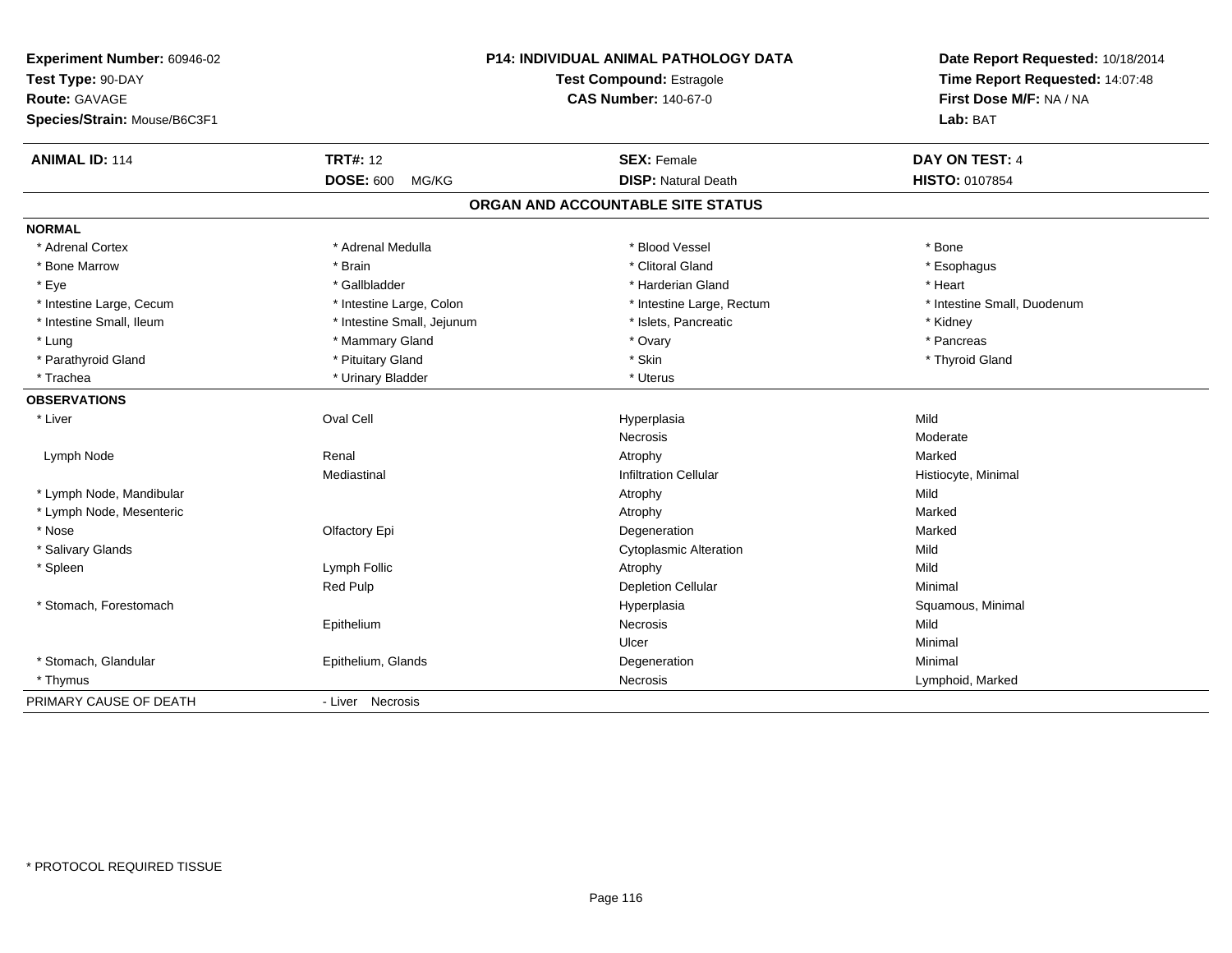| Experiment Number: 60946-02  | P14: INDIVIDUAL ANIMAL PATHOLOGY DATA |                                   | Date Report Requested: 10/18/2014 |
|------------------------------|---------------------------------------|-----------------------------------|-----------------------------------|
| Test Type: 90-DAY            |                                       | Test Compound: Estragole          | Time Report Requested: 14:07:48   |
| Route: GAVAGE                |                                       | <b>CAS Number: 140-67-0</b>       | First Dose M/F: NA / NA           |
| Species/Strain: Mouse/B6C3F1 |                                       |                                   | Lab: BAT                          |
| <b>ANIMAL ID: 115</b>        | <b>TRT#: 12</b>                       | <b>SEX: Female</b>                | DAY ON TEST: 4                    |
|                              | <b>DOSE: 600</b><br>MG/KG             | <b>DISP: Natural Death</b>        | HISTO: 0107855                    |
|                              |                                       | ORGAN AND ACCOUNTABLE SITE STATUS |                                   |
| <b>NORMAL</b>                |                                       |                                   |                                   |
| * Adrenal Cortex             | * Adrenal Medulla                     | * Blood Vessel                    | * Bone                            |
| * Bone Marrow                | * Brain                               | * Clitoral Gland                  | * Esophagus                       |
| * Eye                        | * Gallbladder                         | * Harderian Gland                 | * Heart                           |
| * Intestine Large, Cecum     | * Intestine Large, Colon              | * Intestine Large, Rectum         | * Intestine Small, Duodenum       |
| * Intestine Small, Ileum     | * Intestine Small, Jejunum            | * Islets, Pancreatic              | * Lung                            |
| * Mammary Gland              | * Ovary                               | * Pancreas                        | * Parathyroid Gland               |
| * Pituitary Gland            | * Skin                                | * Stomach, Glandular              | * Thyroid Gland                   |
| * Trachea                    | * Urinary Bladder                     | * Uterus                          |                                   |
| <b>OBSERVATIONS</b>          |                                       |                                   |                                   |
| * Kidney                     |                                       | Nephropathy                       | Minimal                           |
| * Liver                      |                                       | Fatty Change                      | Diffuse, Minimal                  |
|                              |                                       | <b>Necrosis</b>                   | Marked                            |
| Lymph Node                   | Pancreatic                            | Atrophy                           | Moderate                          |
| * Lymph Node, Mandibular     |                                       | Atrophy                           | Mild                              |
| * Lymph Node, Mesenteric     |                                       | Atrophy                           | Marked                            |
| * Nose                       | Olfactory Epi                         | Degeneration                      | Marked                            |
| * Salivary Glands            |                                       | <b>Cytoplasmic Alteration</b>     | Mild                              |
| * Spleen                     | Lymph Follic                          | Atrophy                           | Moderate                          |
|                              | Red Pulp                              | <b>Depletion Cellular</b>         | Mild                              |
|                              |                                       | Hematopoietic Cell Proliferation  | Minimal                           |
| * Stomach, Forestomach       |                                       | Hyperplasia                       | Squamous, Minimal                 |
|                              |                                       | Ulcer                             | Mild                              |
| * Thymus                     |                                       | Necrosis                          | Lymphoid, Marked                  |
| PRIMARY CAUSE OF DEATH       | - Liver Necrosis                      |                                   |                                   |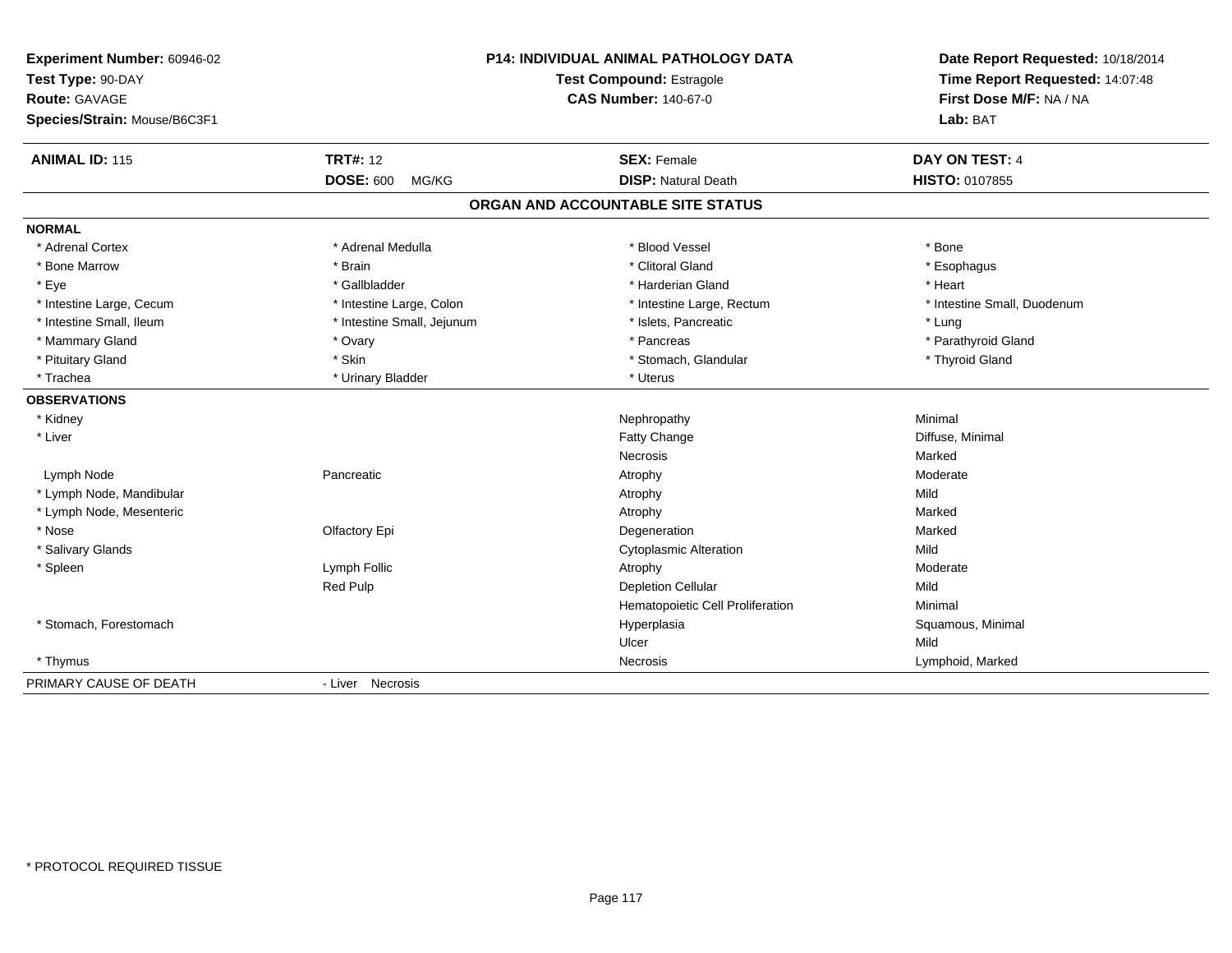| Experiment Number: 60946-02  |                           | P14: INDIVIDUAL ANIMAL PATHOLOGY DATA | Date Report Requested: 10/18/2014 |  |
|------------------------------|---------------------------|---------------------------------------|-----------------------------------|--|
| Test Type: 90-DAY            |                           | <b>Test Compound: Estragole</b>       | Time Report Requested: 14:07:48   |  |
| <b>Route: GAVAGE</b>         |                           | <b>CAS Number: 140-67-0</b>           | First Dose M/F: NA / NA           |  |
| Species/Strain: Mouse/B6C3F1 |                           |                                       | Lab: BAT                          |  |
| <b>ANIMAL ID: 116</b>        | <b>TRT#: 12</b>           | <b>SEX: Female</b>                    | DAY ON TEST: 4                    |  |
|                              | <b>DOSE: 600</b><br>MG/KG | <b>DISP: Natural Death</b>            | HISTO: 0107856                    |  |
|                              |                           | ORGAN AND ACCOUNTABLE SITE STATUS     |                                   |  |
| <b>NORMAL</b>                |                           |                                       |                                   |  |
| * Adrenal Medulla            | * Blood Vessel            | * Bone                                | * Bone Marrow                     |  |
| * Brain                      | * Clitoral Gland          | * Esophagus                           | * Eye                             |  |
| * Gallbladder                | * Harderian Gland         | * Heart                               | * Intestine Large, Cecum          |  |
| * Intestine Large, Colon     | * Intestine Large, Rectum | * Intestine Small, Duodenum           | * Intestine Small. Ileum          |  |
| * Intestine Small, Jejunum   | * Islets, Pancreatic      | * Kidney                              | * Lung                            |  |
| * Mammary Gland              | * Ovary                   | * Pancreas                            | * Parathyroid Gland               |  |
| * Pituitary Gland            | * Skin                    | * Stomach, Forestomach                | * Thyroid Gland                   |  |
| * Trachea                    | * Urinary Bladder         | * Uterus                              |                                   |  |
| <b>OBSERVATIONS</b>          |                           |                                       |                                   |  |
| * Adrenal Cortex             | Subcapsular               | Hyperplasia                           | Minimal                           |  |
| * Liver                      |                           | <b>Necrosis</b>                       | Marked                            |  |
| Lymph Node                   | Mediastinal               | Atrophy                               | Mild                              |  |
| * Lymph Node, Mandibular     |                           | Atrophy                               | Moderate                          |  |
| * Lymph Node, Mesenteric     |                           | Atrophy                               | Marked                            |  |
| * Nose                       | Olfactory Epi             | Degeneration                          | Moderate                          |  |
| * Salivary Glands            |                           | <b>Cytoplasmic Alteration</b>         | Mild                              |  |
| * Spleen                     | Lymph Follic              | Atrophy                               | Moderate                          |  |
|                              | Red Pulp                  | <b>Depletion Cellular</b>             | Moderate                          |  |
| * Stomach, Glandular         | Epithelium, Glands        | Degeneration                          | Mild                              |  |
| * Thymus                     |                           | Necrosis                              | Lymphoid, Marked                  |  |
| PRIMARY CAUSE OF DEATH       | - Liver Necrosis          |                                       |                                   |  |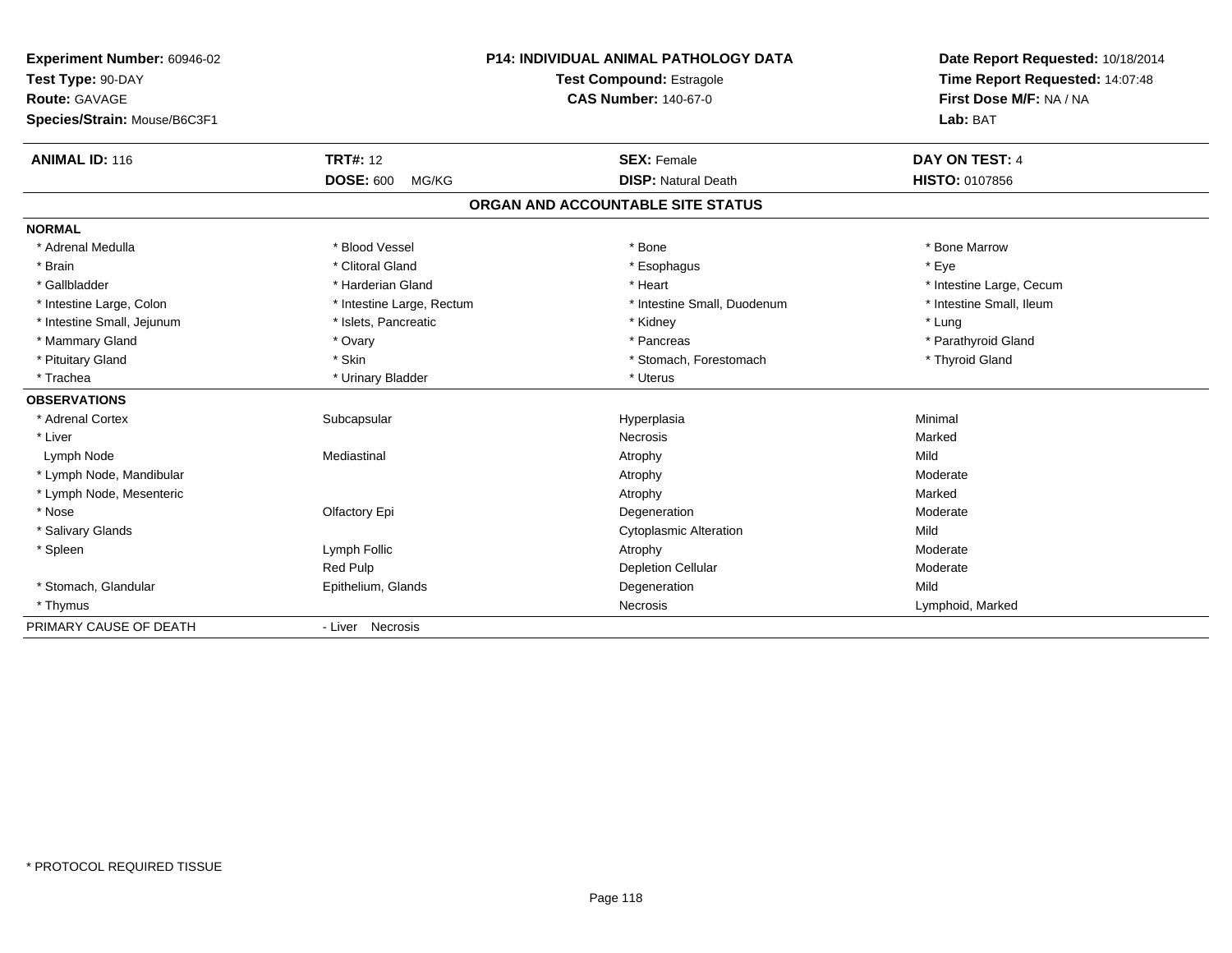| Experiment Number: 60946-02<br>Test Type: 90-DAY<br>Route: GAVAGE<br>Species/Strain: Mouse/B6C3F1 | P14: INDIVIDUAL ANIMAL PATHOLOGY DATA<br>Test Compound: Estragole<br><b>CAS Number: 140-67-0</b> |                                   | Date Report Requested: 10/18/2014<br>Time Report Requested: 14:07:48<br>First Dose M/F: NA / NA<br>Lab: BAT |
|---------------------------------------------------------------------------------------------------|--------------------------------------------------------------------------------------------------|-----------------------------------|-------------------------------------------------------------------------------------------------------------|
| <b>ANIMAL ID: 117</b>                                                                             | <b>TRT#: 12</b>                                                                                  | <b>SEX: Female</b>                | DAY ON TEST: 4                                                                                              |
|                                                                                                   | <b>DOSE: 600</b><br>MG/KG                                                                        | <b>DISP: Natural Death</b>        | <b>HISTO: 0107857</b>                                                                                       |
|                                                                                                   |                                                                                                  | ORGAN AND ACCOUNTABLE SITE STATUS |                                                                                                             |
| <b>NORMAL</b>                                                                                     |                                                                                                  |                                   |                                                                                                             |
| * Adrenal Cortex                                                                                  | * Adrenal Medulla                                                                                | * Blood Vessel                    | * Bone                                                                                                      |
| * Bone Marrow                                                                                     | * Brain                                                                                          | * Clitoral Gland                  | * Esophagus                                                                                                 |
| * Eye                                                                                             | * Harderian Gland                                                                                | * Heart                           | * Intestine Large, Cecum                                                                                    |
| * Intestine Large, Colon                                                                          | * Intestine Large, Rectum                                                                        | * Intestine Small, Duodenum       | * Intestine Small, Ileum                                                                                    |
| * Intestine Small, Jejunum                                                                        | * Islets, Pancreatic                                                                             | * Kidney                          | * Lung                                                                                                      |
| * Lymph Node, Mandibular                                                                          | * Lymph Node, Mesenteric                                                                         | * Mammary Gland                   | * Ovary                                                                                                     |
| * Pancreas                                                                                        | * Parathyroid Gland                                                                              | * Pituitary Gland                 | * Skin                                                                                                      |
| * Stomach, Glandular                                                                              | * Thyroid Gland                                                                                  | * Trachea                         | * Urinary Bladder                                                                                           |
| * Uterus                                                                                          |                                                                                                  |                                   |                                                                                                             |
| <b>OBSERVATIONS</b>                                                                               |                                                                                                  |                                   |                                                                                                             |
| * Eye                                                                                             |                                                                                                  |                                   |                                                                                                             |
| Note: Optic nerves missing at trim.                                                               |                                                                                                  |                                   |                                                                                                             |
| * Gallbladder                                                                                     |                                                                                                  | Inflammation                      | Minimal                                                                                                     |
| * Liver                                                                                           |                                                                                                  | Fatty Change                      | Diffuse, Minimal                                                                                            |
|                                                                                                   |                                                                                                  | Necrosis                          | Marked                                                                                                      |
| * Nose                                                                                            | Olfactory Epi                                                                                    | Degeneration                      | Moderate                                                                                                    |
| * Salivary Glands                                                                                 |                                                                                                  | <b>Cytoplasmic Alteration</b>     | Mild                                                                                                        |
| * Spleen                                                                                          | Lymph Follic                                                                                     | Atrophy                           | Mild                                                                                                        |
|                                                                                                   | Red Pulp                                                                                         | <b>Depletion Cellular</b>         | Moderate                                                                                                    |
| * Stomach, Forestomach                                                                            |                                                                                                  | Hyperplasia                       | Squamous, Mild                                                                                              |
|                                                                                                   |                                                                                                  | Mineralization                    | Minimal                                                                                                     |
|                                                                                                   |                                                                                                  | Ulcer                             | Mild                                                                                                        |
| * Thymus                                                                                          |                                                                                                  | Necrosis                          | Lymphoid, Marked                                                                                            |
| PRIMARY CAUSE OF DEATH                                                                            | - Liver Necrosis                                                                                 |                                   |                                                                                                             |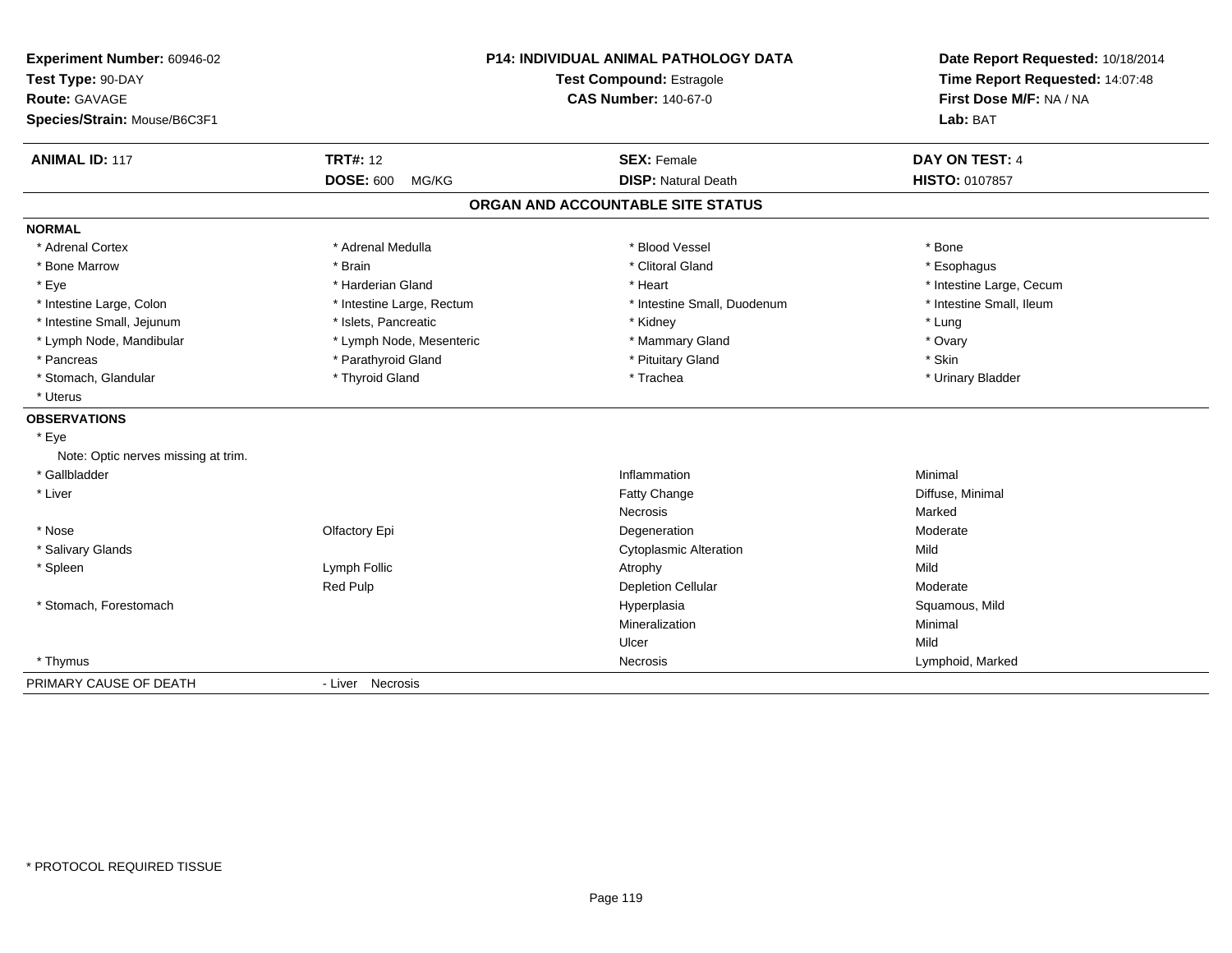| Experiment Number: 60946-02<br>Test Type: 90-DAY |                             | <b>P14: INDIVIDUAL ANIMAL PATHOLOGY DATA</b><br>Test Compound: Estragole | Date Report Requested: 10/18/2014<br>Time Report Requested: 14:07:48 |
|--------------------------------------------------|-----------------------------|--------------------------------------------------------------------------|----------------------------------------------------------------------|
| <b>Route: GAVAGE</b>                             | <b>CAS Number: 140-67-0</b> |                                                                          | First Dose M/F: NA / NA                                              |
| Species/Strain: Mouse/B6C3F1                     |                             |                                                                          | Lab: BAT                                                             |
| <b>ANIMAL ID: 118</b>                            | <b>TRT#: 12</b>             | <b>SEX: Female</b>                                                       | DAY ON TEST: 4                                                       |
|                                                  | <b>DOSE: 600</b><br>MG/KG   | <b>DISP: Natural Death</b>                                               | HISTO: 0107858                                                       |
|                                                  |                             | ORGAN AND ACCOUNTABLE SITE STATUS                                        |                                                                      |
| <b>NORMAL</b>                                    |                             |                                                                          |                                                                      |
| * Adrenal Medulla                                | * Blood Vessel              | * Bone                                                                   | * Bone Marrow                                                        |
| * Brain                                          | * Clitoral Gland            | * Esophagus                                                              | * Eye                                                                |
| * Gallbladder                                    | * Harderian Gland           | * Heart                                                                  | * Intestine Large, Cecum                                             |
| * Intestine Large, Colon                         | * Intestine Large, Rectum   | * Intestine Small, Duodenum                                              | * Intestine Small, Ileum                                             |
| * Intestine Small, Jejunum                       | * Islets, Pancreatic        | * Kidney                                                                 | * Lung                                                               |
| * Mammary Gland                                  | * Ovary                     | * Pancreas                                                               | * Parathyroid Gland                                                  |
| * Pituitary Gland                                | * Skin                      | * Stomach, Glandular                                                     | * Thyroid Gland                                                      |
| * Trachea                                        | * Urinary Bladder           | * Uterus                                                                 |                                                                      |
| <b>OBSERVATIONS</b>                              |                             |                                                                          |                                                                      |
| * Adrenal Cortex                                 | Subcapsular                 | Hyperplasia                                                              | Minimal                                                              |
| * Eye                                            |                             |                                                                          |                                                                      |
| Note: No optic nerves were present at trim.      |                             |                                                                          |                                                                      |
| * Liver                                          |                             | Necrosis                                                                 | Marked                                                               |
| * Lymph Node, Mandibular                         |                             | Atrophy                                                                  | Mild                                                                 |
| * Lymph Node, Mesenteric                         |                             | Atrophy                                                                  | Moderate                                                             |
| * Nose                                           | Olfactory Epi               | Degeneration                                                             | Moderate                                                             |
| * Salivary Glands                                |                             | <b>Cytoplasmic Alteration</b>                                            | Mild                                                                 |
| * Spleen                                         | Lymph Follic                | Atrophy                                                                  | Moderate                                                             |
|                                                  | <b>Red Pulp</b>             | <b>Depletion Cellular</b>                                                | Mild                                                                 |
| * Stomach, Forestomach                           |                             | Hyperplasia                                                              | Squamous, Minimal                                                    |
|                                                  |                             | Mineralization                                                           | Minimal                                                              |
| * Thymus                                         |                             | Necrosis                                                                 | Lymphoid, Marked                                                     |
| PRIMARY CAUSE OF DEATH                           | - Liver Necrosis            |                                                                          |                                                                      |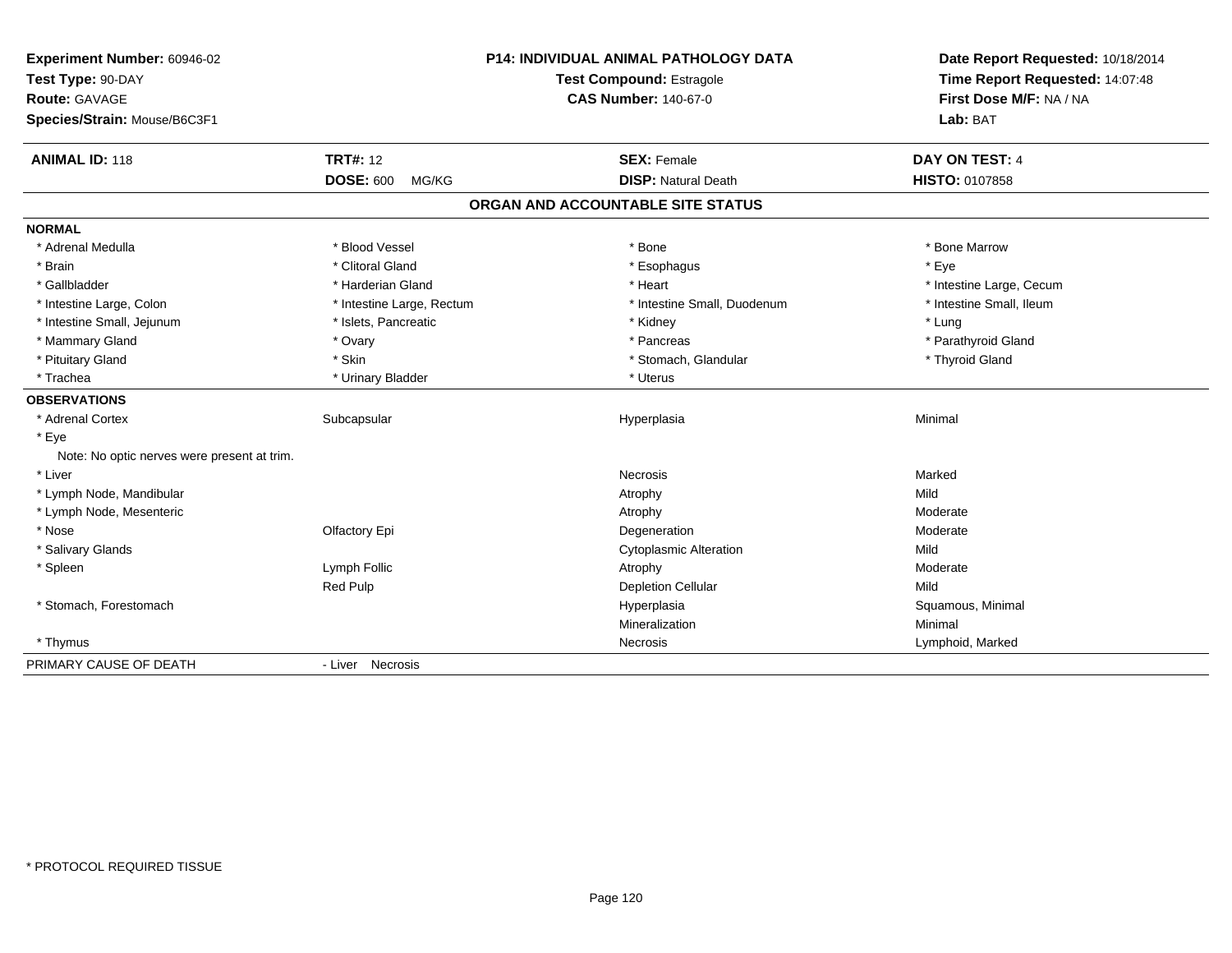| Test Compound: Estragole<br>Time Report Requested: 14:07:48<br>First Dose M/F: NA / NA<br><b>Route: GAVAGE</b><br><b>CAS Number: 140-67-0</b><br>Lab: BAT<br><b>TRT#: 12</b><br><b>ANIMAL ID: 119</b><br><b>SEX: Female</b><br><b>DAY ON TEST: 5</b><br><b>DISP:</b> Moribund Sacrifice<br><b>DOSE: 600</b><br>HISTO: 0107859<br>MG/KG<br>ORGAN AND ACCOUNTABLE SITE STATUS<br><b>NORMAL</b><br>* Blood Vessel<br>* Bone Marrow<br>* Adrenal Medulla<br>* Bone<br>* Eye<br>* Brain<br>* Clitoral Gland<br>* Esophagus<br>* Gallbladder<br>* Harderian Gland<br>* Heart<br>* Intestine Large, Cecum<br>* Intestine Small, Ileum<br>* Intestine Large, Colon<br>* Intestine Large, Rectum<br>* Intestine Small, Duodenum<br>* Intestine Small, Jejunum<br>* Islets, Pancreatic<br>* Mammary Gland<br>* Kidney<br>* Ovary<br>* Pancreas<br>* Pituitary Gland<br>* Skin<br>* Thyroid Gland<br>* Uterus<br>* Trachea<br>* Urinary Bladder<br><b>MISSING</b><br>* Parathyroid Gland<br><b>OBSERVATIONS</b><br>* Adrenal Cortex<br>Subcapsular<br>Minimal<br>Hyperplasia<br>* Kidney<br>Note: There is one focus of immature mesenchyme and glomeruli in the right kidney section of this animal.<br>* Liver<br>Fatty Change<br>Diffuse, Moderate<br><b>Oval Cell</b><br>Mild<br>Hyperplasia<br>Inflammation<br>Chronic Active, Mild<br>Mild<br>Necrosis<br>[Fatty Change TGLS = 1-4+5]<br>[Necrosis TGLS = $1-4+5$ ]<br>* Lung<br>Mild<br>Congestion<br>Note: Congestion was only diagnosed where it is a correlate to a gross observation, as in this animal.<br>[Congestion TGLS = 2-3]<br>* Lymph Node, Mandibular<br>Mild<br>Atrophy<br>* Lymph Node, Mesenteric<br>Marked<br>Atrophy<br><b>Infiltration Cellular</b><br>Polymorphnuclr, Mild<br>* Nose<br>Olfactory Epi<br>Moderate<br>Degeneration<br>* Salivary Glands<br><b>Cytoplasmic Alteration</b><br>Moderate<br>Lymph Follic<br>Moderate<br>* Spleen<br>Atrophy<br>Red Pulp<br><b>Depletion Cellular</b><br>Minimal | Experiment Number: 60946-02  | <b>P14: INDIVIDUAL ANIMAL PATHOLOGY DATA</b> | Date Report Requested: 10/18/2014 |  |
|-----------------------------------------------------------------------------------------------------------------------------------------------------------------------------------------------------------------------------------------------------------------------------------------------------------------------------------------------------------------------------------------------------------------------------------------------------------------------------------------------------------------------------------------------------------------------------------------------------------------------------------------------------------------------------------------------------------------------------------------------------------------------------------------------------------------------------------------------------------------------------------------------------------------------------------------------------------------------------------------------------------------------------------------------------------------------------------------------------------------------------------------------------------------------------------------------------------------------------------------------------------------------------------------------------------------------------------------------------------------------------------------------------------------------------------------------------------------------------------------------------------------------------------------------------------------------------------------------------------------------------------------------------------------------------------------------------------------------------------------------------------------------------------------------------------------------------------------------------------------------------------------------------------------------------------------------------------------------------|------------------------------|----------------------------------------------|-----------------------------------|--|
|                                                                                                                                                                                                                                                                                                                                                                                                                                                                                                                                                                                                                                                                                                                                                                                                                                                                                                                                                                                                                                                                                                                                                                                                                                                                                                                                                                                                                                                                                                                                                                                                                                                                                                                                                                                                                                                                                                                                                                             | Test Type: 90-DAY            |                                              |                                   |  |
|                                                                                                                                                                                                                                                                                                                                                                                                                                                                                                                                                                                                                                                                                                                                                                                                                                                                                                                                                                                                                                                                                                                                                                                                                                                                                                                                                                                                                                                                                                                                                                                                                                                                                                                                                                                                                                                                                                                                                                             |                              |                                              |                                   |  |
|                                                                                                                                                                                                                                                                                                                                                                                                                                                                                                                                                                                                                                                                                                                                                                                                                                                                                                                                                                                                                                                                                                                                                                                                                                                                                                                                                                                                                                                                                                                                                                                                                                                                                                                                                                                                                                                                                                                                                                             | Species/Strain: Mouse/B6C3F1 |                                              |                                   |  |
|                                                                                                                                                                                                                                                                                                                                                                                                                                                                                                                                                                                                                                                                                                                                                                                                                                                                                                                                                                                                                                                                                                                                                                                                                                                                                                                                                                                                                                                                                                                                                                                                                                                                                                                                                                                                                                                                                                                                                                             |                              |                                              |                                   |  |
|                                                                                                                                                                                                                                                                                                                                                                                                                                                                                                                                                                                                                                                                                                                                                                                                                                                                                                                                                                                                                                                                                                                                                                                                                                                                                                                                                                                                                                                                                                                                                                                                                                                                                                                                                                                                                                                                                                                                                                             |                              |                                              |                                   |  |
|                                                                                                                                                                                                                                                                                                                                                                                                                                                                                                                                                                                                                                                                                                                                                                                                                                                                                                                                                                                                                                                                                                                                                                                                                                                                                                                                                                                                                                                                                                                                                                                                                                                                                                                                                                                                                                                                                                                                                                             |                              |                                              |                                   |  |
|                                                                                                                                                                                                                                                                                                                                                                                                                                                                                                                                                                                                                                                                                                                                                                                                                                                                                                                                                                                                                                                                                                                                                                                                                                                                                                                                                                                                                                                                                                                                                                                                                                                                                                                                                                                                                                                                                                                                                                             |                              |                                              |                                   |  |
|                                                                                                                                                                                                                                                                                                                                                                                                                                                                                                                                                                                                                                                                                                                                                                                                                                                                                                                                                                                                                                                                                                                                                                                                                                                                                                                                                                                                                                                                                                                                                                                                                                                                                                                                                                                                                                                                                                                                                                             |                              |                                              |                                   |  |
|                                                                                                                                                                                                                                                                                                                                                                                                                                                                                                                                                                                                                                                                                                                                                                                                                                                                                                                                                                                                                                                                                                                                                                                                                                                                                                                                                                                                                                                                                                                                                                                                                                                                                                                                                                                                                                                                                                                                                                             |                              |                                              |                                   |  |
|                                                                                                                                                                                                                                                                                                                                                                                                                                                                                                                                                                                                                                                                                                                                                                                                                                                                                                                                                                                                                                                                                                                                                                                                                                                                                                                                                                                                                                                                                                                                                                                                                                                                                                                                                                                                                                                                                                                                                                             |                              |                                              |                                   |  |
|                                                                                                                                                                                                                                                                                                                                                                                                                                                                                                                                                                                                                                                                                                                                                                                                                                                                                                                                                                                                                                                                                                                                                                                                                                                                                                                                                                                                                                                                                                                                                                                                                                                                                                                                                                                                                                                                                                                                                                             |                              |                                              |                                   |  |
|                                                                                                                                                                                                                                                                                                                                                                                                                                                                                                                                                                                                                                                                                                                                                                                                                                                                                                                                                                                                                                                                                                                                                                                                                                                                                                                                                                                                                                                                                                                                                                                                                                                                                                                                                                                                                                                                                                                                                                             |                              |                                              |                                   |  |
|                                                                                                                                                                                                                                                                                                                                                                                                                                                                                                                                                                                                                                                                                                                                                                                                                                                                                                                                                                                                                                                                                                                                                                                                                                                                                                                                                                                                                                                                                                                                                                                                                                                                                                                                                                                                                                                                                                                                                                             |                              |                                              |                                   |  |
|                                                                                                                                                                                                                                                                                                                                                                                                                                                                                                                                                                                                                                                                                                                                                                                                                                                                                                                                                                                                                                                                                                                                                                                                                                                                                                                                                                                                                                                                                                                                                                                                                                                                                                                                                                                                                                                                                                                                                                             |                              |                                              |                                   |  |
|                                                                                                                                                                                                                                                                                                                                                                                                                                                                                                                                                                                                                                                                                                                                                                                                                                                                                                                                                                                                                                                                                                                                                                                                                                                                                                                                                                                                                                                                                                                                                                                                                                                                                                                                                                                                                                                                                                                                                                             |                              |                                              |                                   |  |
|                                                                                                                                                                                                                                                                                                                                                                                                                                                                                                                                                                                                                                                                                                                                                                                                                                                                                                                                                                                                                                                                                                                                                                                                                                                                                                                                                                                                                                                                                                                                                                                                                                                                                                                                                                                                                                                                                                                                                                             |                              |                                              |                                   |  |
|                                                                                                                                                                                                                                                                                                                                                                                                                                                                                                                                                                                                                                                                                                                                                                                                                                                                                                                                                                                                                                                                                                                                                                                                                                                                                                                                                                                                                                                                                                                                                                                                                                                                                                                                                                                                                                                                                                                                                                             |                              |                                              |                                   |  |
|                                                                                                                                                                                                                                                                                                                                                                                                                                                                                                                                                                                                                                                                                                                                                                                                                                                                                                                                                                                                                                                                                                                                                                                                                                                                                                                                                                                                                                                                                                                                                                                                                                                                                                                                                                                                                                                                                                                                                                             |                              |                                              |                                   |  |
|                                                                                                                                                                                                                                                                                                                                                                                                                                                                                                                                                                                                                                                                                                                                                                                                                                                                                                                                                                                                                                                                                                                                                                                                                                                                                                                                                                                                                                                                                                                                                                                                                                                                                                                                                                                                                                                                                                                                                                             |                              |                                              |                                   |  |
|                                                                                                                                                                                                                                                                                                                                                                                                                                                                                                                                                                                                                                                                                                                                                                                                                                                                                                                                                                                                                                                                                                                                                                                                                                                                                                                                                                                                                                                                                                                                                                                                                                                                                                                                                                                                                                                                                                                                                                             |                              |                                              |                                   |  |
|                                                                                                                                                                                                                                                                                                                                                                                                                                                                                                                                                                                                                                                                                                                                                                                                                                                                                                                                                                                                                                                                                                                                                                                                                                                                                                                                                                                                                                                                                                                                                                                                                                                                                                                                                                                                                                                                                                                                                                             |                              |                                              |                                   |  |
|                                                                                                                                                                                                                                                                                                                                                                                                                                                                                                                                                                                                                                                                                                                                                                                                                                                                                                                                                                                                                                                                                                                                                                                                                                                                                                                                                                                                                                                                                                                                                                                                                                                                                                                                                                                                                                                                                                                                                                             |                              |                                              |                                   |  |
|                                                                                                                                                                                                                                                                                                                                                                                                                                                                                                                                                                                                                                                                                                                                                                                                                                                                                                                                                                                                                                                                                                                                                                                                                                                                                                                                                                                                                                                                                                                                                                                                                                                                                                                                                                                                                                                                                                                                                                             |                              |                                              |                                   |  |
|                                                                                                                                                                                                                                                                                                                                                                                                                                                                                                                                                                                                                                                                                                                                                                                                                                                                                                                                                                                                                                                                                                                                                                                                                                                                                                                                                                                                                                                                                                                                                                                                                                                                                                                                                                                                                                                                                                                                                                             |                              |                                              |                                   |  |
|                                                                                                                                                                                                                                                                                                                                                                                                                                                                                                                                                                                                                                                                                                                                                                                                                                                                                                                                                                                                                                                                                                                                                                                                                                                                                                                                                                                                                                                                                                                                                                                                                                                                                                                                                                                                                                                                                                                                                                             |                              |                                              |                                   |  |
|                                                                                                                                                                                                                                                                                                                                                                                                                                                                                                                                                                                                                                                                                                                                                                                                                                                                                                                                                                                                                                                                                                                                                                                                                                                                                                                                                                                                                                                                                                                                                                                                                                                                                                                                                                                                                                                                                                                                                                             |                              |                                              |                                   |  |
|                                                                                                                                                                                                                                                                                                                                                                                                                                                                                                                                                                                                                                                                                                                                                                                                                                                                                                                                                                                                                                                                                                                                                                                                                                                                                                                                                                                                                                                                                                                                                                                                                                                                                                                                                                                                                                                                                                                                                                             |                              |                                              |                                   |  |
|                                                                                                                                                                                                                                                                                                                                                                                                                                                                                                                                                                                                                                                                                                                                                                                                                                                                                                                                                                                                                                                                                                                                                                                                                                                                                                                                                                                                                                                                                                                                                                                                                                                                                                                                                                                                                                                                                                                                                                             |                              |                                              |                                   |  |
|                                                                                                                                                                                                                                                                                                                                                                                                                                                                                                                                                                                                                                                                                                                                                                                                                                                                                                                                                                                                                                                                                                                                                                                                                                                                                                                                                                                                                                                                                                                                                                                                                                                                                                                                                                                                                                                                                                                                                                             |                              |                                              |                                   |  |
|                                                                                                                                                                                                                                                                                                                                                                                                                                                                                                                                                                                                                                                                                                                                                                                                                                                                                                                                                                                                                                                                                                                                                                                                                                                                                                                                                                                                                                                                                                                                                                                                                                                                                                                                                                                                                                                                                                                                                                             |                              |                                              |                                   |  |
|                                                                                                                                                                                                                                                                                                                                                                                                                                                                                                                                                                                                                                                                                                                                                                                                                                                                                                                                                                                                                                                                                                                                                                                                                                                                                                                                                                                                                                                                                                                                                                                                                                                                                                                                                                                                                                                                                                                                                                             |                              |                                              |                                   |  |
|                                                                                                                                                                                                                                                                                                                                                                                                                                                                                                                                                                                                                                                                                                                                                                                                                                                                                                                                                                                                                                                                                                                                                                                                                                                                                                                                                                                                                                                                                                                                                                                                                                                                                                                                                                                                                                                                                                                                                                             |                              |                                              |                                   |  |
|                                                                                                                                                                                                                                                                                                                                                                                                                                                                                                                                                                                                                                                                                                                                                                                                                                                                                                                                                                                                                                                                                                                                                                                                                                                                                                                                                                                                                                                                                                                                                                                                                                                                                                                                                                                                                                                                                                                                                                             |                              |                                              |                                   |  |
|                                                                                                                                                                                                                                                                                                                                                                                                                                                                                                                                                                                                                                                                                                                                                                                                                                                                                                                                                                                                                                                                                                                                                                                                                                                                                                                                                                                                                                                                                                                                                                                                                                                                                                                                                                                                                                                                                                                                                                             |                              |                                              |                                   |  |
|                                                                                                                                                                                                                                                                                                                                                                                                                                                                                                                                                                                                                                                                                                                                                                                                                                                                                                                                                                                                                                                                                                                                                                                                                                                                                                                                                                                                                                                                                                                                                                                                                                                                                                                                                                                                                                                                                                                                                                             |                              |                                              |                                   |  |
|                                                                                                                                                                                                                                                                                                                                                                                                                                                                                                                                                                                                                                                                                                                                                                                                                                                                                                                                                                                                                                                                                                                                                                                                                                                                                                                                                                                                                                                                                                                                                                                                                                                                                                                                                                                                                                                                                                                                                                             |                              |                                              |                                   |  |
|                                                                                                                                                                                                                                                                                                                                                                                                                                                                                                                                                                                                                                                                                                                                                                                                                                                                                                                                                                                                                                                                                                                                                                                                                                                                                                                                                                                                                                                                                                                                                                                                                                                                                                                                                                                                                                                                                                                                                                             | * Stomach, Forestomach       | Hyperplasia                                  | Squamous, Mild                    |  |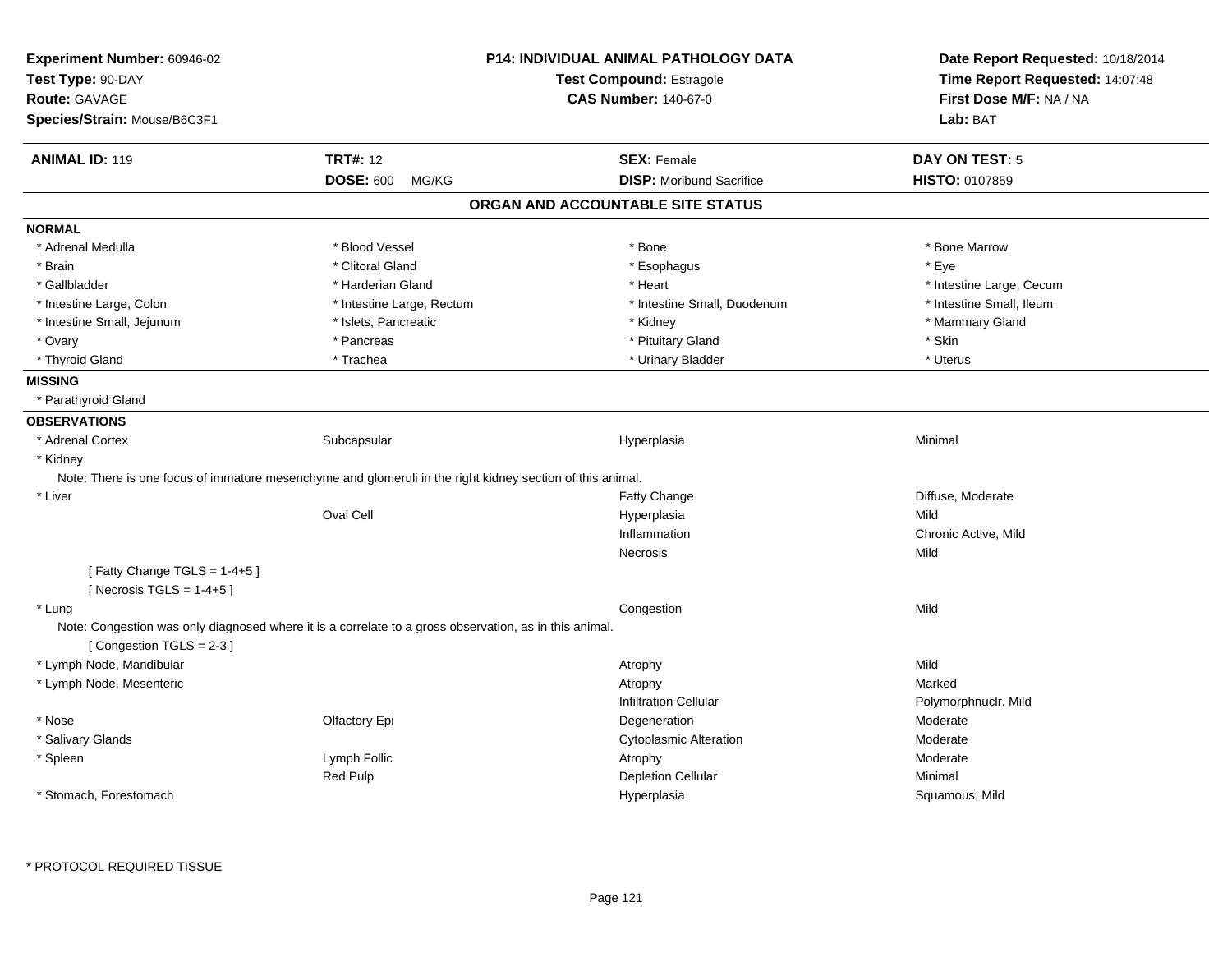| <b>Experiment Number: 60946-02</b><br>Test Type: 90-DAY<br><b>Route: GAVAGE</b><br>Species/Strain: Mouse/B6C3F1 |                              | <b>P14: INDIVIDUAL ANIMAL PATHOLOGY DATA</b><br><b>Test Compound: Estragole</b><br><b>CAS Number: 140-67-0</b> |                                   | Date Report Requested: 10/18/2014<br>Time Report Requested: 14:07:48<br>First Dose M/F: NA / NA<br>Lab: BAT |
|-----------------------------------------------------------------------------------------------------------------|------------------------------|----------------------------------------------------------------------------------------------------------------|-----------------------------------|-------------------------------------------------------------------------------------------------------------|
| <b>ANIMAL ID: 119</b>                                                                                           | <b>TRT#: 12</b>              |                                                                                                                | <b>SEX: Female</b>                | <b>DAY ON TEST: 5</b>                                                                                       |
|                                                                                                                 | <b>DOSE: 600</b><br>MG/KG    |                                                                                                                | <b>DISP:</b> Moribund Sacrifice   | <b>HISTO: 0107859</b>                                                                                       |
|                                                                                                                 |                              |                                                                                                                | ORGAN AND ACCOUNTABLE SITE STATUS |                                                                                                             |
|                                                                                                                 |                              |                                                                                                                | Mineralization                    | Moderate                                                                                                    |
|                                                                                                                 |                              |                                                                                                                | Ulcer                             | Moderate                                                                                                    |
| [ $Uicer$ TGLS = 4-10]                                                                                          |                              |                                                                                                                |                                   |                                                                                                             |
| * Stomach, Glandular                                                                                            | Epithelium, Glands           |                                                                                                                | Degeneration                      | Mild                                                                                                        |
| * Thymus                                                                                                        |                              |                                                                                                                | Necrosis                          | Lymphoid, Marked                                                                                            |
| * Trachea                                                                                                       |                              |                                                                                                                |                                   |                                                                                                             |
| Note: No section was taken of the perforation.                                                                  |                              |                                                                                                                |                                   |                                                                                                             |
| PRIMARY CAUSE OF DEATH                                                                                          | - Stomach, Forestomach Ulcer |                                                                                                                |                                   |                                                                                                             |
| CONTRIBUTORY CAUSE OF DEATH                                                                                     | - Liver Necrosis             |                                                                                                                |                                   |                                                                                                             |